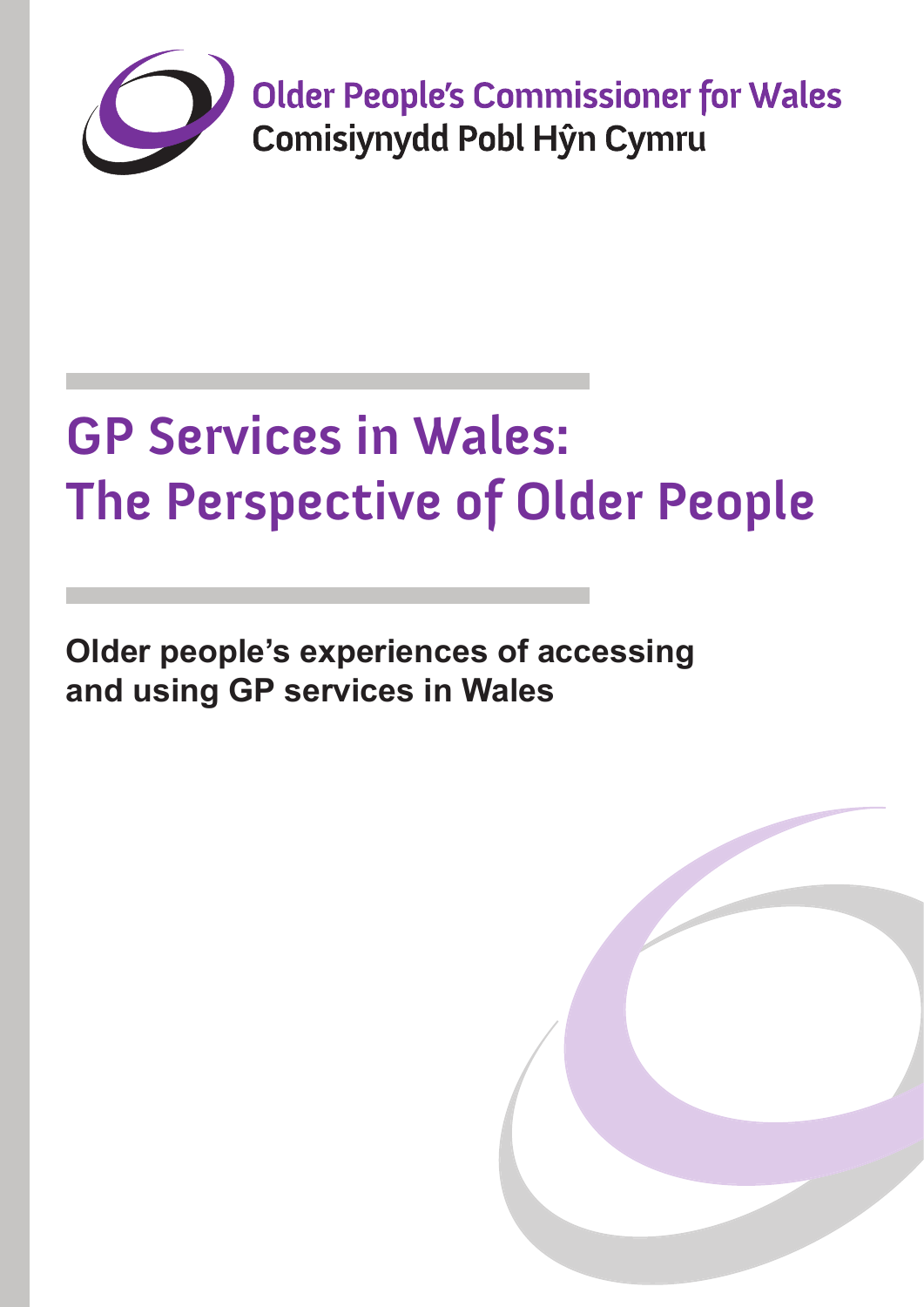## **The Older People's Commissioner for Wales**

The Older People's Commissioner for Wales is an independent voice and champion for older people across Wales. The Commissioner and her team work to ensure that older people have a voice that is heard, that they have choice and control, that they don't feel isolated or discriminated against and that they receive the support and services that they need.

The Commissioner and her team work to ensure that Wales is a good place to grow older, not just for some but for everyone.

## **How to contact the Commissioner:**

The Older People's Commissioner for Wales Cambrian Buildings Mount Stuart Square **Cardiff** CF10 5FL

Phone: 029 2044 5030

Rydym yn croesawu galwadau yn Gymraeg // We welcome calls in Welsh

Email: ask@olderpeoplewales.com Website: www.olderpeoplewales.com

Twitter: @talkolderpeople

Rydym yn croesawu derbyn gohebiaeth yn Gymraeg. Byddwn yn ateb gohebiaeth a dderbynnir yn Gymraeg yn Gymraeg ac ni fydd gohebu yn Gymraeg yn arwain at oedi // We welcome receiving correspondence in Welsh, we will respond to correspondence in Welsh and corresponding in Welsh will not lead to delay

**Mae'r ddogfen hon ar gael yn y Gymraeg // This document is available in Welsh**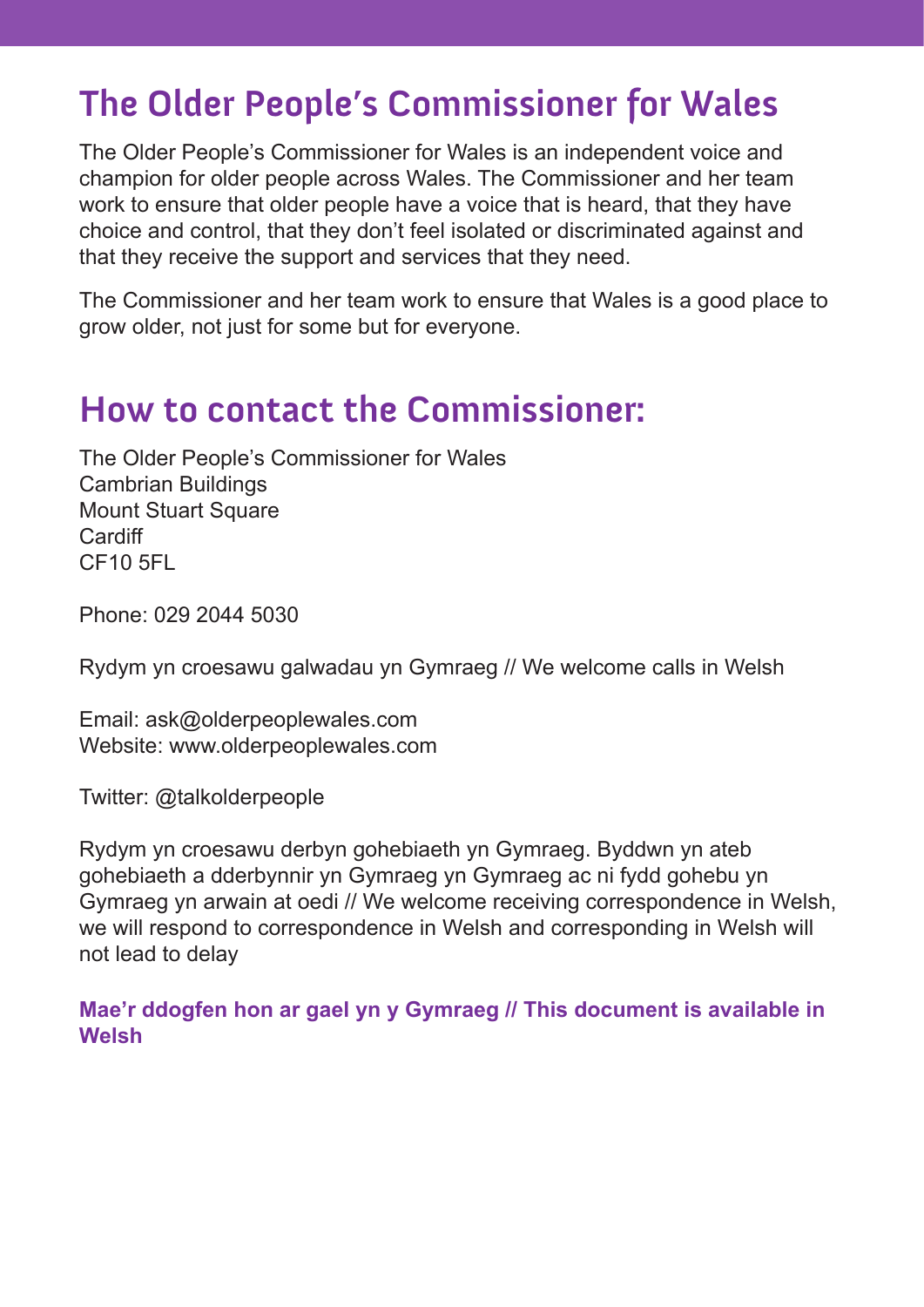## **Contents**

| <b>Foreword</b>                                                                                                                                                       | 04                       |
|-----------------------------------------------------------------------------------------------------------------------------------------------------------------------|--------------------------|
| <b>Commissioner's Findings</b>                                                                                                                                        | 06                       |
| <b>GP Services &amp; Primary Care</b>                                                                                                                                 | 08                       |
| <b>ACCESS</b>                                                                                                                                                         | 12                       |
| <b>GP Service Appointments</b>                                                                                                                                        | 12                       |
| <b>Choice &amp; Continuity</b>                                                                                                                                        | 26                       |
| <b>Travel &amp; Transport</b>                                                                                                                                         | 32                       |
| <b>Home Visits</b>                                                                                                                                                    | 36                       |
| <b>Environment &amp; Accessibility</b>                                                                                                                                | 40                       |
| <b>Out of Hours Services</b>                                                                                                                                          | 49                       |
| <b>EXPERIENCE</b>                                                                                                                                                     | 51                       |
| <b>People &amp; Time</b>                                                                                                                                              | 51                       |
| <b>Welsh Language</b>                                                                                                                                                 | 74                       |
| <b>Concerns &amp; Complaints</b>                                                                                                                                      | 77                       |
| <b>Looking Forward</b>                                                                                                                                                | 82                       |
| <b>SECTION 12 GUIDANCE</b>                                                                                                                                            | 92                       |
| <b>APPENDICES</b>                                                                                                                                                     | 102                      |
| <b>Appendix 1: Methodology</b><br><b>Appendix 2: Engagement with Older People</b><br><b>Appendix 3: Engagement with Stakeholders</b><br><b>Appendix 4: References</b> | 102<br>104<br>106<br>108 |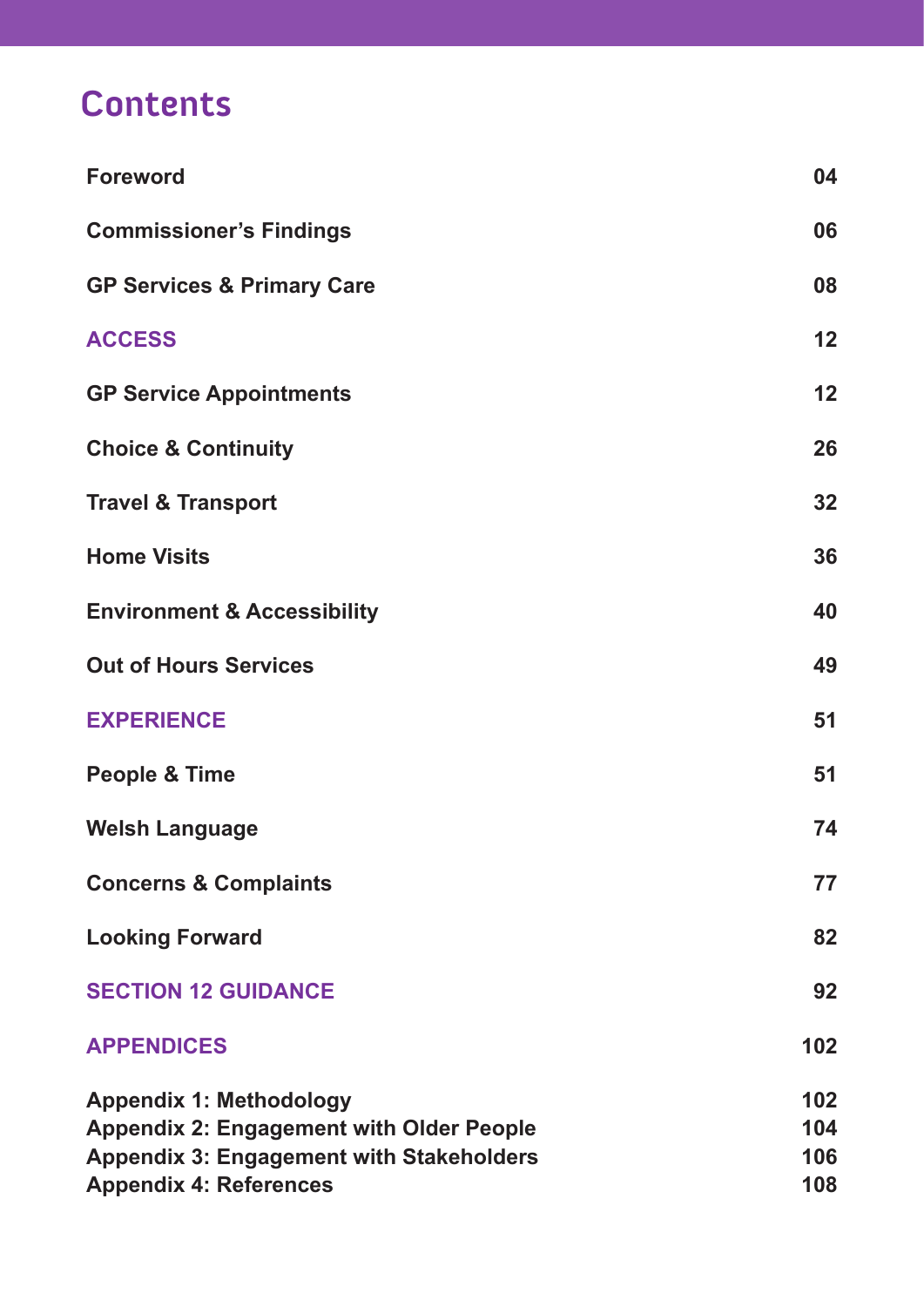## **Foreword**

Older people in communities across Wales rely upon their GP services to provide them with high quality, safe, timely and effective health care close to home, and to support their access to a much wider range of health and social care services.

But whilst many of the older people I meet and speak with talk in positive terms about their GP services, many others have share concerns with me and highlighted issues that have a negative impact upon their experiences.

I understand the significant pressures currently being faced by GP Services and the wider primary care sector, as well as public services more generally, and the real challenges that these pressures can create. But a time like this, it is more important than ever to listen to and understand older people's experiences in order to address any issues and concerns and deliver continuous improvements to ensure that a greater cost isn't paid further down the line. This action will also be particularly important if policy aspirations around community-focused and prudent health care, and more importantly improved outcomes for older people, are to be delivered.

The information shared with me by over 1,600 older people from across Wales and a wide range of stakeholders from across the public and third sectors clearly demonstrate that, while there is much work underway to deliver improvements, there are significant and unacceptable variations in older people's experiences of accessing and using GP services, with particular issues around the appointments booking process, the accessibility of GP surgeries and the surgery environment, the time available for appointments, communication with doctors, nurses and other surgery staff, and privacy.

In many cases, older people described a lack of understanding from GP services about the barriers and challenges that these issues can create and the impact they can have on people's health and wellbeing. This creates systems that are inflexible and unresponsive to people's individual needs, particularly older people living with a sensory loss, cognitive impairment or dementia, those who are carers or those who may be vulnerable.

There is a real risk that the barriers and challenges in accessing GP services and the poor experiences when using GP services that are highlighted in this report will push older people towards accessing other, less appropriate unscheduled care services, adding unnecessary pressures to other parts of the health service in Wales.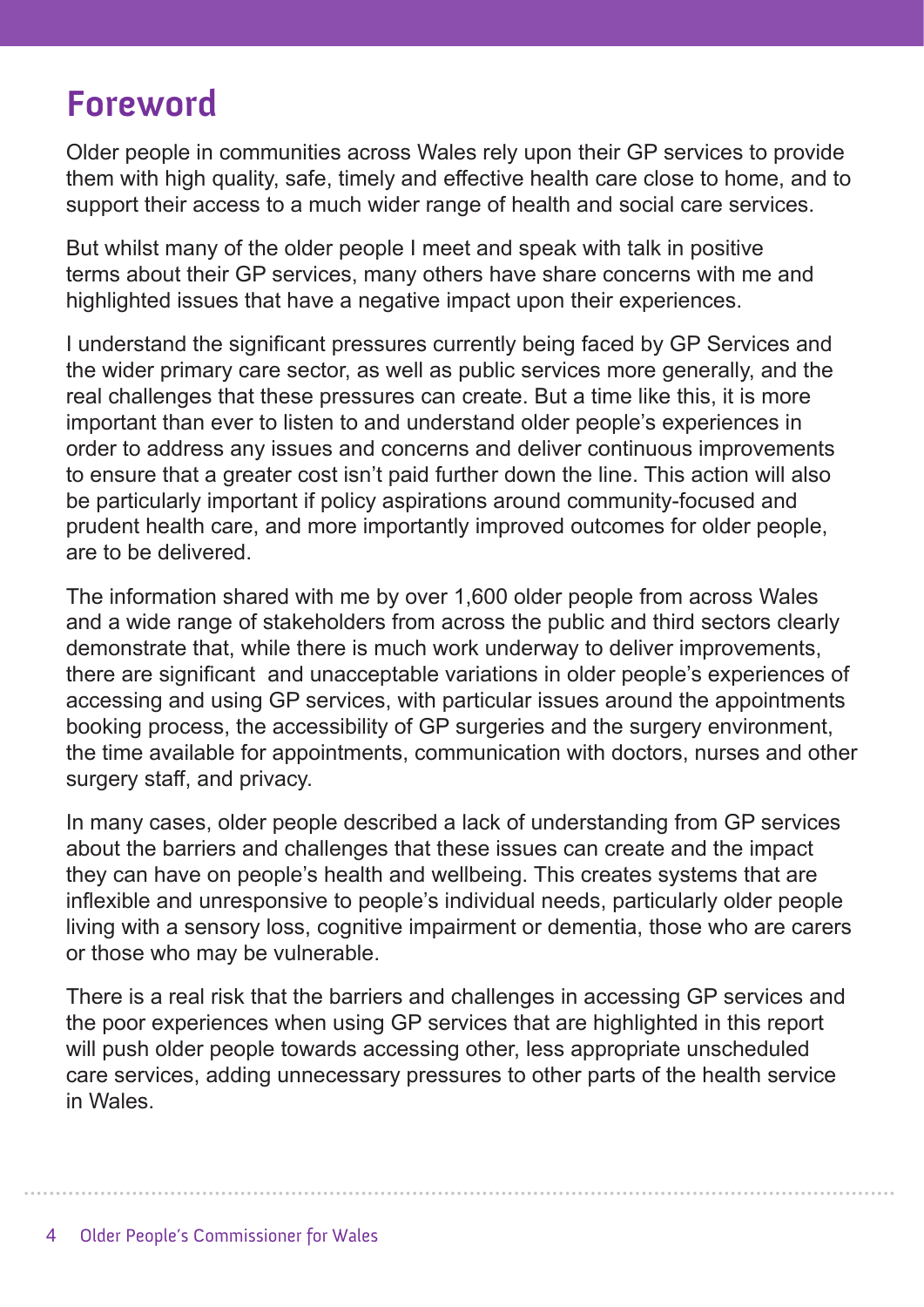It is my expectation that those who design and deliver health care services will listen to, learn from and act upon the older people's voices within this report and use my Guidance to shape and improve GP services and wider primary care across Wales.

The Guidance that accompanies this report, which Health Boards must have regard to when discharging their functions, is designed not only to set out what 'good' GP services look and feel like to older people, but also to provide valuable self-scrutiny questions that Health Board Members, service directors and practice managers can use to evaluate service delivery and inform continuous improvement.

In dealing with the issues identified in this report, it will be important to deliver practical action in the short term, alongside longer-term strategic action that will provide a consistent vision and aspirations for the future of GP services and wider primary care in Wales to ensure they will meet older people's needs both now and in the future.

I would like to thank the 648 older people who took part in 41 engagement sessions and the 1017 who responded to my questionnaire to share their experiences of accessing and using GP services, as well as the 47 stakeholder organisations that engaged so positively with my team and me throughout this work. The information they provided me has made clear the key issues faced by older people using GP services and will help to drive change in GP practices and Health Boards across Wales.

This report, which clearly demonstrates that the importance of accessible and high-quality GP services for older people cannot be underestimated, is designed to provide guidance and support as the required change is delivered. Whilst there will be challenges in delivering this change, a failure to address the issues highlighted in this report will have a significant impact not only on wider health services and the public purse, but more importantly on the health and wellbeing of older people across Wales. It is therefore vital that action is taken to ensure that the good practice already underway, which is reflected throughout this report, becomes the standard across Wales so that all older people, wherever they live in Wales, can have positive experiences when accessing and using GP services.

Sarah Rocher

**Sarah Rochira Older People's Commissioner for Wales**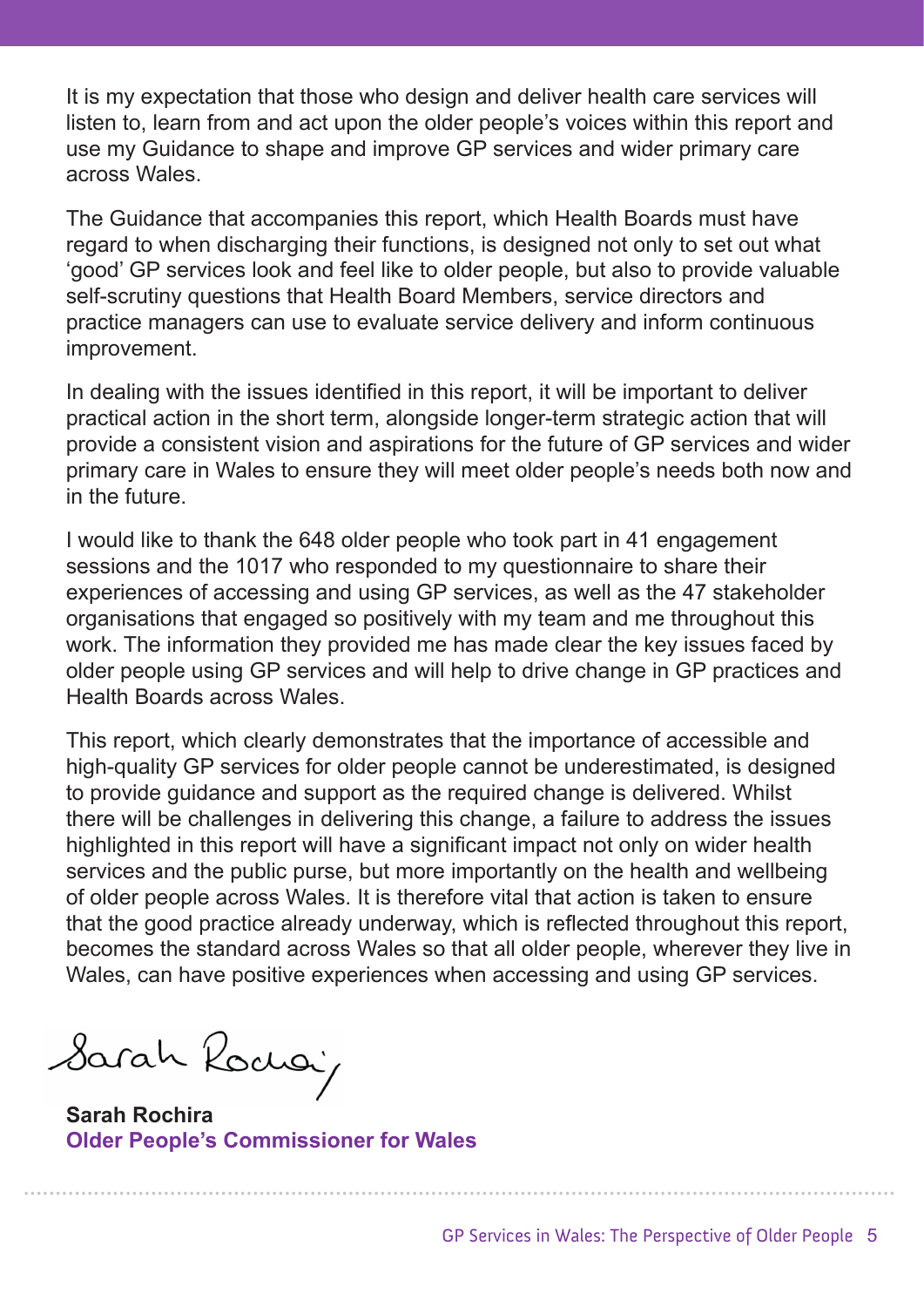## **Commissioner's Findings**

Overall, it is clear that GP services and the wider primary care offer is highly valued by older people across Wales.

However, while many older people reported positive experiences of using GP services, reflecting the good practice and innovation that exists in some areas, there is an unacceptable level of variation in people's access to and experiences of using these services. Furthermore, a significant number of older people felt that their access to GP services was not sufficient, and that their experience of using these services was not positive.

In analysing the findings of this work, a number of themes also emerged from which I have drawn the key findings set out below.

### **Access**

**For too many older people, making an appointment is challenging, inflexible and unresponsive to individual needs and circumstances**. This is particularly relevant for older people living with sensory loss, dementia or a cognitive impairment, as well as for carers. There is a risk that such challenges could push some older people into accessing unscheduled care options instead of more appropriate primary care services.

**Continuity of care is central to the confidence and trust that is held by older people in GP services, as are the relationships that can develop between an individual and a professional**. The awareness that older people have of the current workforce and other pressures within GP services and primary care is a cause for concern for older people, particularly with regard to the implications this may have for continuity of care.

While new build primary care centres are providing improved physical accessibility to GP services, **the accessibility of many existing buildings continues to act as a barrier to access for some older people**, with issues around the use of hearing loops, appropriate seating, use of audio-visual announcements and the functioning of automatic doors.

## **Experience**

The importance of personal interactions within a GP service, the degree to which older people feel listened to and understood and the degree to which they have a say in decision making should not be underestimated. **For a number of older people, their GP service is not sufficiently aware of, or responsive to, their**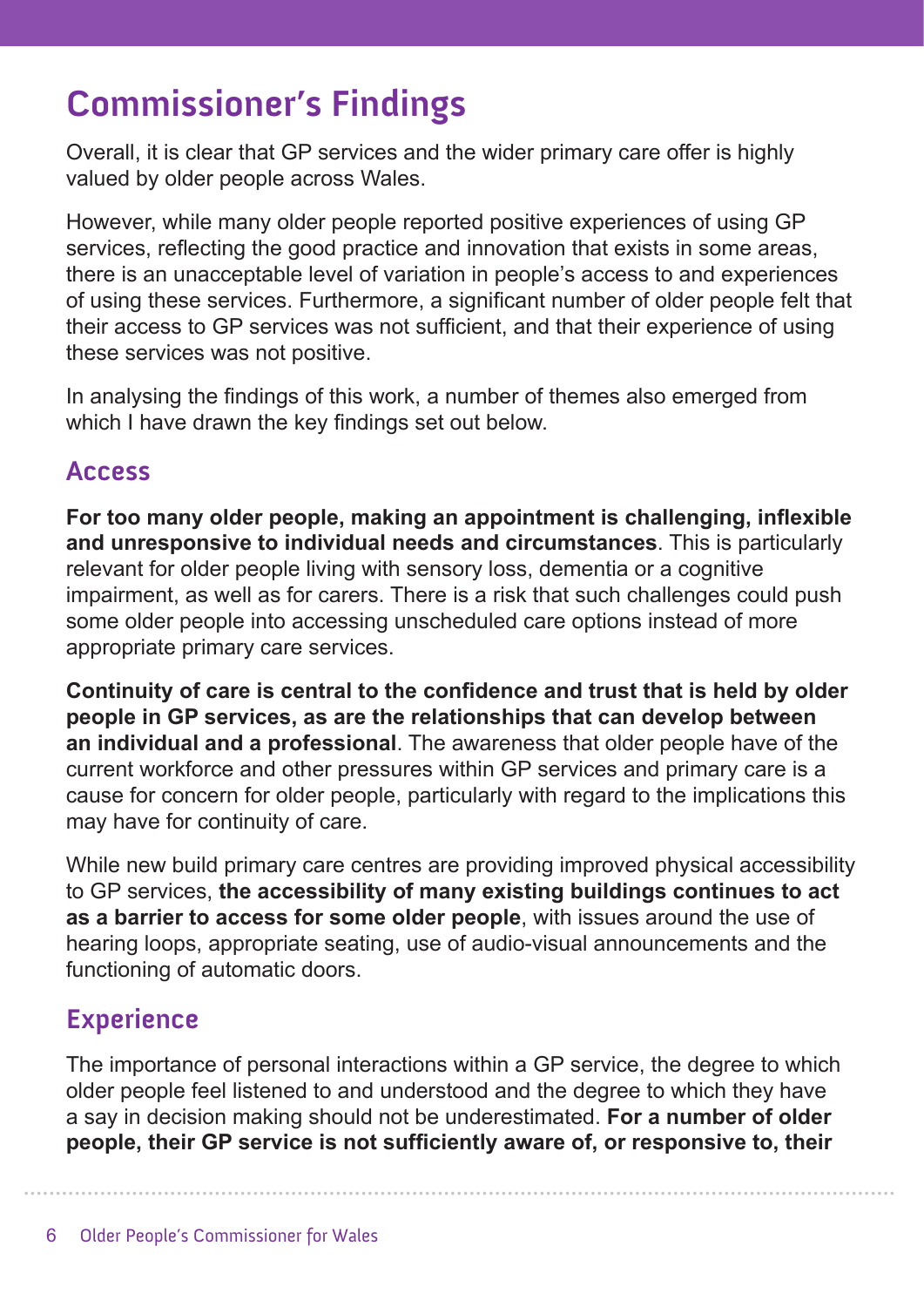**individual communication needs**, particularly those living with a sensory loss or dementia or cognitive impairment.

**The practice of asking individuals to describe the reason for an appointment (to ensure they're seen by an appropriate professional) is currently not adequately explained to, nor widely understood by, older people**. This causes unnecessary distress and could put the privacy and dignity of older people at risk.

**There is an understanding, whether perceived or explicit, that older people can only raise one issue within a ten-minute appointment. This could jeopardise their ability to have a say in decision making** as individuals feel rushed and that the professional is not engaged, something that reduces their confidence. This is a particular issue for older people who may need more time, such as those living with a sensory loss, dementia or cognitive impairment, or a complex condition.

The ability to access GP services through the Welsh language can impact on the quality of that service and the dignity and respect experienced by older people. **Some older people who wish to access GP services in the Welsh language are experiencing delays due to the availability of health professionals who speak Welsh**.

**Too many older people find it difficult to provide feedback, or raise a concern or complaint**, about their GP service, and are fearful of the perceived implications of doing so on their future access and treatment.

## **Alternatives to traditional GP services**

Older people who have accessed alternatives to traditional GP services reported positively on their experiences, although these services have not been consistently developed across Wales. **Many older people are simply not aware of the existence of appropriate alternatives to seeing a GP and therefore do not have the necessary support to access these.**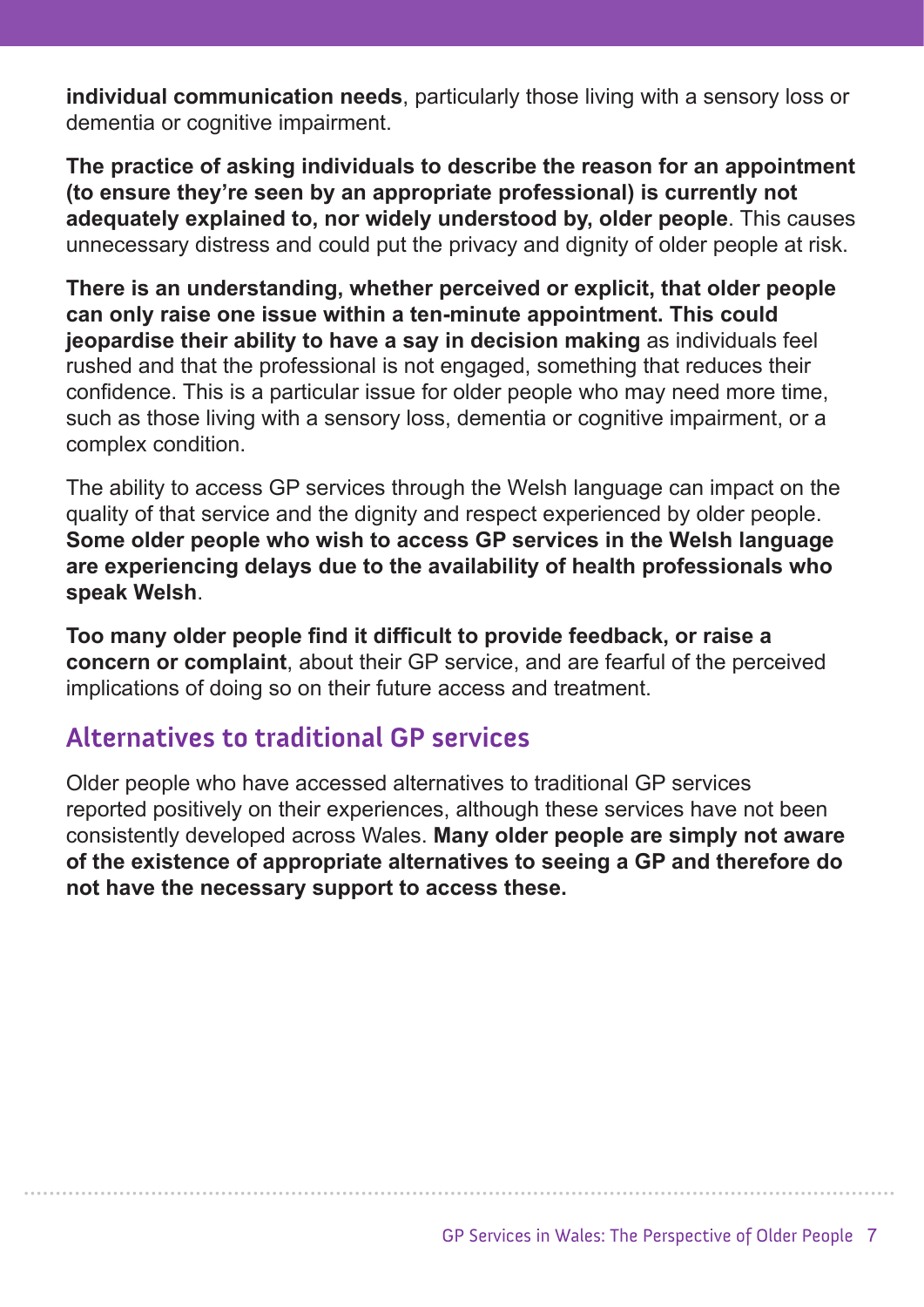## **GP services and Primary Care**

"Excellent Primary Care is essential as we live longer, often with co-morbidities, which if managed well, keep us out of hospital!"

#### **Online questionnaire, Hywel Dda University Health Board**

Many older people across Wales share with the Older People's Commissioner their experiences using health services close to home and within their communities.

This is unsurprising given that more than 90% of people's contact with the NHS in Wales takes place within primary care, which includes a range of health services such as GP services, pharmacy, dentistry and optometry<sup>1</sup>.

More often than not, these discussions focus on access to, and experiences of GP services, a key component of primary care within Wales, with 19 million contacts taking place every year<sup>2</sup>.

Questions on GP satisfaction and access are included in the National Survey for Wales and show that while 91%of those people who had seen a GP about their own health in the last year were satisfied with the care they received, 37% found it difficult to make a convenient appointment<sup>3</sup>.

This report therefore focuses on older people's access to GP services and their experiences . It does not look into the policies and contracts that exist to structure and deliver such services, or the challenges faced by the primary care sector in detail. However, as one part of the overall primary care offer, and with multiple linkages to secondary and tertiary health services, social care and the third sector, it is important not to forget the wider context in which GP services sit. As stated by the Royal College of Physicians, 'access to GPs must be considered as part of a whole system approach to NHS change<sup>'4</sup>.

## **Primary Care Plan**

The Welsh Government and NHS Wales published a plan for primary care services up to 2018. This document sets out the intended development and direction for services to take.

The primary care plan highlights the need to further develop clusters, improve links to, and integration between, other parts of the health and care system, and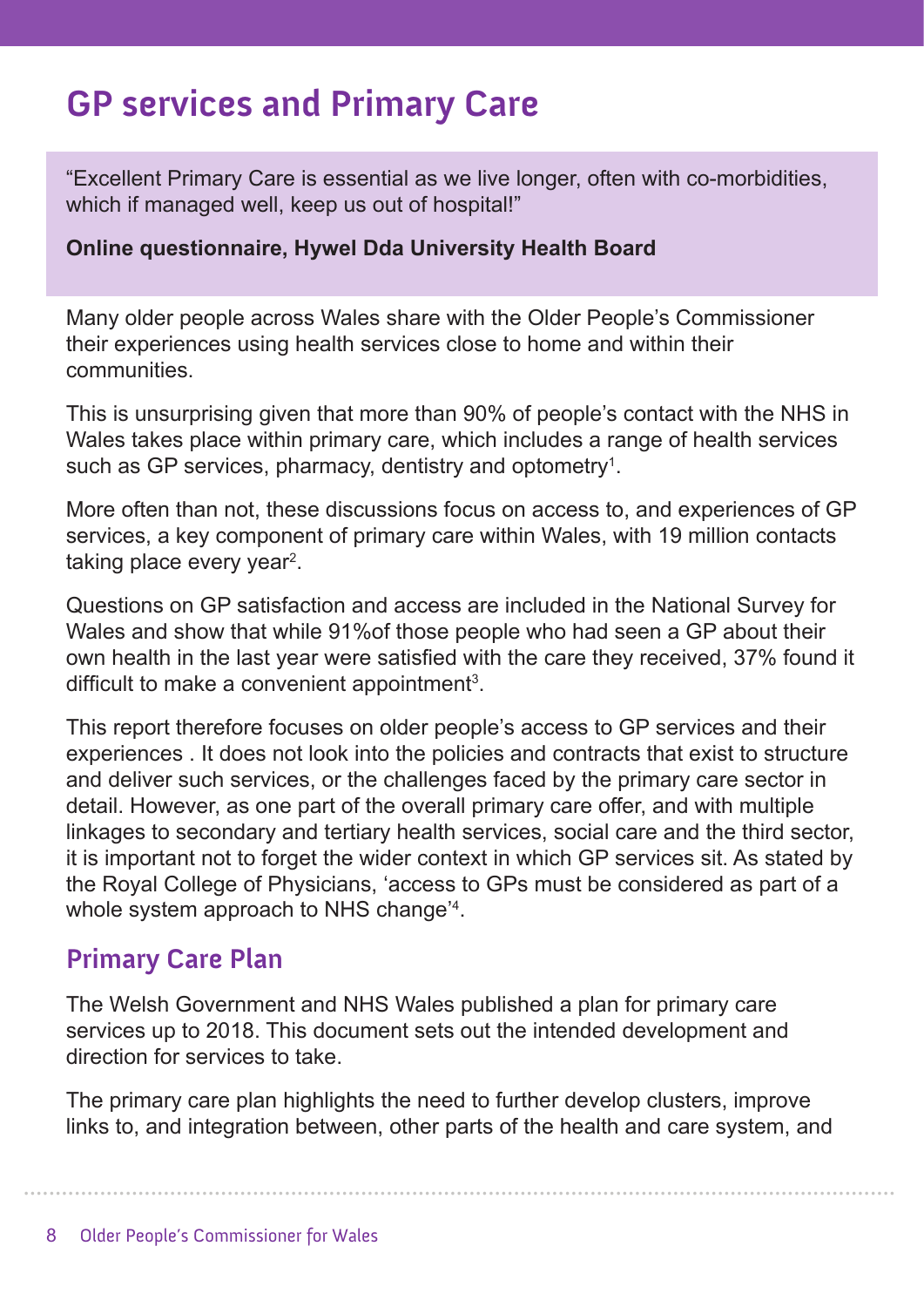shift services out of hospital settings. A workforce plan also accompanies this document<sup>5</sup>.

Health Boards in Wales have formally developed arrangements for 64 cluster networks of GP practices and partners to work collaboratively to develop services in the community. The clusters are required to work together, and with partners, to meet local need and support individual practices to create greater sustainability in the future<sup>6</sup>.

The Welsh NHS Confederation has previously called for Welsh Government to put in place a transition fund to enable investment in service change. This will facilitate the shifting of services closer to people's homes and into their communities, with care provided in hospitals only when it is absolutely necessary<sup>7</sup>.

For 2016-17, the Welsh Government allocated a £43m primary care fund. £26m of this is available to Health Boards, while £10m is available directly to clusters. This funding builds on monies allocated in previous years<sup>8</sup>.

## **Prudent Healthcare**

The primary care plan is intended to be delivered as part of the wider 'prudent health agenda'.

The Welsh Government, alongside NHS Wales and informed by the Bevan Commission, has adopted the principles of prudent healthcare as part of its response to the identified challenges of rising costs, increasing demand and the need for continual quality improvement.

The principles of prudent healthcare include achieving health and wellbeing through decisions made between people and professionals as equal partners, doing what is known to be effective and stopping actions which have little or no benefit, and reducing inappropriate variation<sup>9</sup>.

The first of the principles highlighted above aims to involve patients in designing their own care and services. A central part of this is patient contribution and coproduction, where individuals are supported to receive the most appropriate course of action through discussion and agreement between the individual and professional in 'equal partnership'10.

Such a shift, both culturally and practically, may require innovation, new approaches to service delivery, enhanced skills by professionals and increased support provided to individuals, professionals and services<sup>11</sup>.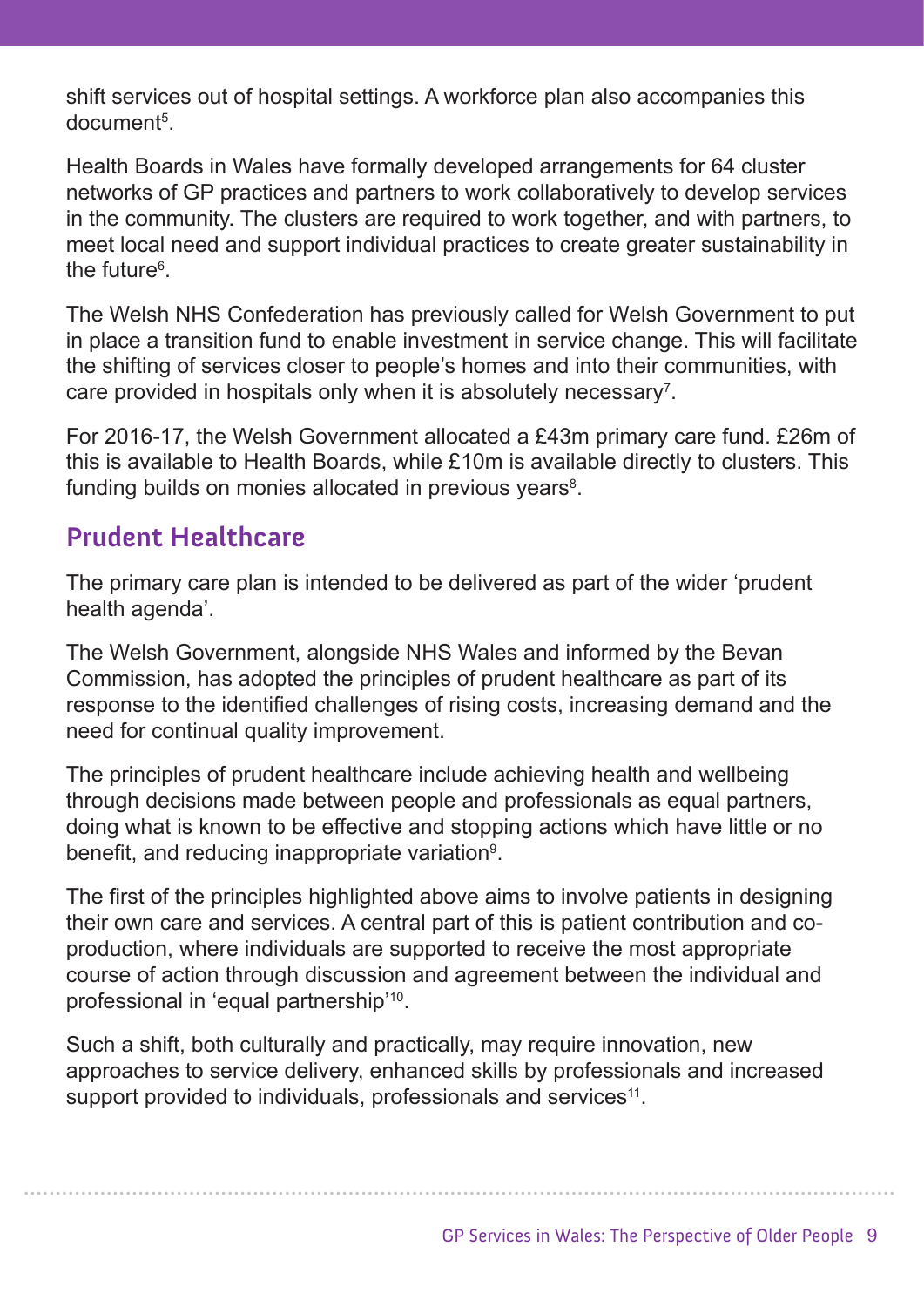## **Workforce challenges**

The pressures faced by GP services and the wider primary care sector, such as an increase in individuals living with complex health needs and the need to coordinate care<sup>12</sup>, ongoing challenges across the GP workforce<sup>13</sup>, and a desired shift from health care being provided within a secondary setting to closer to home<sup>14</sup> are high profile and well known.

The General Medical Services contract requires General Practices to meet the reasonable needs of their patients throughout the core hours of 8am – 6.30pm, Monday to Friday. This is monitored through the Wales Annual Quality Framework<sup>15</sup>, and additional services can be provided through 'local' or 'direct enhanced service' agreements between practices and Health Boards or Welsh Government.

However, across Wales some GP practices are making the decision to 'hand back' their contract to the Health Board, potentially leaving the Health Board to run them directly<sup>16</sup>.

This can happen for a number of reasons, such as the retirement of partners with no identified successor, individuals leaving the profession, and difficulty in recruiting new GPs or other health staff. There have been a number of high profile calls for action to make GP services more sustainable, from the British Medical Association<sup>17</sup>, for example, as well as the Royal College of General Practitioners, who called for an additional 400 GPs by 2020 as part of a package of measures<sup>18</sup>.

The Welsh Government has launched an all-Wales recruitment campaign to attract GPs and other health professionals to NHS Wales, and has set up a 'Task Force' to have an overview of this<sup>19</sup>. Financial incentives will be made available to junior doctors who stay for at least one year after completing their training<sup>20</sup>. Furthermore, a newly established body, Health Education Wales, will oversee strategic workforce planning, workforce design and education commissioning for NHS Wales from April 2018<sup>21</sup>.

## **Social Care and Wellbeing**

Consistent with the reality that individuals do not live their lives in silos, there is a continued focus on the integration of health and social care to drive up the quality of these essential services and ensure that older people can receive the services they need when they need them without 'falling through the gaps'. This direction can be found in the 'Framework for delivering integrated health and social care for older people with complex needs', which requires Health Boards and Local Authorities to produce 'Statements of Intent'22.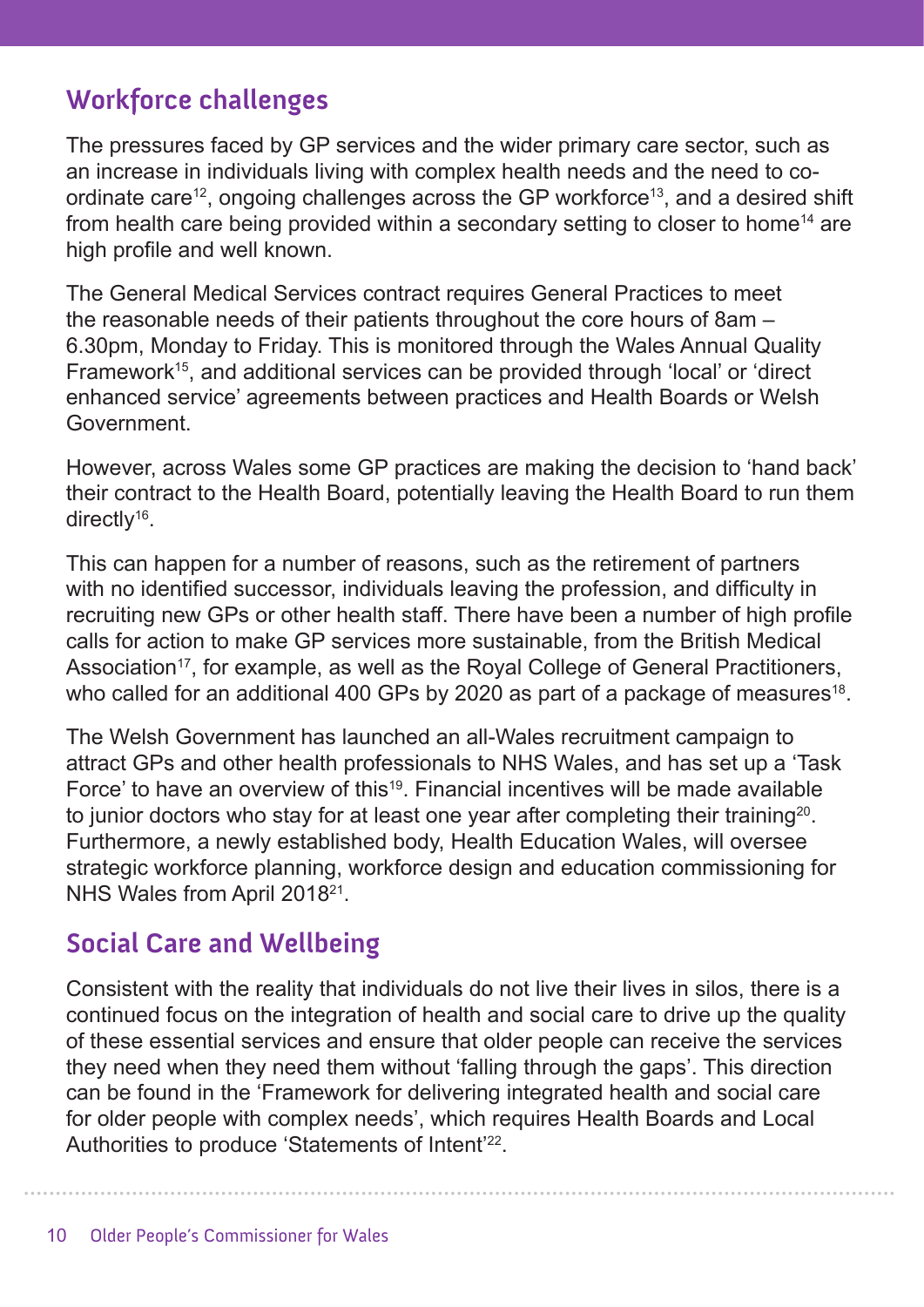In addition to this, the Social Services and Wellbeing (Wales) Act 2014 and the Wellbeing of Future Generations (Wales) Act 2015<sup>23</sup> have increased the focus on the 'prevention' agenda in Wales, supporting voice, choice and control, and the achievement of outcomes and wellbeing not only for individuals, but for the nation.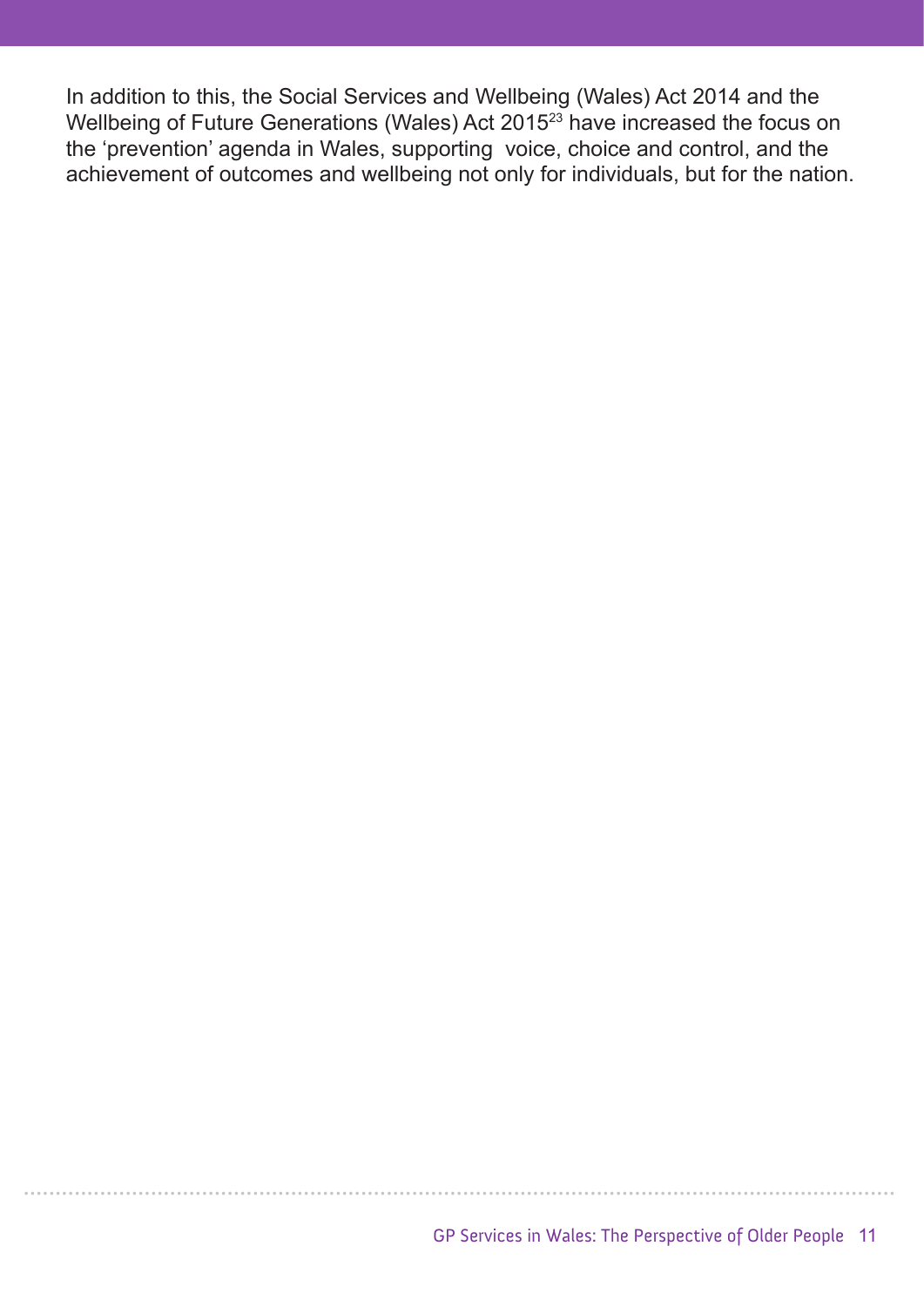## **Access**

## **"The Daily Lottery"**

## **GP service appointments**

Making an appointment to see a health professional at a GP service was one of the issues raised most consistently by older people. This is unsurprising given that it is most likely the first thing an individual will do when they have identified a need to see a health professional about their health and wellbeing.

The process and experiences of making an appointment can either be a catalyst or barrier to seeing the appropriate professional, at the right time, as close to home as possible and agreeing a way forward.

The ease with which an older person can secure an appointment to see a health professional at their local GP service, within a reasonable and appropriate time frame, is not only essential to addressing health needs in a reactive manner, but is also a key part of the prevention and early intervention agenda.

The more challenging securing an appointment at a GP service is, or is perceived to be, the greater the risk that older people may be put off accessing this service until their condition has deteriorated or feel they have little choice but to access alternative, unscheduled services instead.

The work undertaken by Healthcare Inspectorate Wales to inspect General Practice reported that, while dignified and effective care was being received across Wales, GPs spoke of the ongoing challenges of providing an appropriate level of appointments to meet demand<sup>24</sup>.

There are actions being taken across Wales that are designed to improve access to GP services. For example, GP clusters across Swansea have agreed to work with the 'Primary Care Foundation' to review their current access arrangements and identify tangible solutions to current challenges and implement an improvement plan<sup>25</sup>.

The Aneurin Bevan University Health Board introduced the "A" is for Access accreditation scheme in 2012. This provides an indicator of the quality of access for each practice based on a number of criteria such as doors to remain open during lunch, no half day closures. Over time the number of practices meeting all of the access criteria has increased, and only those practices that have attained the top level of accreditation can apply for additional funding to provide extended hours services under a Local Enhanced Service agreement<sup>26</sup>.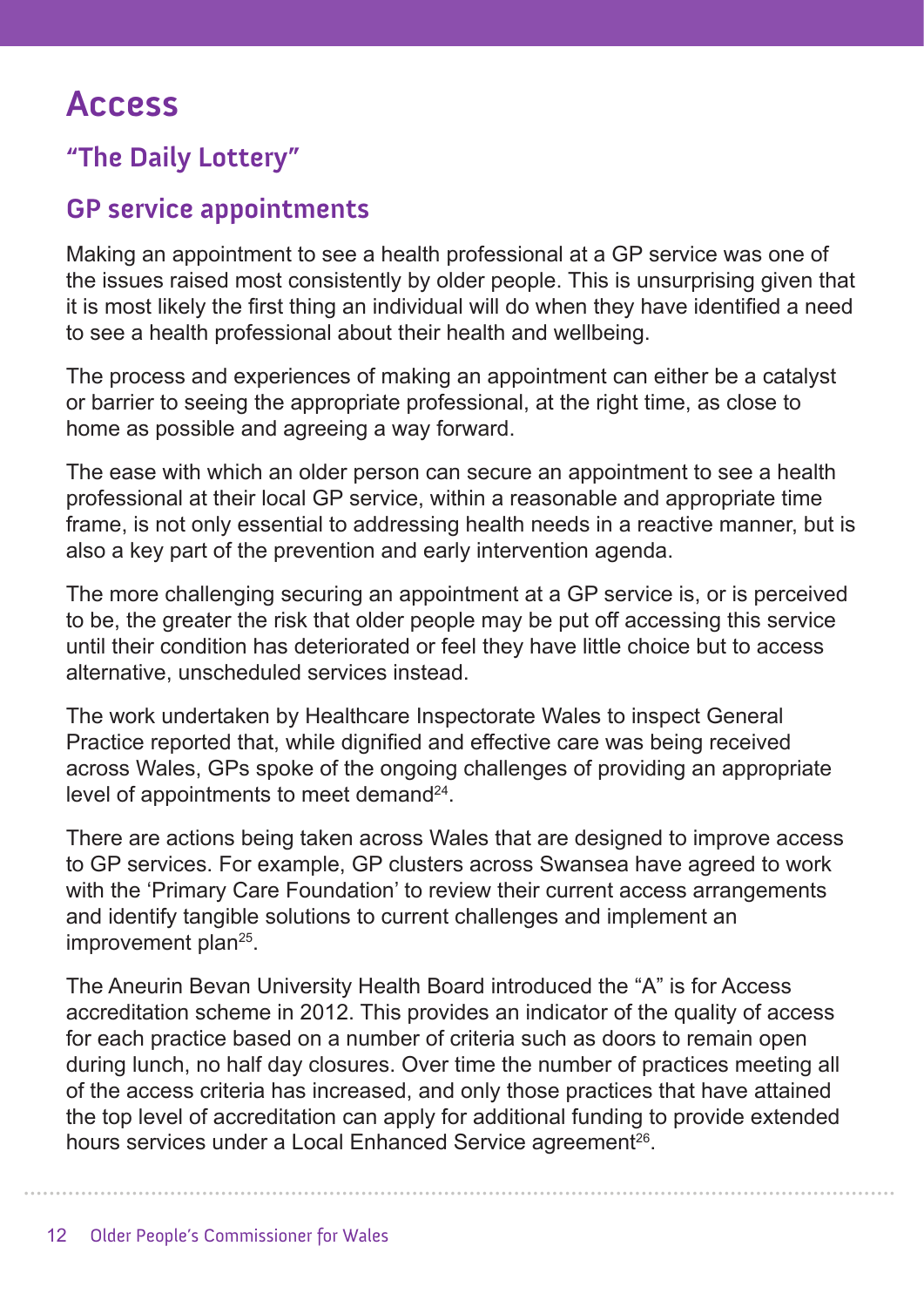However, despite the existence of such schemes, there was a great variation in the experiences of older people and the systems encountered when booking an appointment. This variation in both positive and negative experiences was as wide across Health Boards as it was within them; some older people who lived within the same village reported vastly different experiences and knowledge of how to book an appointment at a neighbouring GP service.

"It depends on the surgery. It's very easy to make an appointment in my surgery, but I know another surgery where making an appointment is quite difficult."

#### **Engagement, Abertawe Bro Morgannwg University Health Board**

"My surgery - can't fault them, you get an appointment within an hour. Another surgery you ring at 8am and maybe if you're lucky you get an appointment in 2 days."

#### **Engagement, Aneurin Bevan University Health Board**

"The GPs and their team seem to have an appreciation for a system and an understanding that an appointment system actually builds in inefficiency and delay."

#### **Online questionnaire, Hywel Dda University Health Board**

"It is easy to make an appointment."

#### **Online questionnaire, Hywel Dda University Health Board**

63% of questionnaire respondents stated that they felt getting an appointment at their GP surgery was either 'always hard' or 'sometimes hard'.

This clearly demonstrates the need for Health Boards and GP services to better understand older people's experiences of accessing their GP service, in order to improve, and make more relevant and responsive, the provision of appointments to all older people across Wales.

Many older people talked about the system used by GP services to book an appointment, and a number of booking systems were referenced, from face to face, over the telephone and also online – both across and within GP services.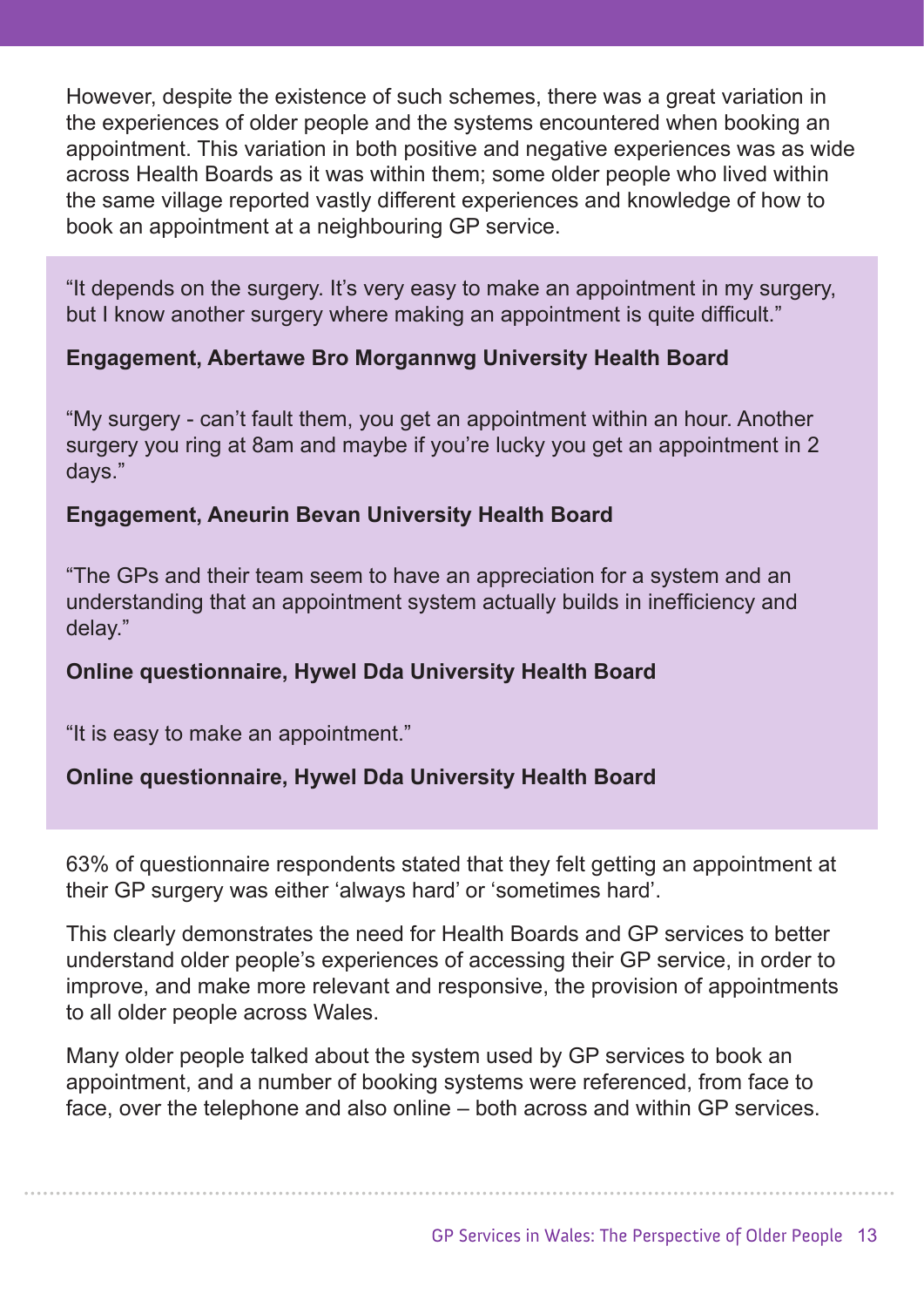## **Telephone bookings**

Booking over the telephone was the most common method of arranging an appointment, with 85% of questionnaire respondents stating that this is their preferred method.

One telephone system in particular that is commonly used, where individuals are required to phone at a specific time in the morning to book an appointment, generated much discussion, both in terms of on the day and advanced appointment bookings. Older people often experienced long delays in the telephone being answered and had to redial multiple times in order to get through regardless of the type of appointment sought.

"We have a system of ringing for an appointment from 8am onwards. This system is INSANE. You can be re-dialling for three quarters of an hour before speaking to somebody and inevitably the appointments have all gone…"

#### **Online questionnaire, Betsi Cadwaladr University Health Board**

"You have to ring at 8am and if you are lucky in the 'daily lottery' as I term it and there are appointments available, you are in. But…this morning, by 8.08am all appointment were taken for the day…"

#### **Online questionnaire, Health Board unknown**

"Getting an appointment for the same day takes around 200 redialled calls over thirty or forty minutes."

#### **Online questionnaire, Aneurin Bevan University Health Board**

"If you don't phone by 8 30am you haven't got a chance of an appointment and it's very difficult to get through at that time."

#### **Online questionnaire, Cwm Taf University Health Board**

"I have to ring for days before I get through – it is wearing and worrying. It's most seriously frustrating just getting the engaged tone"

.........................................................................................................................................

#### **Hard copy questionnaire, Cardiff & Vale University Health Board**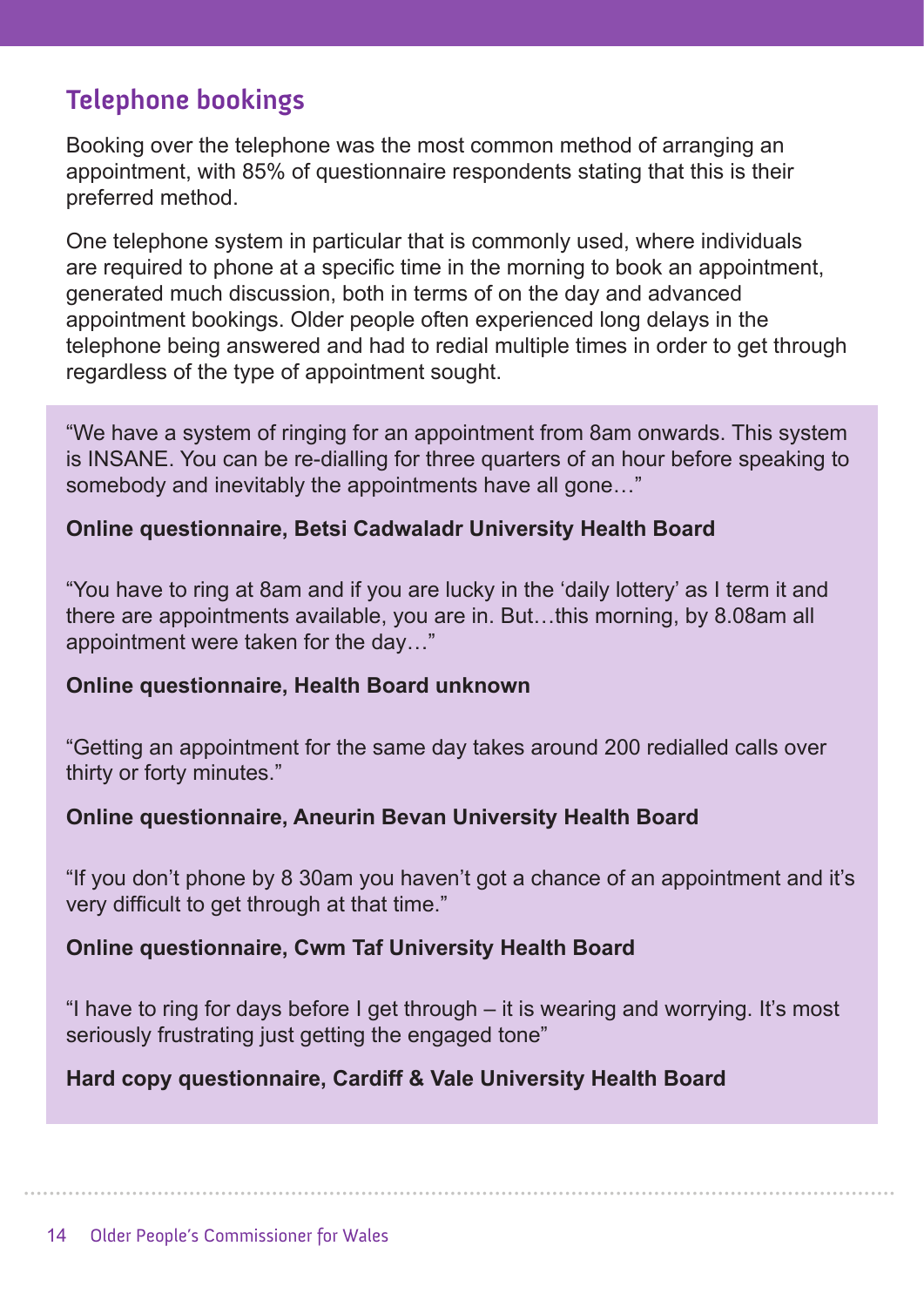It is clear that this situation can cause high levels of anxiety, inconvenience and is also inflexible and unresponsive to the individual needs and requirements of older people across Wales.

"It doesn't help our blood pressure…"

#### **Hard copy questionnaire, Powys Teaching Health Board**

"By the time they answer it's time to go to bed!"

#### **Hard copy questionnaire, Powys Teaching Health Board**

"The system of appointments changes. It can be confusing to know what time to call<sup>"</sup>

#### **Engagement, Cardiff & Vale University Health Board**

"At an appointment the GP told me to make an appointment to see him again. I couldn't face it. He did it for me!"

#### **Engagement, Abertawe Bro Morgannwg University Health Board**

For some older people living with sensory loss or particular health needs, frustration can give way to a real and sustained barrier to their ability to access health services within the GP service setting.

"I struggle to hold the phone for a long period of time"

#### **Engagement, Aneurin Bevan University Health Board**

"Being hard of hearing, I find increasing use of telephone services (both to book an appointment and by the doctors making phone consultations) have led to misunderstandings and errors…"

.........................................................................................................................................

#### **Online questionnaire, Betsi Cadwaladr University Health Board**

"What happens if you don't have a telephone or are deaf?"

#### **Engagement, Abertawe Bro Morgannwg University Health Board**

GP Services in Wales: The Perspective of Older People 15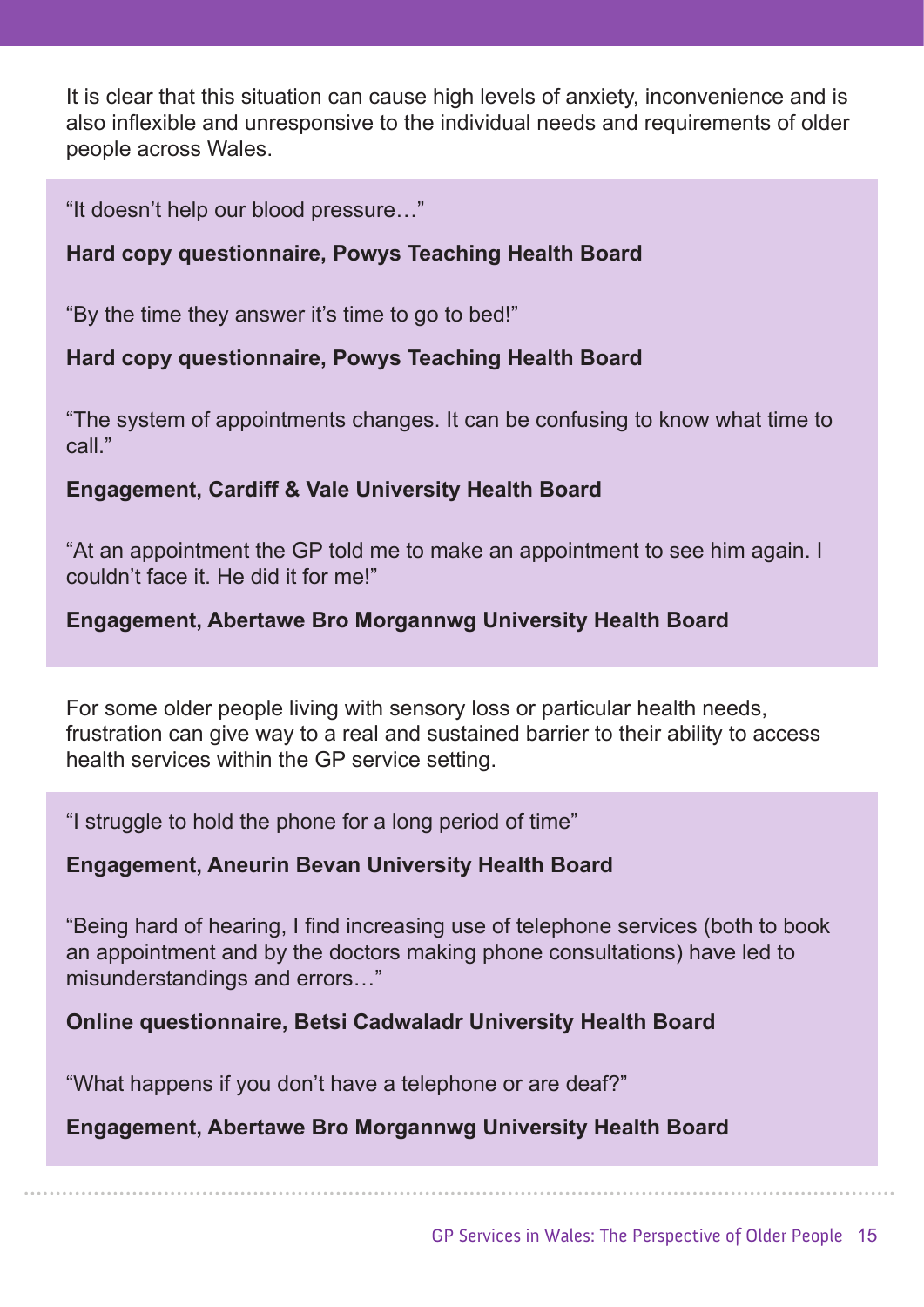"If I need an urgent appointment I'm told to ring before 8am. But, I'm deaf and I have no one to call for me."

#### **Engagement, Cardiff & Vale University Health Board**

A number of older people talked about the consultation itself taking place over the telephone, and suggested that it could be a useful introduction if it wasn't already available at their GP service.

"You can get a 5 minute telephone appointment."

#### **Engagement, Betsi Cadwaladr University Health Board**

"They will do telephone appointments."

**Engagement, Betsi Cadwaladr University Health Board**

"My GP will ALWAYS call me back if I require advice."

#### **Online questionnaire, Aneurin Bevan University Health Board**

"They could have an option on the telephone system so you could speak to a Doctor or Nurse. That would be really useful when you need reassurance."

#### **Engagement, Abertawe Bro Morgannwg University Health Board**

"Telephone can resolve a simple issues."

#### **Engagement, Cardiff and Vale University Health Board**

There was a variation in how older people felt about this system. While some felt that this approach was suitable for advice or simple issues, for example, there was some scepticism regarding the ability of a doctor, nurse or other professional to diagnose over the phone rather than face to face.

.........................................................................................................................................

"They think they can diagnose over the telephone."

**Engagement, Abertawe Bro Morgannwg University Health Board**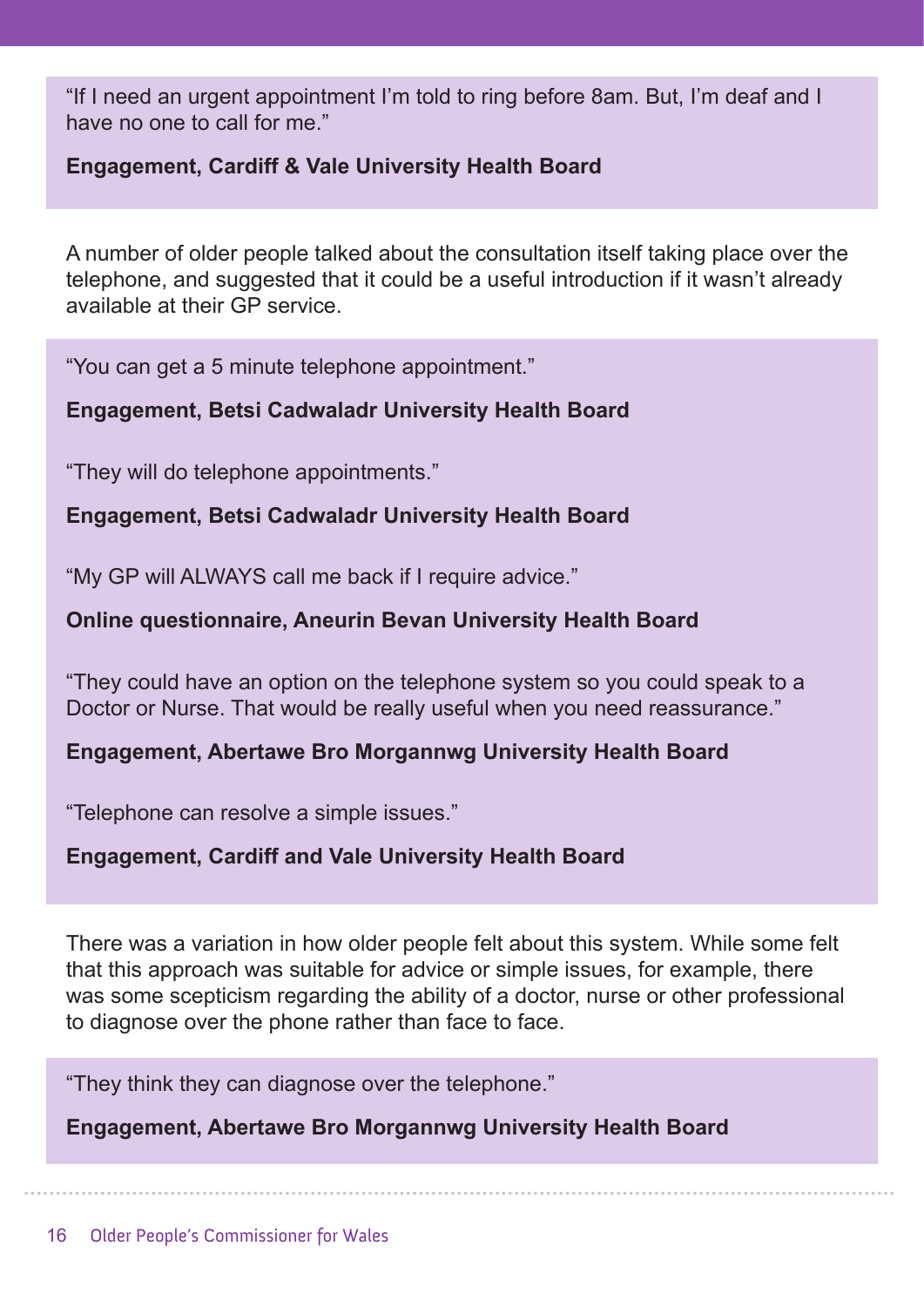"Now we don't see the doctor. The consultation is carried out over the telephone. I'm 87 and I find this system most unsatisfactory."

**Online questionnaire, Abertawe Bro Morgannwg University Health Board**

## **Online**

Currently, 50% of GP practices across Wales are using the appointments element of My Health Online27, and a number of individuals spoke about their positive experiences of booking their appointments online or their desire to do so.

"My Health Online – I can book when on holidays abroad and have an appointment when you get home. Been using this service since 2007, (my doctor) is a pioneer of this service."

#### **Engagement, Abertawe Bro Morgannwg University Health Board**

"Since our surgery have had the online, contact is so much better to get an appointment when you want."

#### **Hard copy questionnaire, Hywel Dda University Health Board**

"My brother, who lives in Powys and therefore in Wales, is able to go online, find an appropriate slot for an appointment and make it. This is apparently facilitated by the 'My Health Online'. Apparently this is accessible to the whole of Wales, and I wondered why our Practice didn't avail themselves of it?"

#### **Letter, Hywel Dda University Health Board**

"I was told by the Practice Manager that the on-line appointment booking service would be available in April but there are no signs that its being put in place."

#### **Hard copy questionnaire, Hywel Dda University Health Board**

Furthermore, 42% of questionnaire respondents, who were not already booking through their preferred method, stated they would like to book their appointment online.

For those individuals who were already digitally active, a greater number of older people wanted to book online. For example, of those who replied to the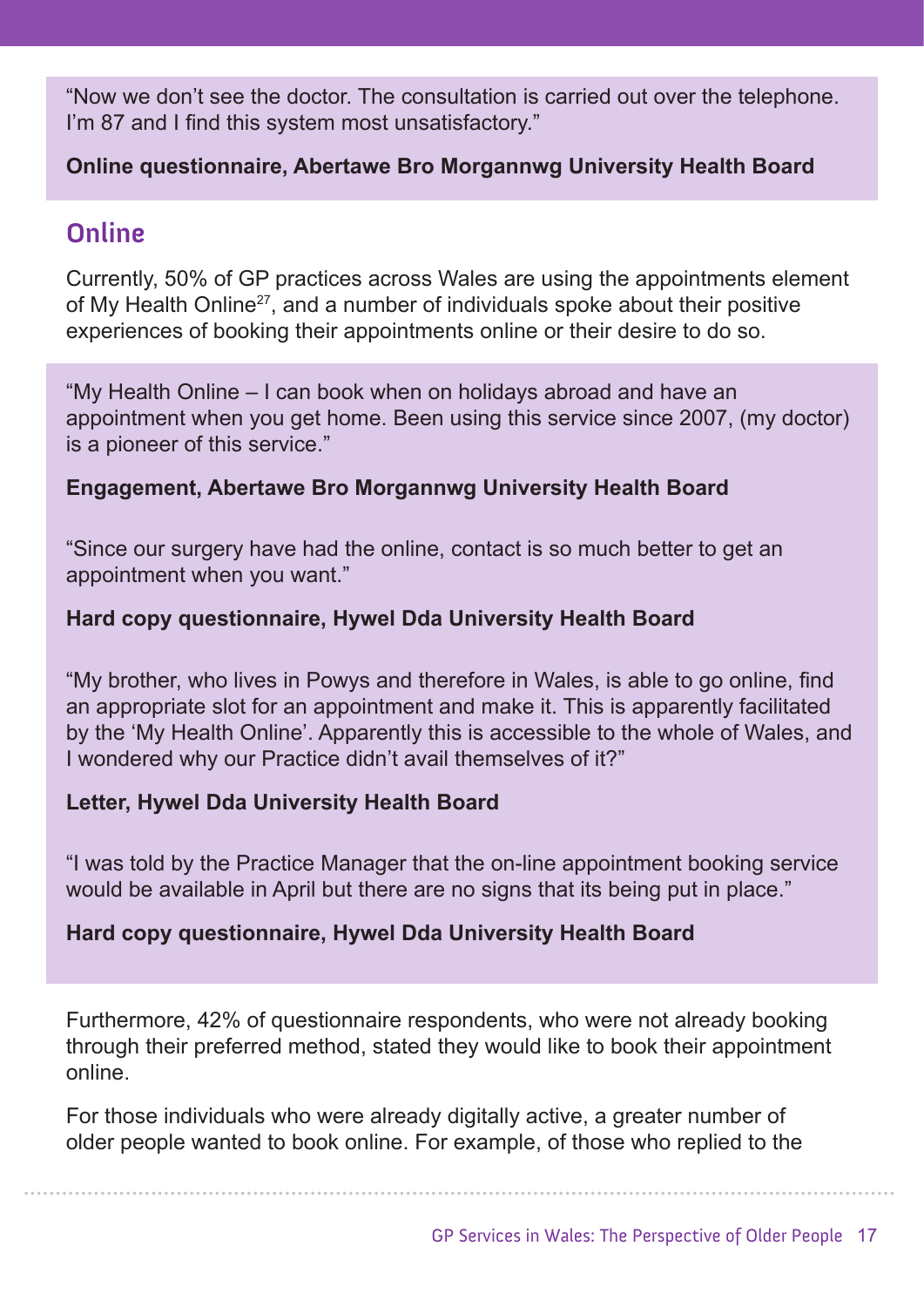questionnaire online, 56% wished to book online, whereas for those who replied to the questionnaire in hard copy, only 25% stated they would like to book online.

However, some individuals who were using the online booking system reported difficulties in finding available slots and highlighted challenges around both using the IT system and its reliability. There was also a lack of clarity whether the availability of online appointments made it easier or harder for people who use the telephone to get through.

"I usually book online, but the site is often broken and few appointments are listed when it is working."

#### **Hard copy questionnaire, Cardiff & Vale University Health Board**

"I searched all dates and all clinicians, not one appointment showed up."

#### **Engagement, Cardiff & Vale University Health Board**

"The new online booking system is taking up too many appointments."

#### **Engagement, Cardiff & Vale University Health Board**

"I do wonder if those that depend on landline contact have a better chance of getting through now?"

#### **Hard copy questionnaire, Hywel Dda University Health Board**

## **Face to face**

There was also a significant number of older people who did not find online booking an attractive option and would prefer to do this on the telephone, and even face to face.

32% of questionnaire respondents, who were not already booking through their preferred method, stated they would like to book their appointment face to face, with almost 41% wanting to use the telephone.

Some older people spoke of the inability to book an appointment face to face, even when leaving their appointment and passing by reception. Instead, they had to use the telephone system.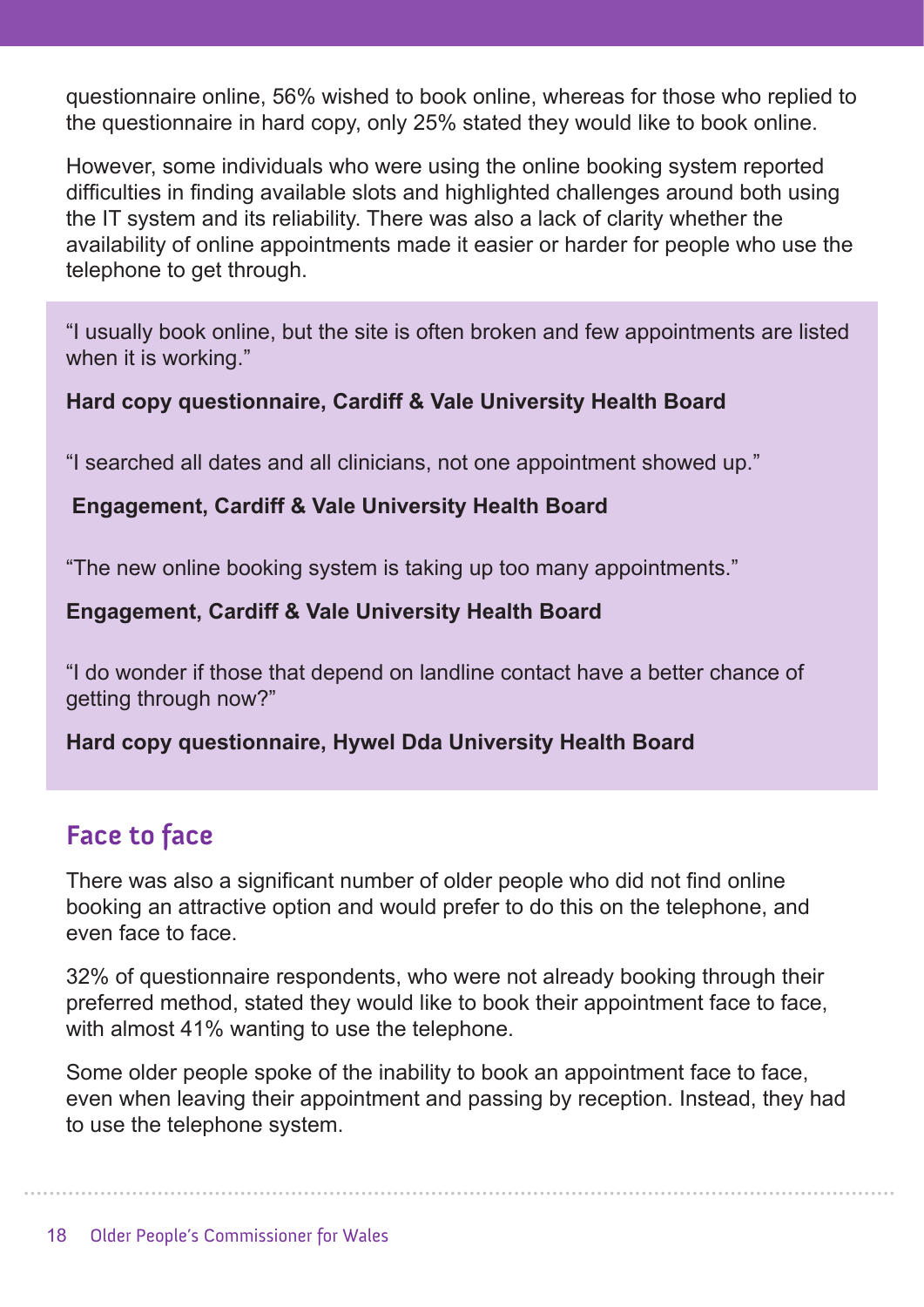"Can't make an appointment face to face."

#### **Engagement, Cardiff & Vale University Health Board**

"Doctor referred me for an appointment in one week time - but I can't book this at the desk. I've got to go home and phone in."

#### **Engagement, Hywel Dda University Health Board**

"Surgery only takes appointments over the phone, not in person. Even if I am already in the surgery, I call from mobile when actually in surgery."

#### **Engagement, Cwm Taf University Health Board**

However, a few individuals did speak of their ability to pop into the GP service at any time to make an appointment, and ask questions. Through discussions with older people at engagement sessions, this appeared to rely on the particular needs of an individual being known and catered for by the GP service and trusted relationships developing.

"It's like going to see a friend. You can pop over and ask them anything and make an appointment without worrying about it."

**Engagement, Cardiff & Vale University Health Board**

## **Queueing**

A small, but noticeable, number of older people talked about feeling that their only option to secure an appointment was to physically queue outside of their GP service. For example an appointment may be, or may be perceived to be, so difficult to obtain that individuals feel it necessary to physically queue outside a service in all weathers – often without any shelter.

"I have to queue outside from 8.15am to 9am. There is a bench but not cover. My husband and I queue for each other so the ill person doesn't have to get wet".

.........................................................................................................................................

**Engagement, Hywel Dda University Health Board**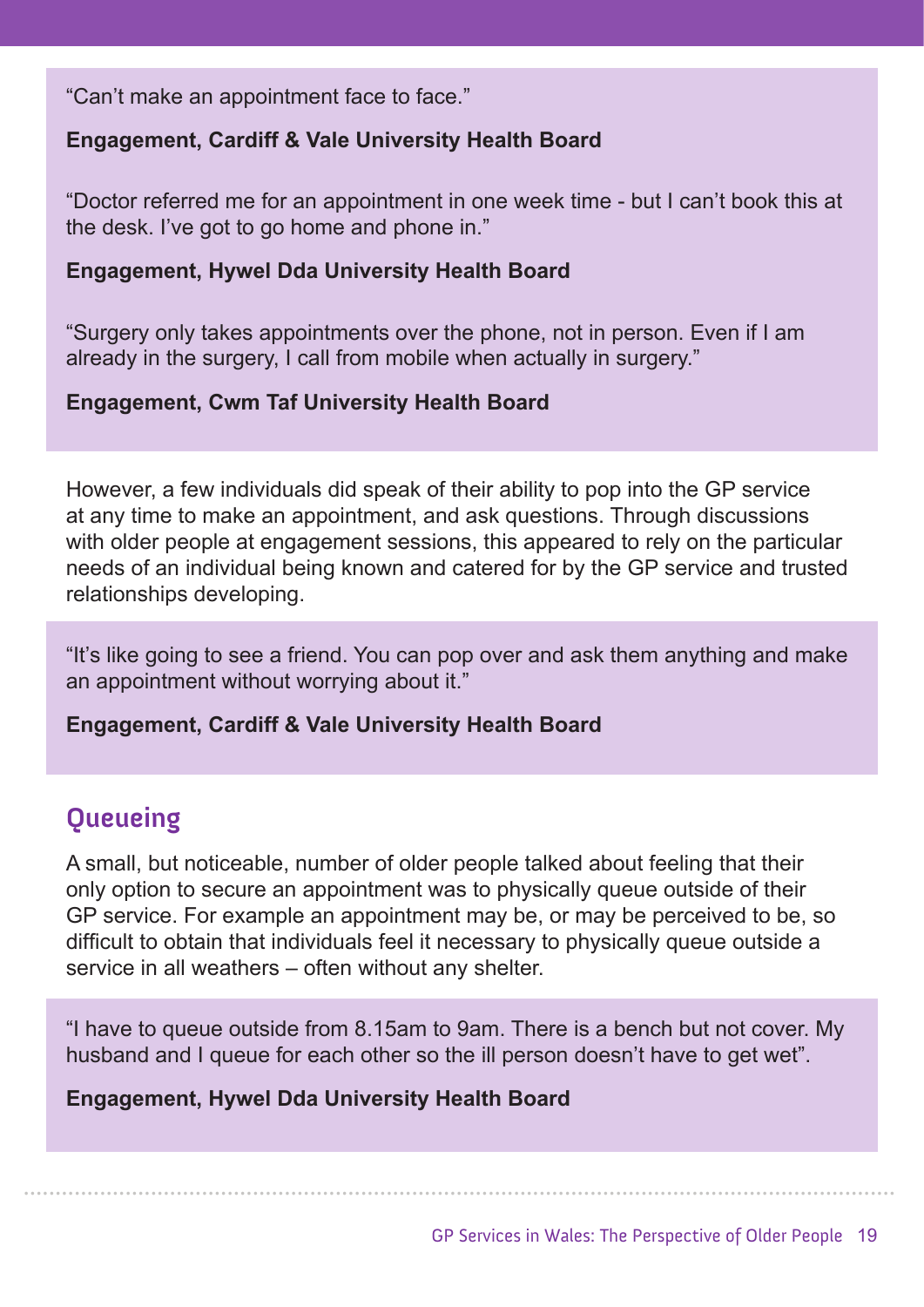"To obtain an appointment within 48 hours, patients have to queue outside surgery for 20-30 minutes before the surgery opens in all weathers. This is really unacceptable."

#### **Hard copy questionnaire, Cardiff & Vale University Health Board**

"The appointment system doesn't work effectively. People are queueing at the entrance from 08.15am to get an appointment that day, whether an emergency or not."

#### **Hard copy questionnaire, Betsi Cadwaladr University Health Board**

"You have to start queueing at 8am and if it's raining there is no cover outside from the rain."

#### **Online questionnaire, Cardiff & Vale University Health Board**

"To be certain of an appointment, have to stand outside the surgery (no shelter from rain or wind) at 8am. Opening time 8.30am and if you are not early the people in front of you would get the appointments for that day. This morning there were 15 people waiting. No good telephoning, all the appointments would have gone by 8.40am."

#### **Online questionnaire, Hywel Dda University Health Board**

"Morning after morning there are rows of patients waiting to be 'let in' so that they can make appointments, even if they are feeling quite ill and shouldn't be standing outside in the cold."

#### **Letter, Hywel Dda University Health Board**

"What is needed is a place of shelter for people waiting outside if its raining and surgery not open."

#### **Hard copy questionnaire, Cwm Taf University Health Board**

An older person will most likely be seeking an appointment at a GP service because they are feeling unwell and anticipate needing treatment, or referral to other services. It is possible that this situation may have a contributory, detrimental impact on the health and wellbeing of a potentially frail and unwell older person –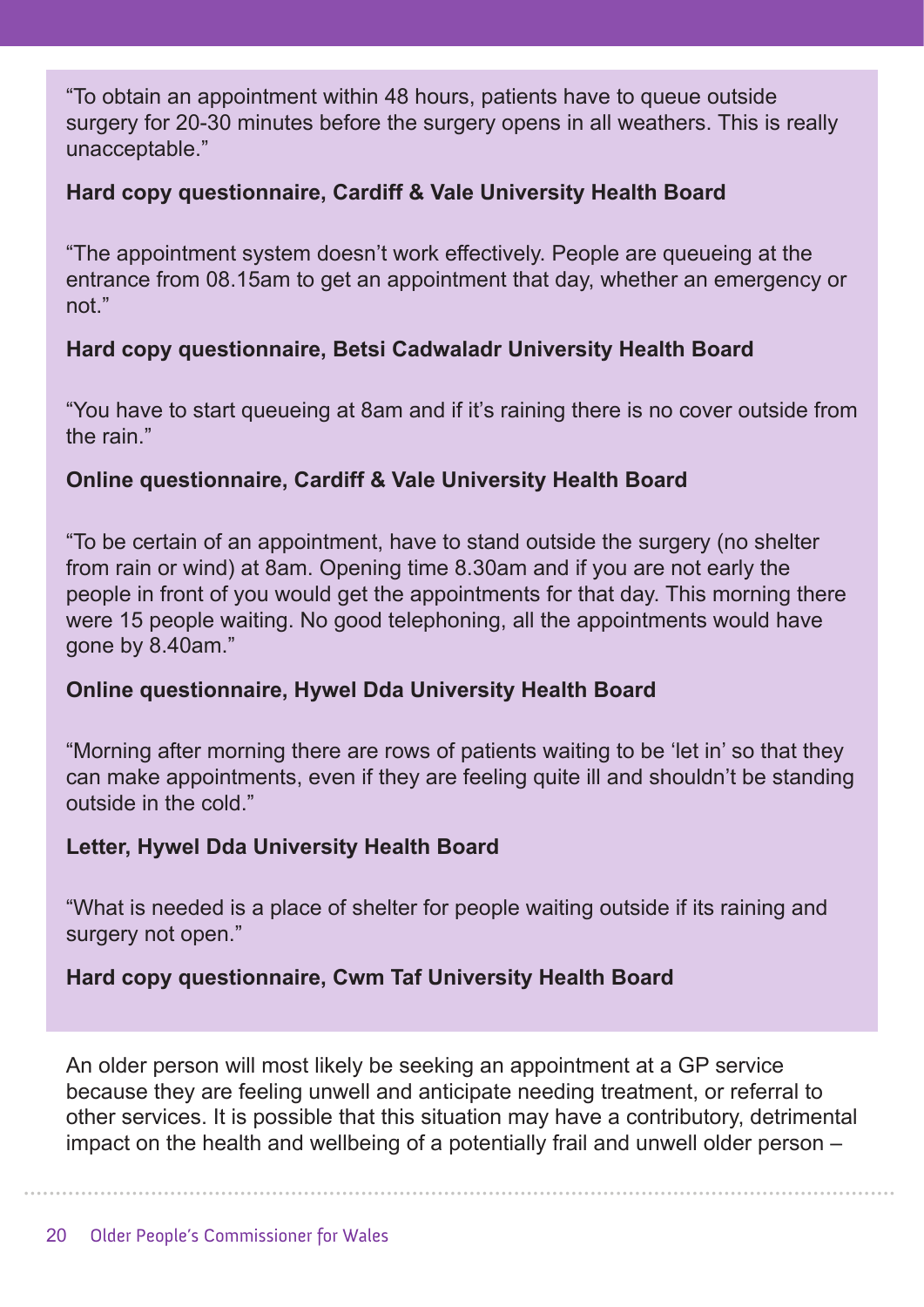and may also work against the achievement of early intervention and preventative health approaches.

## **Waiting time for an appointment**

Older people reported a real variation in how long they waited for a booked appointment.

24% of questionnaire respondents stated that they were able to book an appointment on the same day, whereas almost 20% stated waits of over two weeks.

However, a same day appointment appeared to be most likely when it was judged as 'urgent' or an 'emergency'. In these instances, questions were raised regarding how individuals should judge whether an appointment is urgent if they feel they do not have the knowledge to make that assessment.

"An emergency appointment is always possible for the same day, but you don't always know what is an emergency."

#### **Online questionnaire, Cardiff & Vale University Health Board**

"I only go to the doctor when I am sick and NEED to see him."

#### **Online questionnaire, Betsi Cadwaladr University Health Board**

Longer waits were more commonly associated with routine bookings, where some older people are reporting waits of a few weeks, and even up to ten weeks.

"If you book online there is a 2-3 week waiting list. You are either dead or better by then!"

#### **Online questionnaire, Cardiff & Vale University Health Board**

"I find the phone call confusing, then have to wait 6 weeks to discuss this face to face."

.........................................................................................................................................

**Online questionnaire, Betsi Cadwaladr University Health Board**

GP Services in Wales: The Perspective of Older People 21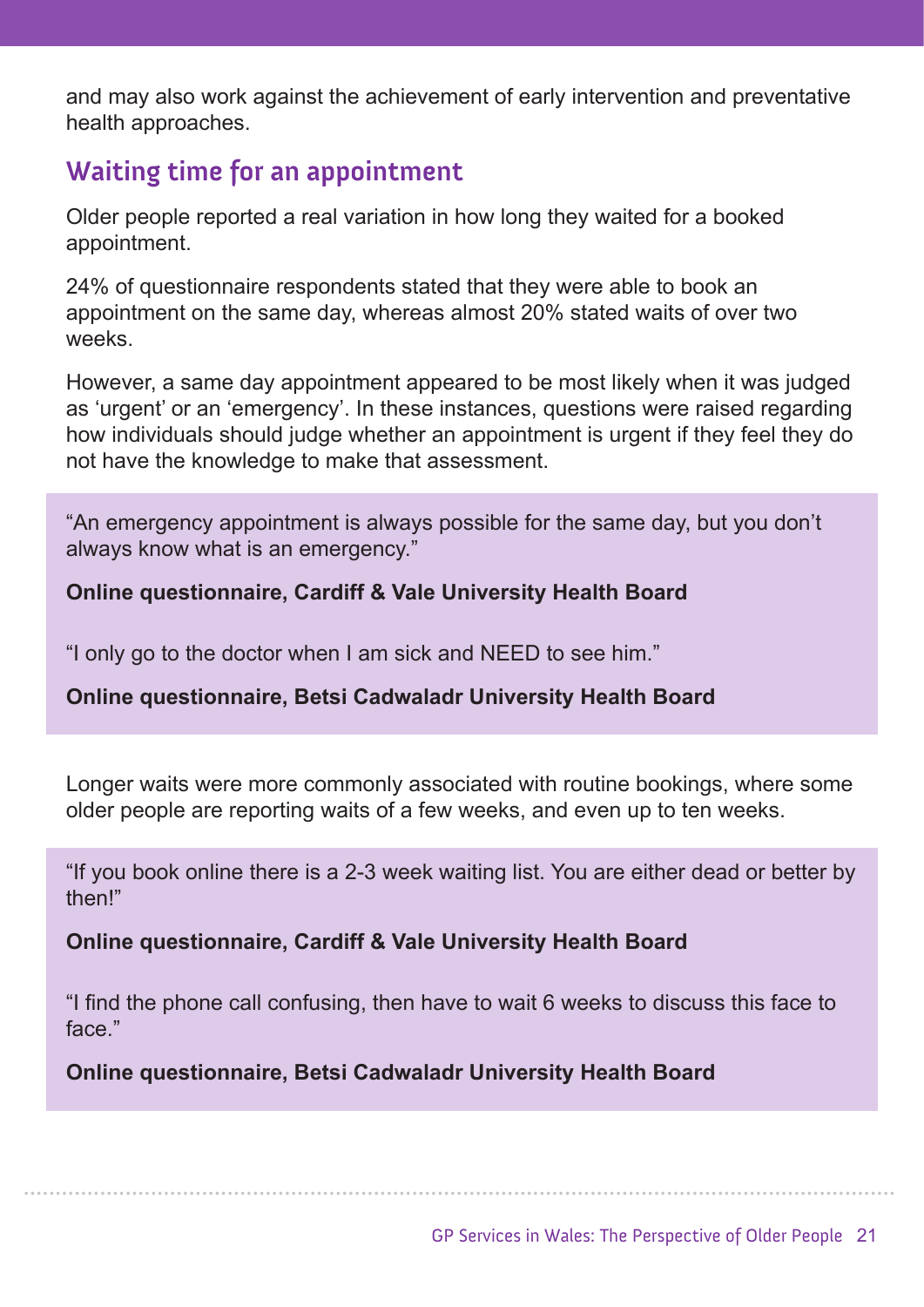"It often takes 7-8 days to get an appointment for a non-emergency issue. Often when the doctor tells you to come back in 7 days, there is a month's wait for the next appointment."

#### **Online questionnaire, Health Board unknown**

"10 weeks gap between doctor asking to see patient and receptionist allowing appointment. An absolute disgrace!"

#### **Hard copy questionnaire, Health Board unknown**

For some older people, there appears to be a gap in making appointments which are not needed on the same day, but for which the issue cannot wait for a number of weeks.

Due to the difficulty in securing a routine appointment, a small number of individuals stated that overstating the urgency of need was sometimes perceived as necessary simply to book an appointment at a GP service.

"You are made to feel like you are lying when asking for an emergency appointment."

#### **Engagement, Cardiff & Vale University Health Board**

"It is a challenge to get an appointment, unless one lies and says it's an emergency."

#### **Online questionnaire, Hywel Dda University Health Board**

"A lot of patients ask for an appointment and when asked is it urgent many will answer yes when it is not. This then puts pressure on the surgeries."

#### **Online questionnaire, Cardiff & Vale University Health Board**

"Because of the waiting times to see a GP in my surgery, I am aware people are saying they need an emergency appointment to get seen quicker, therefore having a further impact on waiting times to see a GP"

.........................................................................................................................................

#### **Hard copy questionnaire, Cwm Taf University Health Board**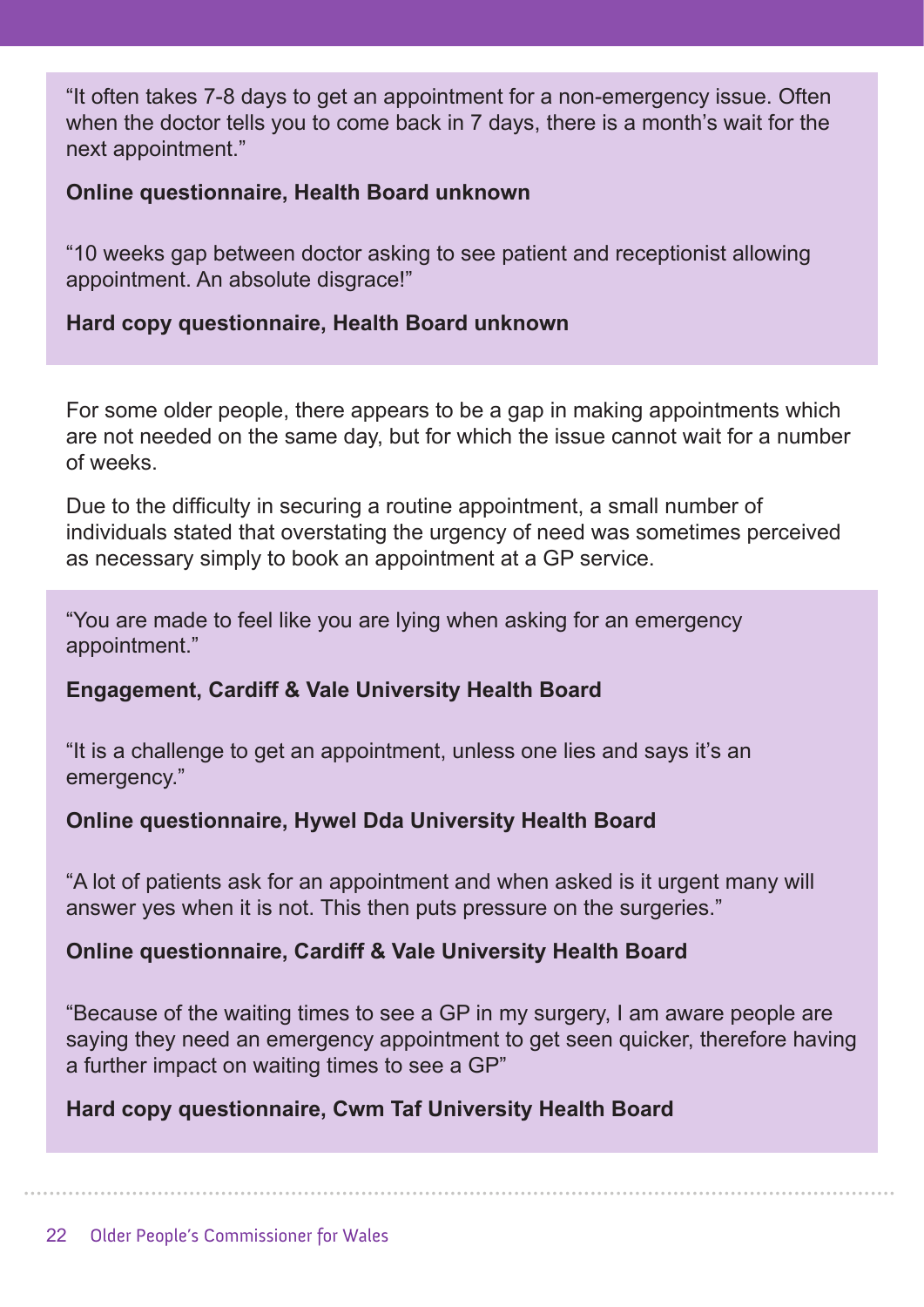It was recognised that this was an undesirable action to take and put further pressure on GP services and available appointments. For example, this could have the impact of reducing the number of emergency appointments available to genuine emergencies, pushing some individuals into using unscheduled care services such as local GP Out of Hours or the Emergency Unit.

Once at the appointment, there was a real divide in older people's experiences of their appointments running on time and individuals spoke about the importance of communicating any delays.

48% of questionnaire respondents stated that their appointment never or rarely ran on time, and almost 52% stated that their appointment ran on time either always or most of the time.

"Always say how long it will be to wait – communicate."

**Engagement, Cardiff & Vale University Health Board**

## **Appointment reminders**

A small number of individuals talked about currently having access to a reminder service for their appointment.

My Health Text is a system that enables GP practices to send appointment reminders to individuals via a text message, and Cardiff & Vale University Health Board explained that practices using this system have reported a reduced rate of 'did not attends'28.

Some older people who currently don't have access to such a system suggested that the introduction of an appropriate and accessible reminder service into their GP service would be a positive way of ensuring that individuals did not forget about their appointment – especially when they had successfully used such a service elsewhere within primary care.

.........................................................................................................................................

"A prompt/reminder system would be welcomed."

**Engagement, Cardiff & Vale University Health Board**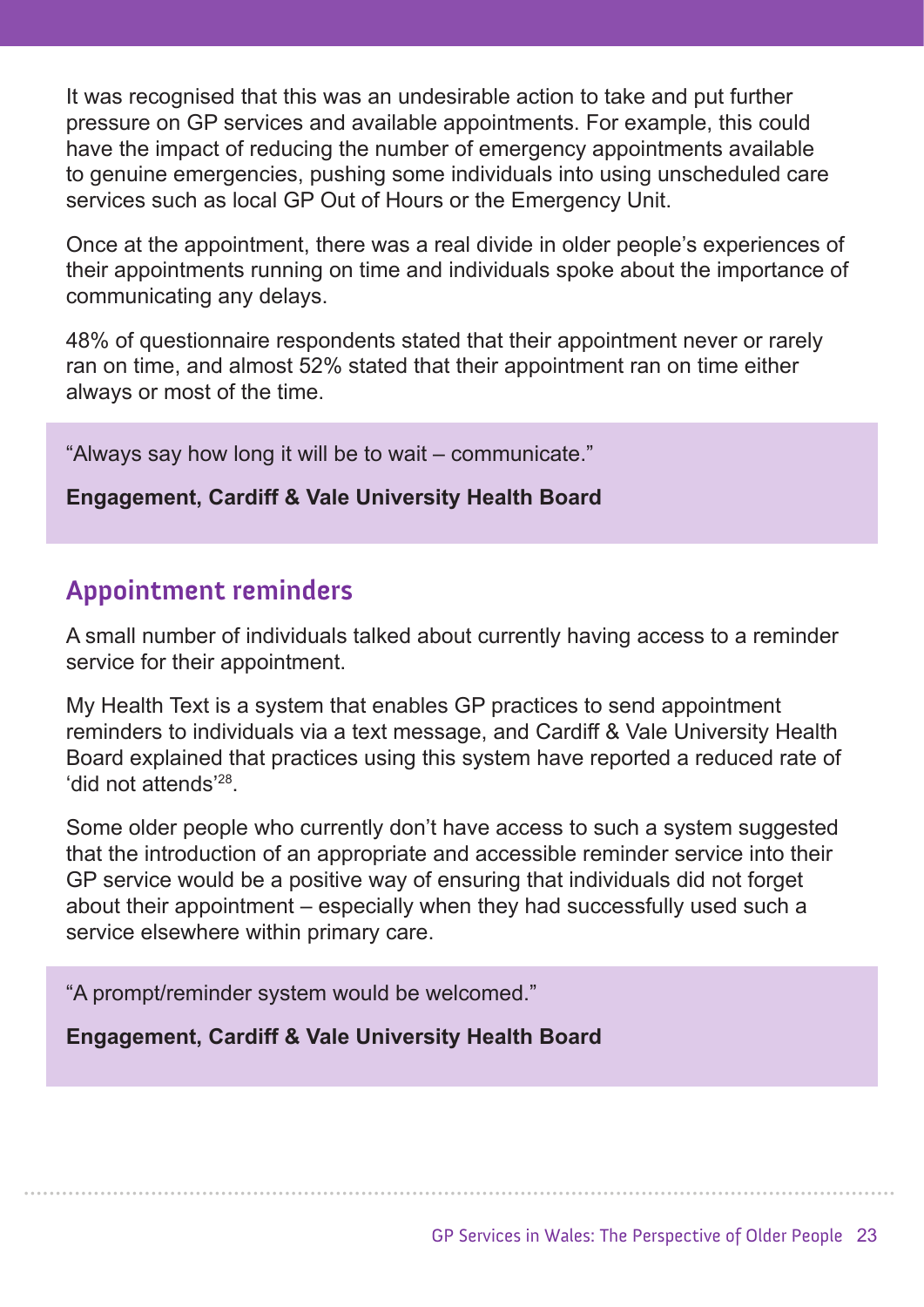"My dentist sends a text reminder 24 hours before the appointment. This is not available at my surgery."

#### **Online questionnaire, Hywel Dda University Health Board**

### **Open surgery**

A number of older people spoke about open surgeries, where individuals can present at their GP service without an appointment, and wait until they are seen by a health professional.

"I miss open surgery. You had to wait your turn but you got to see a doctor"

#### **Engagement, Abertawe Bro Morgannwg University Health Board**

"There is an open surgery, good if you're desperate but you have got to wait."

#### **Engagement, Hywel Dda University Health Board**

"If you turn up before 10.30 you will be seen, but you have to wait 2-3 hours at the open surgery"

#### **Engagement, Hywel Dda University Health Board**

Open surgeries were positively talked about, as individuals felt that although you may have to wait up to a number of hours, at least you would be seen on that day by a health professional.

Very positive feedback came from older people whose GP service ran a mixture of both open surgery and booked appointments, and where individuals had the information they needed to know which type of appointment was available on what day and time throughout the week.

"Our surgery has an ideal system, open surgery in the mornings, appointments in the afternoons."

.........................................................................................................................................

**Online questionnaire, Cardiff & Vale University Health Board**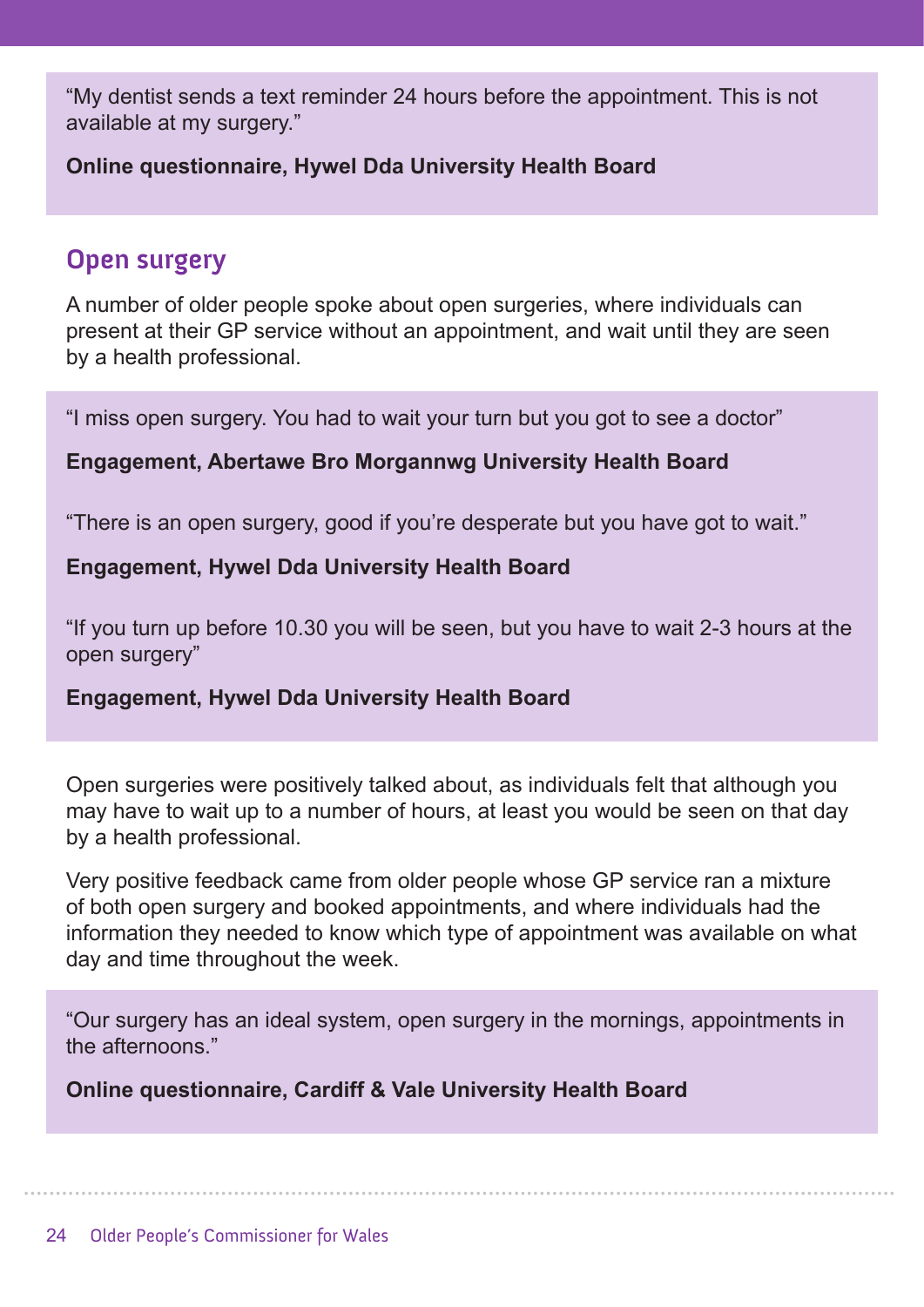"My surgery runs three open surgery mornings at the branch surgery near to me and appointments in the afternoon of the same day. The main surgery does the same on opposite days. Very satisfied with this system."

#### **Hard copy questionnaire, Abertawe Bro Morgannwg University Health Board**

"We are fortunate in having drop-in GP clinics five mornings a week in addition to booked appointments in the afternoons. This is a model that other practices might emulate to provide the best possible service for their patients."

**Online questionnaire, Abertawe Bro Morgannwg University Health Board**

## **Appointment system design**

While there was positive feedback when individuals had access to a range of ways to book an appointment, for many older people, frustration is rooted in the inconvenient, inflexible and time consuming systems that do not often present any choice and are not designed to suit individual needs.

"It's not run for us…"

#### **Engagement, Hywel Dda University Health Board**

"There should be a choice in how you get an appointment, including online."

#### **Engagement, Betsi Cadwaladr University Health Board**

Not only does this not always support an individual's timely and appropriate access to health care services, but it can present real barriers to access for some individuals, for example those living with a sensory loss or cognitive impairment, and may risk pushing individuals into using inappropriate services, such as unscheduled care.

In contrast to these experiences, Cardiff & Vale Community Health Council recognised the need for GP services to listen to and learn from their patients to inform the design of appointments systems, and identified an opportunity for Community Health Councils to work with GP services to use patient feedback to design or improve appointment systems into the future29.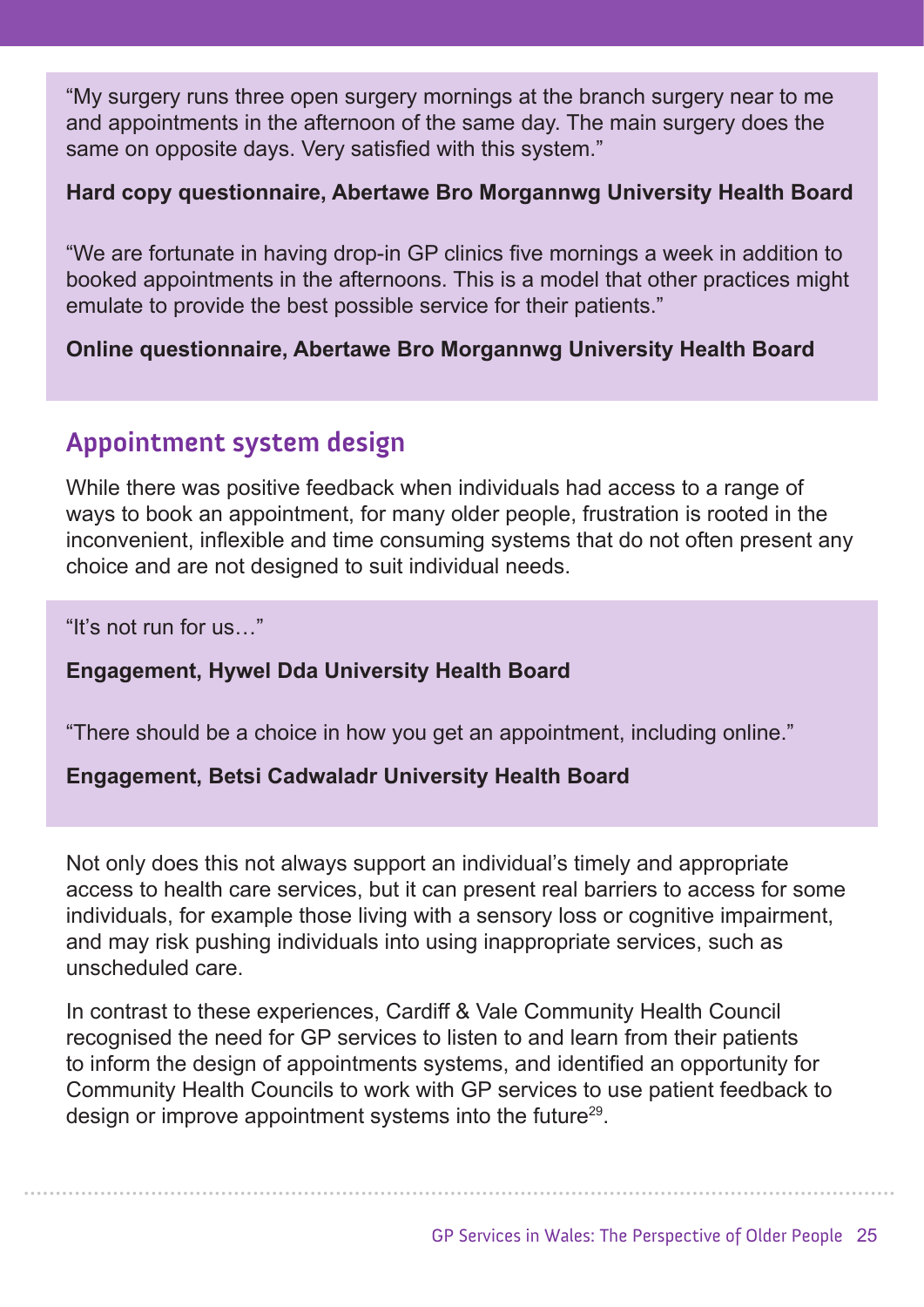## **"Now, I don't know who it is"**

## **Choice & Continuity**

Older people are acutely aware of current GP workforce and recruitment challenges. Not only is there an awareness of the impact that this may have on the choice, continuity and timeliness of their care, but also of the impact and pressure that is currently being felt by the existing workforce.

"General practice surgeries are having difficulties in retaining/recruiting GPs. My daughter, a GP, surrendered her small practice because of bureaucratic processes aggravating the personal load. She is a locum and is enjoying the 'near pure' patient work."

#### **Hard copy questionnaire, Hywel Dda University Health Board**

"GP recruitment is obviously a problem. I have had three GPs in quick succession - all excellent but I have to start over again each time they change. They seem to change just when my GP and I are getting to know one another well."

#### **Hard copy questionnaire, Betsi Cadwaladr University Health Board**

"While the 'service' provided at the surgery is fair, it always seems that it is understaffed."

#### **Online questionnaire, Betsi Cadwaladr University Health Board**

"There are not enough GPs in North Wales and this has an effect on the stress levels of our GPs who have to work long hours."

#### **Engagement, Betsi Cadwaladr University Health Board**

"There is a problem in North Wales recruiting GPs hence the surgery is under staffed."

#### **Engagement, Betsi Cadwaladr University Health Board**

However, while this awareness does create a level of understanding, it does not remove the challenges that older people are facing in terms of a perceived loss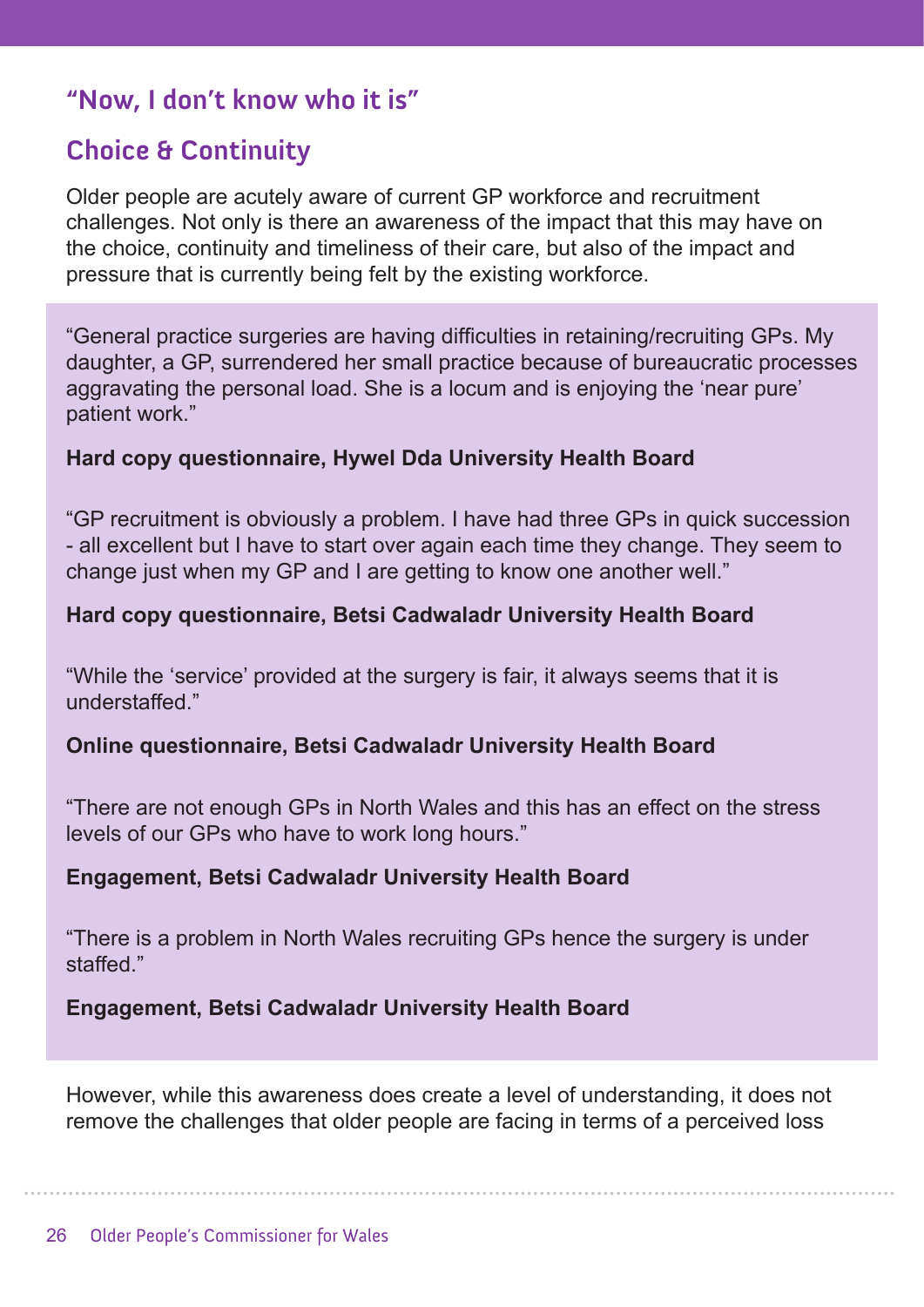of choice and continuity, and the impact this may have on confidence, trust and meaningful conversations.

### **Choice**

Many older people made a distinction between seeing any available doctor, versus a particular GP of their choice. The former was described as much easier, and the latter would usually take considerably longer.

"Getting an appointment with the GP of your choice is difficult most of the time."

#### **Hard copy questionnaire, Betsi Cadwaladr University Health Board**

"Sometimes hard - if you want to see a particular doctor; Always easy - if you are prepared to see anyone."

#### **Hard copy questionnaire, Cardiff & Vale University Health Board**

"I understand that to see a preferred doctor, patients must sometimes have to wait up to 6 weeks."

#### **Hard copy questionnaire, Hywel Dda University Health Board**

A number of older people also spoke of GPs or nurses within a GP service who had noticeably longer waiting lists because of their 'popularity' with patients.

"The best and most popular doctors aren't available as they get booked up for weeks."

#### **Engagement, Aneurin Bevan University Health Board**

"It can take a while to get an appointment with the most popular one."

#### **Engagement, Betsi Cadwaladr University Health Board**

Some individuals raised the issue of the need for choice, particularly if they felt they had a better rapport or relationship with a specific health professional. The need for choice was particularly relevant when individuals stated they would feel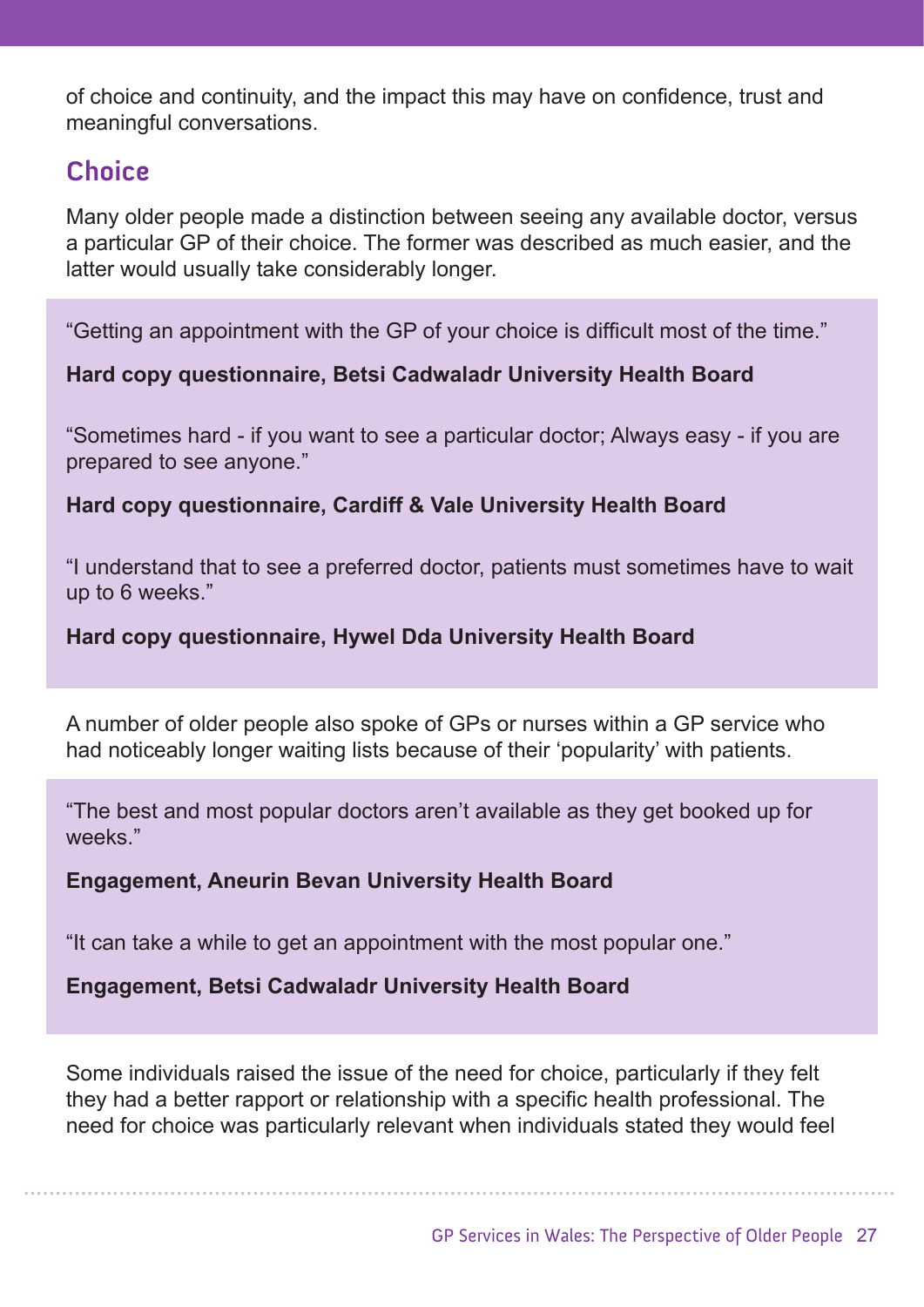more comfortable discussing a health issue with someone of the same sex.

"Only one female doctor and would prefer to see a female doctor."

#### **Engagement, Betsi Cadwaladr University Health Board**

"There are all female GPs and only one man. It can be hard discussing certain things with a female GP."

#### **Engagement, Betsi Cadwaladr University Health Board**

While some frustration was evident at how long some older people did have to wait to see a GP of their choice, there was also the realistic recognition that this might not always be possible: if an individual needed to see a health professional for an issue that could not wait, they were more than happy to see any appropriate professional.

"As we get older it is good to be able to access the same GP as you feel that they know you, but if you are acutely ill any GP will do!"

#### **Hard copy questionnaire, Betsi Cadwaladr University Health Board**

"Sometimes difficult to get the same doctor but don't mind seeing another one if it's urgent."

#### **Engagement, Powys Teaching Health Board**

## **Continuity**

The continuity of an individual's GP or other health professional was highly valued by older people. While another professional could bring a fresh perspective, the relationship and knowledge between patient and professional that can develop over time was central to the confidence and trust that older people held.

"Before, doctor was part of the family. Now, I don't know who it is. Will they know who I am? There is no consistency, do they talk to each other?"

.........................................................................................................................................

#### **Engagement, Hywel Dda University Health Board**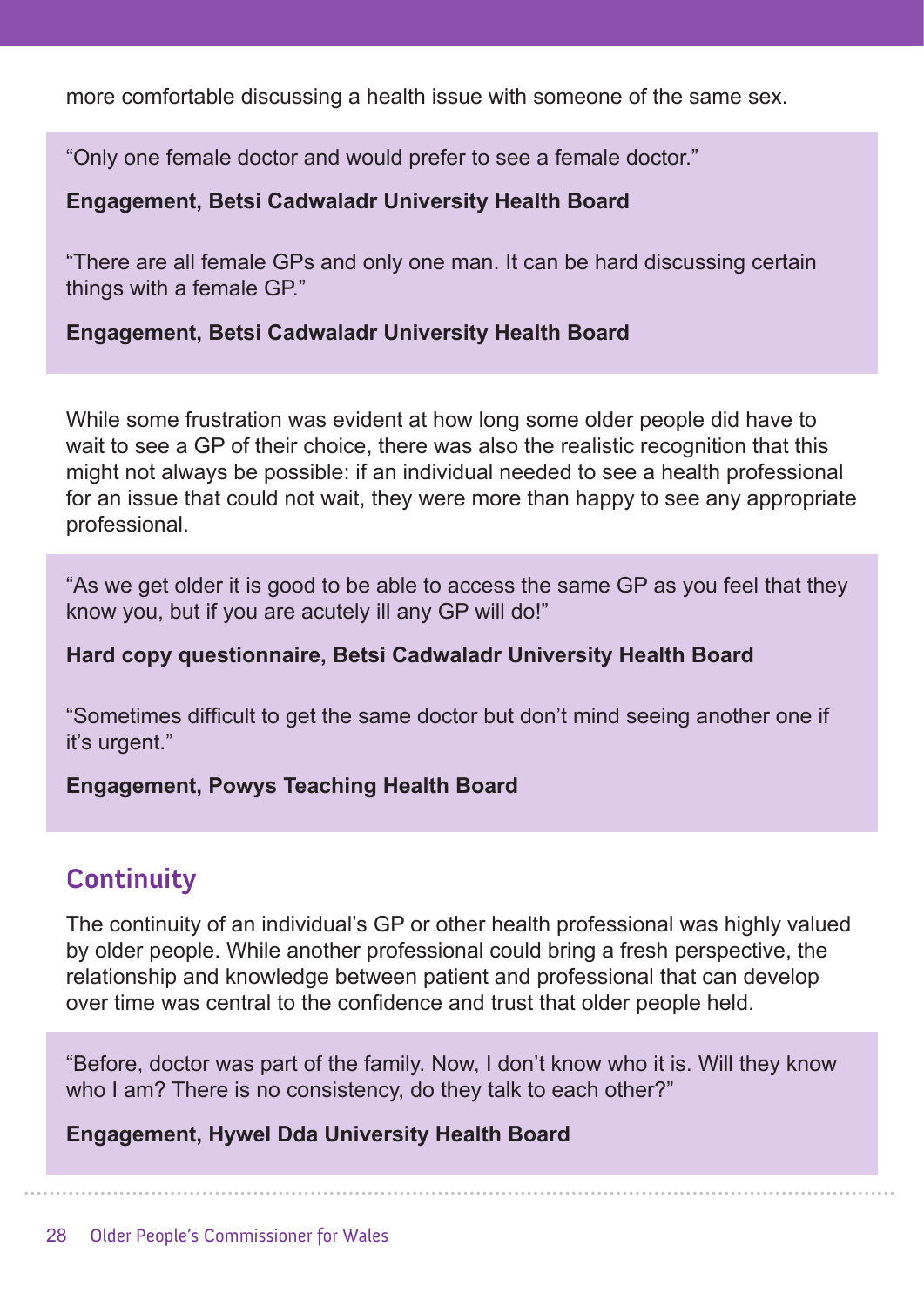"I am probably 'biased' having been a retired GP for 4 years. I still belong to the same practice but the GPs and staff are gradually changing and do not 'know me'. I felt very 'vulnerable' as I walked from the surgery for the last time! A GP should treat 'Mrs Jones' not Mrs Jones's illness and have knowledge of her family and community. This has changed over the last 15 years particularly."

#### **Hard copy questionnaire, Cwm Taf University Health Board**

"So many are part time, never see the same one so no longer have any attachment to a surgery where I have attended for 58 years. Just another name to someone I don't know and who does not know me."

#### **Online questionnaire, Cwm Taf University Health Board**

"It is so important the GPs know their patients when they have specialist, longterm conditions like Parkinsons."

#### **Engagement, Aneurin Bevan University Health Board**

There was a perception that without continuity, another health professional, for example a locum GP, would not know an individual's background, or they will not have enough time to read the notes properly.

"Would prefer to see my regular GP because the GP knows your medical history, this saves time."

#### **Hard copy questionnaire, Aneurin Bevan University Health Board**

"It would be lovely to have the same GP - it would save having to go over details of past years. We elderly would feel more confident in a GP visit."

#### **Hard copy questionnaire, Cardiff & Vale University Health Board**

"I like to see the same doctor not new locum every time who you have to explain everything to from scratch."

#### **Engagement, Aneurin Bevan University Health Board**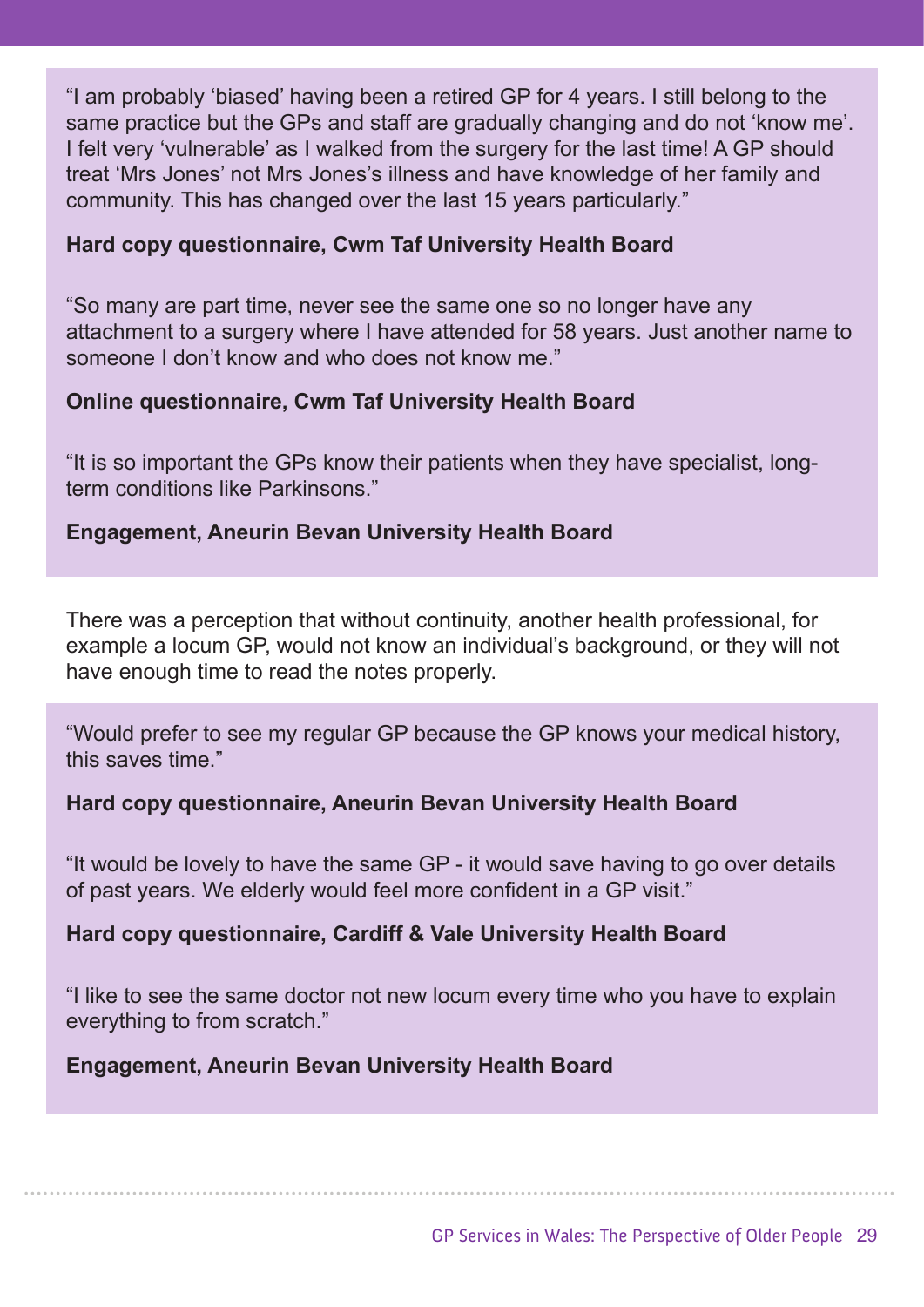"Lack of continuity - don't get to see the same GP so they don't have the full picture."

#### **Engagement, Powys Teaching Health Board**

"Continuity of GP needed - designated GP for 30 years - have now had three in year since GP left. Frustrating to have to start from beginning each time or wait for the GP to read my notes - I have a serious illness."

#### **Engagement, Hywel Dda University Health Board**

"I never see the same doctor and have to go through the same explanation every visit it is as if they take notes but do not read through them."

#### **Online questionnaire, Cwm Taf University Health Board**

Not only could this mean that symptoms or issues may take longer to explain, but the experience of having to explain an individual's story from scratch each time can become wearing. This experience is particularly prominent for older people who are living with dementia or a chronic or complex condition, and their carers, who may be attending a GP service more regularly and who may rely on that consistent approach in order to build trusting relationships and to recognise a change in condition or symptoms.

This experience may remove the ability for longer-term relationships to develop, and may reduce the trust and confidence that older people may have in the GP service. Ultimately, this could decrease the opportunities for older people to have meaningful conversations and make decisions on the best way forward in real partnership with their GP.

Older people mainly talked about choice and continuity in relation to a GP. However, the importance of continuity and a key contact was also raised in relation to other health or social care professionals, particularly for individuals living with a long-term or complex condition.

For example, older people who were living with Parkinson's spoke positively of the role of the 'Parkinson's Nurse' as a recognised, consistent and named individual they could contact, both in terms of direct access to answer any questions and navigation of the wider health service.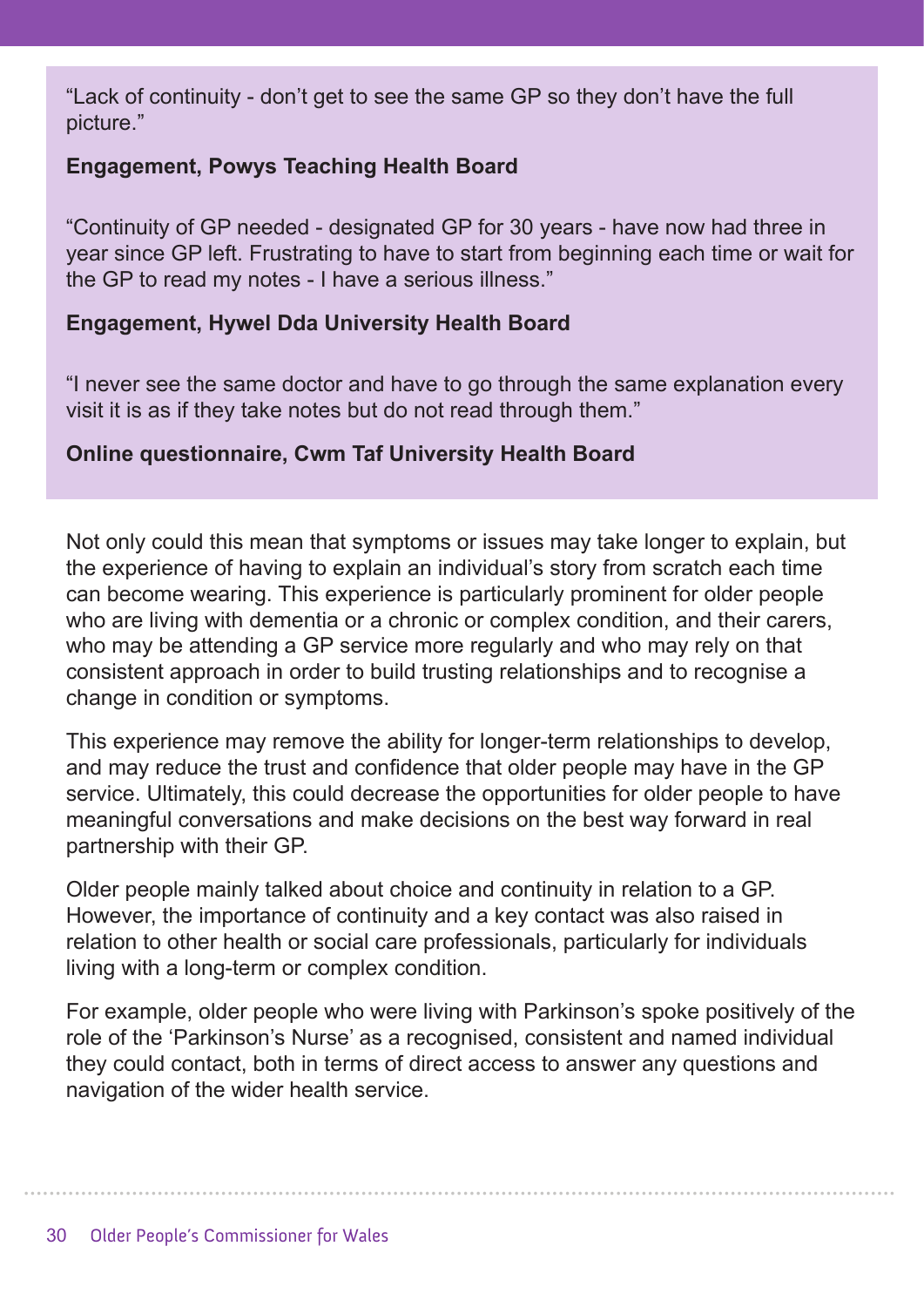Similarly, previous work undertaken by the Commissioner found that the lack of a key point of contact was a concern for individuals living with dementia and their carers. Some individuals found enormous benefit in one particular professional, whether that was a GP, Community Psychiatric Nurse or social worker acting as a key point of contact<sup>30</sup>.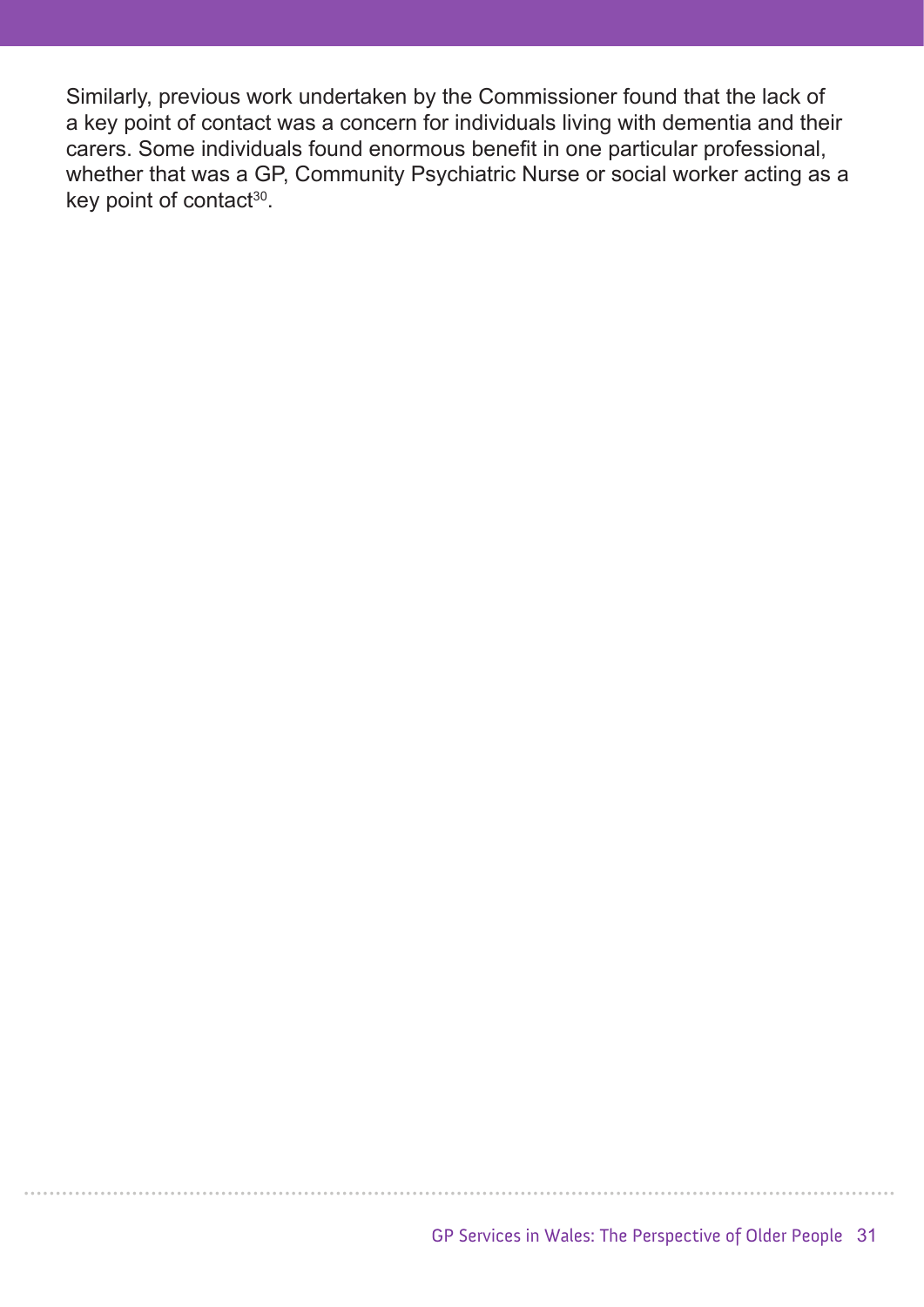## **"What happens when I can no longer drive?"**

## **Travel & Transport**

If getting to and from a GP service is, or is perceived to be, difficult, this could act as a barrier or deterrent to older people seeking advice and support from a health professional at the right time. While not directly part of the delivery of the GP service, the ease and options available for travel and transport are therefore absolutely critical to the ability for older people to access appropriate health care within a timely manner.

It is positive that just over three quarters (76%) of questionnaire respondents stated that travelling to their GP surgery was sometimes or always easy.

However, this means that for the remaining quarter (24%) of questionnaire respondents they find travelling to their GP surgery sometimes or always hard.

For those questionnaire respondents who found travelling to their GP surgery hard, the distance to walk was highlighted as the most common reason (46%), followed by poor access to public transport (33%) and poor access to a car (23%).

### **Bus services**

Walking to a GP service may not be an option due to the distance, rural nature of the route or an illness or physical condition. If this was the case and if individuals could not drive, older people talked about the insufficiency of the bus service, in terms of its regularity, routes and the location of stops.

Some older people who live within Cardiff, for example, stated that they use a regular bus service to get to their GP. However, the issue of public transport service, and most notably buses, appears to be particularly pronounced in rural areas.

"Very hard by bus as they only run every two hours. Transport for the older person would be very difficult if they have not get their own transport, as public transport from the surrounding villages is not very good."

**Hard copy questionnaire, Abertawe Bro Morgannwg University Health Board**

.........................................................................................................................................

"Surgery is easy to get to so long as I can still drive, five miles and no buses.

#### **Hard copy questionnaire, Betsi Cadwaladr University Health Board**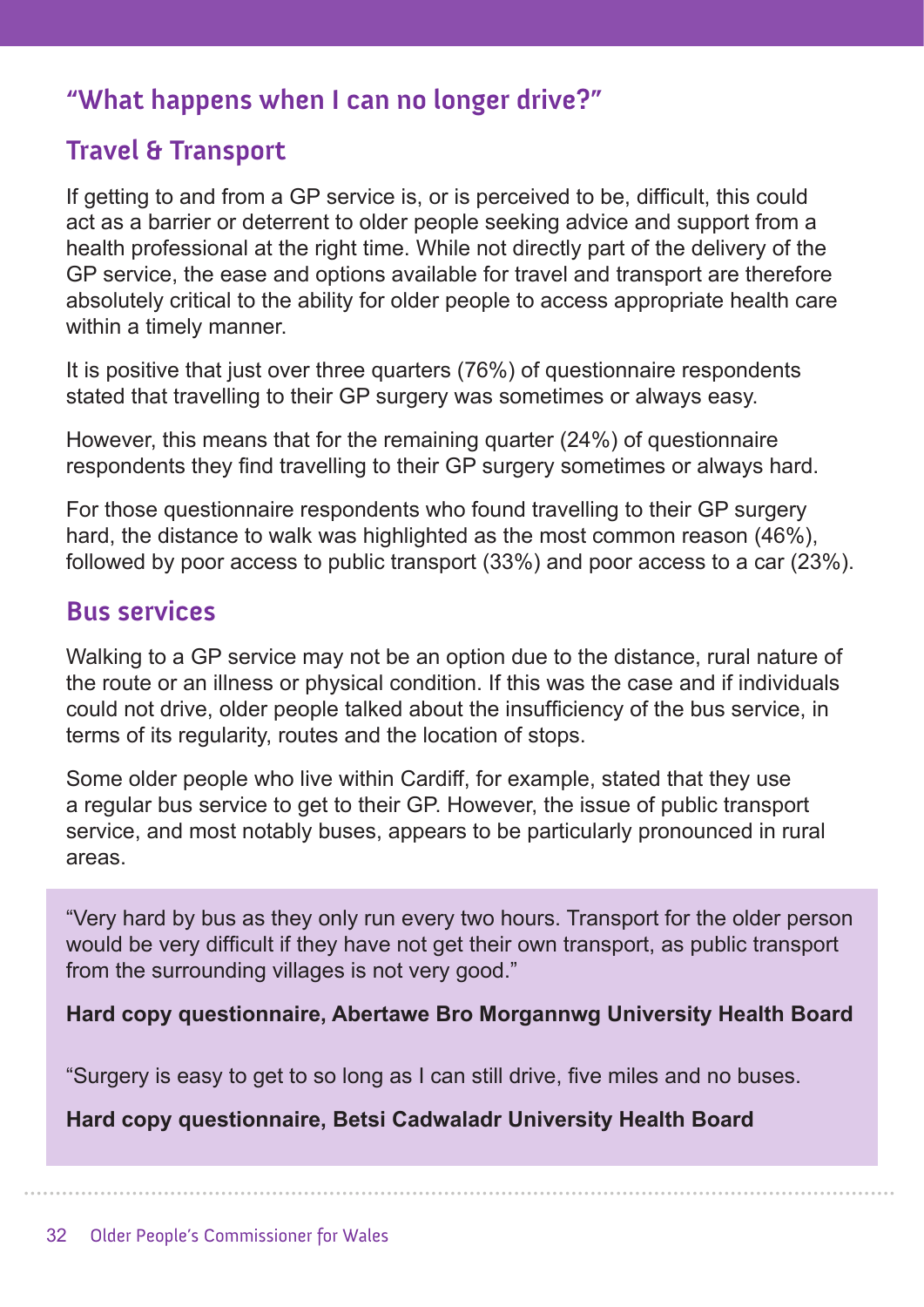"The bus service has been cut down, so there's increased difficulty getting to surgery. The bus times are confusing and don't connect."

#### **Engagement, Aneurin Bevans University Health Board**

"I live in a village and sometimes worry about how I would attend a GP five miles away as my health deteriorates."

#### **Hard copy questionnaire, Health Board unknown**

"It's awkward if you have no car. It's too far to walk, and you could wait ages for a bus."

**Engagement, Hywel Dda University Health Board**

### **Integrated transport**

Older people identified a need for the bus times and locations of stops to be connected with GP services. Even where new primary health care centres had been built, some older people spoke of a lack of joined up planning with local transport meaning that a new centre may be effectively inaccessible unless an individual has access to a car.

"There's a real lack of joined up transport in places…."

#### **Engagement, Cardiff & Vale University Health Board**

"When they move surgeries around they don't take account of the bus routes."

#### **Engagement, Cardiff & Vale University Health Board**

"We have a beautiful new surgery, but it is at the top of a hill and much further away than the old one. I can walk there now, I am 80 plus and fit. But, I do not know how long this will last and could not do so if I was ill. I need a regular prescription and the pharmacy has also moved up the hill."

.........................................................................................................................................

#### **Hard copy questionnaire, Cardiff and Vale University Health Board**

GP Services in Wales: The Perspective of Older People 33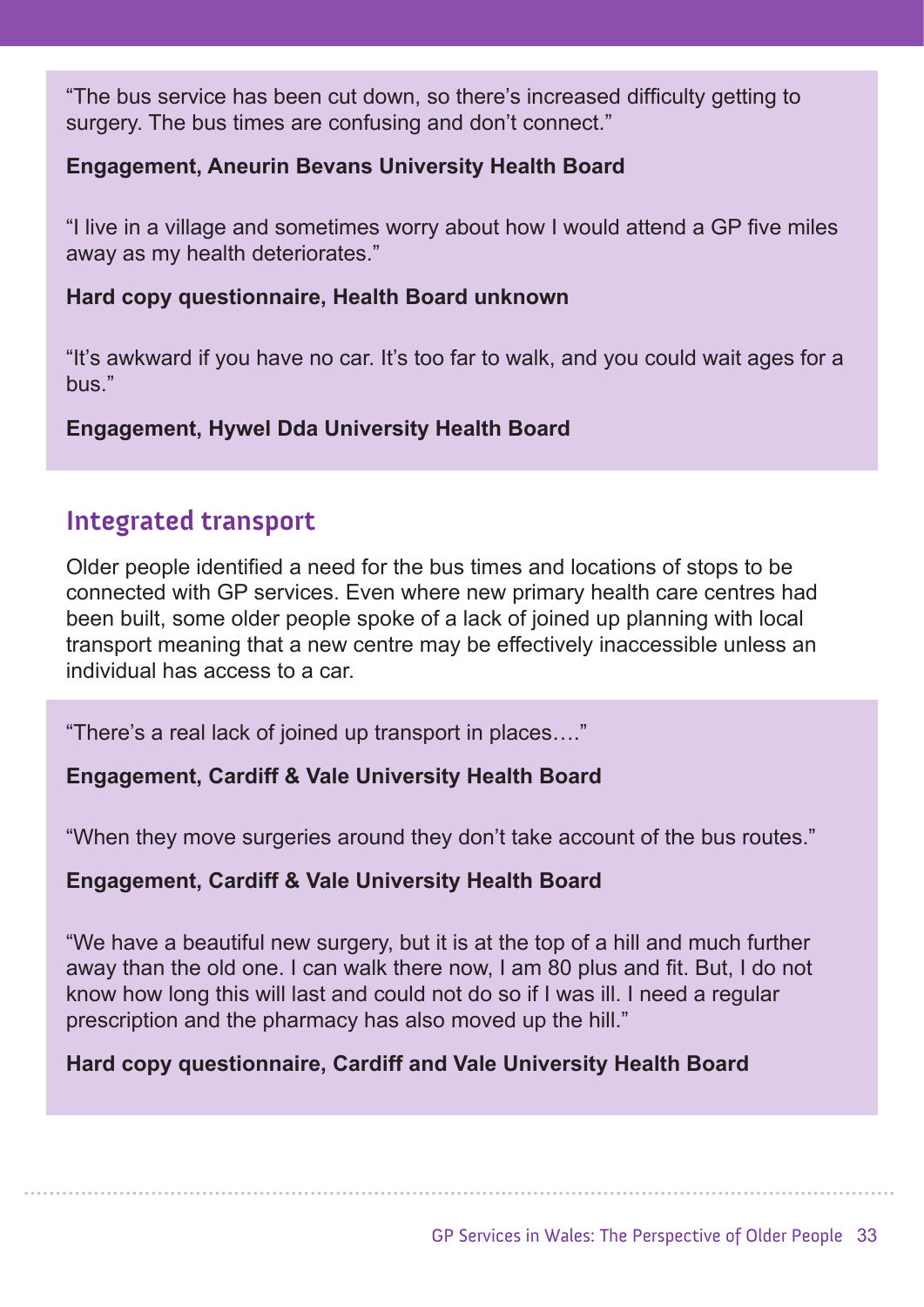## **Private car & taxis**

In the absence of adequate public transport, the reliance on family members or friends who are able to provide a lift becomes greater, as does the cost of paying to use a private taxi, which can become expensive.

"Accessing our surgery is made easy because our daughter is available."

**Hard copy questionnaire, Abertawe Bro Morgannwg University Health Board**

"My daughter takes me or I get a taxi."

#### **Engagement, Betsi Cadwaladr University Health Board**

"It's £16 for a taxi and there are no buses."

**Engagement, Betsi Cadwaladr University Health Board** 

Furthermore, a number of older people who do drive to their GP service raised the inadequacy of car parking facilities, particularly in relation to disabled access.

"Parking facilities, particularly for disabled drivers are totally inadequate and difficult, particularly to exit. Two disabled spaces, and vast expanses of uncared or lawn make a mockery of access for disabled drivers."

#### **Hard copy questionnaire, Betsi Cadwaladr University Health Board**

"Car parking at the surgery has become increasingly difficult."

#### **Hard copy questionnaire, Hywel Dda University Health Board**

## **Community transport**

Reference was made by older people to community transport in relation to attending hospital appointments, but very rarely did older people appear to have access to this for GP service appointments. For those who did have experience of community transport, difficulties were identified in matching up the need to prebook such a service with the more last minute nature of some GP appointments.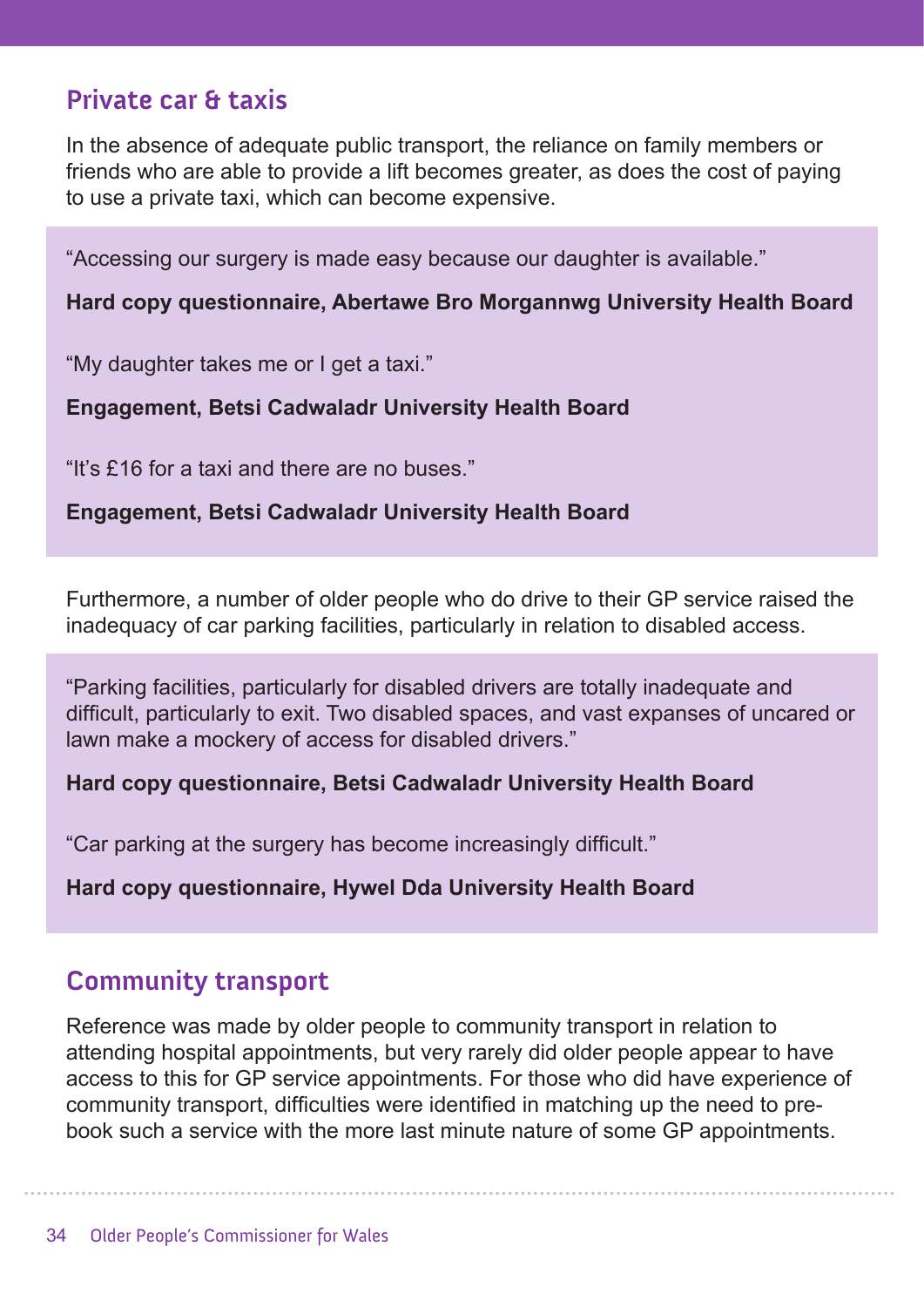However, there did appear to be support for an increased availability of community transport, especially when public transport was not reliable.

"Volunteer car service may not be available at such short notice."

#### **Engagement, Hywel Dda University Health Board**

"Public transport isn't always an option, there should be more community transport schemes."

#### **Engagement, Cardiff & Vale University Health Board**

"The Volunteer Service provide transport in the morning if requested. If this is not available, travelling would be very difficult."

.........................................................................................................................................

#### **Hard copy questionnaire, Cardiff & Vale University Health Board**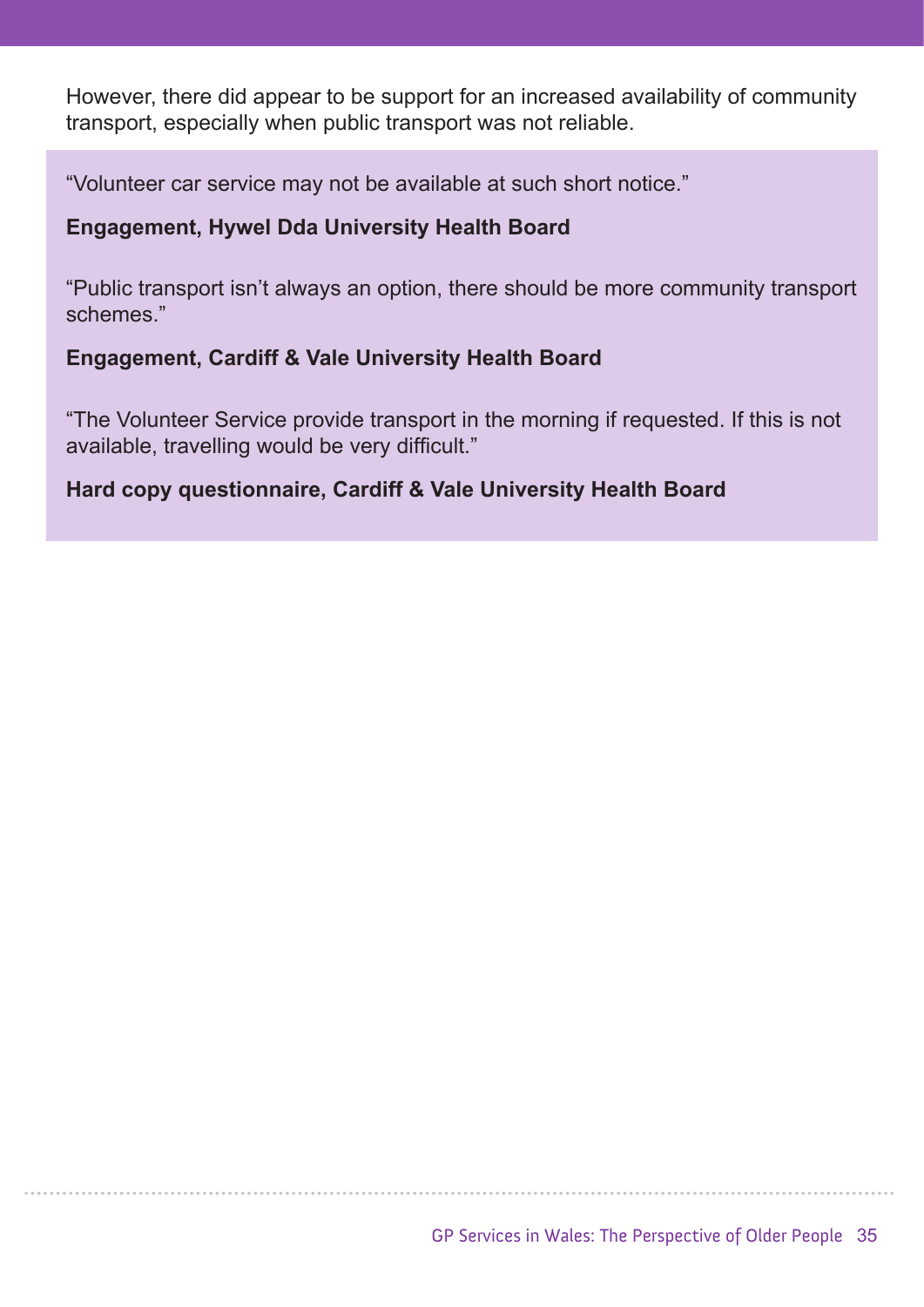## **"Never dared to try"**

## **Home Visits**

In the vast majority of cases, older people visit their GP service building to see a health professional.

However, there may be some instances where the health or personal circumstances of an individual mean that physically going to a surgery is not possible, and a home visit by an appropriate health professional may be requested. This may be for a short period of time during a particular episode of ill health, because a vulnerable individual is house bound or if there are practical difficulties involved in supporting an individual to travel to an appointment when they are living with a cognitive impairment $31$ .

37% of questionnaire respondents stated that they would be able to get a home visit if this was needed, and a number of older people spoke positively of their experiences receiving home visits when they or a family member has been too unwell to travel. This particularly appeared to be the case when individuals felt that the GP service knew their and/ or their family member's condition well and could respond on an individual basis.

"My husband had dementia. He had regular home visits, sometimes twice a day."

#### **Engagement, Aneurin Bevan University Health Board**

"They come to the house. I'm in a wheelchair. I phone and they come to me. They are nice to me."

#### **Engagement, Betsi Cadwaladr University Health Board**

15% of questionnaire respondents stated they would not get a home visit if needed, and there was a significant amount of discussion during the engagement sessions regarding the variation in experiences of accessing home visits. While there is work in some areas to increase the availability of Out of Hours home visits where appropriate, for example through the use of Advanced Nurse Practitioners in Cardiff & Vale University Health Board<sup>32</sup>, there was a strong perception expressed by older people that accessing a home visit whether in, or out of, hours is much harder than it used to be.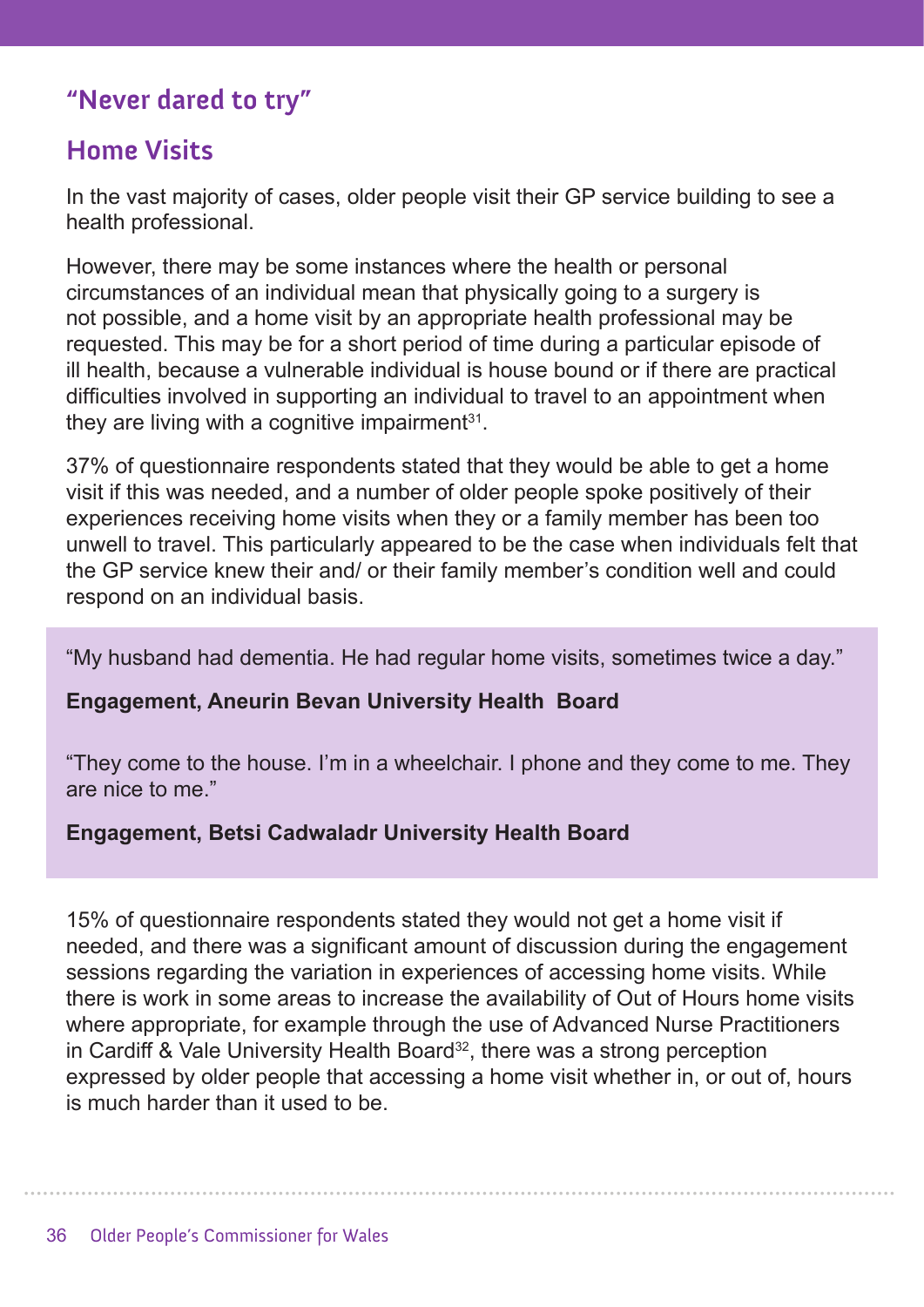Age Connects Morgannwg described how many of their services users have reported feeling anxious requesting home visits, feeling more at ease ringing the hospital or GP Out of Hours service instead<sup>33</sup>.

Older people often reference not wanting to make a fuss, or be a burden on an already stretched public service. If an individual has had, or anticipates, a negative experience when seeking a home visit, they may be less likely to seek advice or support from a health professional at an early stage, instead presenting at a much more critical or urgent time.

"After an accident that involved a hospital stay, and being immobile, I could not get out of the house for six weeks. I found it very difficult to get the GP to do a house call. He wanted to talk on the phone which I found off putting and unhelpful. Whereas my mother's GP called every week for almost two months, and even had time for a chat with me. That was a different surgery."

### **Online questionnaire, Cardiff & Vale University Health Board**

"What about bringing back the old model, the GP coming to see you in the house? Common sense to make home visits if someone is very ill."

### **Engagement, Betsi Cadwaladr University Health Board**

"I am very concerned about the reluctance of GPs in my surgery to do home visits if needed."

### **Hard copy questionnaire, Powys Teaching Health Board**

"You've got to be dead before you can get a home visit!"

### **Engagement, Abertawe Bro Morgannwg University Health Board**

"My husband fell over and the paramedics contacted the surgery to arrange a home visit to follow up. The doctor who came out was furious and told me husband he was a 'drain on the surgery'. We were so upset, he hardly ever went to the doctor's. I reported it to the nurse, but the doctor never apologised."

.........................................................................................................................................

### **Engagement, Hywel Dda University Health Board**

GP Services in Wales: The Perspective of Older People 37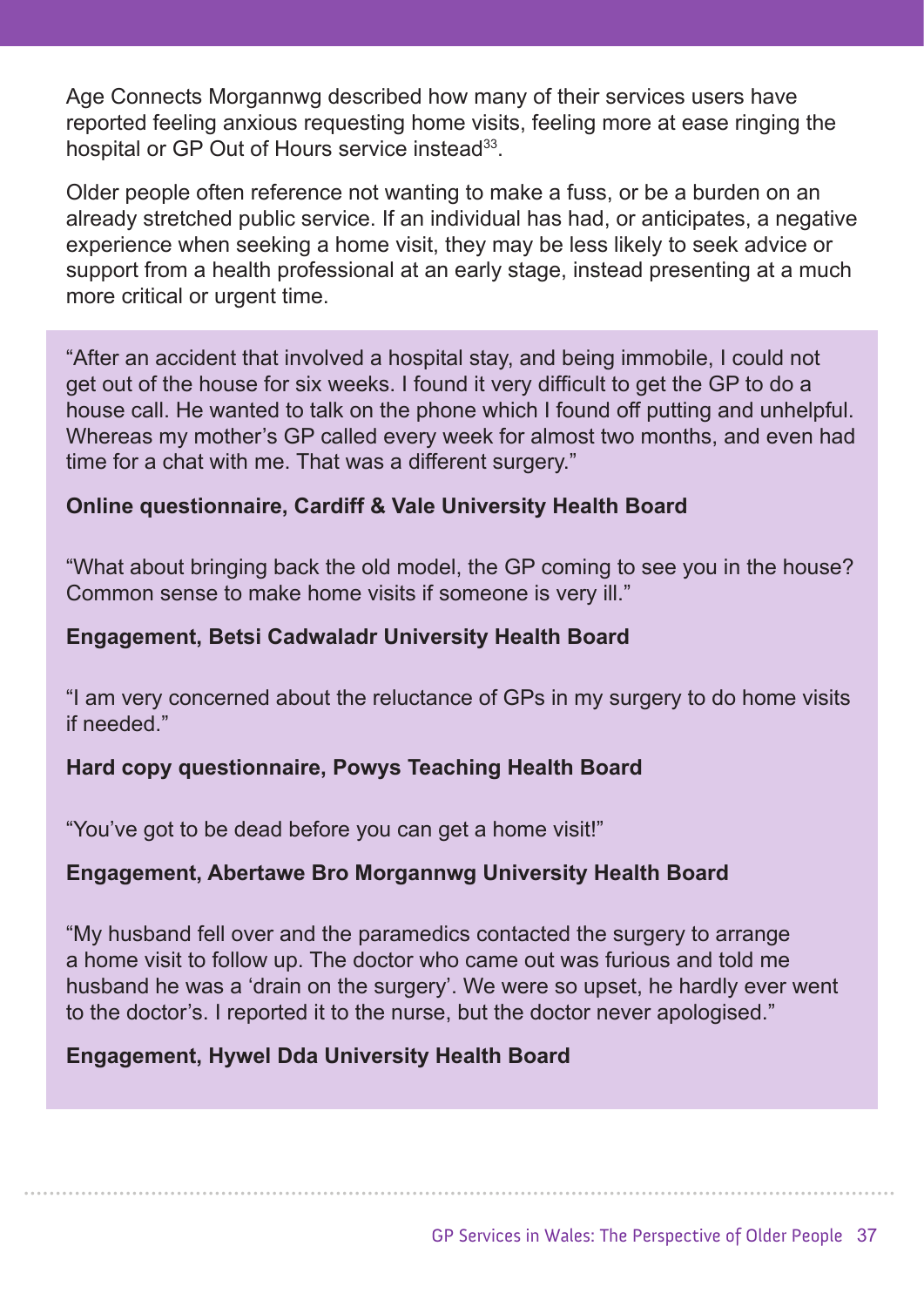Carers in particular talked about the challenges in getting a home visit, and the frustrations in having to explain their situation multiple times when requesting this. The frustration experienced when having to explain caring responsibilities multiple times was echoed by Carers Trust Wales in relation to booking an appointment and requesting a home visit $34$ .

Almost 17% of questionnaire respondents stated that they are an unpaid carer<sup>35</sup>, and Carers Wales explained that there may also be additional older people who do not recognise themselves as carers<sup>36</sup>.

Despite the practical difficulties involved in taking the person for whom they care to an appointment, or the challenges in securing last minute respite for the person for whom they care in order to attend an appointment, there appeared to be little flexibility in the appointments process to respond to this clear need.

"Difficult for carers to attend same day appointments as cannot get cover or help that quick - even volunteer car service may not be available at such short notice."

### **Engagement, Hywel Dda University Health Board**

"The biggest problem is getting past the receptionist. We need home visits as my wife is housebound and I am her carer. It's like an interrogation every time - a minefield of questions demanding answers. There should be a flag on your file if you need home visits. Instead it's a battle every single time."

### **Engagement, Aneurin Bevan University Health Board**

Most startling perhaps, is that 48% of questionnaire respondents did not know whether they could get a home visit if needed, and many older people were not aware of the circumstances in which a home visit would be possible.

Age Connects Morgannwg spoke of the need for better information and an improved understanding of the circumstances under which home visits may take place, so that advocates, support and care workers, and carers could advise and explain the process to service users and, if needed, question the reasons for a home visit being refused<sup>37</sup>.

"They do home visits, but the criteria are unclear. It seems very hard to get them. I have heard of people who are carers who can't get a home visit."

.........................................................................................................................................

#### **Engagement, Betsi Cadwaladr University Health Board**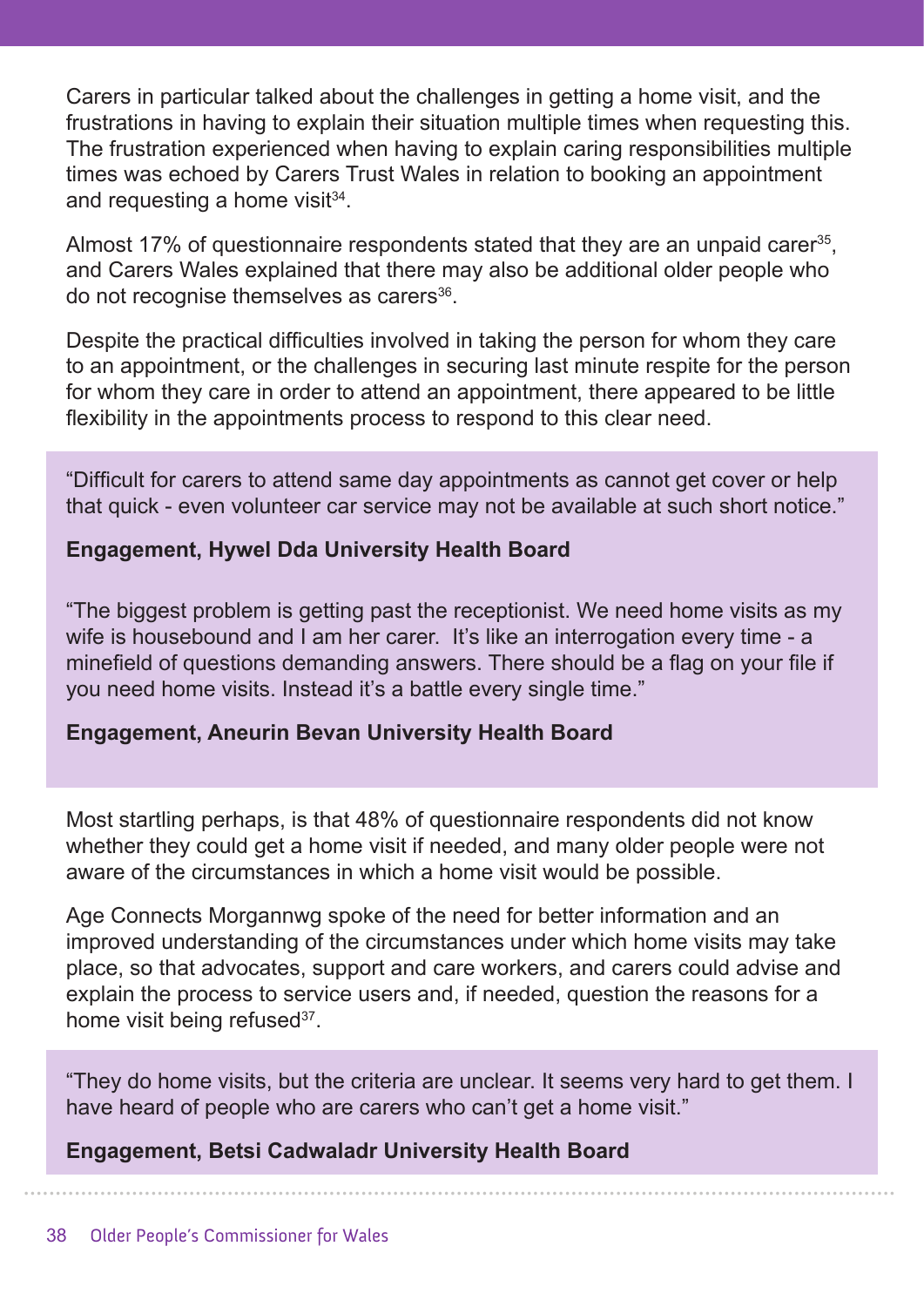"Don't know. Never dared to try."

### **Hard copy questionnaire, Cardiff & Vale University Health Board**

The British Medical Association and the Royal College of General Practitioners described how home visits are typically done when the medical needs of an individual necessitate this, as evaluated by a  $GP^{38}$ . This is outlined in the National Health Service (General Medical Services Contracts) (Wales) Regulations 2004 Part 7, Schedule 6, Part 1, Paragraph 6.

Carrying out a home visit is more time intensive than seeing an individual within the service building, where a higher number of individuals could be seen within the same time period. However, there will continue to be a number of particularly frail and vulnerable older people who must continue to receive home visits because of their medical needs. As health policy and delivery shifts towards greater care provided within the community, there may be a higher number of older people with more complex health needs who require a home visit.

Additionally, there will also always be instances where an individual is not able to attend the GP service for social care or transport reasons. Support from the community, third sector and local authority alongside health services is therefore essential to facilitate individuals to access the relevant health professional within their GP service.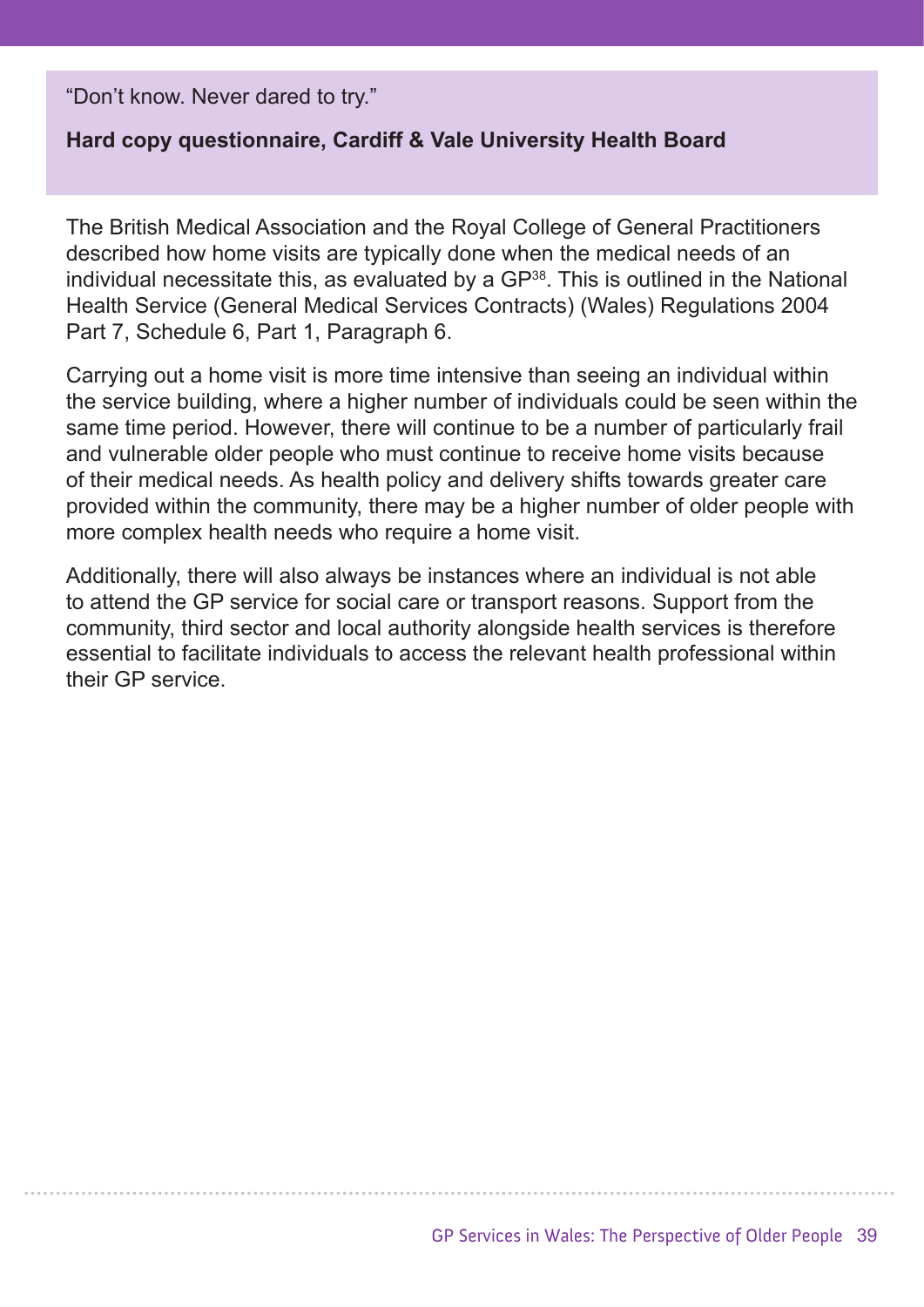# **"There isn't enough privacy in reception"**

# **Environment & Accessibility**

The accessibility of the GP service environment is central to an individual's ability to use services, their perception of the quality of that service and their overall experience. There are a number of factors that may act as barriers or facilitators to older people's access to primary care services as close to home as possible, such as the physical environment (doors, layout, noise, and temperature)and the communication skills of staff, for example.

If a GP service is not able to create an enabling and empowering environment for older people, there is a real risk that individuals may seek to access other health services that may be less appropriate but more easily accessible, or be put off from accessing health services at all until a crisis moment.

# **Accessibility**

The majority of questionnaire respondents, almost 93%, stated that getting into and moving around their GP surgery building is easy, which is a positive endorsement of the GP service environment from older people.

Furthermore, 76% and 85% of questionnaire respondents stated that the waiting room environment and appointment room environment were comfortable, demonstrating that, for many older people, the environment at their GP service is perceived to be a pleasant and comfortable place to be on the whole.

"The waiting room is comfy."

**Engagement, Betsi Cadwaladr University Health Board**

"Pleasant and clean with toys and books for the children."

**Engagement, Hywel Dda University Health Board**

"Ample room in surgery."

**Engagement, Aneurin Bevan University Health Board**

"The chairs are comfortable, there is a play area, TV magazines and a toilet."

.........................................................................................................................................

**Engagement, Betsi Cadwaladr University Health Board**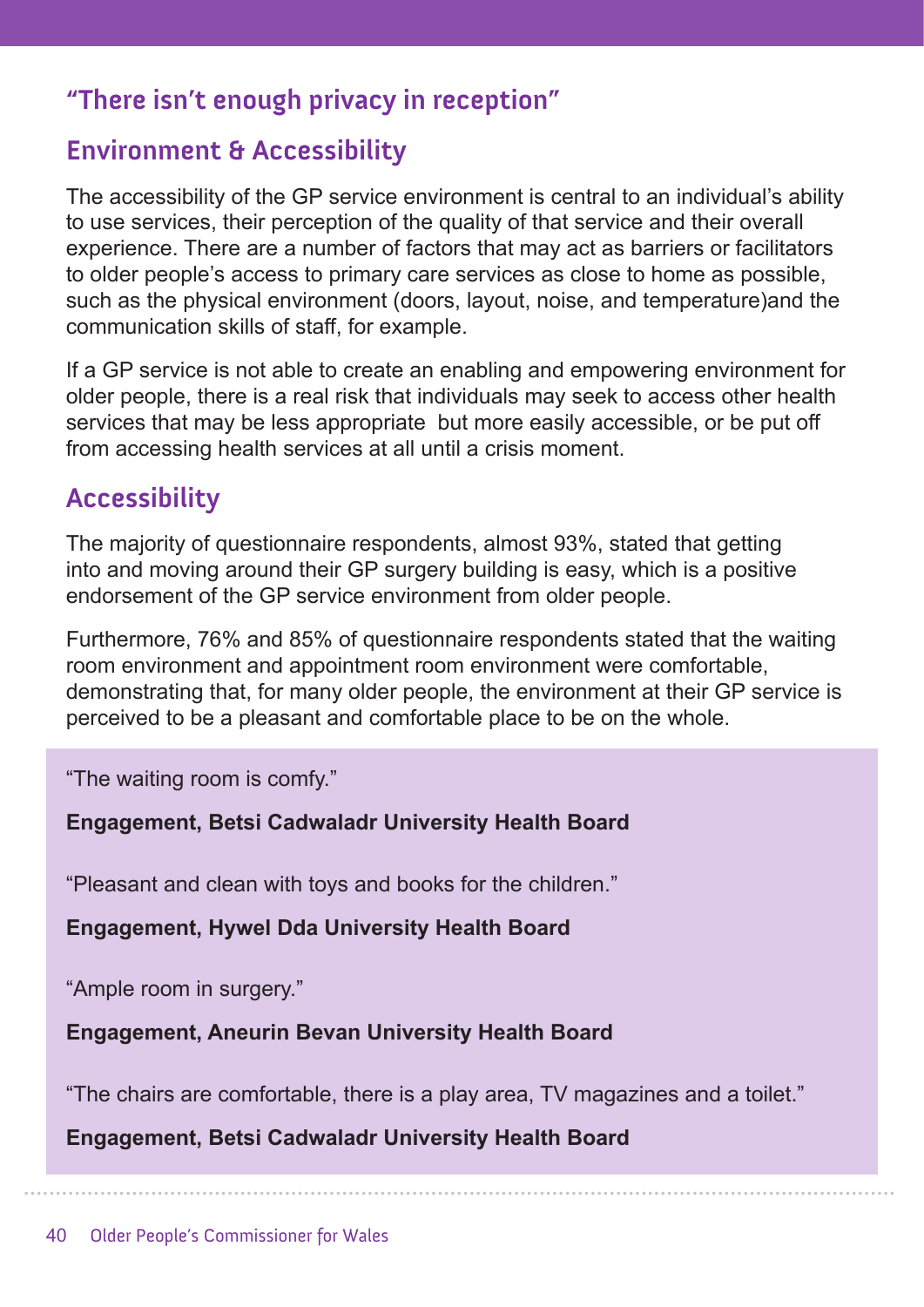Positive feedback was particularly noticeable for those older people whose GP services were housed in purpose built primary care centres, where physical access such as ramps, automatic doors, lighting and acoustics had been considered at the time of design and building.

Those whose service was in a new build premises tended to feed back more positively on the environment than those whose service was housed in an older building, where retro-fit adaptation was perhaps more difficult and costly to complete.

"The surgery is wheelchair accessible - new build."

### **Engagement, Betsi Cadwaladr University Health Board**

"In my surgery the nurses have large rooms with wide doors."

### **Engagement, Cardiff & Vale University Health Board**

However, it is important to note that the data from questionnaire respondents means that almost a quarter (24%) find the waiting room uncomfortable, while over 15% find the appointment room environment uncomfortable.

A relatively small percentage (7%) of questionnaire respondents also stated that getting into, and moving around, the GP surgery building is hard.

While accessibility of a GP service building will often depend on the age of the building itself and how easy it is, or has been, to modernise and change over time, there were noticeable comments where new build features or technology had been installed without thorough consideration of the implications this could have on the comfort of patients throughout the whole year.

"It's a bit impersonal. There's no air conditioning and the underfloor heating can't be switched of. There's lots of glass so it's uncomfortable in the Summer months. There's no fresh air."

.........................................................................................................................................

**Engagement, Betsi Cadwaladr University Health Board**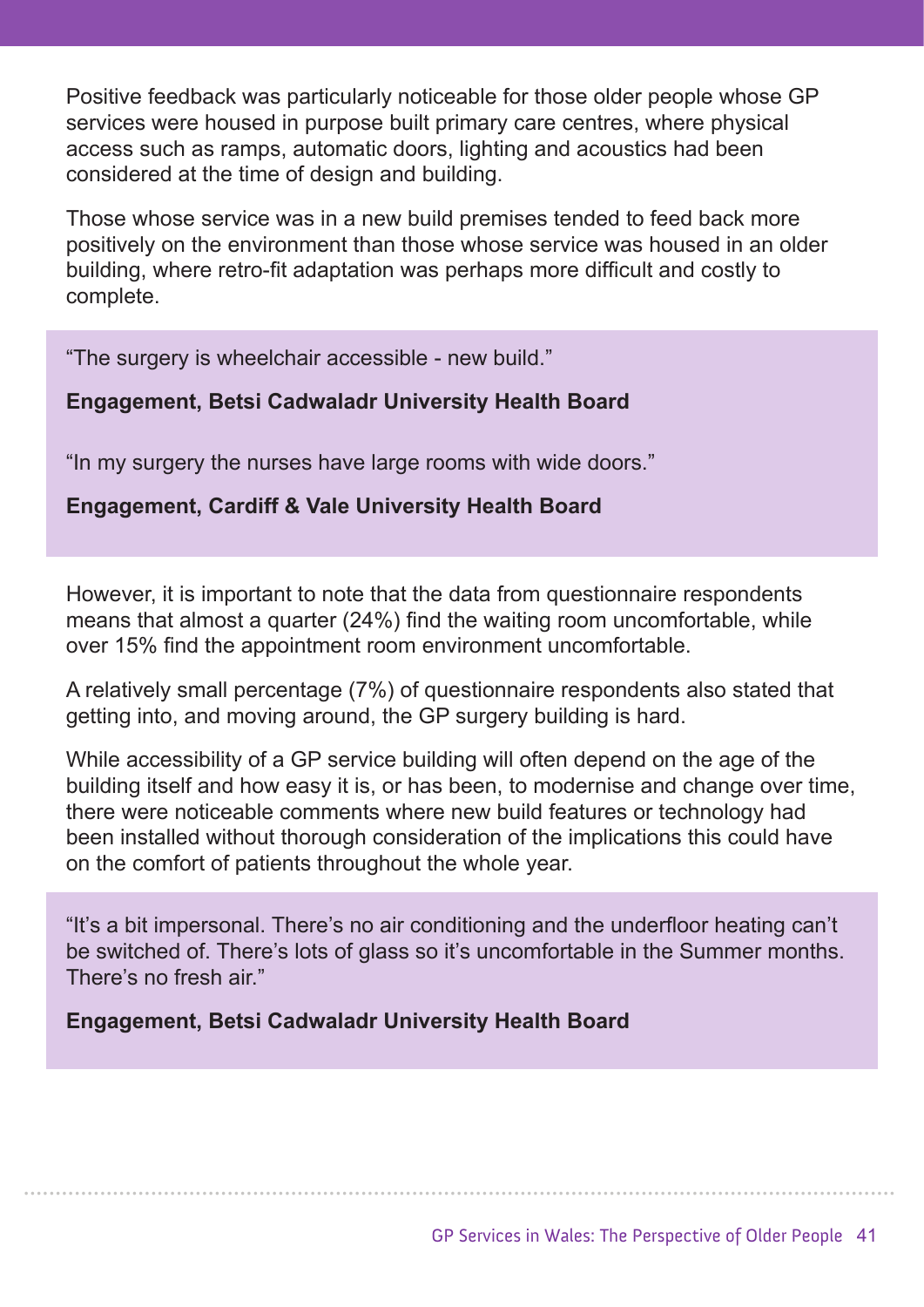The variations in the built environment of GP services across Wales, and the barriers these create, could have quite a significant impact on an older person's ability to access such a service.

The most common reason for questionnaire respondents stating that getting into and moving around the GP surgery was hard, behind 'other', was a 'lack of, or inappropriate layout' (23%), followed by a 'lack of, or inappropriate ramps & handrails' (14%).

A number of older people spoke about how the doors or layout of the GP service building make it more difficult to move around in a wheelchair: the height or type of chair can inhibit an individual from sitting and standing easily. High noise levels or poor acoustics can also prevent older people, particularly those with hearing loss, from communicating well with staff.

"Seats very low and bad for mobility."

### **Engagement, Cwm Taf University Health Board**

"I have on several occasions requested the provision of chairs WITH ARMS in both the waiting area (there are only two or three such chairs) and the G.P.'s consulting room, without success. Even hospitals, etc., provide chairs with arms essential for older patients and to facilitate those with mobility issues, e.g. pre and post total hip replacements, etc."

### **Online Questionnaire, Hywel Dda University Health Board**

"A range of various height seats would help as I am unable to struggle to stand up from the low seats in my surgery."

### **Hard copy questionnaire, Hywel Dda University Health Board**

"The angle of the doors can be a problem in a wheelchair and sometimes it is hard to get in and out of the rooms because of the layout of the furniture."

### **Engagement, Cardiff & Vale University Health Board**

"The automatic door is often broken. It's hard to get over the lip when you're on your own in a wheelchair."

.........................................................................................................................................

### **Engagement, Cardiff & Vale University Health Board**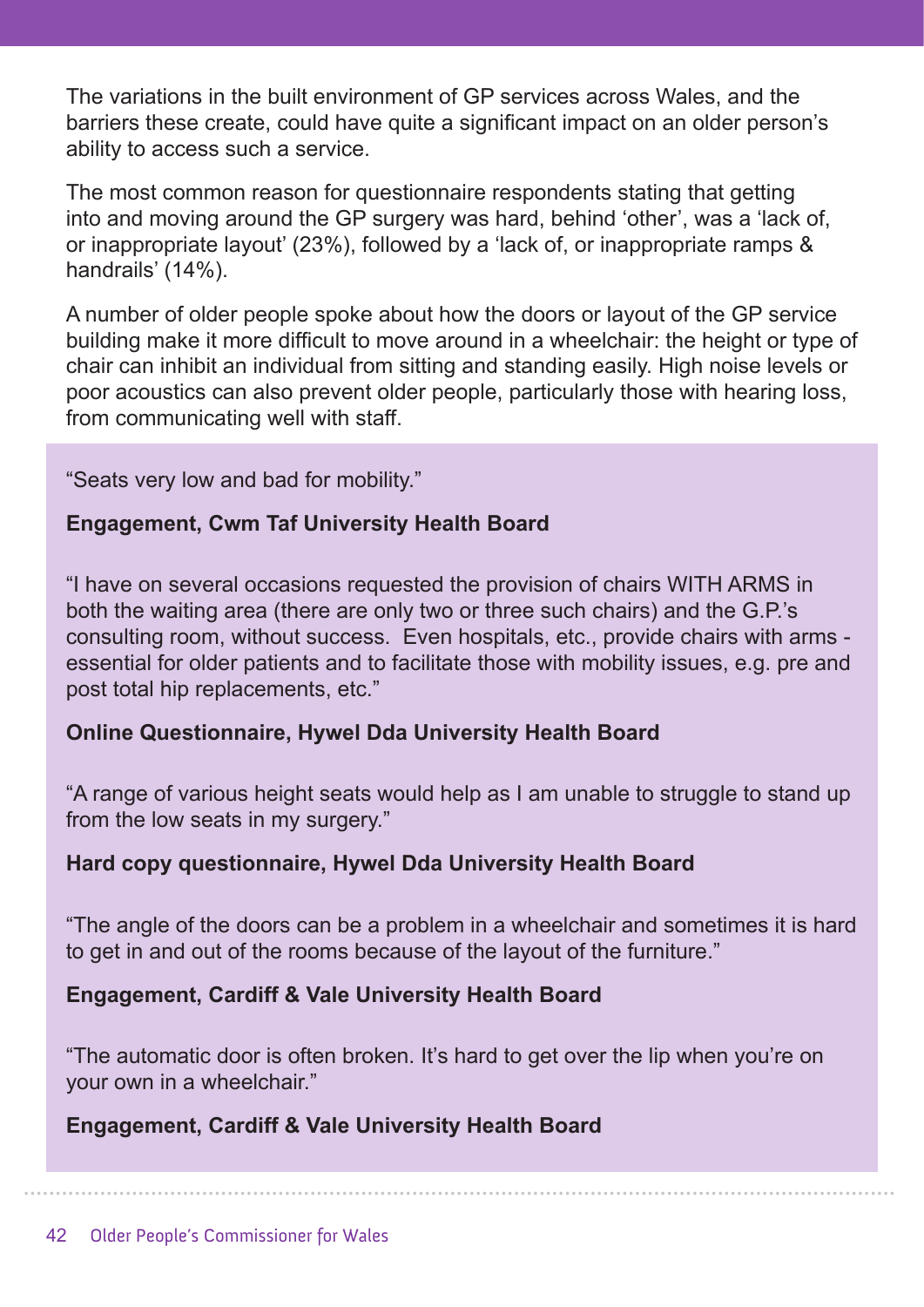"My wife is disabled and in a wheelchair. I always remind the receptionists when I make an appointment for her, but still we get put to see a doctor upstairs, and there's no lift."

### **Online questionnaire, Cwm Taf University Health Board**

"The noise at the surgery - music and fast speaking radio presenter - enough to raise one's blood pressure! Awful."

### **Hard copy questionnaire, Betsi Cadwaladr University Health Board**

In addition to the physical environment described above, a number of older people living with hearing loss spoke about the inconsistent use of hearing loops within GP services. For example, they may be available but individuals or staff do not know they are there, or they are not available for use at all.

"I think there's a loop system."

### **Engagement, Betsi Cadwaladr University Health Board**

"Hearing loops are not always available nor are text services to speak to the doctors surgery."

### **Online questionnaire, Cardiff & Vale University Health Board**

"Hearing loops are hidden and people don't know they are there."

### **Engagement, Abertawe Bro Morgannwg University Health Board**

Healthcare Inspectorate Wales also found some challenges in the accessibility of GP services. For example, it found that some practices did not have automatic doors or a ramp to assist access, not all practices had variable height seating for the comfort and safety of patients with mobility difficulties, and some practices did not know how to use a loop system, or had one that was not working or not portable39.

Even in situations where the environment is accessible, there may still be occasions where an individual may benefit from support from a member of staff to move around the GP surgery building.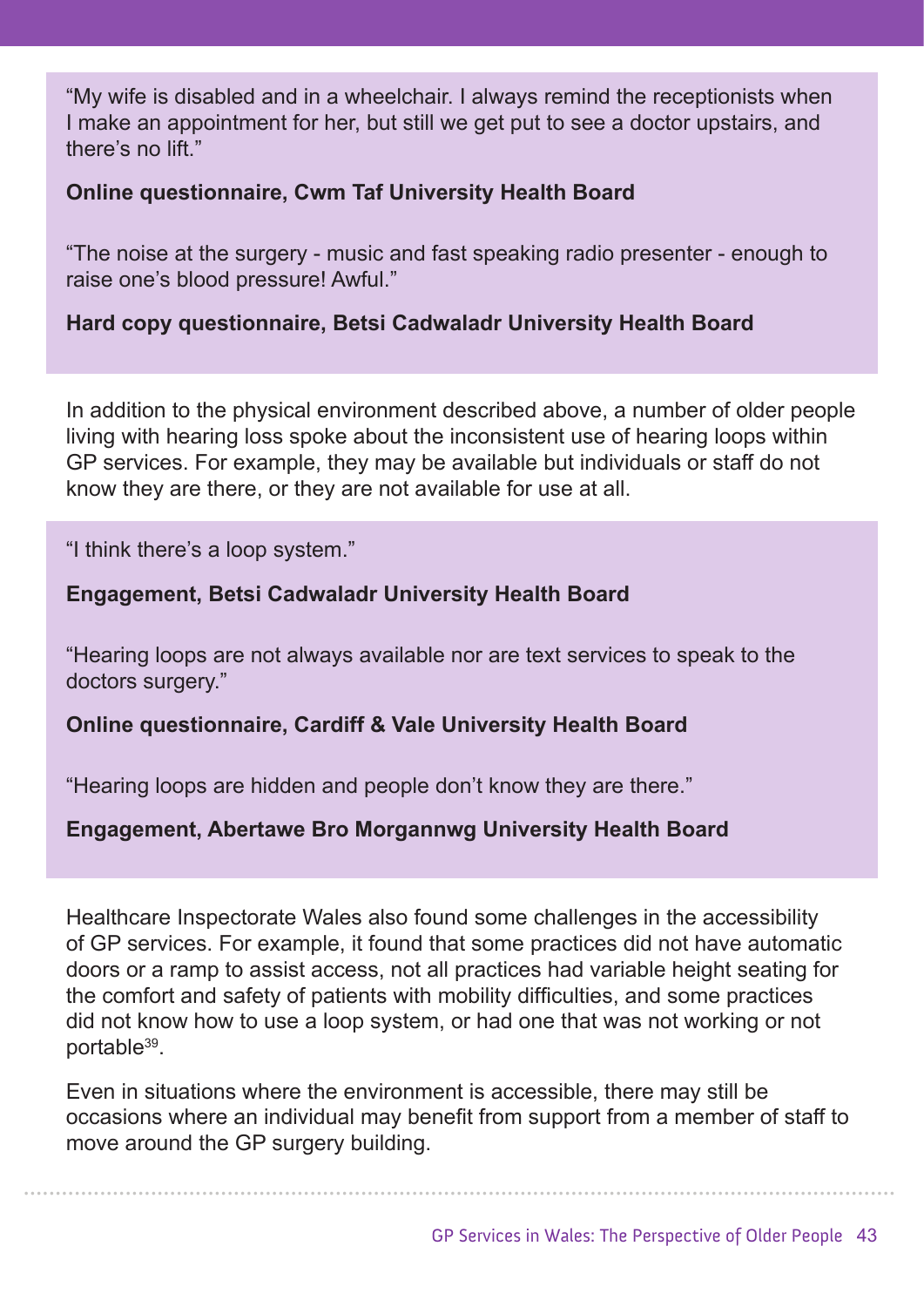While just over a quarter (26%) of questionnaire respondents stated that support would be available to people to get into and move around the GP surgery building, 69% stated that they do not know whether this support would be available.

The fact that such a high number of questionnaire respondents do not know if such support is available could act as a barrier to access in itself. For example, there may be a number of older people who could benefit from such support, but are less likely or unable to seek this if they do not know what is available.

# **Being called**

There appeared to be a variation in how older people were notified in the waiting area that it was time for their appointment. A number of older people spoke of the use of a tannoy system to call their name. However, when this system was used in isolation it proved inaccessible to older people who were deaf or living with hearing loss.

"No complaints as there is a tannoy system to call you in."

### **Engagement, Hywel Dda University Health Board**

"They call my name over the tannoy but I can't hear it. I would like a scrolling sign."

### **Engagement, Betsi Cadwaladr University Health Board**

"I can't hear the tannoy system."

### **Engagement, Aneurin Bevan University Health Board**

The use of an electronic screen was also referenced. This could be helpful, especially where an individual was deaf or living with hearing loss. However, it is clear that a screen by itself will not be accessible to someone who is living with sight loss, and that the position and size of such a screen in relation to the waiting area is crucial to its accessibility for sighted and partially sighted individuals.

Where a tannoy, screen or both systems are used, the importance of available support from staff if individuals did not see or hear their name, or can't find the room, cannot be ignored. For example, for some individuals living with dementia, an audio tannoy or a visual sign may not be appropriate and a member of staff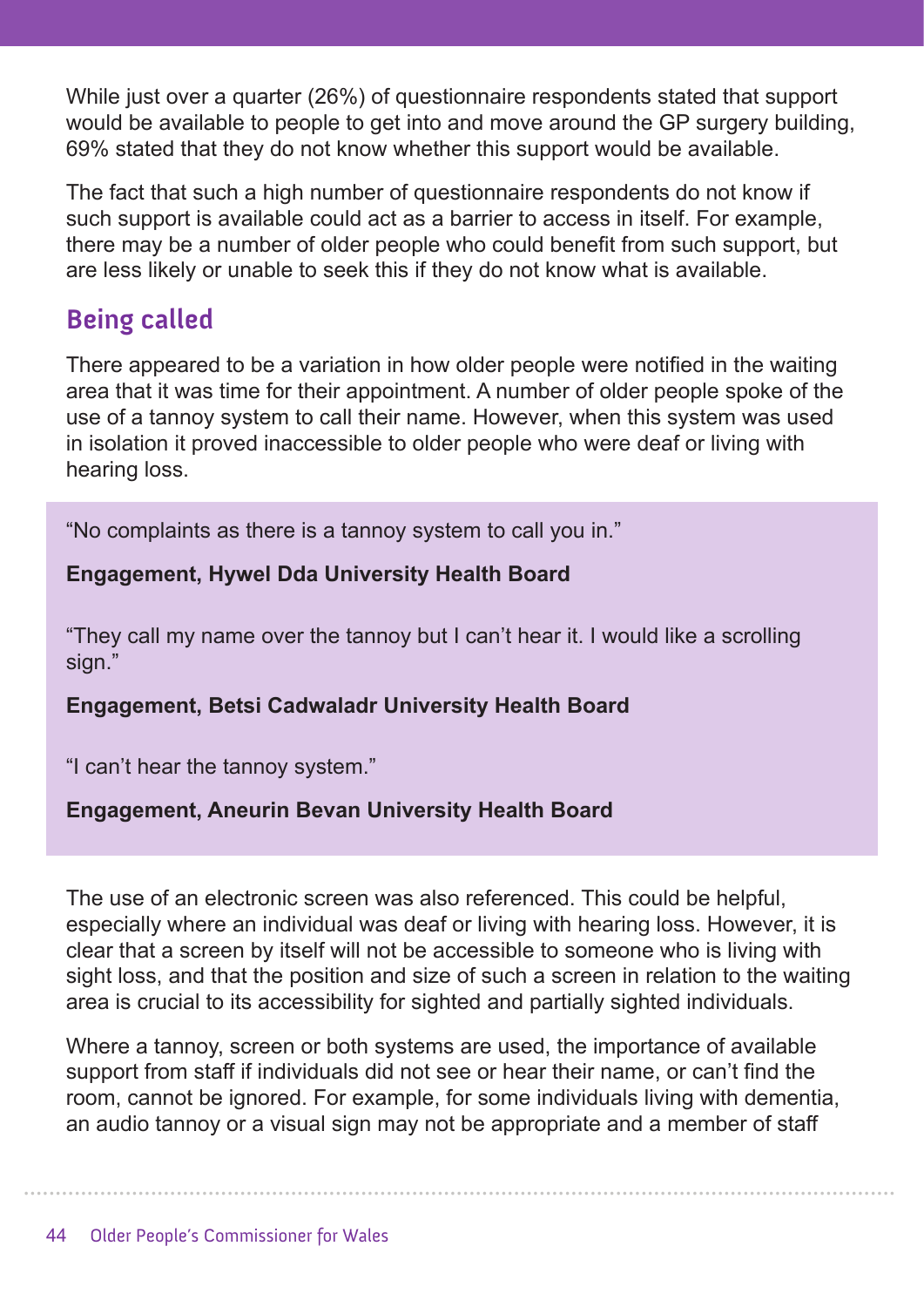may need to directly notify and support an individual when it is time for their appointment.

"There is a mix of voice call and visible signs to let you know it's your turn to see the GP. Sometimes seats are directly under the signs so impossible to know when it's your turn."

### **Engagement, Hywel Dda University Health Board**

"I would like a visual display."

### **Engagement, Aneurin Bevan University Health Board**

"The screen that they put your name on when the doctor is free is quite small. You can't see it!"

### **Engagement, Betsi Cadwaladr University Health Board**

"One surgery has a screen that brings up your name and tells you what room to go to. No help if you can't find the room or did not see your name appear."

### **Engagement, Aneurin Bevan University Health Board**

The act of a member of staff actively finding an individual and notifying them that it was time for their appointment was well received by individuals, and where it did not happen it was something that a number of older people expressed they would like.

"There is a tannoy to tell you, and the nurse will come out to find you as well."

### **Engagement, Hywel Dda University Health Board**

"There is a loud speaker and the receptionist will call you - if you haven't heard the call a receptionist will come and find you."

### **Engagement, Aneurin Bevan University Health Board**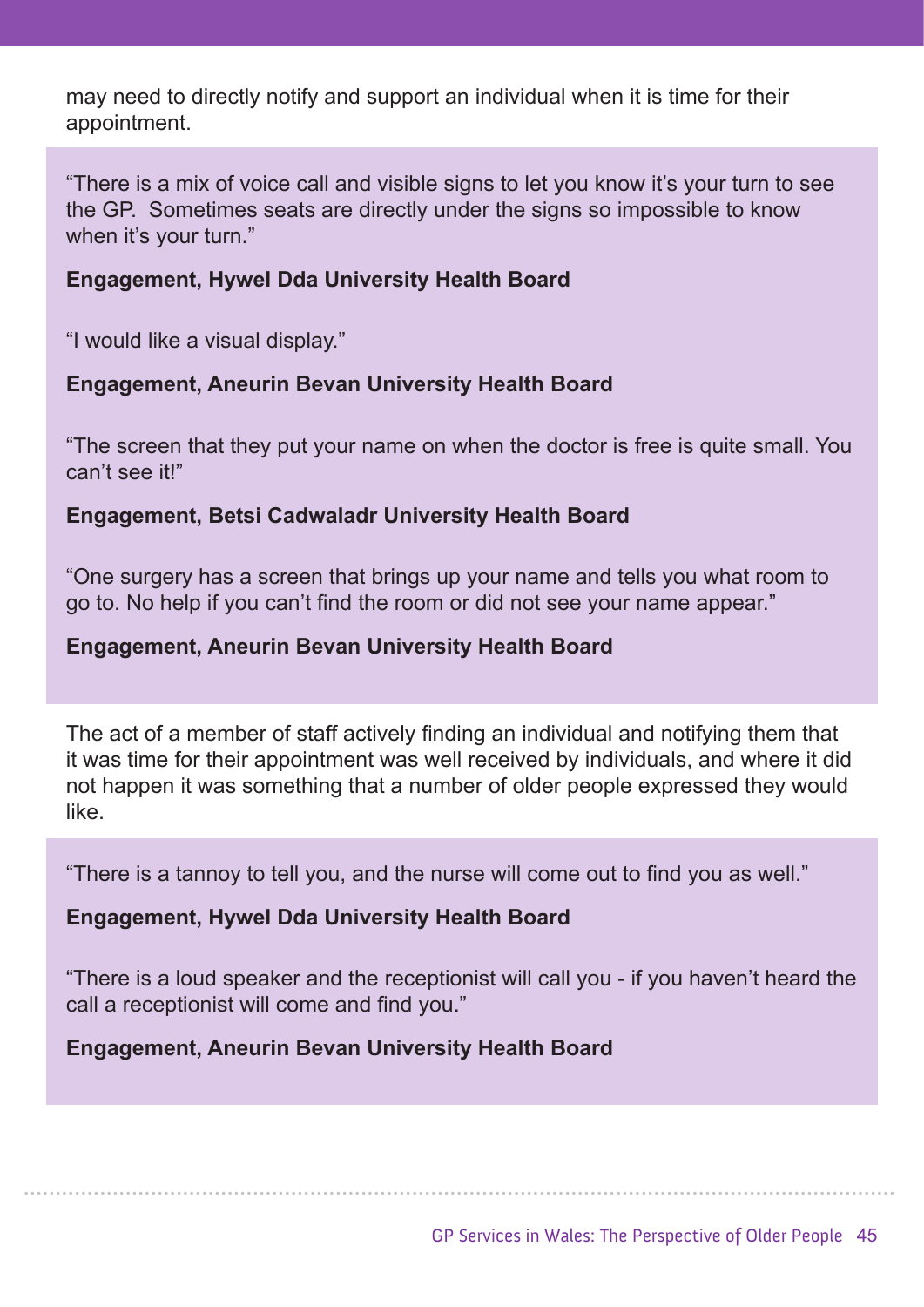"They call your name and put out an announcement. I'd prefer the GP to come and get you."

### **Engagement, Betsi Cadwaladr University Health Board**

However, this did not appear to happen consistently – either across GP services or within a single service. These experiences demonstrate the importance of all staff members being appropriately trained and supported to be aware of the different sensory or support needs that their patient population may have.

Furthermore, there were some instances where the position of the waiting room seats were not conducive to individuals seeing and hearing a member of staff when they did come into the waiting room.

"Some receptionists come and get me, but not all…"

### **Engagement, Betsi Cadwaladr University Health Board**

"There is a loop box, but I can't hear the tannoy system. Sometimes the receptionist comes to get me."

### **Engagement, Betsi Cadwaladr University Health Board**

"Waiting room seats are facing the wrong way for me. The doctor comes in behind the seats and says your name. I need to be able to lip read what the doctor says so I know it is my turn. Or there needs to be a flashing sign indicating my name. I am always very nervous at this point."

### **Online questionnaire, Betsi Cadwaladr University Health Board**

### **Privacy**

A clear theme that emerged in relation to the environment is the need for privacy in a reception or waiting room, especially when talking with a receptionist.

A number of older people felt that the physical set up or noise levels within a reception or waiting room did not facilitate privacy, where improved planning could do this. As a result, they felt that they were being asked to disclose intimate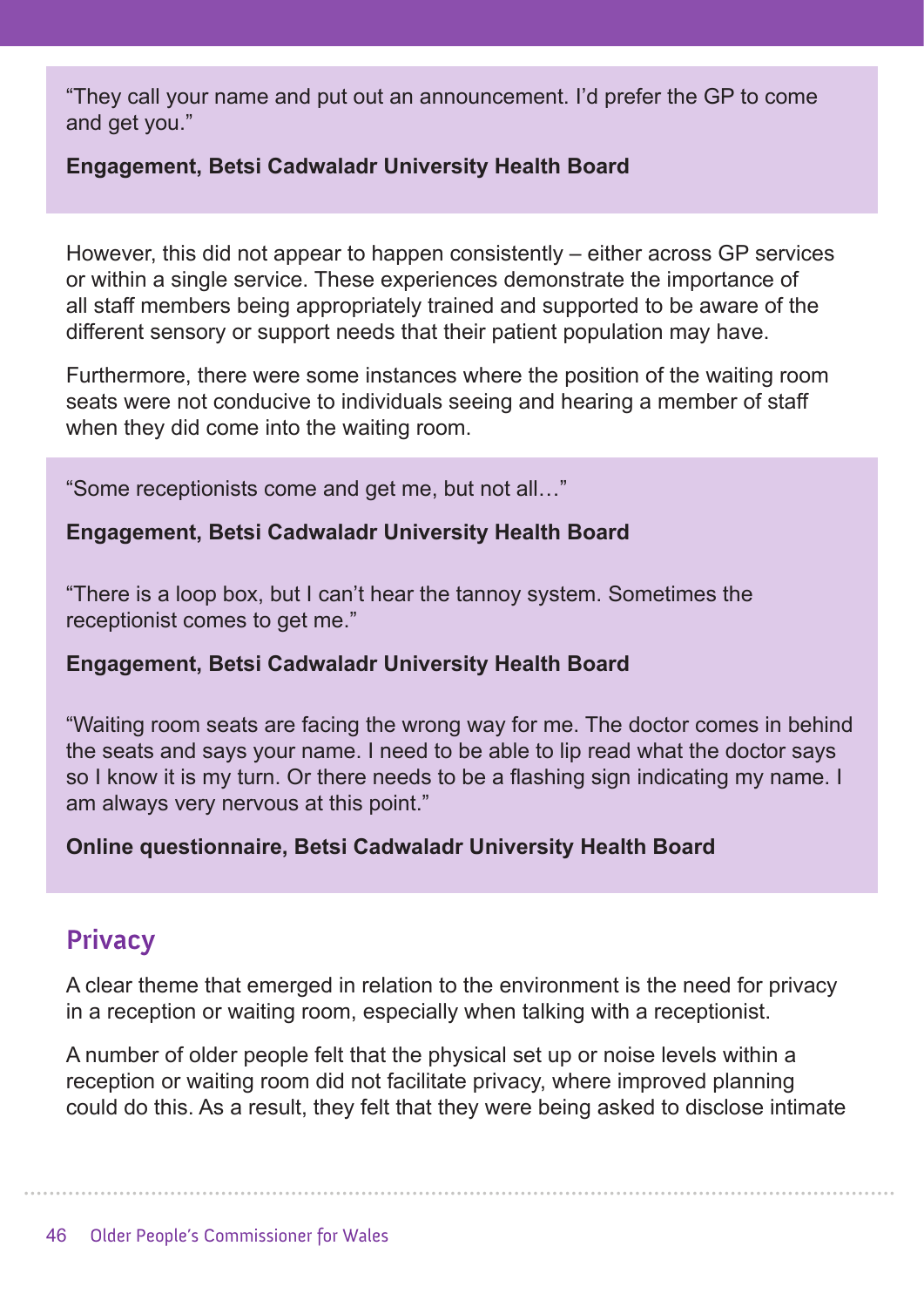or private details not only to the receptionist, but also to anyone in the whole reception area.

This posed a particular challenge for older people living in smaller, tight knit communities, such as rural villages. There were concerns that staff or patients at that service might know you and find out personal health details that you do not wish to disclose.

"There isn't enough privacy in reception, everyone can hear when the receptionist asks what you're there for. This should be confidential."

### **Engagement, Hywel Dda University Health Board**

"There is a definite lack of privacy when speaking to the receptionist, on arrival at the surgery."

### **Online questionnaire, Abertawe Bro Morgannwg University Health Board**

"We have to say exactly what is wrong with us in a crowded surgery. Everyone can hear us."

### **Engagement, Abertawe Bro Morgannwg University Health Board**

"The Practice Manager insists on having loud piped music in the waiting room to make conversation with receptionist private. The object is defeated as you cannot hear the receptionists replies."

### **Online questionnaire, Hywel Dda University Health Board**

A small number of older people mentioned the use of electronic touch screens in order to book into an appointment.

.........................................................................................................................................

"Touch screen to check in - very unhygienic and not easy to use"

### **Engagement, Cardiff & Vale University Health Board**

"They helped me with the touch screen, they're a bit of a nuisance."

### **Engagement, Betsi Cadwaladr University Health Board**

GP Services in Wales: The Perspective of Older People 47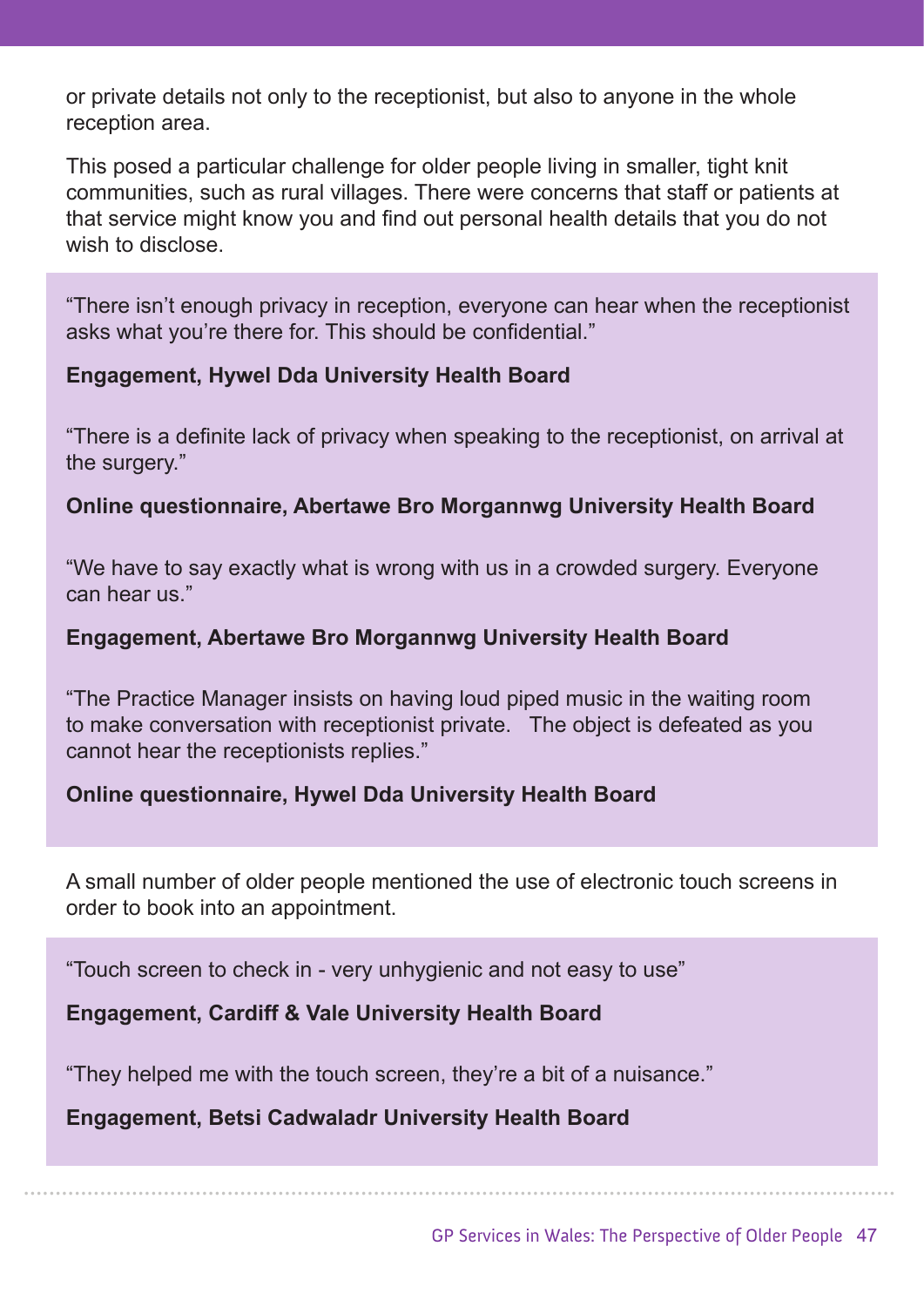"Some have touch screens and no receptionists."

### **Engagement, Betsi Cadwaladr University Health Board**

These were not necessarily viewed negatively by all older people, and theoretically could prevent individuals from having to share private details orally in the reception area. However, concerns were raised about the need for assistance to use them by a member of staff, especially when it was felt that the technology had been used to replace a receptionist, as well as concerns around hygiene.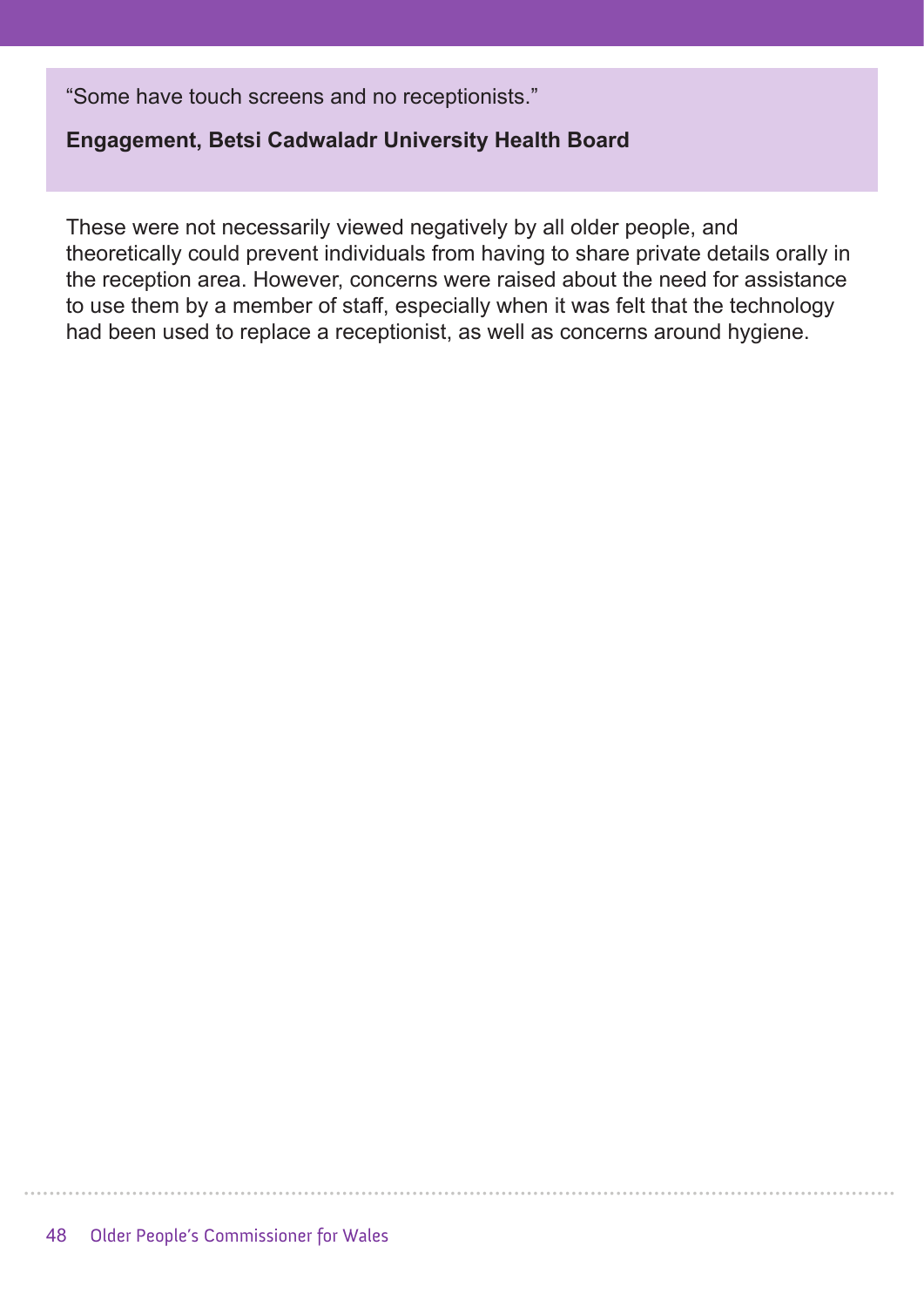# **"They didn't seem to have access to my notes"**

# **Out of Hours Services**

The provision of Out of Hours services was not highlighted as a specific area upon which to focus through the questionnaire and conversations with older people at engagement sessions, due to recent work in this area on GP Out of Hours services by the Wales Audit Office.

However, older people did talk about using the GP Out of Hours service with varying experiences. Of those older people who had used Out of Hours, some spoke positively of using the service and in particular how responsive it is.

"Out of hours very good - helpful, 20 min response."

### **Engagement, Powys Teaching Health Board**

"Out of hours has been very good. Someone (I know) became immobile suddenly and they came out."

### **Engagement, Betsi Cadwaladr University Health Board**

However, a small number of older people raised difficulties they had in using and getting to the Out of Hours service, particularly if they don't have access to a car and feel that they cannot rely on somebody visiting them at their home.

"You've got to be ill the right time, if you're ill on Friday night or the weekend it's bad."

### **Engagement, Betsi Cadwaladr University Health Board**

"Out of hours saved my sight - had to travel though so great if you've got a car but not if you haven't."

### **Engagement, Hywel Dda University Health Board**

"Out of hours isn't good. They are happy to talk to you on the phone but won't come out."

.........................................................................................................................................

### **Engagement, Hywel Dda University Health Board**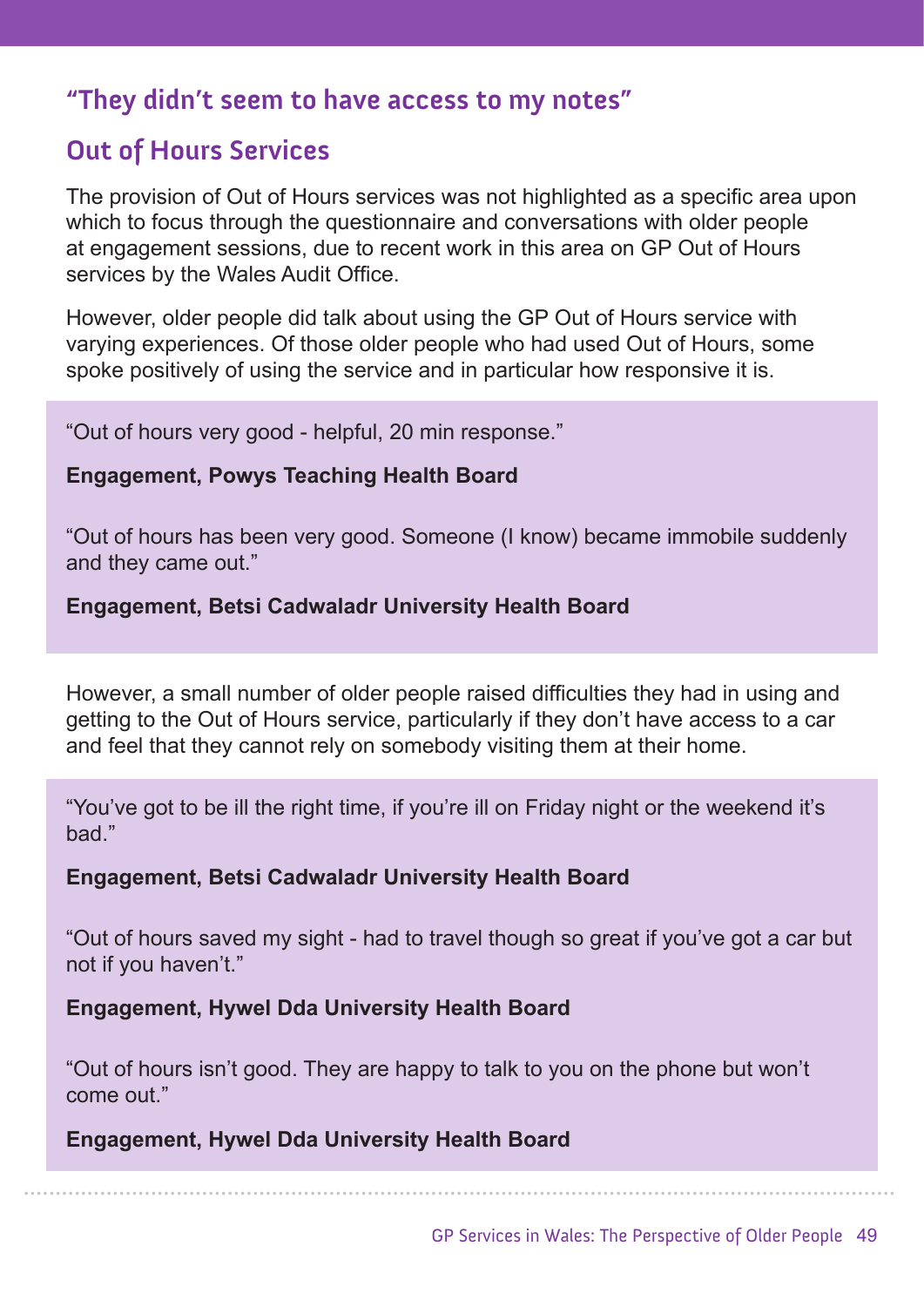In addition to this, there were concerns raised by older people that the Out of Hours service did not always have access to the correct notes or the background information needed about individuals in order to successfully treat or manage a condition or incident.

"I have been to the out of hours twice. One time they had no notes and weren't great, but the other time they were excellent."

### **Engagement, Betsi Cadwaladr University Health Board**

"I couldn't get any sense from the out of hours. A condition had reoccurred that could be fatal. They didn't seem to have access to my notes and gave me the wrong antibiotics. There doesn't seem to be any common sense."

#### **Engagement, Betsi Cadwaladr University Health Board**

There is work ongoing across NHS Wales to improve access to the GP records of individuals in more settings<sup>40</sup>, something that could improve this experience for older people in the future. Access to such information and how it is shared across different 'parts' of the healthcare system is crucial, not only to the ability of a health professional to take the most appropriate action, but also to the level of trust and confidence that older people can have in all parts of the primary and wider healthcare services that they may use.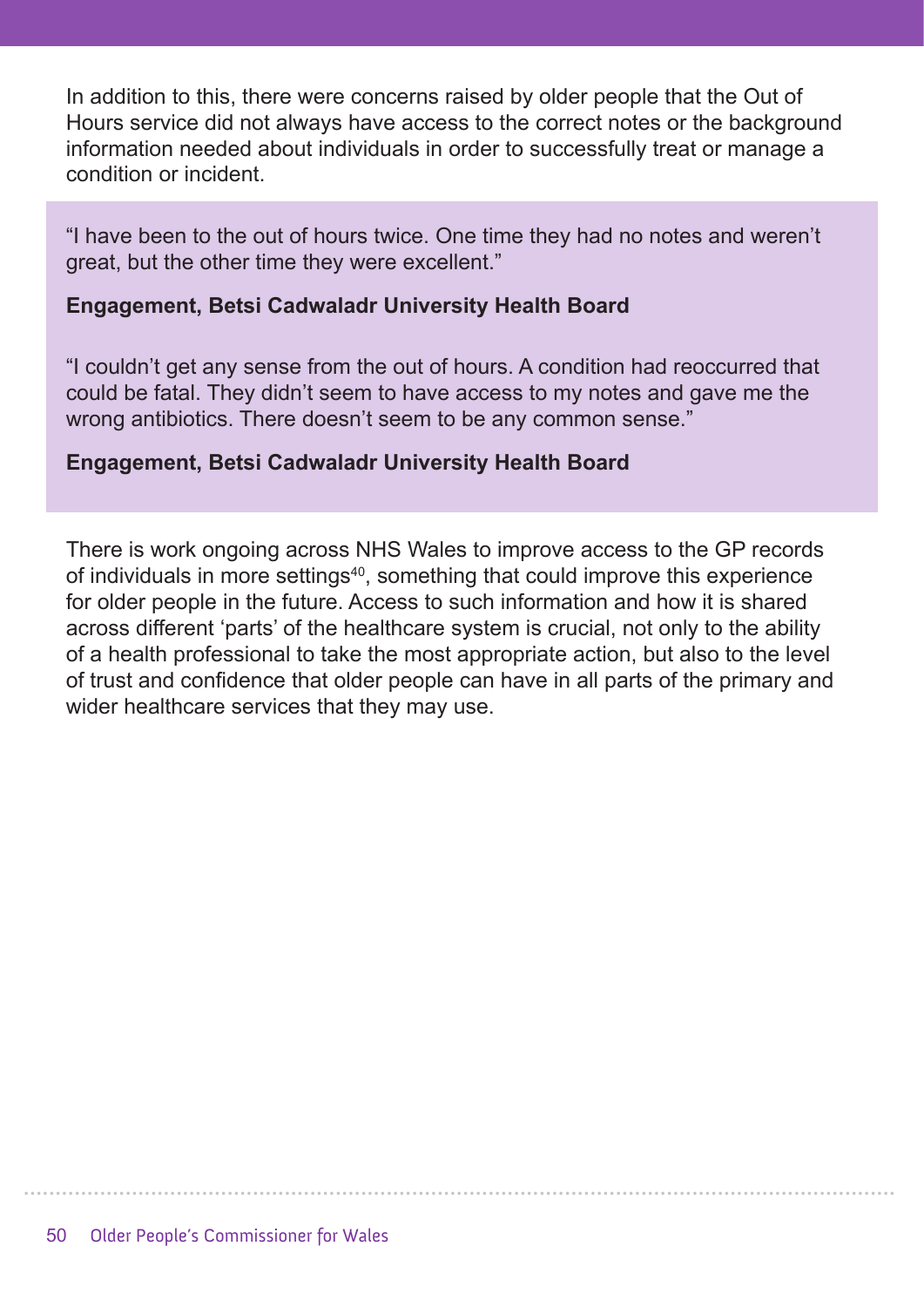# **Experience**

# **"A caring compassionate attitude makes a big difference"**

# **People & Time**

Making an appointment to see a health professional at a GP service and travelling to get there is only one part of the whole experience.

Most older people did not provide commentary on the quality of the clinical care that they receive, due to the difficulty in doing so and their trust in the knowledge and expertise of the health professionals within the NHS. However, the quality of personal interactions, the degree to which older people feel listened to and understood, the degree to which older people have a say in decision making, whether appointments run to time and the sufficiency of the length of the appointment are all absolutely critical to an older person's confidence and trust in the healthcare service.

The Royal College of Speech and Language Therapists, for example, has emphasised the link between the ability to communicate clearly with an individual's ability to make informed decisions, to access services, enjoy their rights and overall, the dignity and respect that they experience<sup>41</sup>.

"What makes a surgery good? Courtesy when you call, health nurse, helpful staff, take time to talk to you, calm you down if nervous, give you the information you need, getting the right attention you need from kind professional people."

### **Engagement, Hywel Dda University Health Board**

"Speak to the patient."

**Engagement, Cardiff & Vale University Health Board**

"Always easy going. All of the staff are reliable and effective."

**Online questionnaire, Betsi Cadwaladr University Health Board**

"I have nothing but praise for them all. Doctors, Nurses and Receptionists, it's a pleasure to go there. All really nice people."

.........................................................................................................................................

### **Hard copy questionnaire, Cwm Taf University Health Board**

GP Services in Wales: The Perspective of Older People 51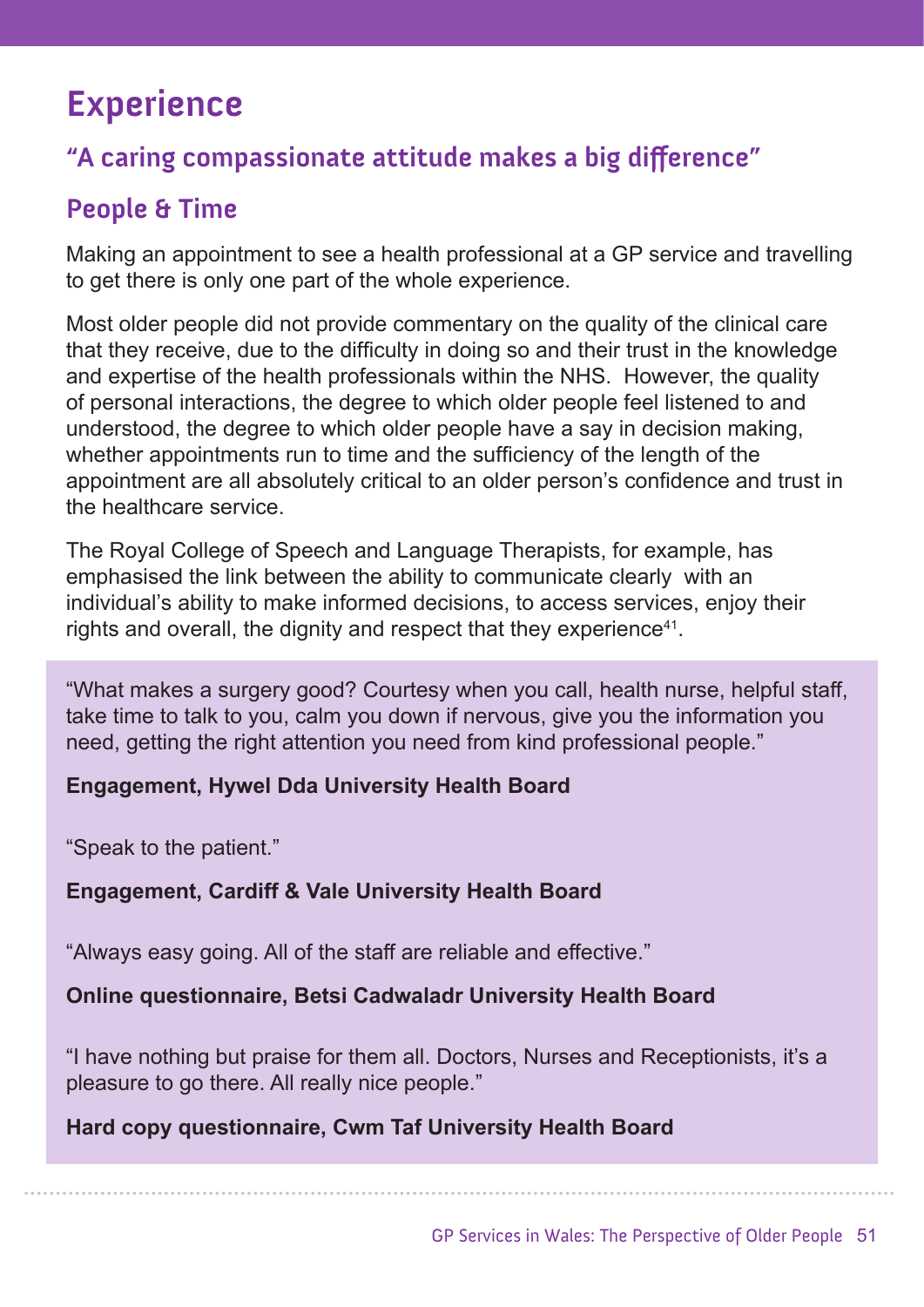These factors are also critical to the successful realisation of prudent healthcare principles, most notably for patients to be treated as a full and equal partner during decisions (co-production) and the delivery of care itself.

### **Receptionist relationships**

There are many people other than the GP or health professional themselves who support access to GP services for older people and may enhance or impair their experiences. The importance of interactions and experiences with staff, such as the receptionist, when booking, attending an appointment or simply making contact for advice should not be underestimated, as it can 'set the tone' for the whole interaction.

When asked, the majority of questionnaire respondents, 87.5%, stated that they felt listened to and understood by other staff at the GP surgery always or most of the time.

This demonstrates that most older people have positive experiences with staff at their GP service, and speak highly of them.

"It's like going to see a friend. You can pop over and ask them anything and make an appointment without worrying about it."

### **Engagement, Cardiff & Vale University Health Board**

"Receptionists and nurses are very friendly, nice and kind."

### **Engagement, Hywel Dda University Health Board**

"Surgery staff always pleasant and helpful."

### **Hard copy questionnaire, Betsi Cadwaladr University Health Board**

.........................................................................................................................................

"Staff very pleasant to talk to."

### **Engagement, Cardiff & Vale University Health Board**

"The receptionists are lovely they always try to help."

**Engagement, Cardiff & Vale University Health Board**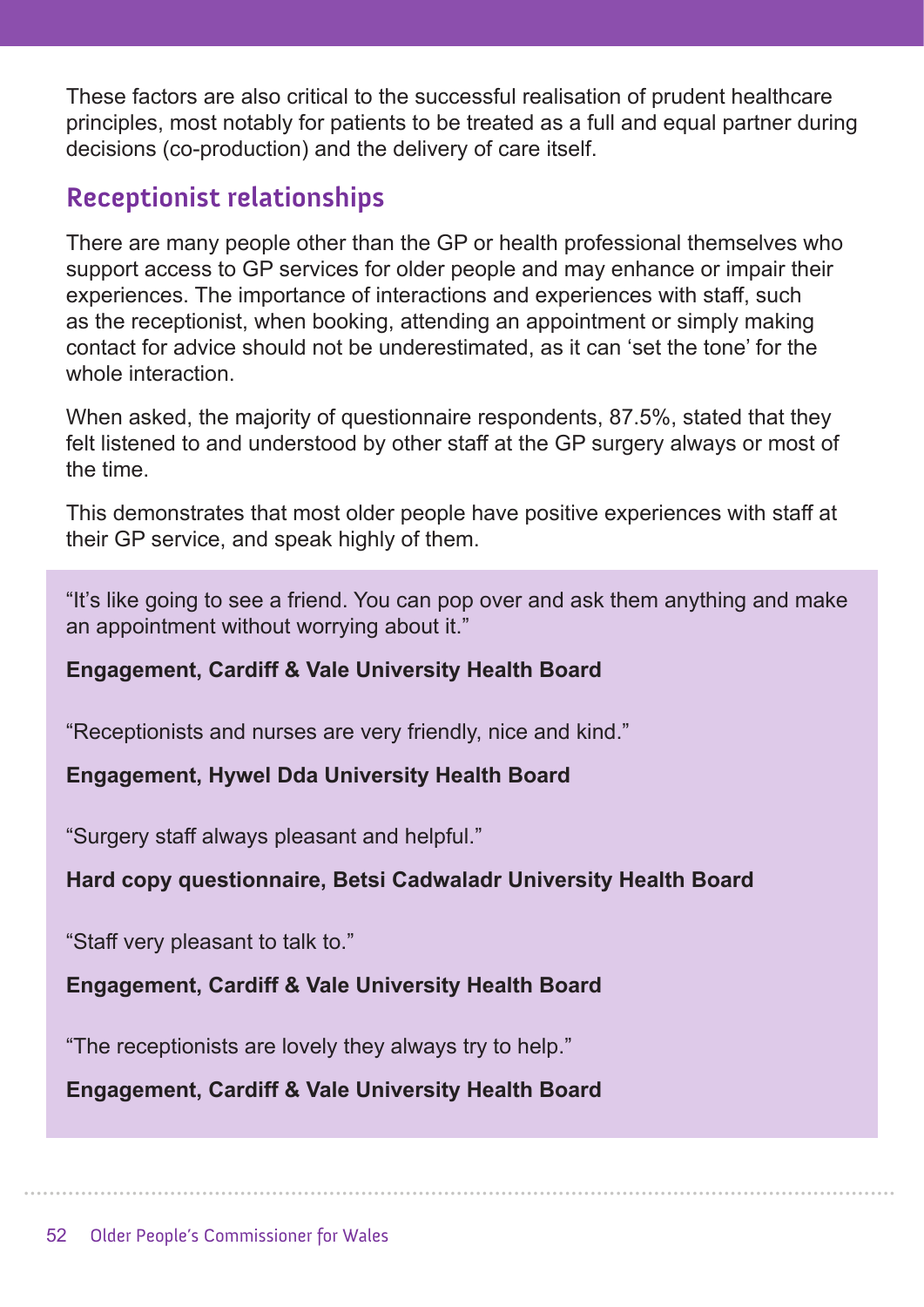"It's hard to get through on the phone, but when you do the receptionists are excellent."

### **Engagement, Betsi Cadwaladr University Health Board**

"Caring and helpful - it makes all the difference. They set the experience."

### **Engagement, Aneurin Bevan University Health Board**

However, there were a number of experiences shared regarding interactions with receptionists when making appointments that could have a detrimental impact on the overall experience an older person has of their GP service.

For example, the communication style of receptionists was particularly important to a number of older people, with some people describing a variation in experiences depending on the person that they saw.

"Some staff are good, but not others. The receptionist often seems preoccupied, which sets the tone for the whole visit. My wife gets on with them, but I don't so much."

### **Engagement, Betsi Cadwaladr University Health Board**

"The receptionists could lighten up a bit."

### **Hard copy questionnaire, Abertawe Bro Morgannwg University Health Board**

"Issues with receptionists relate to attitude - although this is the exception not the usual."

### **Hard copy questionnaire, Cwm Taf University Health Board**

Older people did recognise the difficult nature of such a role and the reality that some processes or scripts may be set out for reception staff by GPs or practice managers. However, while this can improve the understanding of pressures faced by staff, it does not diminish the importance that first impressions have on an individual's lasting experience of their GP service.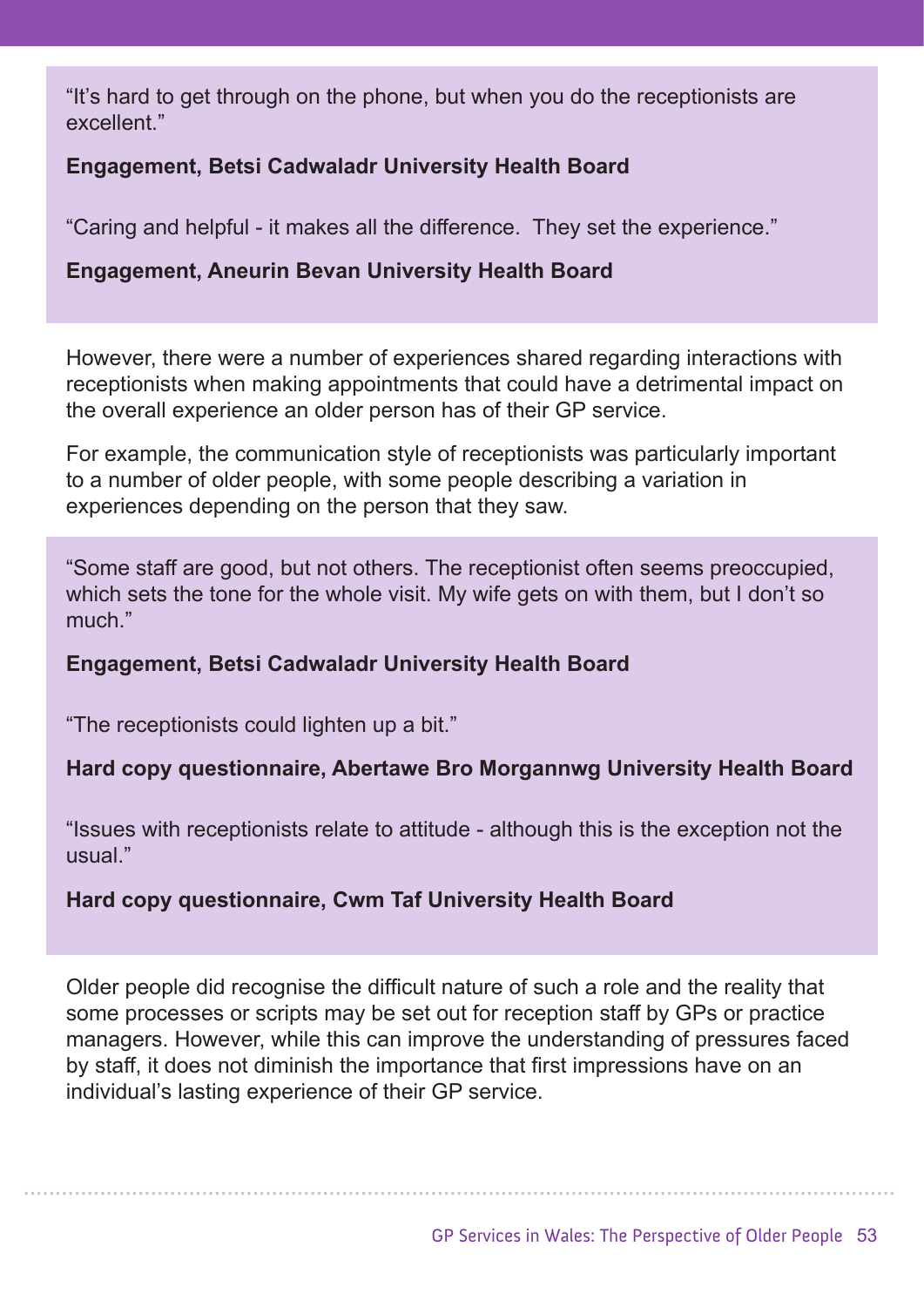For example, there were a handful of reports where an individual had stopped using a particular service or changed their pattern of behaviour because of challenges in communicating with a receptionist. This could be the case even if the GP service is the most appropriate for an individual to be using.

"Changed GP practice as a result of the attitude of the receptionist."

### **Engagement, Cardiff & Vale University Health Board**

"I avoid one receptionist."

### **Engagement, Cardiff & Vale University Health Board**

When discussing experiences with staff such as receptionists, a large number of older people spoke about being asked why they were requesting an appointment. It was common for older people to report feeling uncomfortable or uneasy when asked by a receptionist for the reason for their appointment. A number of individuals felt that this was private information, that they did not want to share with anyone other than a health professional. Furthermore, some individuals felt that it was not just the receptionist, but the whole waiting room that would hear.

"I like the receptionists - they are very nice, but I don't want to have to tell them why I want to see a Doctor. That's private."

### **Engagement, Hywel Dda University Health Board**

"There is no privacy re appointment making and receptionists are asked to enquire about why we want to see the doctor, so the whole waiting room can hear my name, DOB, address and if I replied to the query about my health problem, they would know what was wrong too! So much for privacy and dignity!"

### **Online questionnaire, Hywel Dda University Health Board**

"Receptionists ask what the problem is over the phone or when you visit and this can be embarrassing - needs more discretion."

.........................................................................................................................................

### **Online questionnaire, Betsi Cadwaladr University Health Board**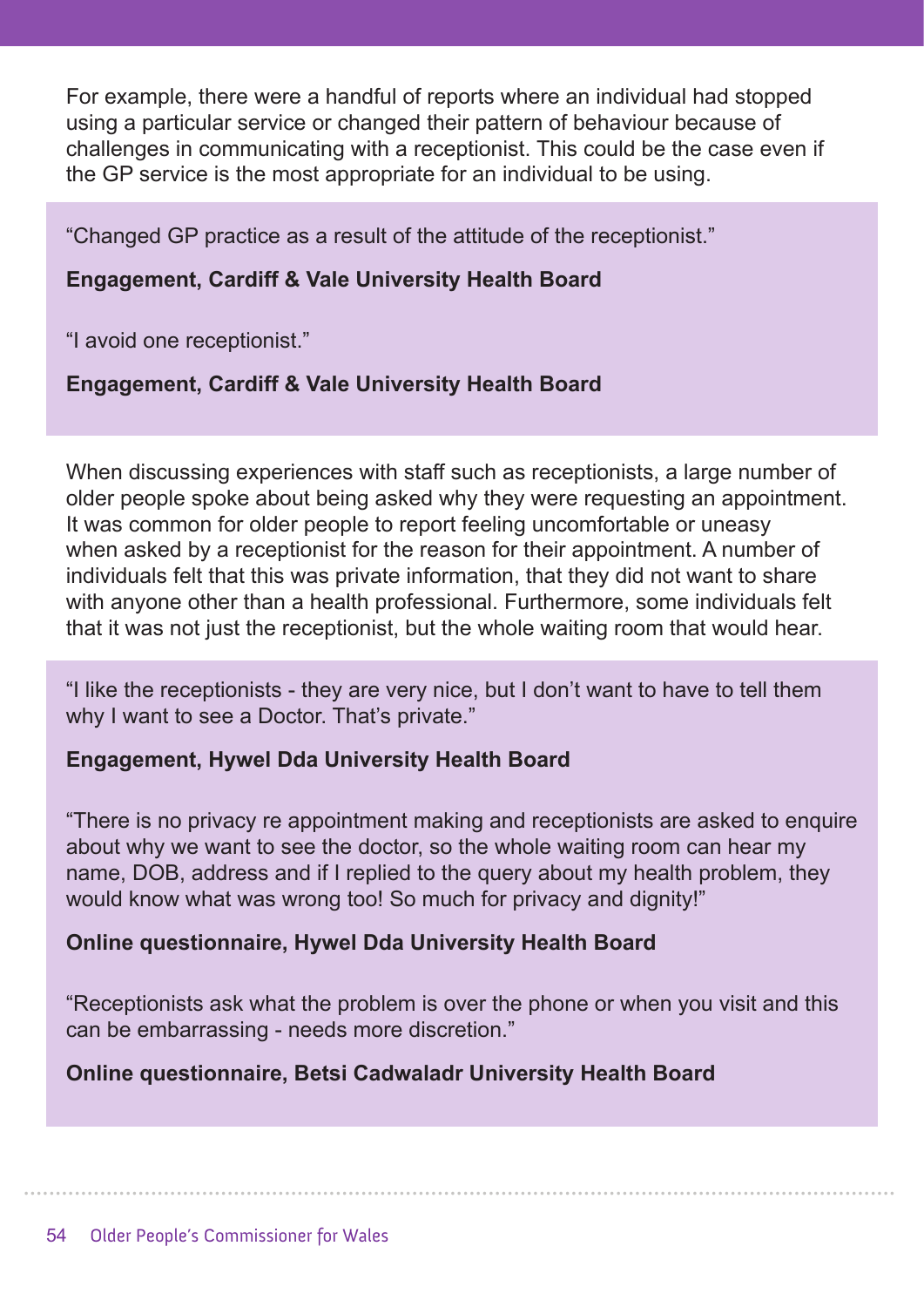"When phoning for an appointment some of the questions the receptionist ask are only relevant to patient and doctor, not to them."

### **Hard copy questionnaire, Aneurin Bevan University Health Board**

"Some of the receptionists appear to be under the impression that they are fully qualified Health Professionals."

### **Online questionnaire, Cwm Taf University Health Board**

It is clear that privacy needs to be improved when communicating with receptionists at a GP service. In addition to this, a number of older people felt that this approach created a barrier between the patient and the health professional, and that the questions asked by receptionists gave the impression that they knew as much as the doctor, had health training, or were even trying to block an individual from seeing a health professional.

"Better communication from Receptionist as they create a barrier between us and the doctor, and very often try to give impression they know as much as your doctor."

### **Hard copy questionnaire, Aneurin Bevan University Health Board**

"The receptionists often dictate when an appointment is urgent or not."

### **Hard copy questionnaire, Hywel Dda University Health Board**

It is common for a question to be asked about the reason for an appointment to ensure than an individual sees the most appropriate health professional, and many GP services are undertaking telephone triage either by a receptionist or a health professional such as a nurse. For example, there may be a nurse practitioner or visiting health professional who specialises in a certain condition and would be better placed to see an individual than the GP.

With the NHS in Wales being asked to deliver Prudent Healthcare, one feature of which is organising the workforce around the 'only do, what only you can do' principle, this approach could continue to become more widespread.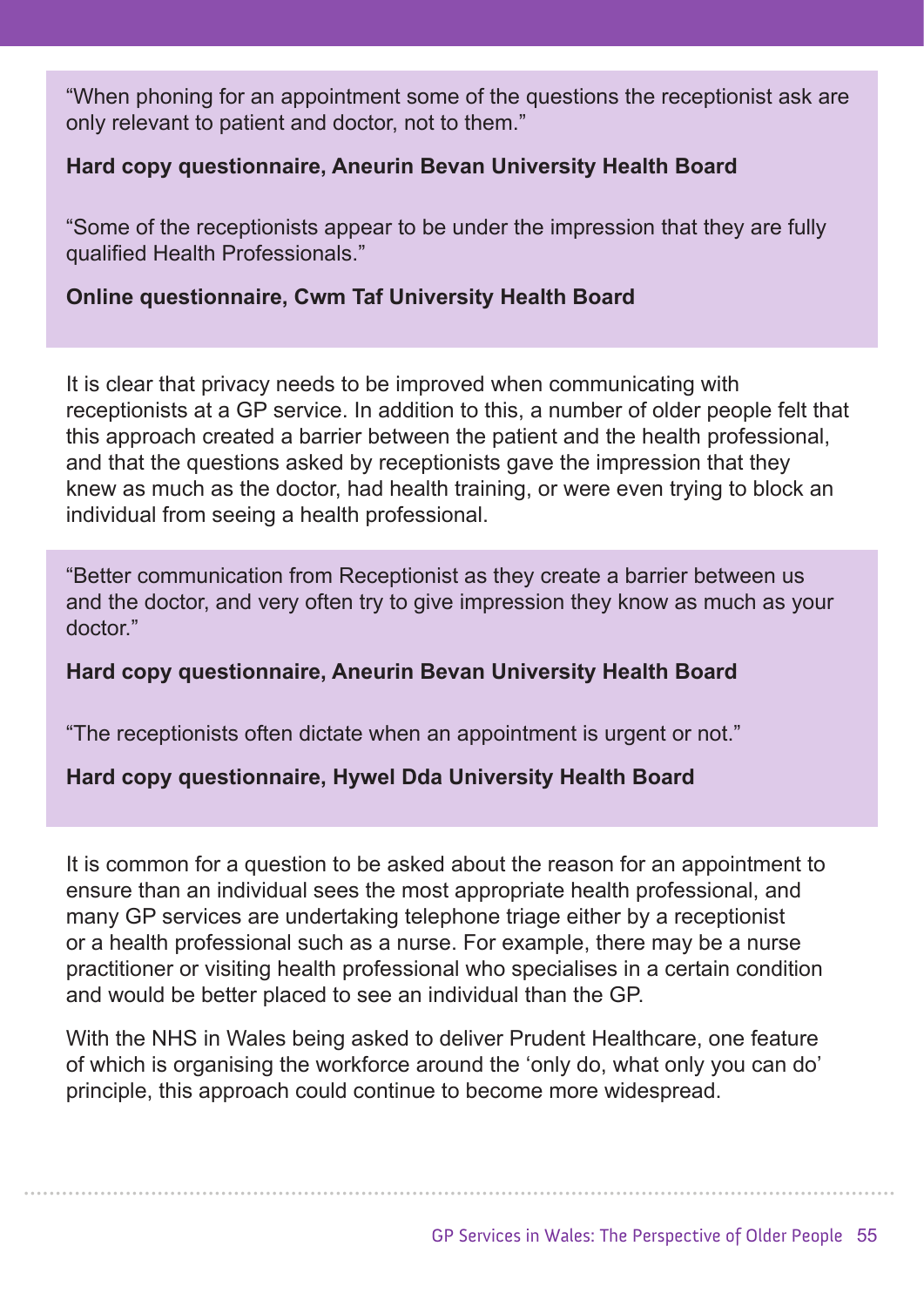However, it is clear that the reasons for such questions being asked are not widely understood. Instead, older people can feel like this is an affront on their privacy and an attempt to block access to GP services. As was explained by one older person through this work, if the reasons for asking for such information were better explained, then people may feel more comfortable in answering them.

"If receptionist explained better why they need to ask for information to book appointment, [I] would be happy to explain why want to see doctor."

### **Engagement, Cardiff & Vale University Health Board**

# **Health professionals**

On the whole, questionnaire respondents reported positively about their interactions with health professionals. For example, 94% of questionnaire respondents stated that they felt they were listened to and understood by the GP, nurse or other health professional either always or most of the time.

Almost 92% of questionnaire respondents also stated that they felt their views are considered, and that they have a say when decisions about their health and treatment are made.

# **GP relationships**

A number of older people spoke very positively about their personal experiences with GPs, even if it had taken a while to secure an appointment.

"Once you get to see the GP they are always professional, caring and want to do the best for you but if you have to make another appointment, that is another 6 weeks wait and then there is no guarantee that you will see the GP of your choice."

.........................................................................................................................................

**Hard copy questionnaire, Cardiff & Vale University Health Board**

"Some doctors have the patience of a saint."

**Engagement, Hywel Dda University Health Board**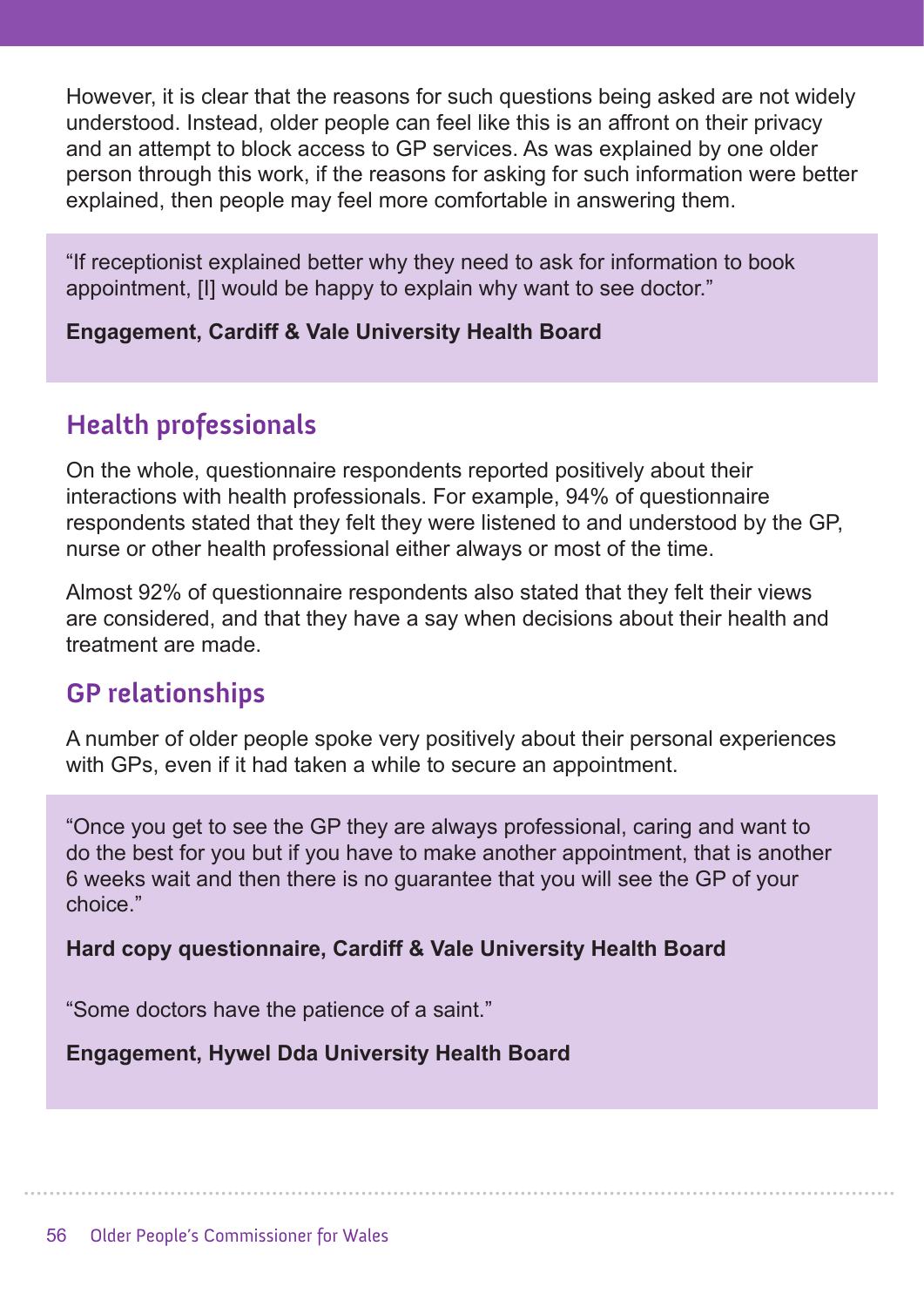"You can talk to him and he'll listen - doesn't treat you like an old fool."

### **Engagement, Aneurin Bevan University Health Board**

"You can talk about anything whilst you're with the GP. They will give you time and are attentive and very committed. They listen to you - don't just sit there typing."

#### **Engagement, Betsi Cadwalar University Health Board**

"My wife died at home in January, and was treated in a palliative manner by a doctor from my surgery, and also community nurses. They proved that our NHS is everything that you need. Our doctor spent time with my wife, making her laugh. On the day she died he was not on duty, but drove to our home with his two young children. During this period I could not envisage any person being treated better."

### **Online questionnaire, Abertawe Bro Morgannwg University Health Board**

These positive experiences appeared to be dependent on individual relationships or connections, where GPs have gone 'the extra mile' and older people felt that they were really listened to and had all the time they needed.

The majority of questionnaire respondents, 82%, stated that they had enough time in their appointment most of the time, or always.

While this positive feedback shows that many older people are able to speak with the health professional successfully within the allocated appointment time, a relatively large number of questionnaire respondents, almost 18%, stated that they never or rarely have enough time.

The individual nature and importance of interpersonal skills and time was demonstrated through the variation that some older people reported between GPs within the same service.

"My last 2 visits to GP were vastly different. Last but one was an hour late, a flustered doctor who oversubscribed medication and made me worried. The last one was on time, to the point, helpful, listened and was careful about the medication. So 2 very different experiences."

.........................................................................................................................................

### **Hard copy questionnaire, Cardiff & Vale University Health Board**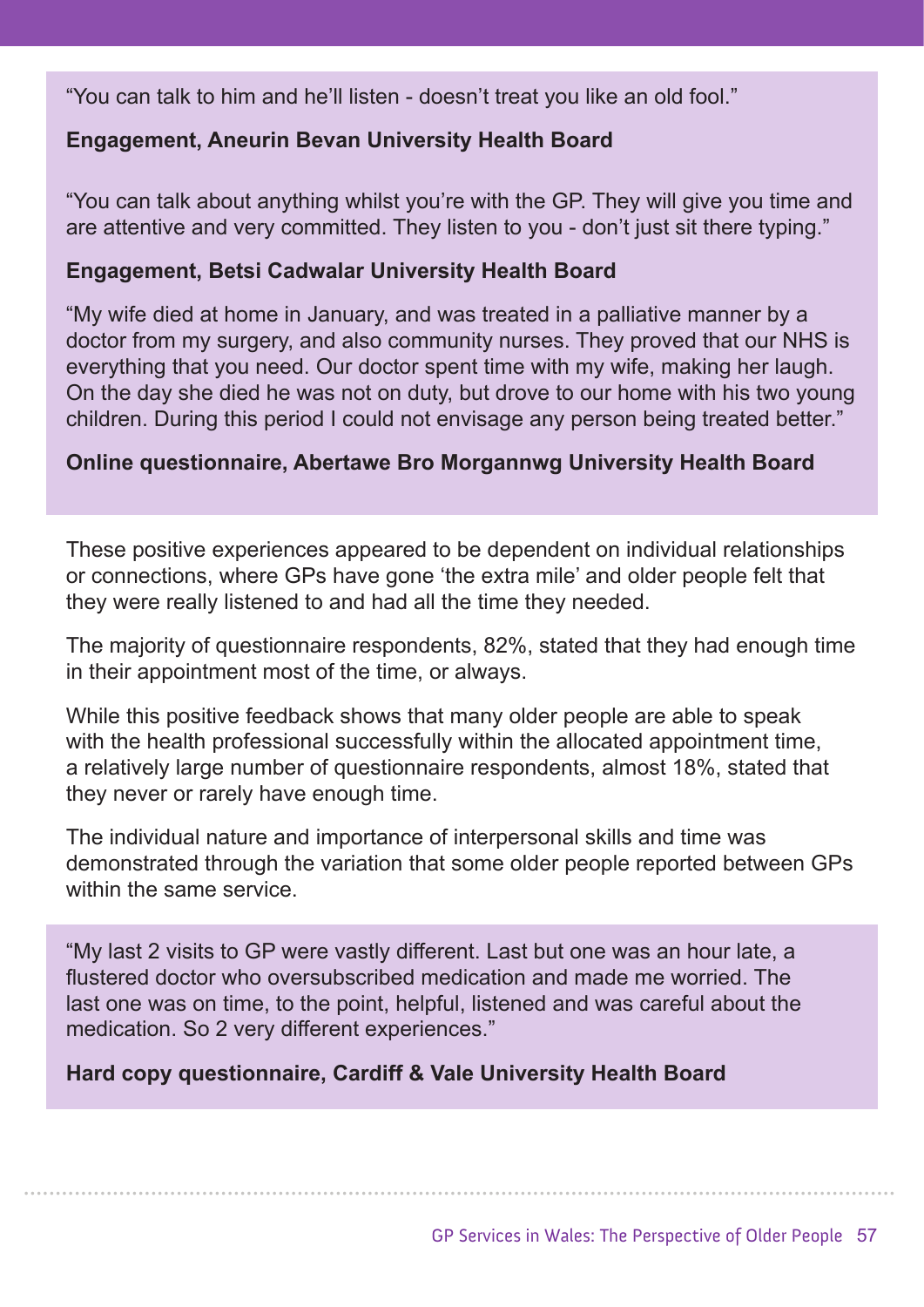"Variable - all doctors are different. Depends on who you get - luck of the draw."

### **Engagement, Hywel Dda University Health Board**

"Whether it's long enough depends on the doctor, some want to get rid of you, some are great."

### **Engagement, Hywel Dda University Health Board**

"There is variation, some doctors don't look at the clock, others push you in and out."

### **Engagement, Hywel Dda University Health Board**

Previous work undertaken by the Commissioner illustrated that individuals living with dementia and their carers 'can have a very different experience with GPs in the same surgery or professionals in the same team, which suggests that the variation cannot be related to locality, a so-called postcode lottery, but can often be attributed to differences in the attitude, awareness and understanding of individual professionals'42.

The defining feature of a positive experience with a GP appears to be the extent to which the GP is perceived to be listening to the individual and paying personal attention during the appointment. When an individual noticed a lack of connection and empathy, such as looking at the computer screen instead of the individual, or even a dismissive attitude, their overall experience tended to be poor.

"They just want you out of the door as soon as possible, they don't listen and sometimes they don't even look at you."

### **Engagement, Abertawe Bro Morgannwg University Health Board**

"The doctors are looking at their computers rather than at you. Very impersonal."

### **Engagement, Aneurin Bevan University Health Board**

"Some sit behind their desk and are far away from patient, barrier between them. Empathy is lacking."

.........................................................................................................................................

### **Engagement, Betsi Cadwaladr University Health Board**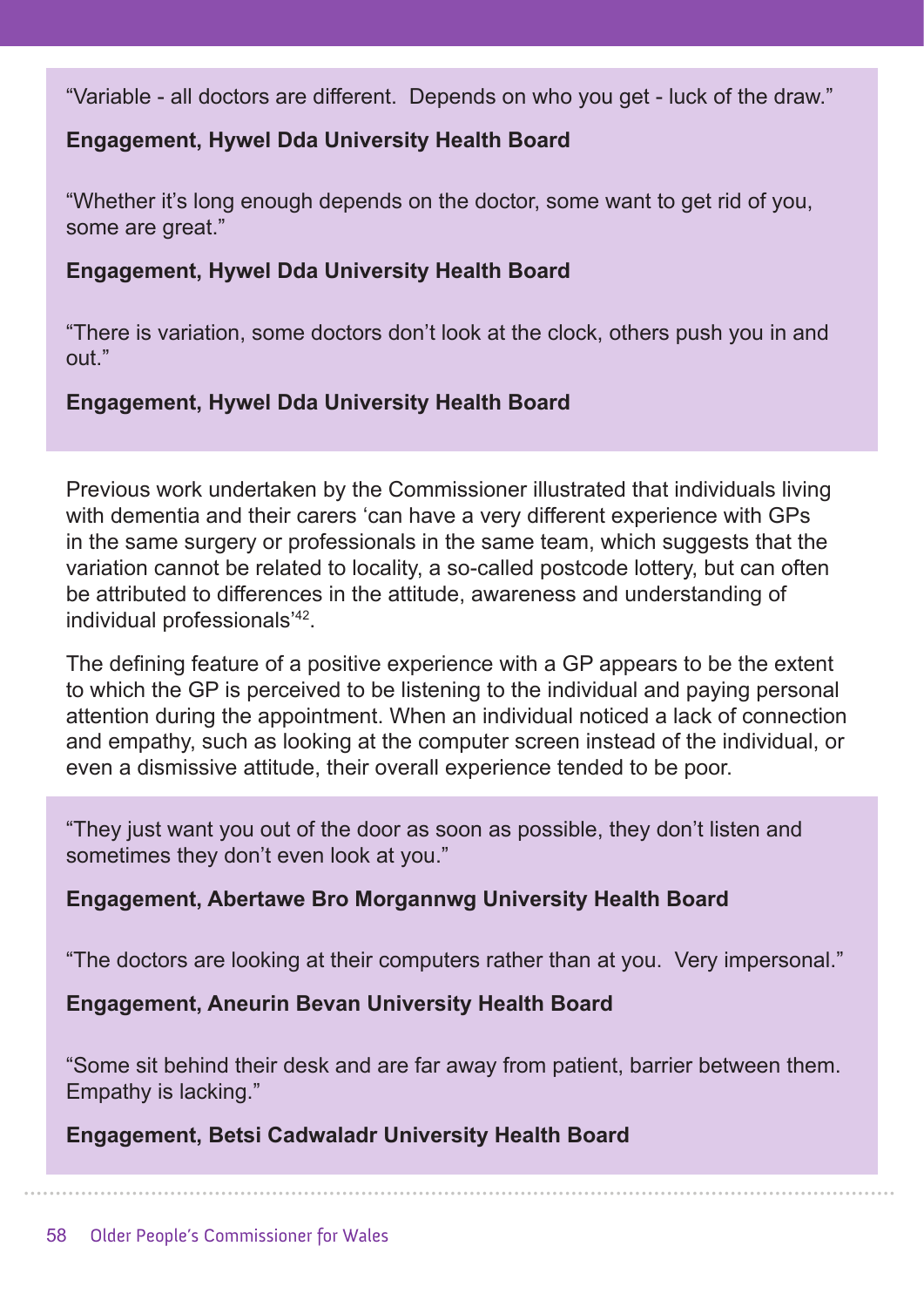"The GPs are arrogant. They look down their nose at you and don't listen."

### **Engagement, Abertawe Bro Morgannwg University Health Board**

"Some younger doctors attitude dismissive and I feel disinterested they just want to get the job done. Do not listen expect you to go along with what they say."

### **Online questionnaire, Betsi Cadwaladr University Health Board**

"They sometimes seem very dismissive."

### **Engagement, Hywel Dda University Health Board**

Individuals also highlighted that another factor contributing to a poor experience is feeling rushed or unable to raise all of the issues they need to. For example, a relatively large number of questionnaire respondents stated that they are not able (20%) or do not know if they are able (13%) to raise more than one issue at their appointment if this is needed.

More people than ever are living with multiple and complex conditions that may all interact with an individual's symptoms and be relevant to a course of action or treatment. It may therefore be appropriate for older people to raise more than one issue per appointment.

While older people spoke about appointment times ranging from seven to fifteen minutes, the majority stated that an appointment slot was for ten minutes only.

A number of older people spoke of a time limit and one issue rule being explicitly stated or advertised in their GP service. However, fewer older people spoke of their awareness that a longer slot, or raising more than one issue, could be guaranteed by booking a double appointment.

.........................................................................................................................................

"Sometimes the GP says at the start 'You only have 7 minutes'."

**Engagement, Cardiff & Vale University Health Board**

"Notice on Reception wall stating 'One Issue' rule."

**Hard copy questionnaire, Health Board unknown**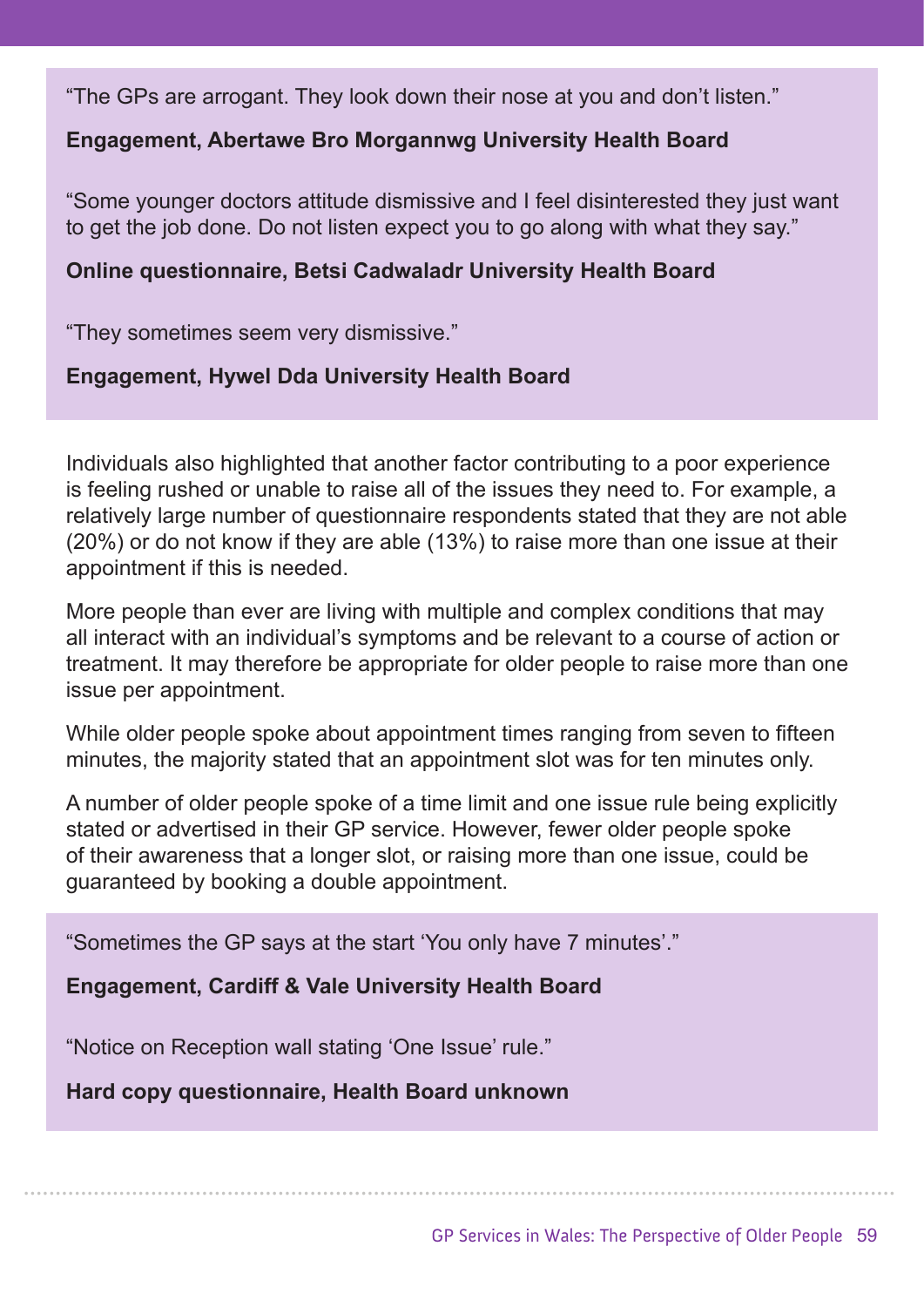"We can speak to the GP for more than one item provided that a double appointment has been made, otherwise we are quickly told that there is only time for one thing."

### **Hard copy questionnaire, Cardiff & Vale University Health Board**

Older people spoke of the GP not being fully engaged if they wanted to talk about more than one issue, and there was an awareness that this approach may not be treating them as a 'whole person', something that may result in additional appointments having to be made.

"I have never been restricted but I have heard of people who have been given ten mins only to discuss one issue. I would not put up with this as if I have waited up to two weeks for an appointment and feeling quite ill, I would have lots to discuss."

### **Hard copy questionnaire, Aneurin Bevan University Health Board**

"But I sometimes feel that GP is not fully engaged if I want to talk about more than one issue."

### **Hard copy questionnaire, Betsi Cadwaladr University Health Board**

"You can only discuss one problem, to make a diagnosis you would think the GP would need to treat his/her patient as a whole."

### **Online questionnaire, Aneurin Bevan University Health Board**

"Only allowed one issue per visit - even if those issues are linked."

### **Engagement, Cardiff & Vale University Health Board**

"Appointment time with GP/Nurse now time restricted which must be a retrograde step."

### **Online questionnaire, Betsi Cadwaladr University Health Board**

"You only get 7 minutes to discuss one problem and then they ask you to come back another time."

.........................................................................................................................................

### **Engagement, Aneurin Bevan University Health Board**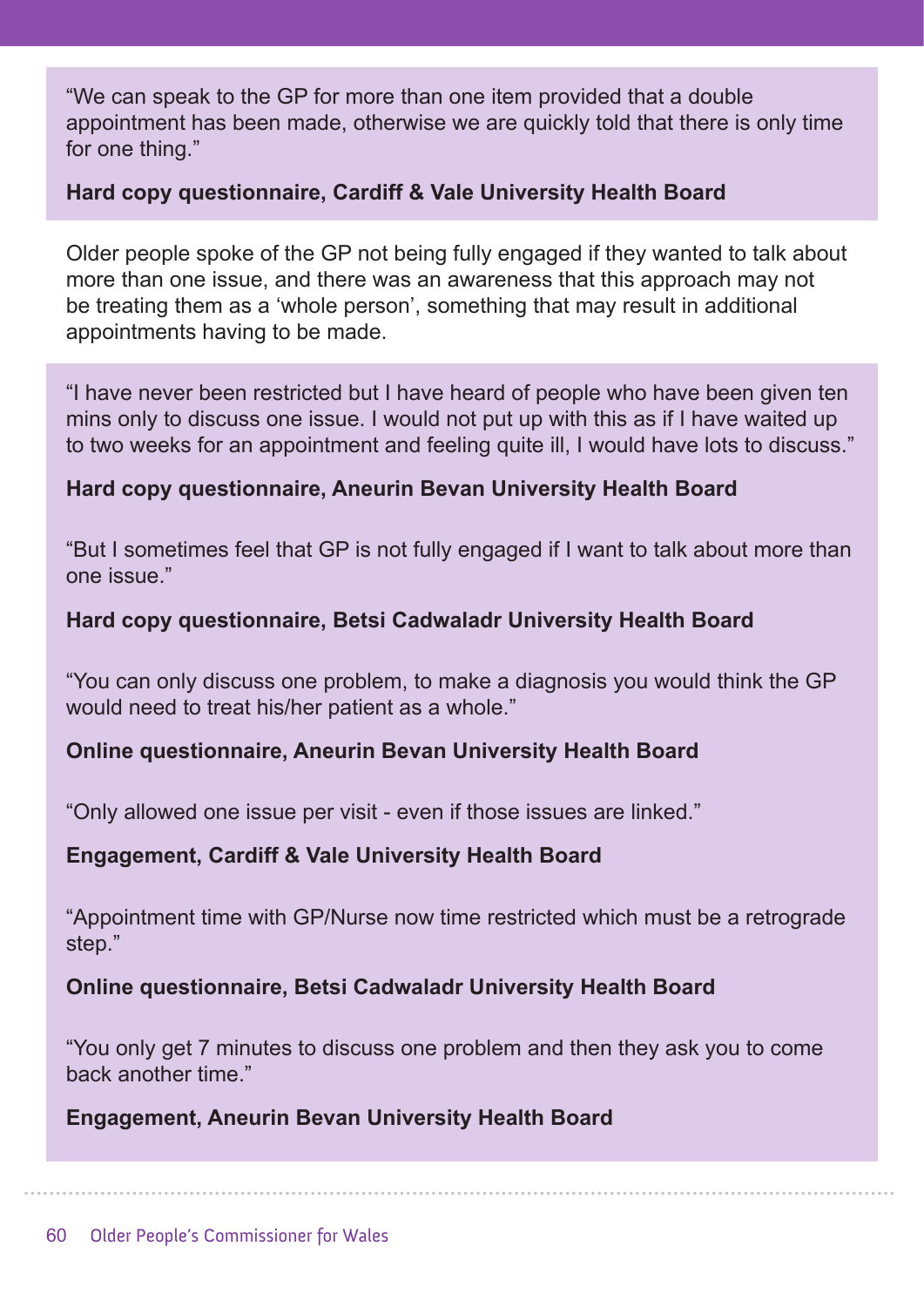The Aneurin Bevan Community Health Council spoke of their positive experience working with the Health Board to remove posters that explicitly stated one issue only from GP services across the area<sup>43</sup>.

However, it is clear from the voices of older people that this practice, or perception of this practice, is still common for many older people across the whole of Wales.

Even where not explicitly stated, some older people still described feeling rushed. For some, it was clear that this was impacting on their confidence when speaking with health professionals, with some individuals resorting to writing a list of things they wanted to talk about so it wasn't forgotten or left out within the short timeframe. This issue is particularly important for older people who may be living with a sensory loss, cognitive impairment or complex condition, who may need more time and support to discuss their health issues.

"I feel like I'm wasting their time."

### **Engagement, Betsi Cadwaladr University Health Board**

"After 5 minutes, the get fidgety and they do stare at the computer screen. Time is limited."

### **Engagement, Betsi Cadwaladr University Health Board**

"The GP always feels rushed. It affects your confidence. A few minutes can make a big difference to your state of mind and be a huge psychological help."

### **Engagement, Aneurin Bevan University Health Board**

"The doctor was writing me a prescription and I felt like time was running out, so I felt like I couldn't tell the doctor everything I wanted to."

### **Engagement, Betsi Cadwaladr University Health Board**

"I have long term health issues & my time always runs out before I have time to ask everything I want to ask."

### **Online questionnaire, Cardiff & Vale University Health Board**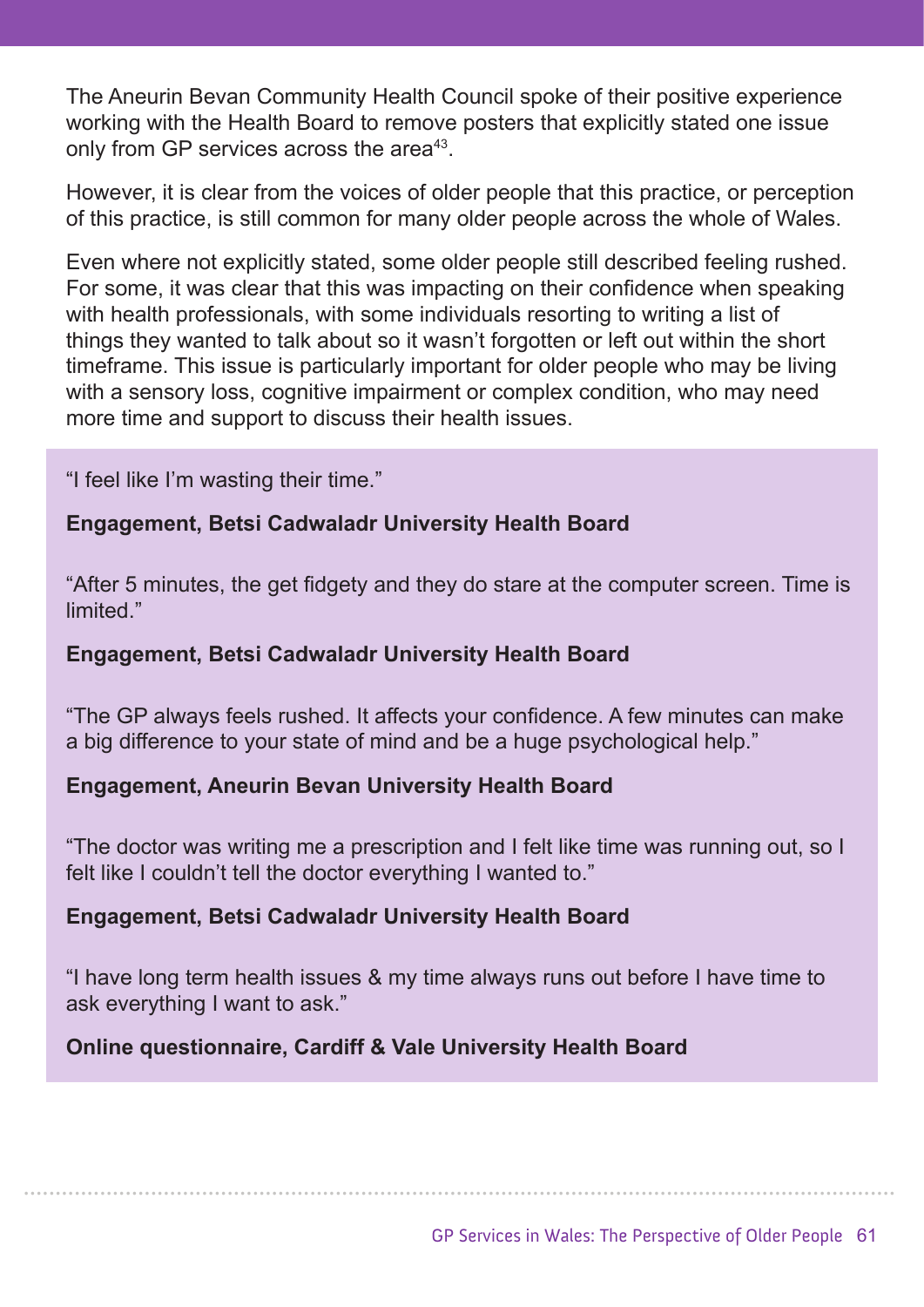"Appointment is never long enough – ten mins. I feel rushed and pushed. I write a list of things to discuss before you go in, but some surgeries have a policy of one issue per appointment."

### **Engagement, Aneurin Bevan University Health Board**

"You've got to wait at least an hour to see the GP, then you haven't much time to talk with the doctor and tell him/her what's wrong. You feel rushed, I have a list of things to go through but I never get through it."

### **Engagement, Abertawe Bro Morgannwg University Health Board**

A survey of GPs undertaken by the Royal College of General Practitioners Wales found that 89% of GPs in Wales stated that their workload affects their ability to deliver high quality patient care<sup>44</sup>.

Amongst the older people who completed the questionnaire or took part in an engagement session, there was an explicit awareness of the pressure that GPs and other health professionals working in GP services are under, and an understanding that this could account for some of their negative experiences. For example, a number of older people deduced that when appointments were running over time, this was because the health professional was taking the time to listen to and talk with a patient properly.

"They're only humans."

### **Engagement, Hywel Dda University Health Board**

"I often feel sorry for the surgery due to the really heavy pressure of work."

**Online questionnaire, Abertawe Bro Morgannwg University Health Board**

.........................................................................................................................................

"You can see that GPs are getting more stressed."

**Engagement, Hywel Dda University Health Board**

"They listen and are nice, but I feel their hands are tied."

**Engagement, Betsi Cadwaladr University Health Board**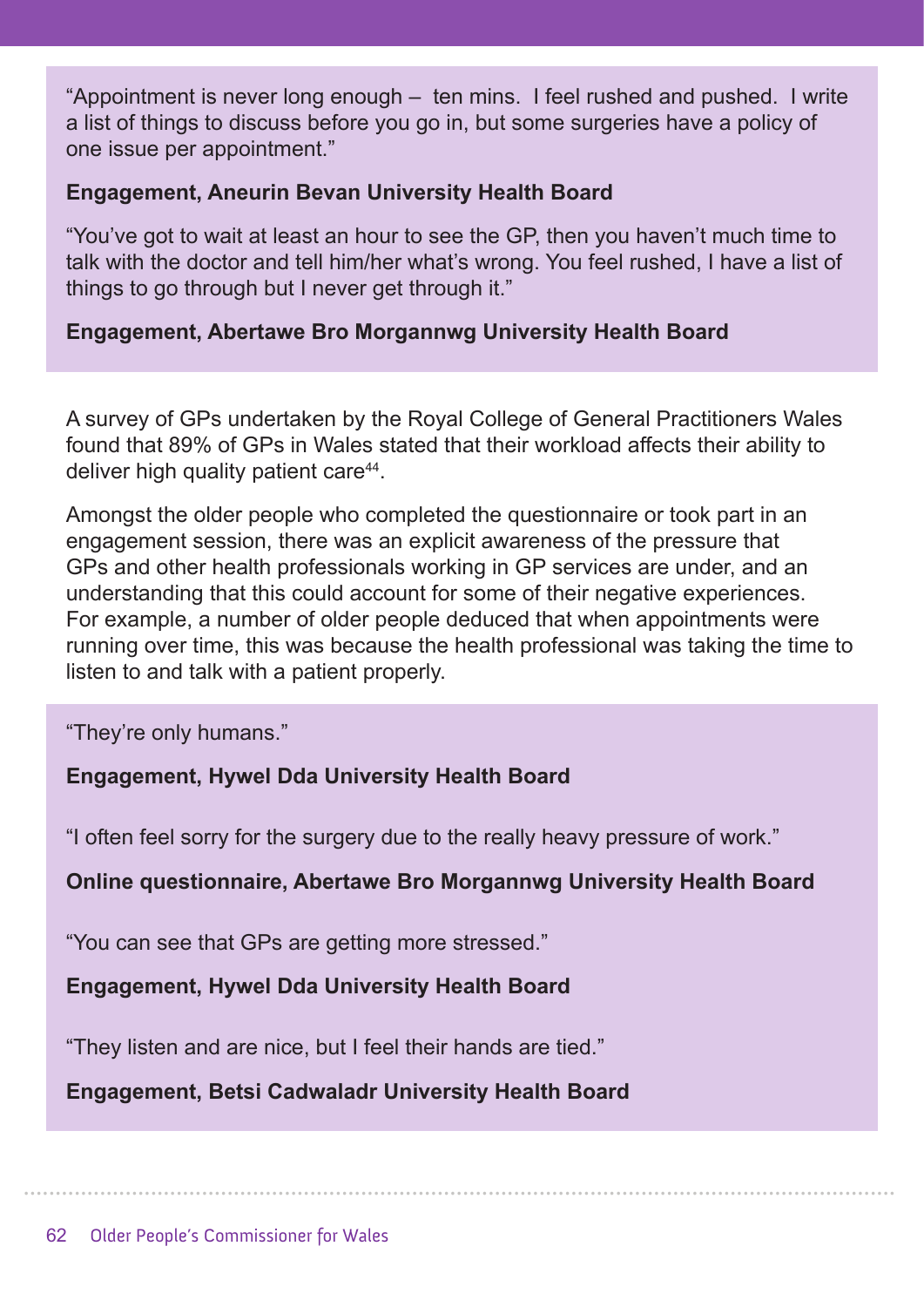"They're in a hurry. But I do understand that they're busy."

### **Engagement, Betsi Cadwaladr University Health Board**

"The GPs are very good. There just aren't enough of them."

### **Engagement, Abertawe Bro Morgannwg University Health Board**

"We have doctors who will always listen and [are] not anxious to get you out of the surgery, hence appointments are delayed."

### **Hard copy questionnaire, Hywel Dda University Health Board**

"Although the appointments rarely run on time, I accept the delay as I know that I will be given all the time I need when I am in the surgery. I never feel rushed."

### **Online questionnaire, Aneurin Bevan University Health Board**

Nevertheless, this understanding does not detract from the negative impact that such an experience could have longer term on older people's perception of GP services and their likelihood to use these services instead of unscheduled care options.

Furthermore, despite the high numbers of positive feedback received through questionnaire respondents, it is disappointing to see that a small number of older people felt as if their age had a negative impact on the attitudes of the GPs that treated them. For example, some people reported that information was not provided because there was an assumption it would not be understood, or that older people should feel grateful for their health and treatment, regardless of the situation.

"I would like to be listened to and treated as a person who is intelligent to understand their own bodies. Need to be trusted to understand how to use medicine. I sometimes think they look at my year of birth and treat me as a doddery old lady, which I am not."

.........................................................................................................................................

**Hard copy questionnaire, Aneurin Bevan University Health Board**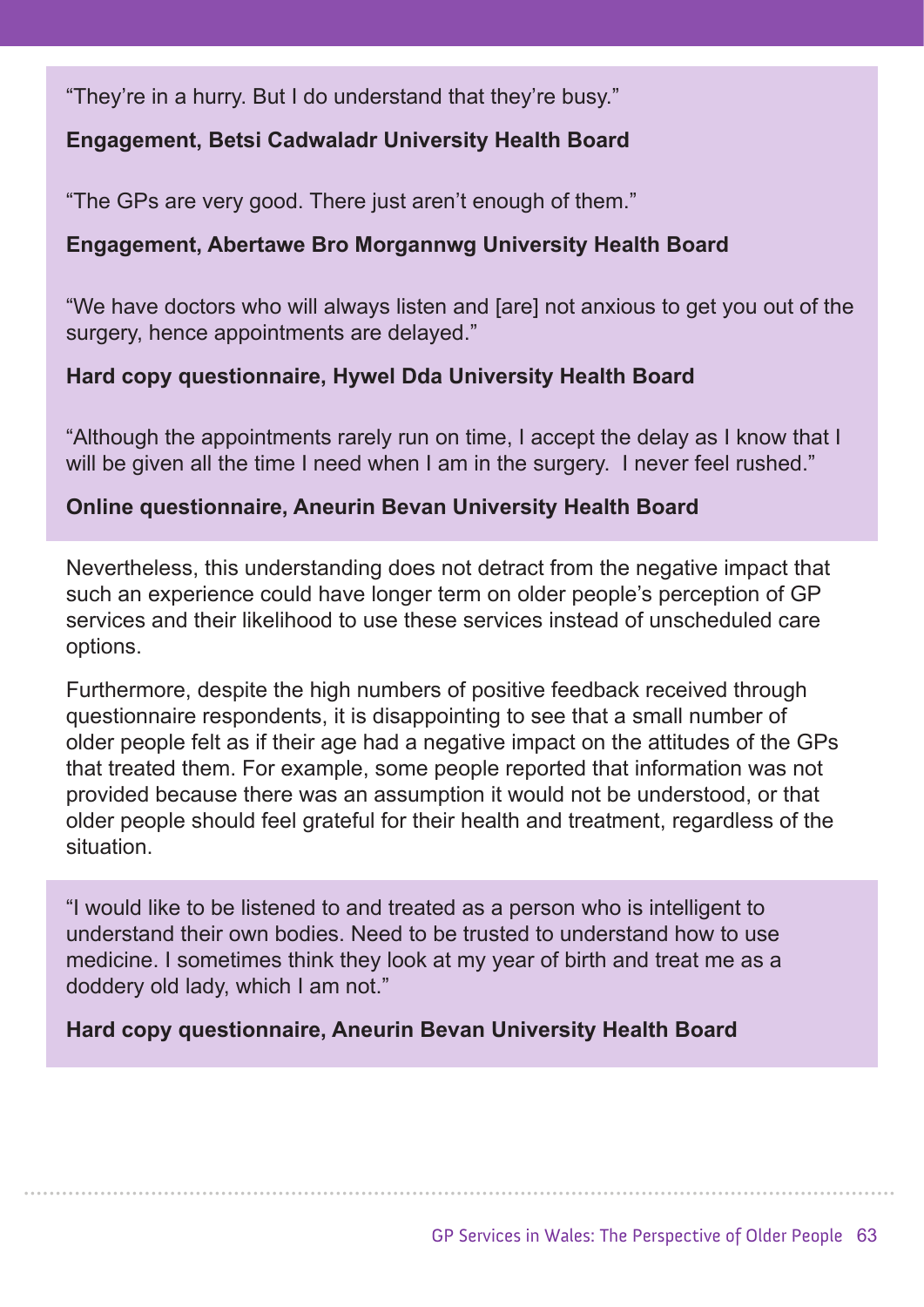"There is a general lack of compassion and consideration outside of the clinical issue. The attitude to older people is 'be thankful you are as well as you are', your concern regarding new symptoms are not important."

### **Hard copy questionnaire, Betsi Cadwaladr University Health Board**

"I was of the opinion that she never had the time to listen and simply fobbed you off, because as an older person you could only expect to have increasingly chronic medical problems with one's advancing age."

### **Letter, Betsi Cadwaladr University Health Board**

"I think it's ageism to only to be able to talk about one thing. As you get older your problems become more complex. Surgeries are ageist."

### **Engagement, Cardiff & Vale University Health Board**

The experiences described by older people regarding feeling rushed and their concerns relating to ageism may act as a barrier to the achievement of current intentions for the delivery of primary care, such as making informed decisions in partnership with a health professional.

### **Nurse relationships**

Many older people spoke very positively about their experiences with nurses at their GP service. Feedback referred to nurses having greater time and flexibility, and people seemed to find it easier to make an appointment with a nurse compared to a GP.

"Nurses have more time for you and they listen better."

### **Engagement, Aneurin Bevan University Health Board**

"I saw the Nurse. She was really good. I felt as if I'd had an MOT and she gave me lots of advice."

.........................................................................................................................................

**Engagement, Abertawe Bro Morgannwg University Health Board**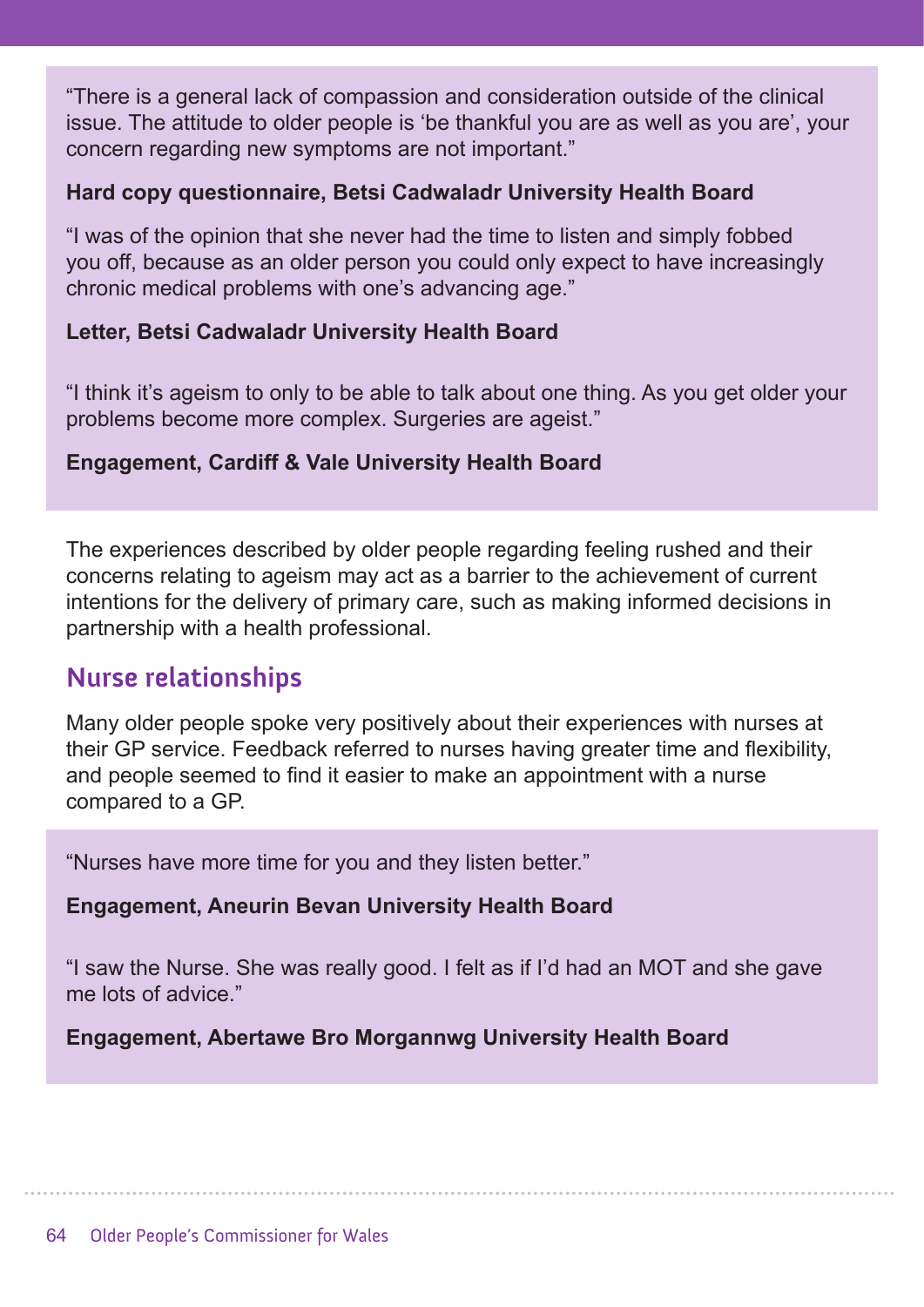"I can't speak highly enough of the Nurse. She was lovely - as good as any GP and I could see her very quickly."

#### **Engagement, Betsi Cadwaladr University Health Board**

"Nurse - all very positive - can ring after 10 an get an appointment - listens to you and is very helpful"

#### **Engagement, Hywel Dda University Health Board**

There appeared to be a confidence from many older people that seeing a nurse was a suitable alternative, and if a nurse could not deal with a particular issue then it would be easily passed on to a doctor.

"I would (for most things) be happy to see specialist nurses and be referred to the GP as necessary."

### **Hard copy questionnaire, Cardiff & Vale University Health Board**

"We have good nurses at our practice so you can be seen as an alternative to the doctor. They prescribe antibiotics and other medication. The nurse is as good as the doctor, but if the problem is bad the nurse will fetch the doctor."

### **Hard copy questionnaire, Cwm Taf University Health Board**

"There are two GPs for 6,500 patients so they have been training Practice Nurses to do the more routine work. My wife saw a nurse and they were perfectly capable."

#### **Engagement, Betsi Cadwaladr University Health Board**

The positive experience for some older people was such that some felt that nurses should be able to provide more services than they are currently able to.

.........................................................................................................................................

"I wish nurses could do more, it's a pain having to see a doctor for repeat prescriptions."

#### **Engagement, Hywel Dda University Health Board**

GP Services in Wales: The Perspective of Older People 65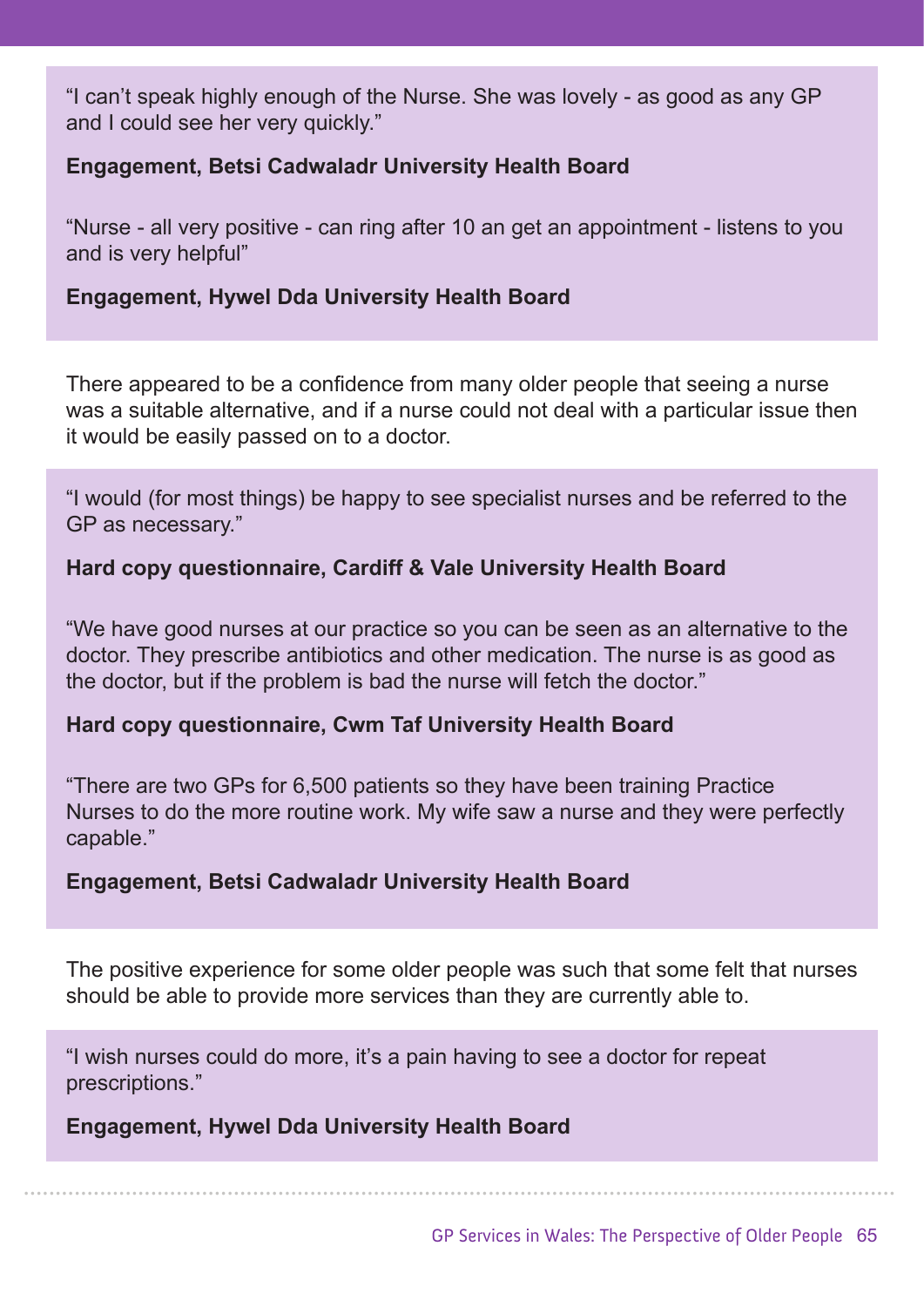There are examples of this happening in a number of practices or clusters across Wales. For example, one Health Board managed practice in Hwyel Dda University Health Board is employing two trainee Advanced Nurse Practitioners to provide over 40 appointments per day and are able to provide thorough and holistic care. Additionally, one cluster in the same Health Board is developing an Advanced Nurse Practitioner role in frailty, supported by a GP lead, to provide a proactive service to patients in the community, living in their own home or in residential care and reduce the number of unscheduled hospital admissions<sup>45</sup>.

However, despite these positive experiences and examples of innovative practice, there were a small number of older people who felt that they still wanted to see a GP.

"As a retired practice nurse if I have a query, I need to see a doctor, not someone with similar knowledge to myself. I am concerned about the trend to have less qualified personnel being brought in to do what are really GPs jobs."

### **Online questionnaire, Hywel Dda University Health Board**

"The Nurse Practitioner is very good, but it's not the same as seeing a GP."

### **Engagement, Abertawe Bro Morgannwg University Health Board**

This may be because individuals were unaware that nurse practitioners or specialist visiting nurses had sufficient training and could provide high quality clinical care in their own right, or that they had not yet experienced using the nurse services so had not had a positive experience themselves upon which to base their opinion.

### **Communication skills**

The ability to communicate effectively and confidently with health professionals and other staff is crucial to an older person's ability to play an active role in making decisions about their care or treatment, to build trust with professionals, to retain dignity and to receive a quality service

This was particularly pertinent in relation to communicating with older people living with sensory loss.

For example, a report into the NHS Wales 'All Wales Standards for communication and information for people with sensory loss' found that one year after publication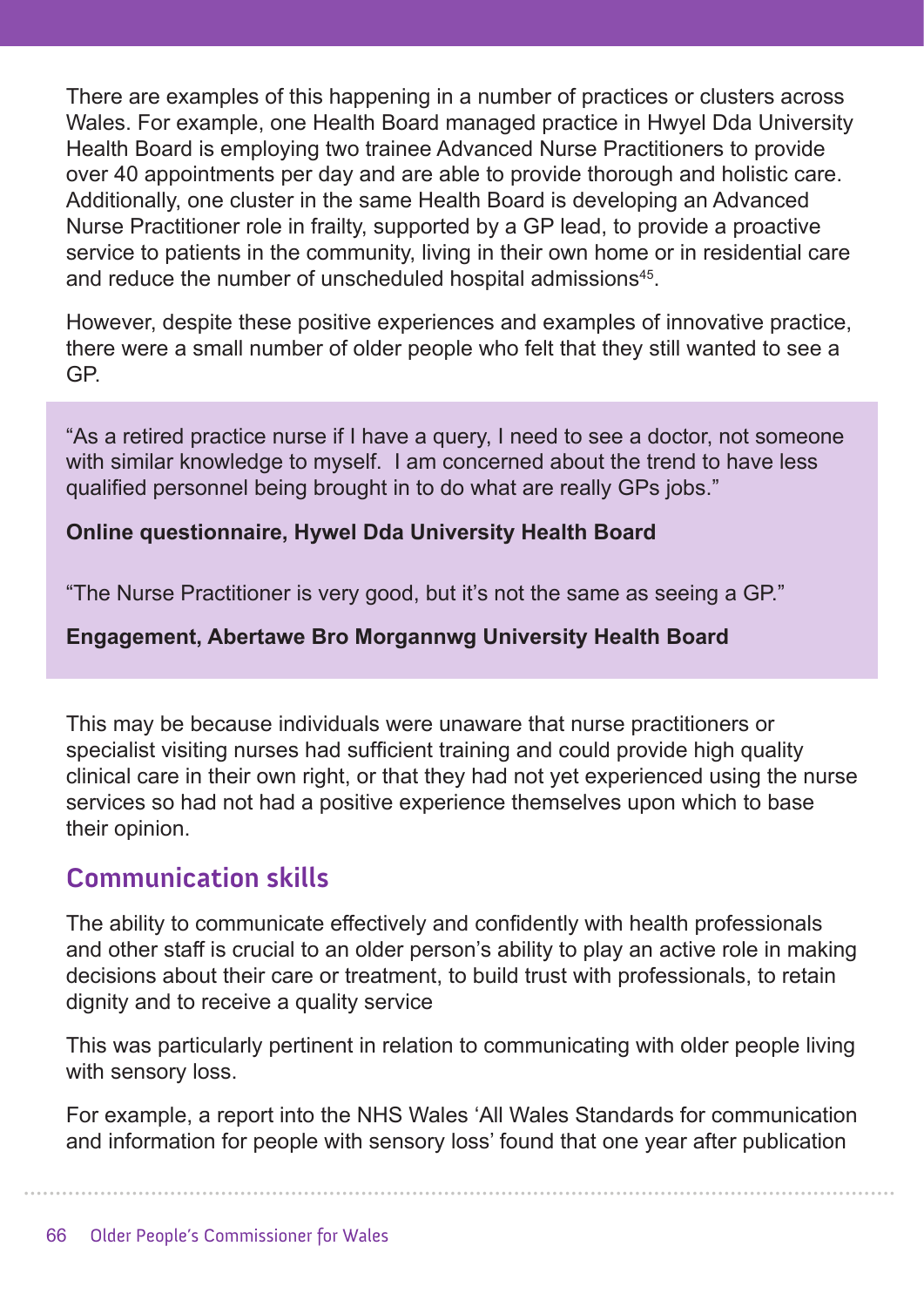in 2014, patients were not seeing the expected increase in accessibility<sup>46</sup>.

A number of older people spoke of their frustration that they felt there was currently insufficient understanding and awareness about sensory loss and the different ways that communication could be supported within their GP services. Furthermore, a number of older people expressed their desire for there to be a 'flag' on their records so they do not have to explain that they are living with sensory loss and express their chosen communication method at every appointment.

"There's not enough awareness about sensory loss. My mum asks staff to slow down and speak up as she's deaf, but they don't."

### **Engagement, Betsi Cadwaladr University Health Board**

"Choice wanted - some people prefer to write things down rather than sign."

### **Engagement, Hywel Dda University Health Board**

"Don't cater for deaf people - no communication skills - the doctors just shout at deaf people."

### **Engagement, Hywel Dda University Health Board**

"My records not flagged 'deaf' so have to explain each time for new hospital visit. Still have to make face to face appointment as unable to use phone and nothing else available."

### **Hard copy questionnaire, Abertawe Bro Morgannwg University Health Board**

RNIB Cymru highlighted the importance of the size and layout of text on appointment letters or prescriptions, as well as the clarity of signage to support navigation, for individuals living with sight loss. If an individual is not able to read written information because it is not presented in an appropriate and accessible way, their privacy and dignity could be at risk if they have to rely on someone else to read or pass on private health information<sup>47</sup>.

Furthermore, Action on Hearing Loss, in partnership with RNIB Cymru, has been raising awareness of the specific needs of people who are deaf, blind, hard of hearing, partially sighted or deafblind when accessing their local GP surgery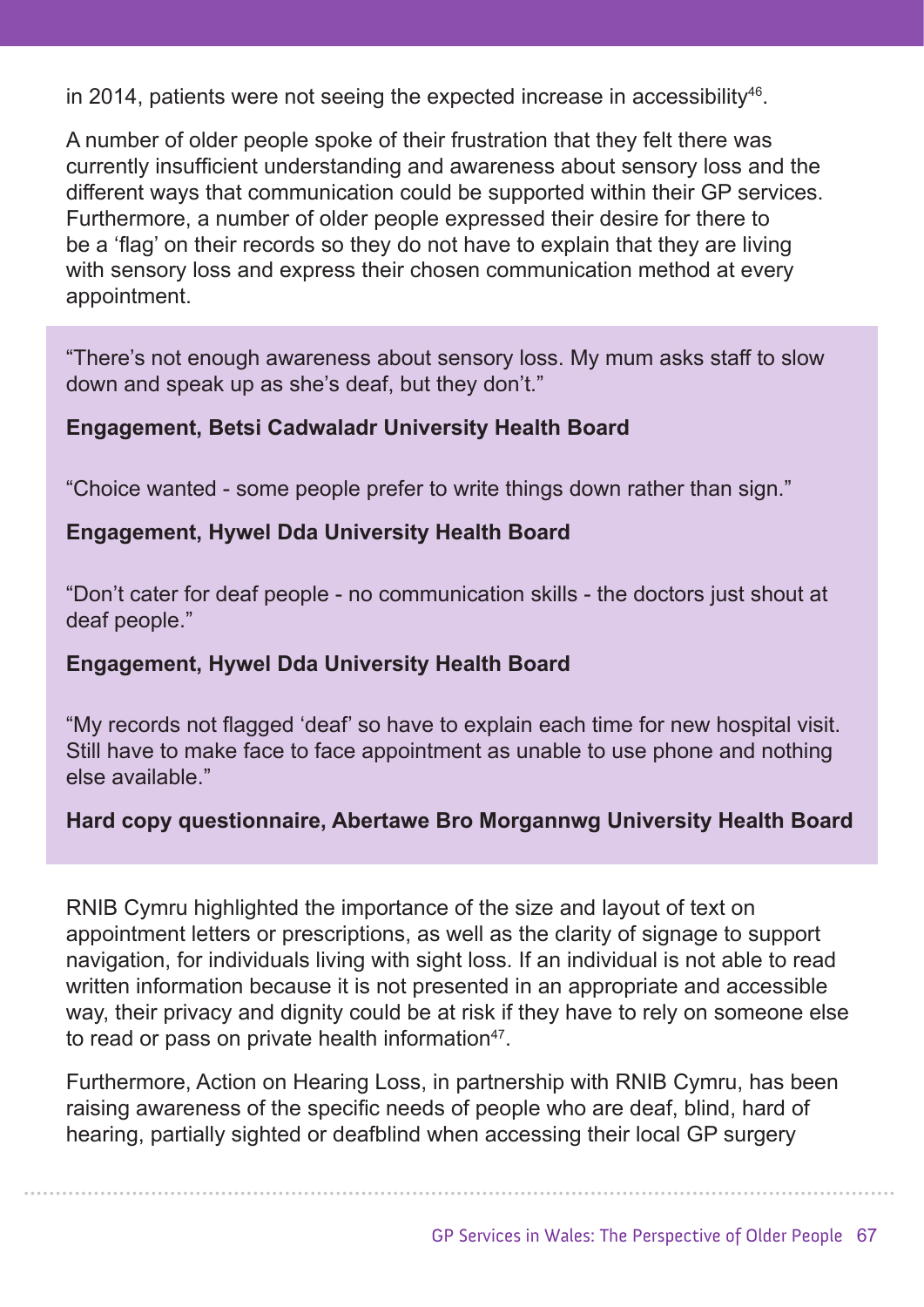through a sensory engagement project.

Focus groups through this project have identified a number of challenges for older people with sensory loss, such as telephone only booking systems, individuals being informed that the doctor is ready to see them and locating a consultation room. The importance of a staff member facing an individual throughout communication was highlighted, as was the need for improved awareness of sensory impairment and communication needs. Action on Hearing Loss will develop a 'Best Practice Guide for Professionals Working within GP Surgeries' as a result of this project<sup>48</sup>.

As well as awareness of and skills in relation to communicating with individuals living with sensory loss, another major factor in communication is language.

For example, a small number of older people explained the difficulties in communication they had experienced when they could not understand some staff, particularly if their first language was not English or Welsh.

"There are language barriers with some doctors."

#### **Engagement, Hywel Dda University Health Board**

"I couldn't understand the accent of some doctors."

#### **Engagement, Betsi Cadwaladr University Health Board**

While some older people who spoke English as a second language had positive experiences of interpreters and using services in multiple languages, others found language and communication a barrier to accessing GP services.

These challenges have been recognised in the past. For example, Cardiff & Vale Community Health Council has previously worked with the Cardiff Chinese Elderly Association, so that they and Cardiff & Vale University Health Board could better understand experiences within the Chinese elder community, both around access to primary and secondary care, and using bilingual questionnaires<sup>49</sup>.

Older people identified challenges of booking an interpreter for emergency appointments, as these are often only bookable in advance. There was also a perceived reluctance of GP and other primary care services to use interpreters because of the cost implications.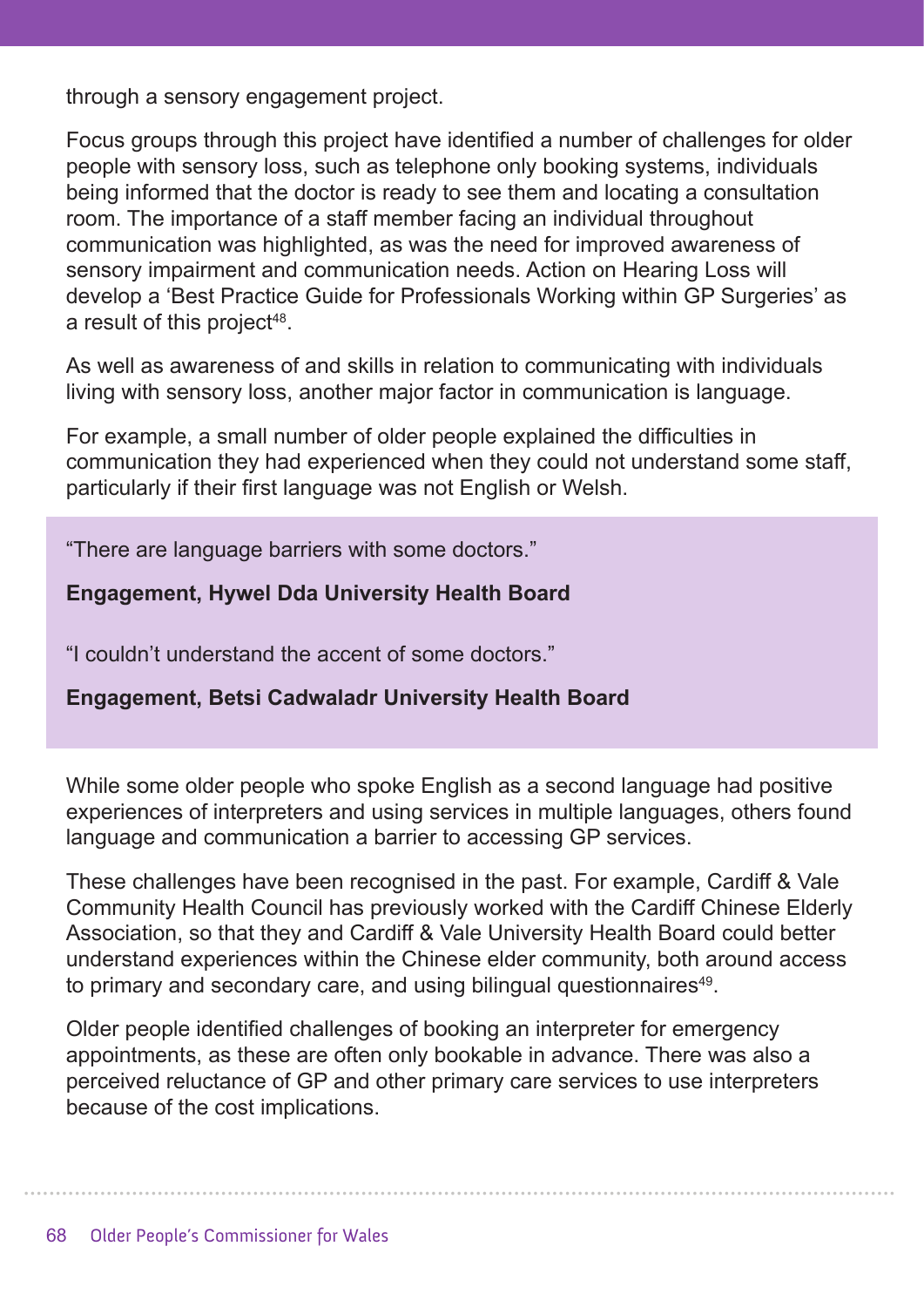"My medical centre has an electronic check in that you can use in lots of different languages."

### **Engagement, Cardiff & Vale University Health Board**

"Need to book an interpreter in advance - doesn't work in an emergency."

### **Engagement, Cardiff & Vale University Health Board**

"The optometrists have to pay for translation services, so these aren't always available."

### **Engagement, Aneurin Bevan University Health Board**

Furthermore, older people who spoke English as a second language who did not want an interpreter still spoke of the need to have face to face explanations rather than written letters, and extra time and patience when speaking to staff and health professionals. Unfortunately, some individuals did not experience this, and as a result, found using GP services harder.

"Written letters difficult - often need face to face explanation (language barriers)."

### **Engagement, Cardiff & Vale University Health Board**

"Receptionists don't have patience to take the time with people who don't speak English as a first language. I don't need a translator - just need someone to have more patience to explain."

### **Engagement, Cardiff & Vale University Health Board**

"Body language changes when they see a 'foreigner'. They speak to you like you're an idiot. Often people are very highly qualified back in their own country. Feels like they enjoy saying no to you - no respect for older people."

.........................................................................................................................................

### **Engagement, Cardiff & Vale University Health Board**

GP Services in Wales: The Perspective of Older People 69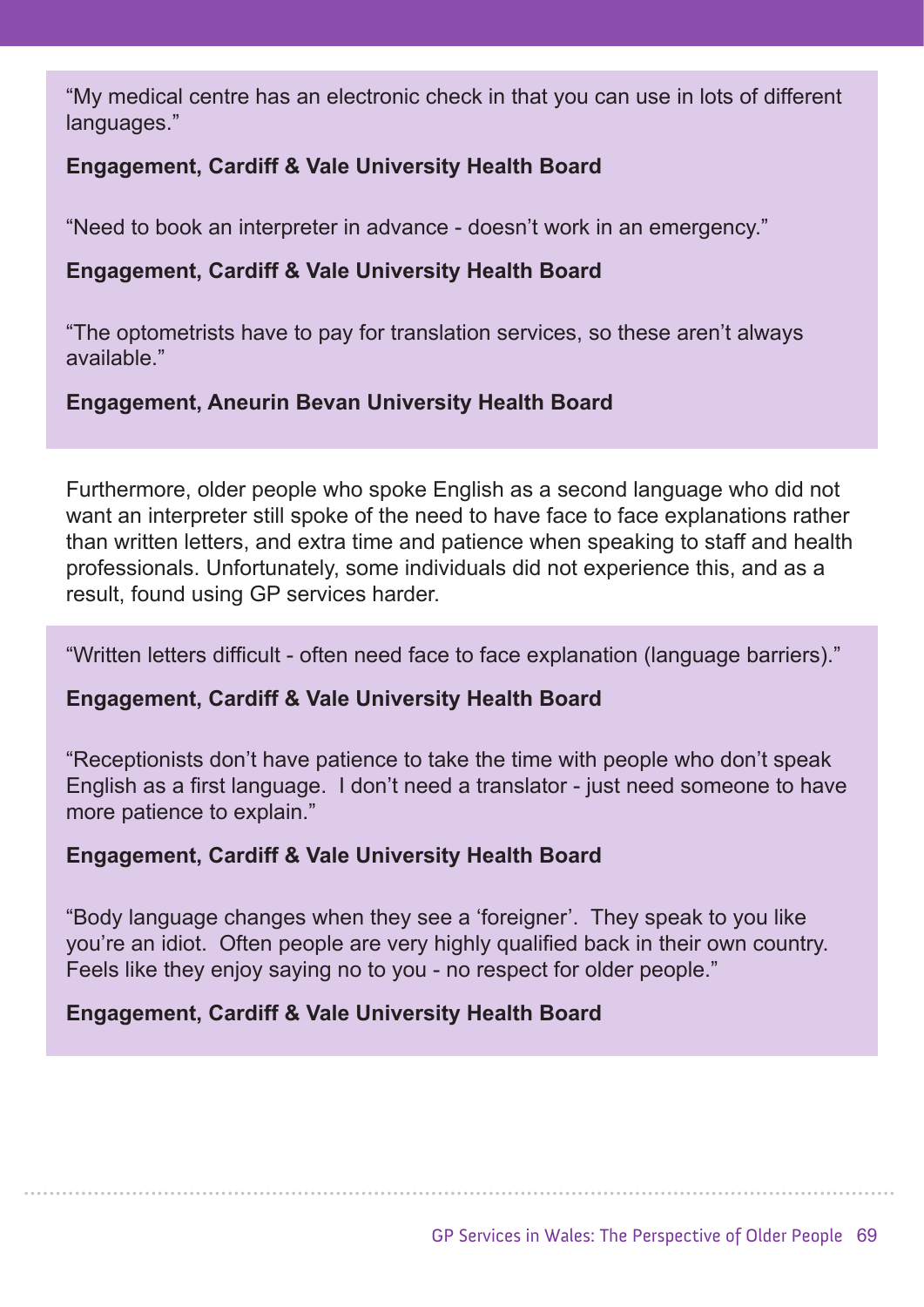For all older people, these experiences demonstrate that it is not only the physical environment that can facilitate or act as a barrier to the accessibility of GP services, but also the communication skills of the individuals working within that service and relationships that are subsequently built.

The importance of relationships and communication is crucial to achieving the aim of older people being 'equal partners' with health professionals when decisions are being made about their healthcare.

While campaigns are in place to encourage open conversations and decision making between patients and their clinicians, such as 'Choosing Wisely Wales'<sup>50</sup>, the healthcare system must not be too quick to underestimate the impact that relationships, effective communication, and the long standing power dynamic between healthcare professionals and individuals can have in the achievement of these aims.

### **Companion / carer presence**

A number of older people spoke of their desire to have a companion in an appointment with them to discuss particularly complex or sensitive issues, and individuals who were carers explained that it may sometimes be appropriate for them to attend an appointment with the person they care for to support communication or provide additional information.

A small number of older people felt that health professionals spoke to a carer or support worker instead of directly to them as individuals, and were not sufficiently responsive when keeping a record of an individual's status as a carer and providing relevant information.

"A support worker comes in with me - sometimes they talk to them, not me. I say hello, I'm here, can't you see me?"

### **Engagement, Cardiff & Vale University Health Board**

"I took my sister and he spoke to her, not me. My sister told him off. It was very rude."

.........................................................................................................................................

**Engagement, Cardiff & Vale University Health Board**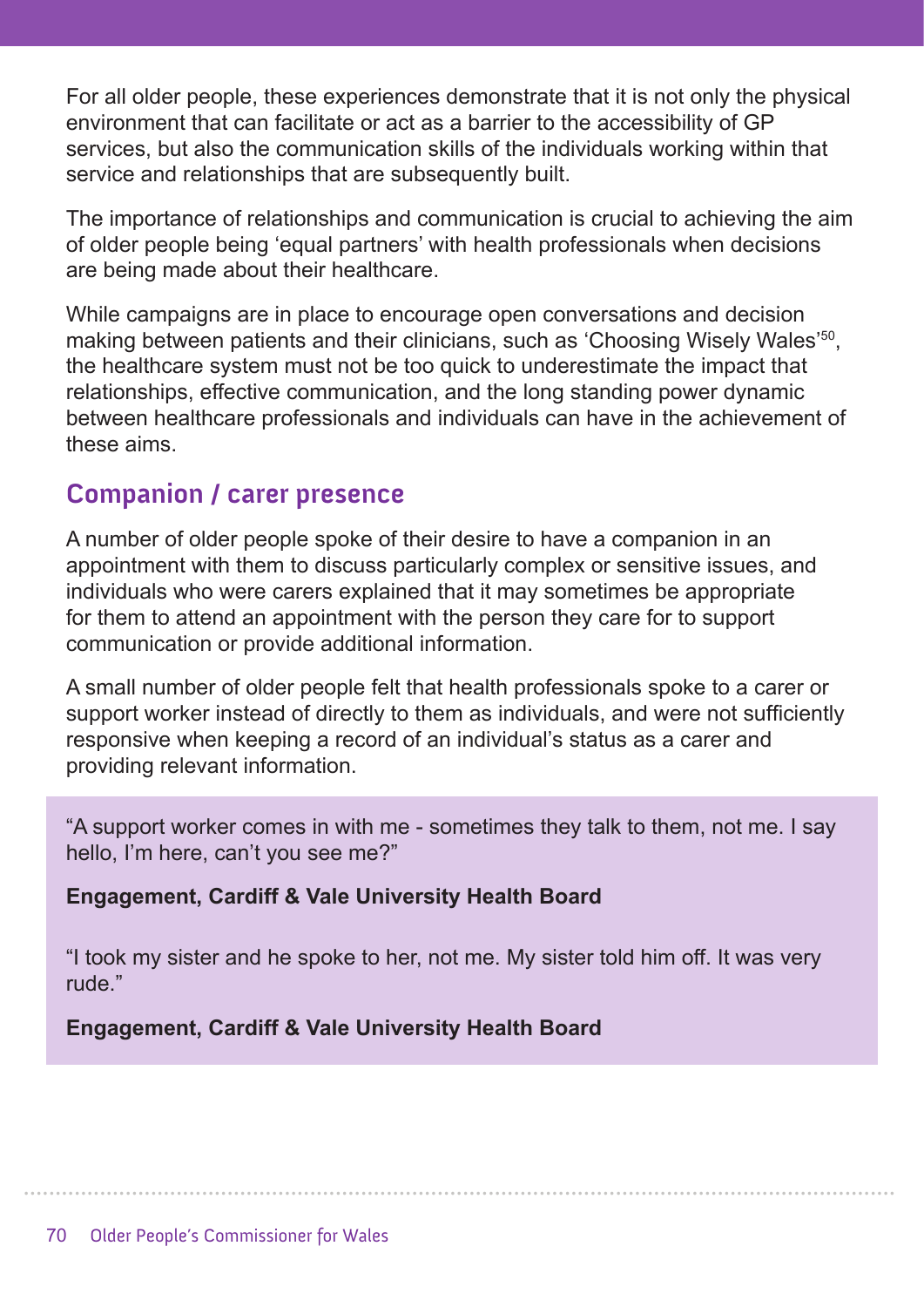"I believe that the needs of (unpaid) Carers needs to be better addressed by my surgery. I handed in a Carer registration form but it is hard to see if anything has been actioned. I asked for a referral to my local Social Services (to receive Carer related information) but nothing has been received. I have not had any Carer related communication from my Surgery (eg invitation to flu clinic)."

### **Online questionnaire, Hywel Dda University Health Board**

However, on the whole, the feedback appeared to show a positive shift in welcoming and recognising the presence and role of carers.

"Used to talk to carer instead but now much better."

### **Engagement, Cardiff & Vale University Health Board**

"Sometimes with Parkinson's you struggle to talk so they need to talk to the carer. This used to be difficult as they'd say they couldn't discuss the case with me. Now they've logged that I have permission on the notes."

### **Engagement, Aneurin Bevan University Health Board**

"There is no problem bringing a carer. They talk to both of us. We are accepted as a couple - neither is excluded."

### **Engagement, Aneurin Bevan University Health Board**

"I have no problems with my GP and as I am my husband's carer most of the appointments are for him. We are always treated with kindness as the GPs and the staff are aware of his health problems and understand when I have to answer for him. He has vascular dementia and COPD."

### **Online questionnaire, Betsi Cadwaladr University Health Board**

"There's no problem with someone accompanying you."

### **Engagement, Hywel Dda University Health Board**

"You can take someone in with you to support you with signing (sign language)."

.........................................................................................................................................

### **Engagement, Hywel Dda University Health Board**

GP Services in Wales: The Perspective of Older People 71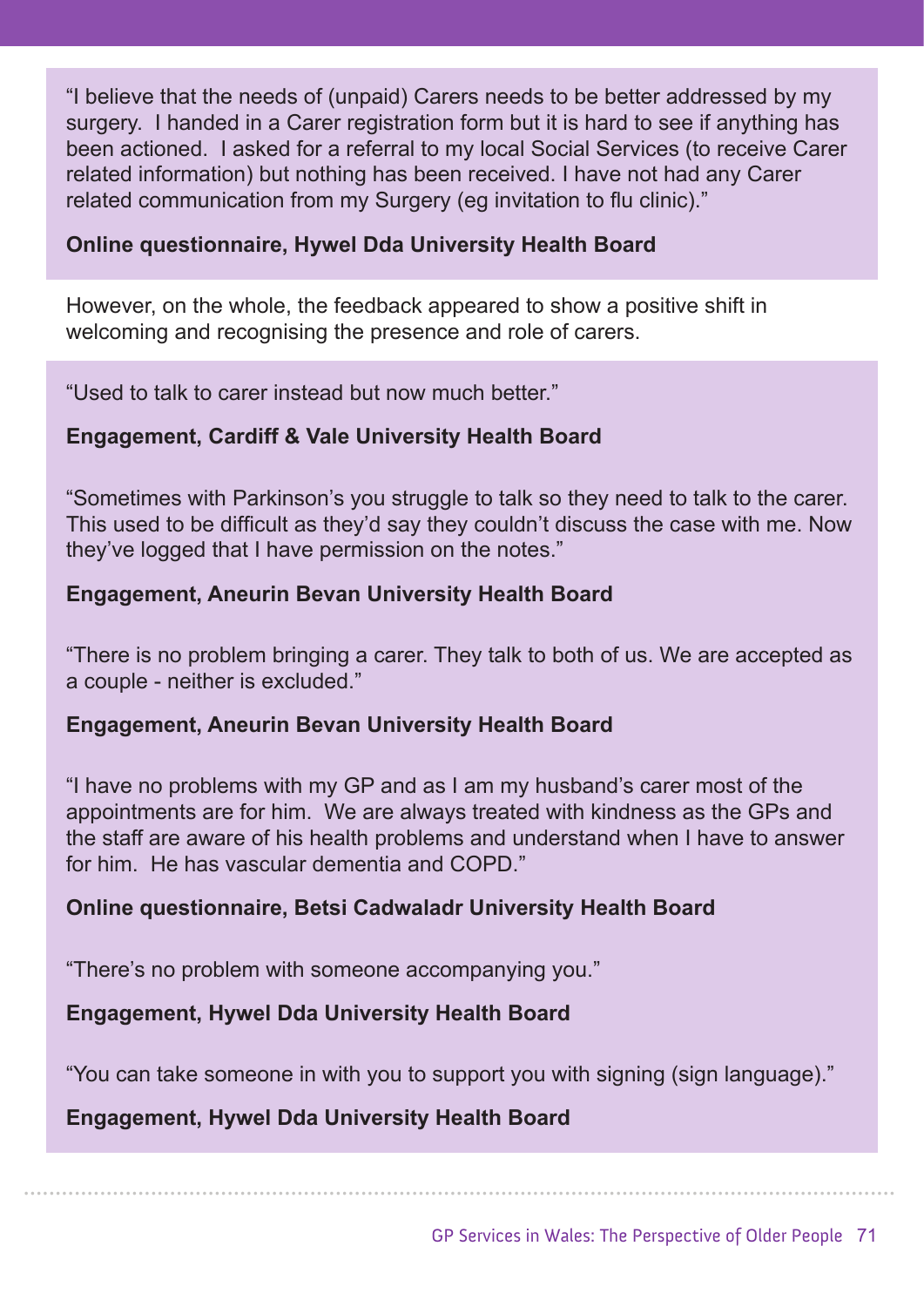It is positive that over 75% of questionnaire respondents stated that someone would be able to accompany them into an appointment if they wanted this.

However, it is worth noting that 18% of respondents stated that they did not know whether this would be possible. These individuals could be missing a valuable opportunity, or choice, to have a carer or companion present during an appointment. Not only can this presence provide moral and emotional support, it may also be necessary to ensure that all relevant information is exchanged and understood by both health professional, individual and carer.

Health Boards have previously been designated as the lead agencies for developing local carers strategies, which should address how carers are identified, provided with relevant information and signposted  $-$  including in general practice<sup>51</sup>. However, these experiences demonstrate a variation across Wales in relation to the recognition and welcome of carers within GP services.

For example, Age Connects Morgannwg explained that while the role of an identified Carer's Champion within GP surgeries has been well implemented in some GP services, there has been variation in the success of this role<sup>52</sup>.

However, there are also examples of schemes that aim to encourage and motivate practices to aspire to higher levels of help and support for carers. Hywel Dda University Health Board runs an 'Investors in Carers' scheme for all GP practices. This is a framework of good practice, which GP practices can utilise to develop their carer awareness and ways of working to support carers. GP practices can then be awarded with 'bronze' or 'silver' accreditation dependent on the activity and evidence demonstrated by that practice<sup>53</sup>.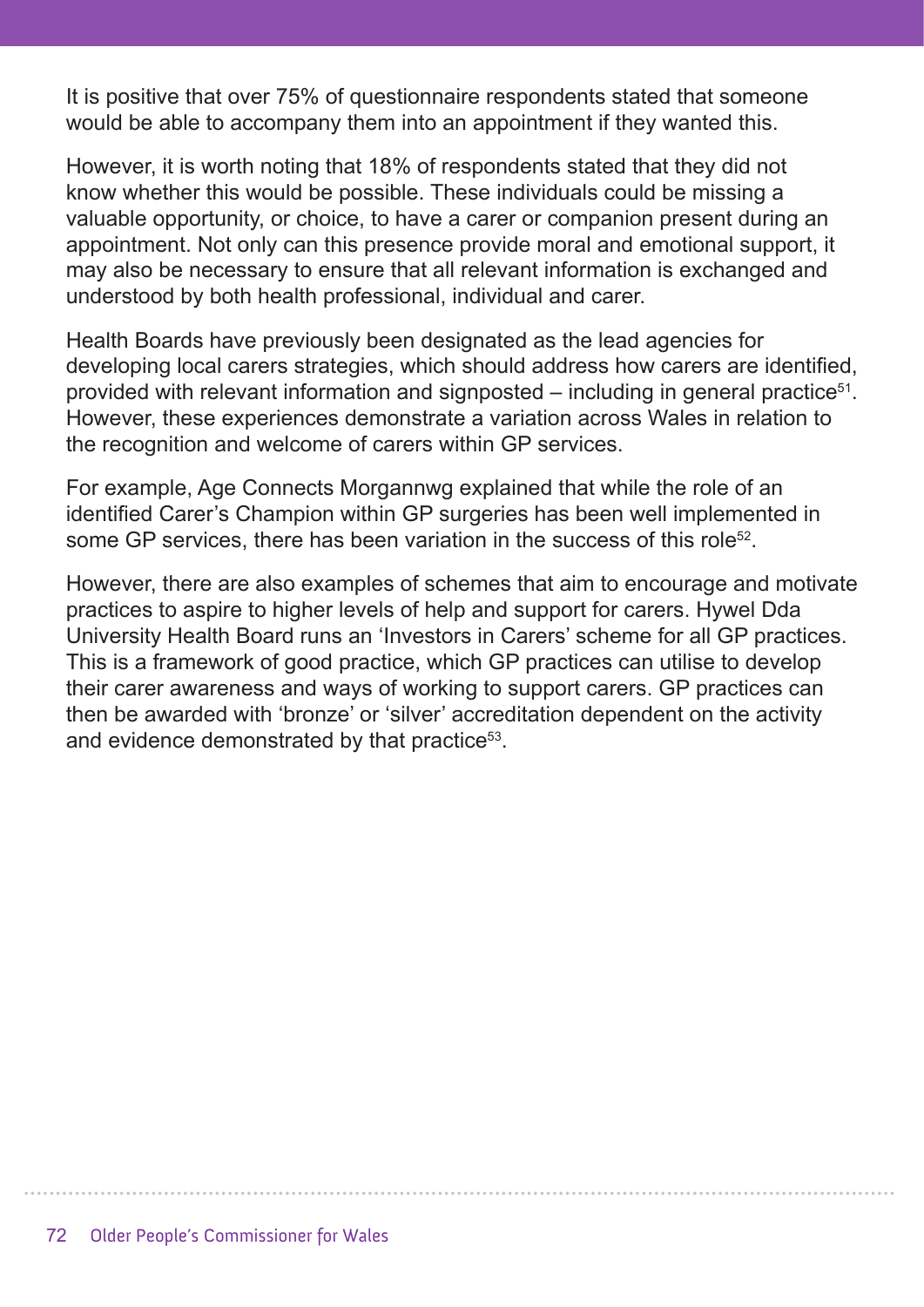## **"I prefer going to the GP and speaking Welsh as it gives me confidence"**

## **Welsh language**

The Welsh Language Commissioner, in her Inquiry into the Welsh Language in Primary Care, clearly identified and evidenced the importance of being able to choose to access primary care services in the Welsh language and the impact that this can have on the dignity and respect experienced by an individual and the quality of that service.

This report highlighted that 'the perceived availability of Welsh language primary care services can be more significant for some vulnerable groups, either because they are not as comfortable expressing themselves in English or because their circumstances are more stressful'. It also found that some of the barriers to accessing primary care in Welsh included lack of provision in Welsh and lack of an 'active offer'54.

When the questionnaire respondents who stated that they do not speak Welsh were removed from the data, there is quite an even split between those who stated they could speak Welsh most of the time (32%) or always (24%) and those who could rarely (17%) or never (27%) speak Welsh at their GP surgery.

This split in the experience of accessing GP services in the Welsh language was replicated in the discussions at engagement sessions and comments that were received. Some older people stated that it was no problem accessing their GP services through the medium of Welsh, whereas others could not do this at all and saw the need for more Welsh language GPs and nurses.

.........................................................................................................................................

"It's not a problem if you want to speak Welsh."

#### **Engagement, Hywel Dda University Health Board**

"Unable to use Welsh at GP's."

**Engagement, Powys Teaching Health Board** 

"Need for more Welsh speaking doctors."

#### **Online questionnaire, Hywel Dda University Health Board**

GP Services in Wales: The Perspective of Older People 73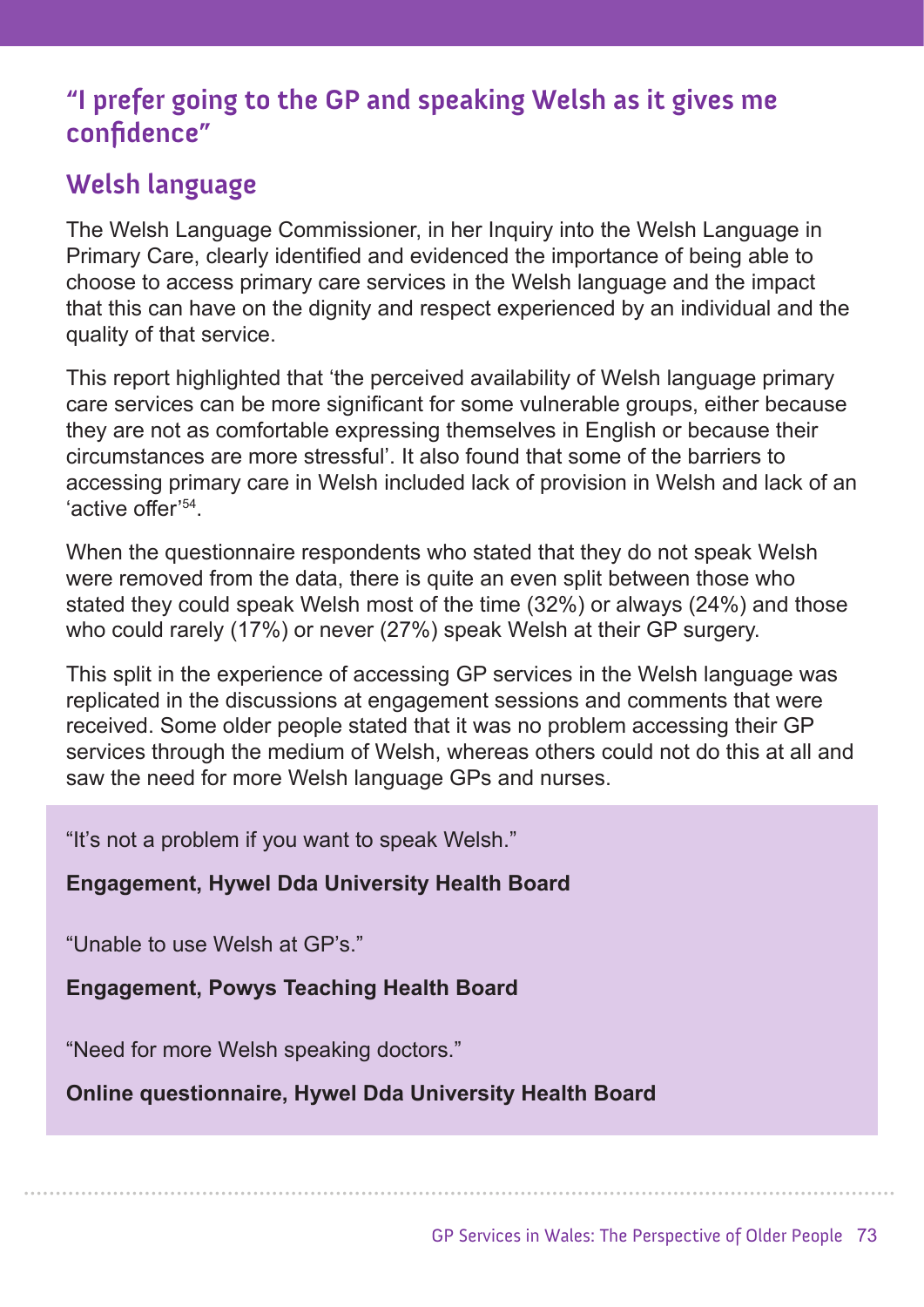A number of older people recognised the importance of being able to choose to access GP services through the Welsh language, explaining that it puts people at ease and gives them confidence when speaking with health professionals, particularly in relation to understanding medicines or a diagnosis. This is not just relevant to a health professional that an individual may have an appointment with, but other staff working at the GP service as well.

"Nationality of GP doesn't matter, but ability to converse in Welsh is important. If the GP doesn't speak Welsh, important to have a Welsh speaking nurse present. Puts some people at ease."

#### **Engagement, Betsi Cadwaladr University Health Board**

"Language is important, it's important they understand you and they don't do a wrong diagnosis. Ideally you would have GPs who can speak Welsh. It's great to have Welsh learners and it gives confidence to hear it being spoken. I prefer going to the GP and speaking Welsh as it gives me confidence."

#### **Engagement, Betsi Cadwaladr University Health Board**

"Importance of being able to access the GP in Welsh, in hospitals and surgeries. Important that people are able to choose on whether to use Welsh. Using Welsh is important, having a bilingual receptionist important, as is having a Welsh speaking nurse on duty."

#### **Engagement, Betsi Cadwaladr University Health Board**

A small number of individuals also expressed their desire to conduct their appointment in English, even though they were first language Welsh – demonstrating the importance of having a choice in the language you speak when using GP services.

"I'm first language Welsh but I always speak to the doctor in English because it's a more technical language - even if the doctor speaks welsh too."

.........................................................................................................................................

#### **Engagement, Betsi Cadwaladr University Health Board**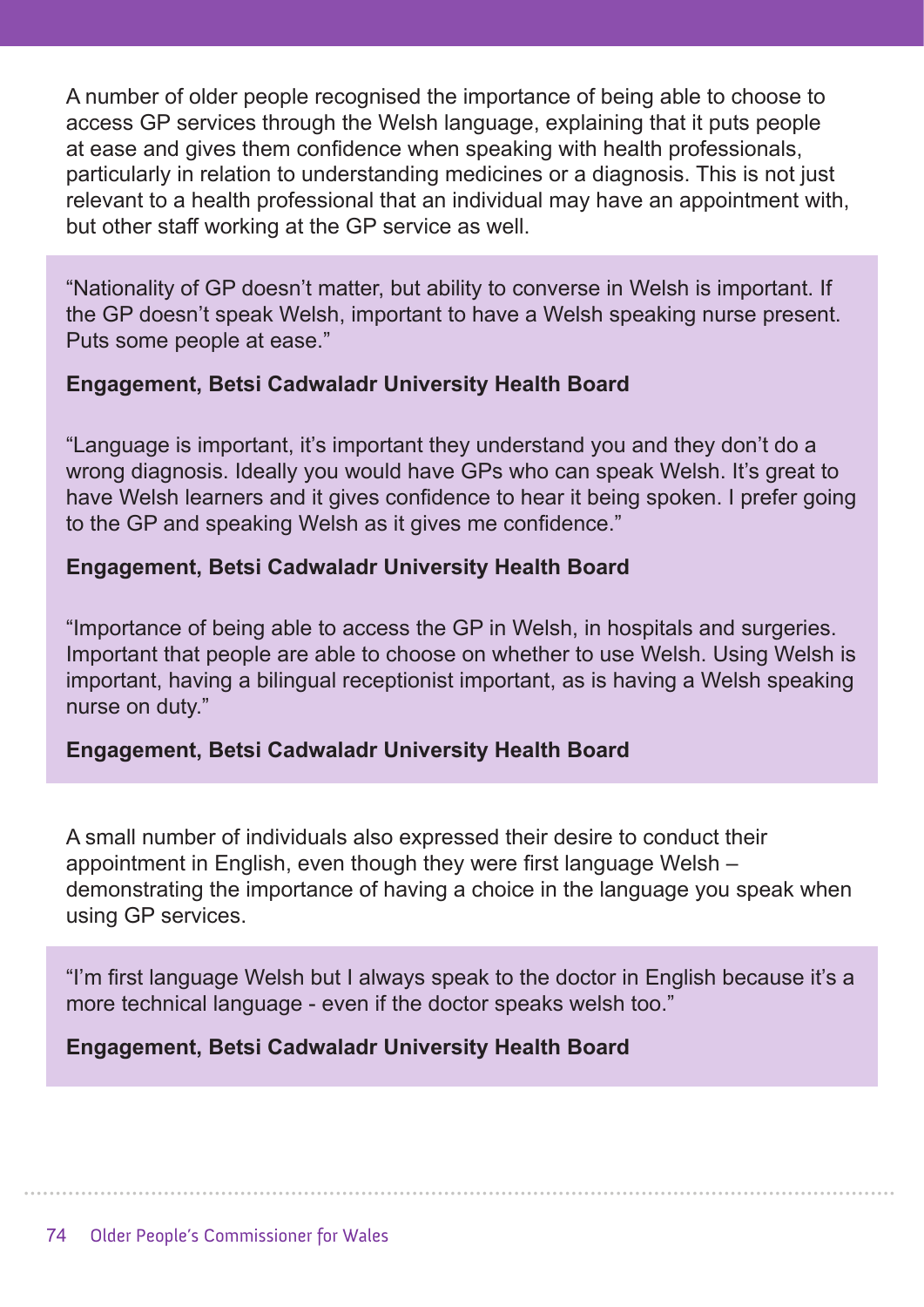However despite the recognised importance of Welsh language access and individual choice, a notable number of older people described that while there may be a GP at their service who spoke Welsh, there may only be one, so they may not be available or the waiting time to see them could be long.

"Yes, I have choice of doctors. One speaks Welsh, but only one so they might not be available."

#### **Engagement, Hywel Dda University Health Board**

"Some GPs speak Welsh, but it can take a while to get an appointment with the most popular one!"

#### **Engagement, Betsi Cadwaladr University Health Board**

"It takes a while to see one popular GP who speaks Welsh."

#### **Engagement, Betsi Cadwaladr University Health Board**

This means that older people could be conducting their appointment in English when they would rather do so in Welsh; some older people are not able to exercise their choice to access GP services in Welsh even though a Welsh language appointment could appear to be available. This could have a negative impact on an individual's confidence and dignity when discussing private, medical issues.

Despite this, there were no indications given that any individuals had raised a concern about this with the GP service itself. These experiences echo the findings of the Welsh Language Commissioner's Inquiry that 'Welsh speakers have low expectations of the health service's ability to consider'.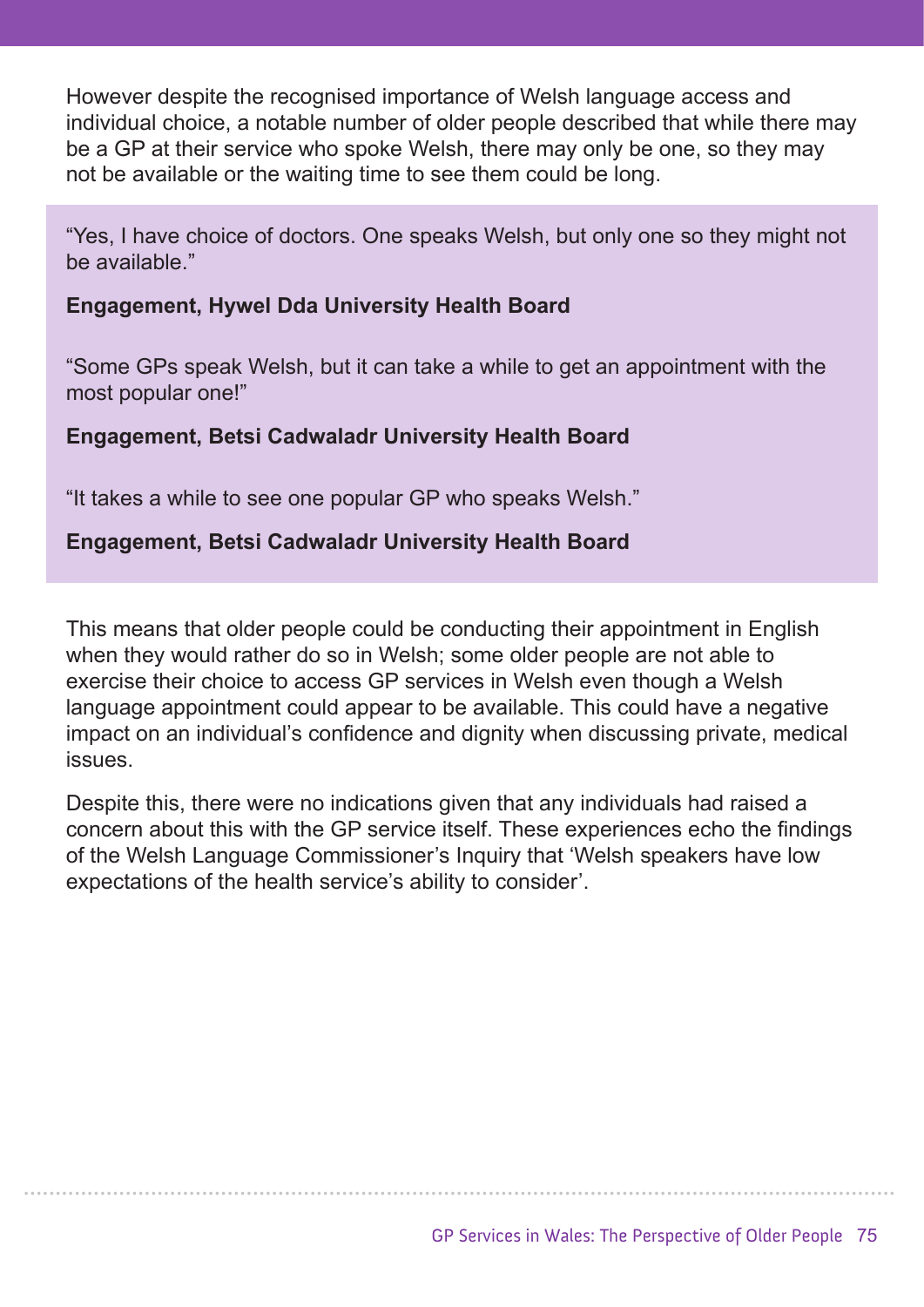## **"I can complain, but it's probably not listened to":**

## **Concerns and Complaints**

The majority of older people across Wales will receive good quality care, and have a positive experience when accessing GP services<sup>55</sup>.

"My GP surgery is exemplary, so pleased to be one of their patients."

#### **Online questionnaire, Betsi Cadwaladr University Health Board**

"I'm more than satisfied with everything at the surgery and I am at a loss to understand why people tend to complain."

#### **Online questionnaire, Cardiff & Vale University Health Board**

"My doctor [is] fantastic. Very rare to have a problem."

#### **Online questionnaire, Cardiff & Vale University Health Board**

"I have an excellent medical practice and always receive first class care and treatment."

#### **Hard copy questionnaire, Cwm Taf University Health Board**

However, there may be times when the quality of care and overall experience may not meet the expected standard, and times when things go wrong or could be improved. If this is the case, concerns that arise from users of health and care services can act as effective 'early warning signals' regarding the quality and manner of service delivery. This information should be valued and respected, and used to drive continuous improvement – as highlighted by Keith Evans's report in 201456.

Just over two thirds of questionnaire respondents (68%) stated that it was either sometimes or always easy to provide feedback on their experiences (both good and bad) at their GP surgery.

It is clear that providing feedback is only part of the story. Something must be done with that information to ensure that potential problems are fixed, positive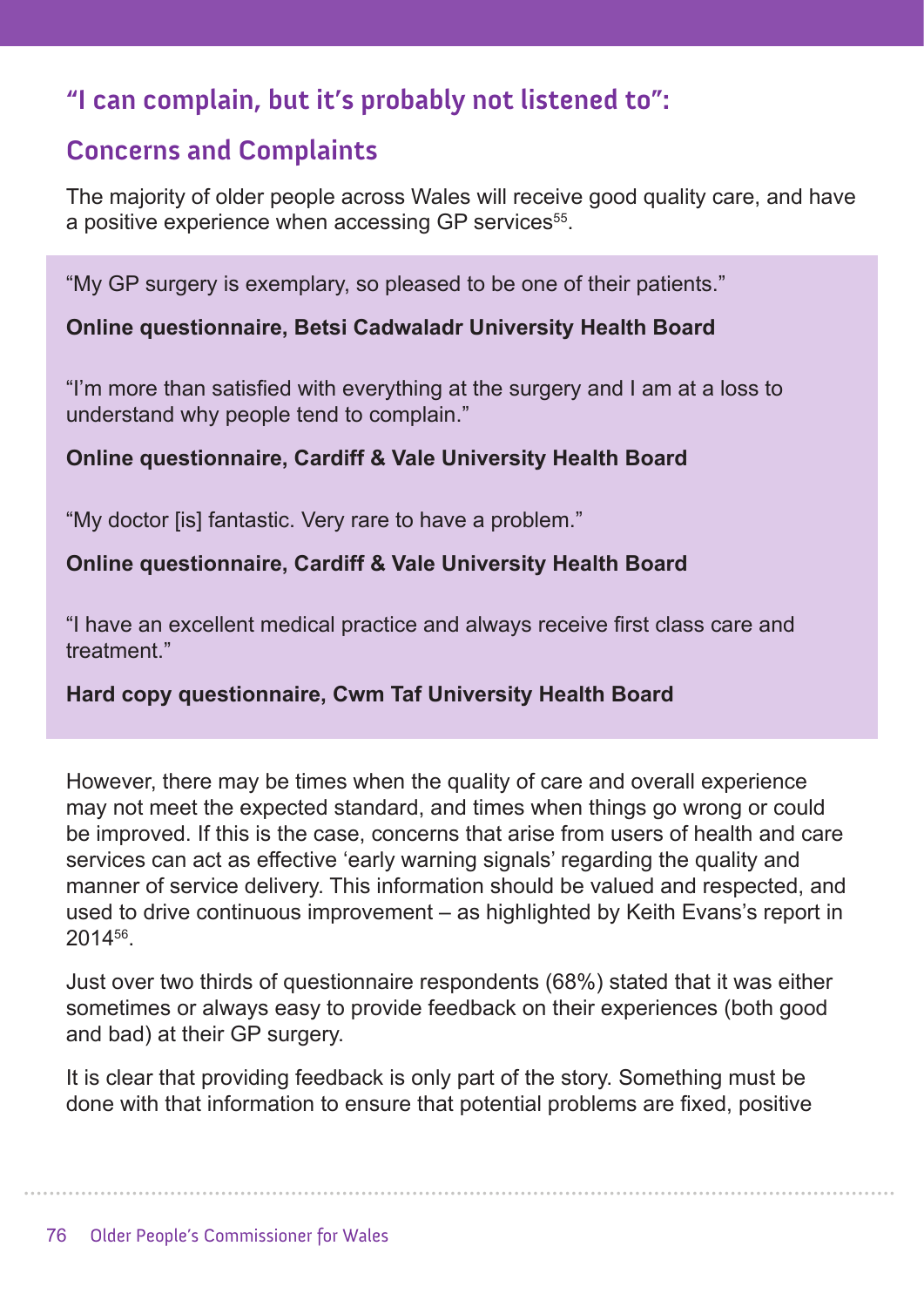experiences are enjoyed by more patients and the individual is kept informed of this progress.

When asked if they felt feedback would be listened to and acted on, 36% of questionnaire respondents stated yes, they felt it would be.

A number of older people spoke positively about how a Patient Participation Group or a supportive Practice Manager has been effective in welcoming concerns and taking action quickly on any issues that have arisen. It is therefore clear that there are a number of GP services that are effectively listening to, and learning from, patient feedback.

"Our GP surgery is progressive and I am a member of the PPG within the practice, feedback is welcome and concerns dealt with by the Practice Manager as soon as they are highlighted."

#### **Online questionnaire, Hywel Dda University Health Board**

"I receive an excellent service and through the patient participation group feedback is readily accepted and acted upon."

#### **Online questionnaire, Powys Teaching Health Board**

"I'd encourage people to write to the Practice Manager. Generally they're very supportive. I think they'd respond to that."

#### **Engagement, Abertawe Bro Morgwnnwg University Health Board**

"Our surgery is very proactive in seeking new ideas or ways of improving facilities for patients."

#### **Online questionnaire, Cardiff & Vale University Health Board**

For example, Cardiff & Vale University Health Board described how one practice's patient participation group has established links with third sector organisations such as Age Cymru and the Alzheimers' Society as an additional method to gather views and gain information on patient experiences<sup>57</sup>.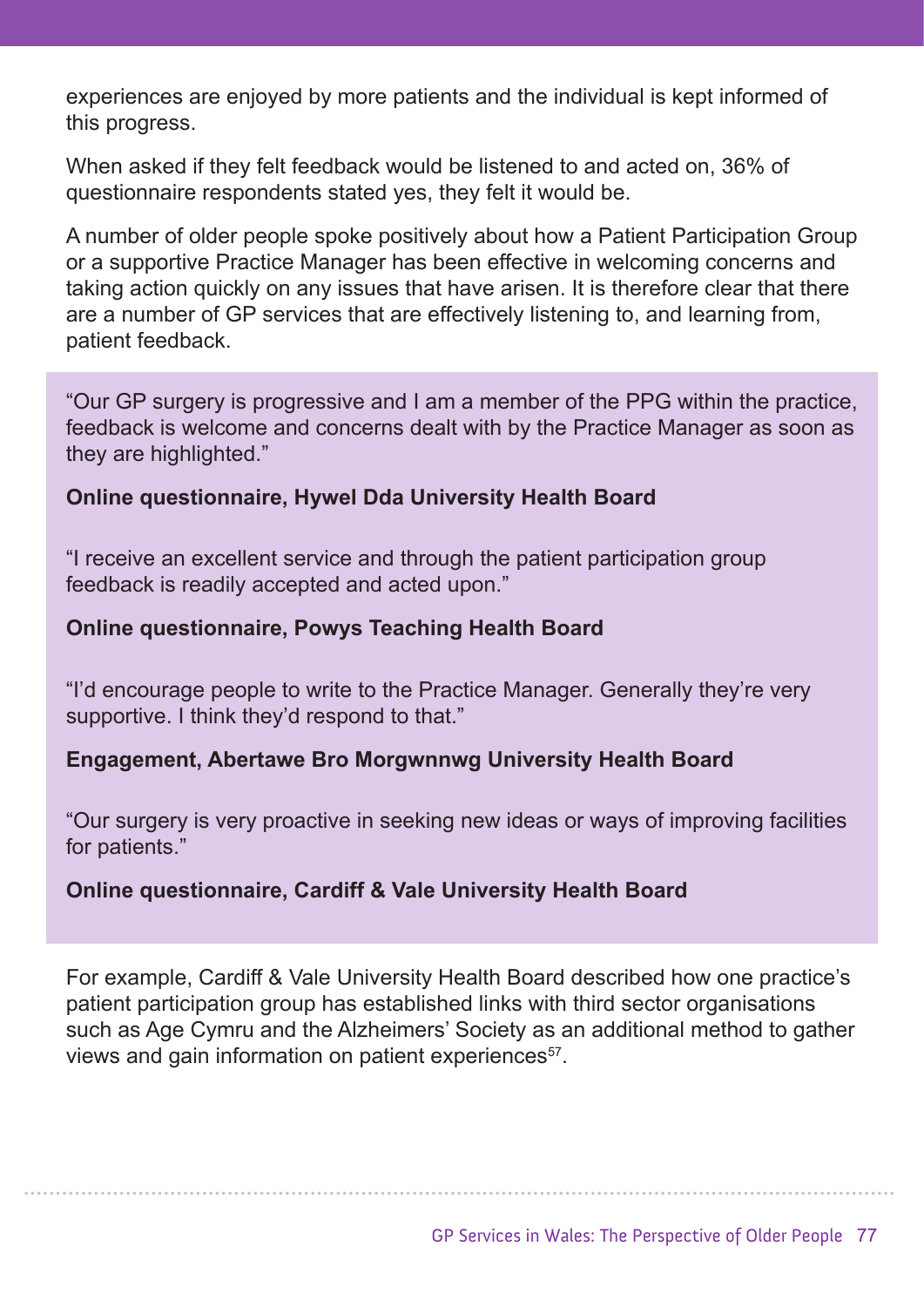Furthermore, Swansea Council for Voluntary Service received funding from the Big Lottery Fund to establish five patient and carer participation groups linked to cluster network areas. This has resulted in specific action being taken by GP services, such as the purchase of equipment to weigh individuals who are wheelchair bound, as a direct result of feedback from the groups<sup>58</sup>.

However, almost one third (32%) of questionnaire respondents stated that it was either sometimes or always hard to provide feedback on their experiences.

Furthermore, while a comparatively small percentage (14%) of questionnaire respondents stated an unequivocal no, they do not feel feedback would be listened to and acted upon, almost half (49%) stated that they did not know.

A number of older people stated that they were not aware that giving feedback was possible, that they had never been asked to do so and that they were not confident that anything would happen as a result if they did try.

There is no point in having concerns and complaints mechanisms if users of a GP service do not believe that raising an issue will result in change. This uncertainty could put older people off from raising concerns, and the opportunity to address smaller issues before they grow into bigger and more serious complaints could be lost.

#### "Not aware this is possible. Not advertised?"

#### **Hard copy questionnaire, Betsi Cadwaladr University Health Board**

"Never been asked for feedback."

#### **Hard copy questionnaire, Betsi Cadwaladr University Health Board**

"There is no community group for patients at my Surgery. Patients cannot compare or help the practice manager with improvements that he should be seeking. There is no feedback area on web site..."

#### **Online questionnaire, Abertawe Bro Morgannwg University Health Board**

"If I have any complaints, eg about the automated telephone booking service, I am advised to email or write to the practice manager. This does not always bring satisfactory, if any, replies."

.........................................................................................................................................

#### **Online questionnaire, Cardiff & Vale University Health Board**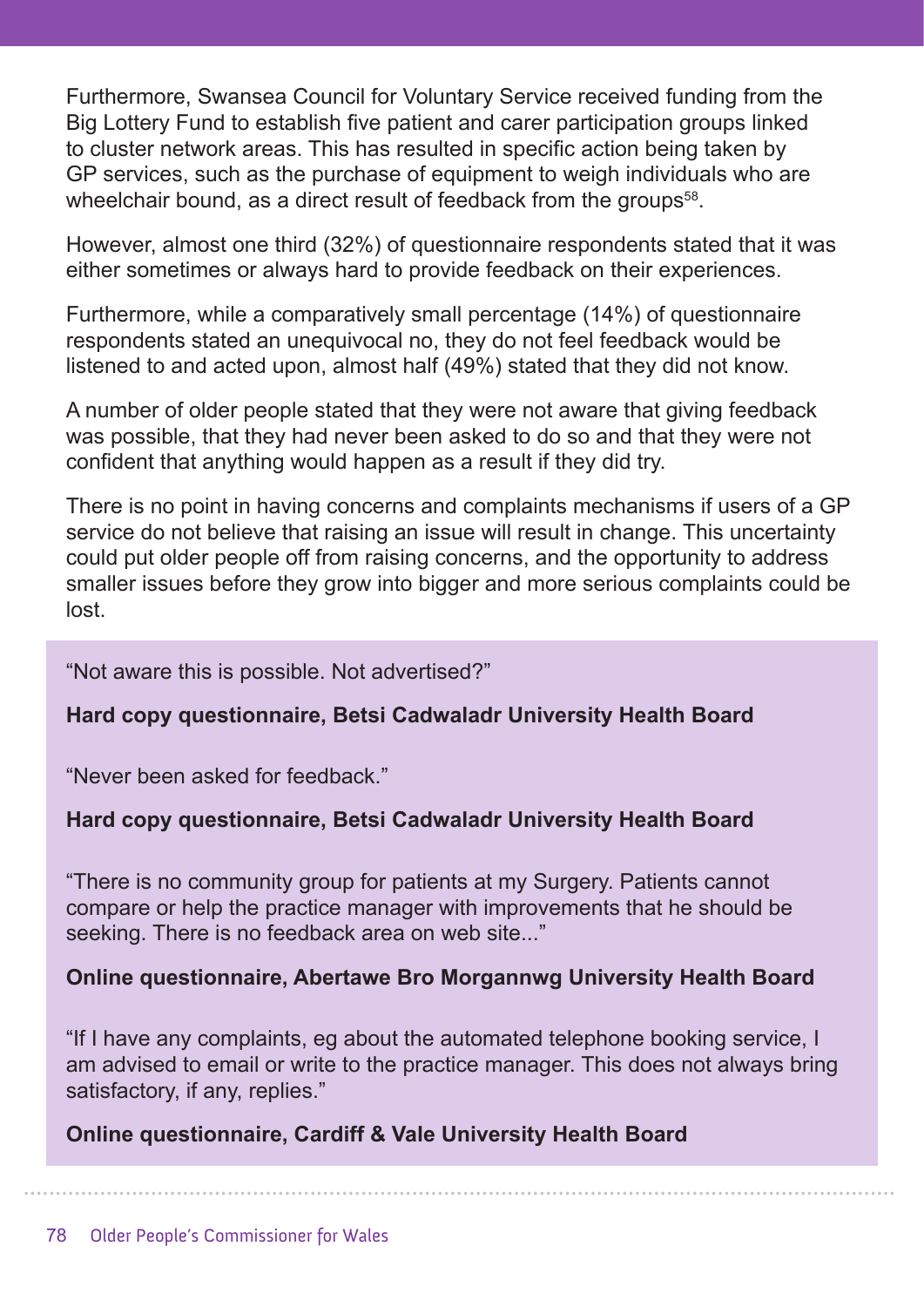"There is a patients committee but nothing changes."

#### **Engagement, Cwm Taf University Health Board**

"Can complain but probably not listened to."

#### **Engagement, Powys Teaching Health Board**

Even more concerning than the apparent uncertainty or disillusionment in complaints processes, is the fear that was expressed by a noticeable number of older people that raising a concern may actually result in negative consequences for themselves. For example, concerns were expressed that making a complaint takes a lot of energy and effort, which is particularly difficult when you are feeling unwell, and that any complaint made may lead to individuals being struck off and left without any GP service at all.

"Doctors stick together don't they?"

#### **Engagement, Hywel Dda University Health Board**

"People are frightened to complain, as they're worried to receive worse treatment."

#### **Engagement, Betsi Cadwaladr University Health Board**

"I should have complained, but I didn't feel up to it and I feel a great deal of loyalty to the NHS"

#### **Engagement, Abertawe Bro Morgannwg University Health Board**

"My mother is scared to complain in case she gets struck off. She worries she's so ill no other surgery will take her on."

#### **Engagement, Abertawe Bro Morgannwg University Health Board**

"Older people are less likely to complain as they often, even today, have a sense of deference to their doctor, or because they have a fear of being struck off the doctor's list and of having to find another surgery in a less convenient location."

.........................................................................................................................................

#### **Letter, Betsi Cadwaladr University Health Board**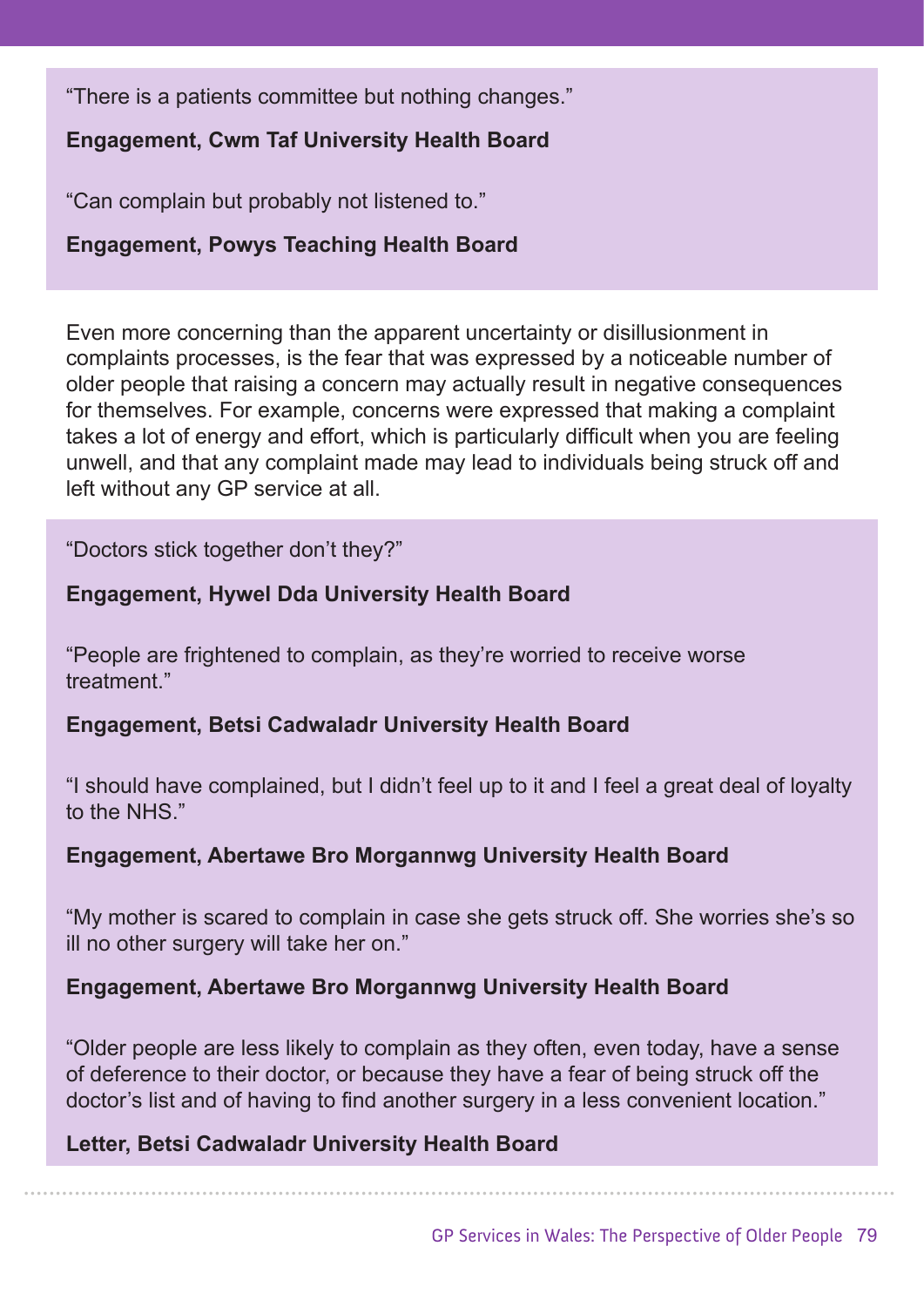Furthermore, Age Connects Morgannwg spoke of a fear that individuals may around 'stirring things up', especially when a practice is based in a small, or tight knit community where family members, neighbours or friends might work within a GP service<sup>59</sup>.

NHS Wales runs a single integrated approach to managing concerns and complaints called 'Putting Things Right'. While patients with concerns are encouraged to raise it initially with the practice concerned, individuals can ask the Health Board to look into the issue if they would prefer.

Furthermore, the General Medical Council now uses patient feedback as part of the revalidation process for doctors, and a report on this process found that 'doctors who obtained patient feedback found it is the most helpful information to support reflection on their practice<sup>'60</sup>.

Healthcare Inspectorate Wales found that about half the practices inspected during 2015-16 encouraged or facilitated patient feedback. The report stated that 'a regular mechanism for patients to describe their experiences to those who have provided their care should be in place in all practices. This would show patients that practices want to listen and learn from feedback in order to improve services<sup>'61</sup>.

However, it is clear that the perceptions that some older people have about how their concern or complaint will be dealt with are acting as a barrier to whether they raise concerns or provide feedback.

It is disappointing that for a substantial number of older people using GP services across Wales, the positive and welcoming attitude to complaints advocated by the NHS Wales 'Putting Things Right' process, and by Keith Evans in his report, is not necessarily experienced or perceived to be a reality.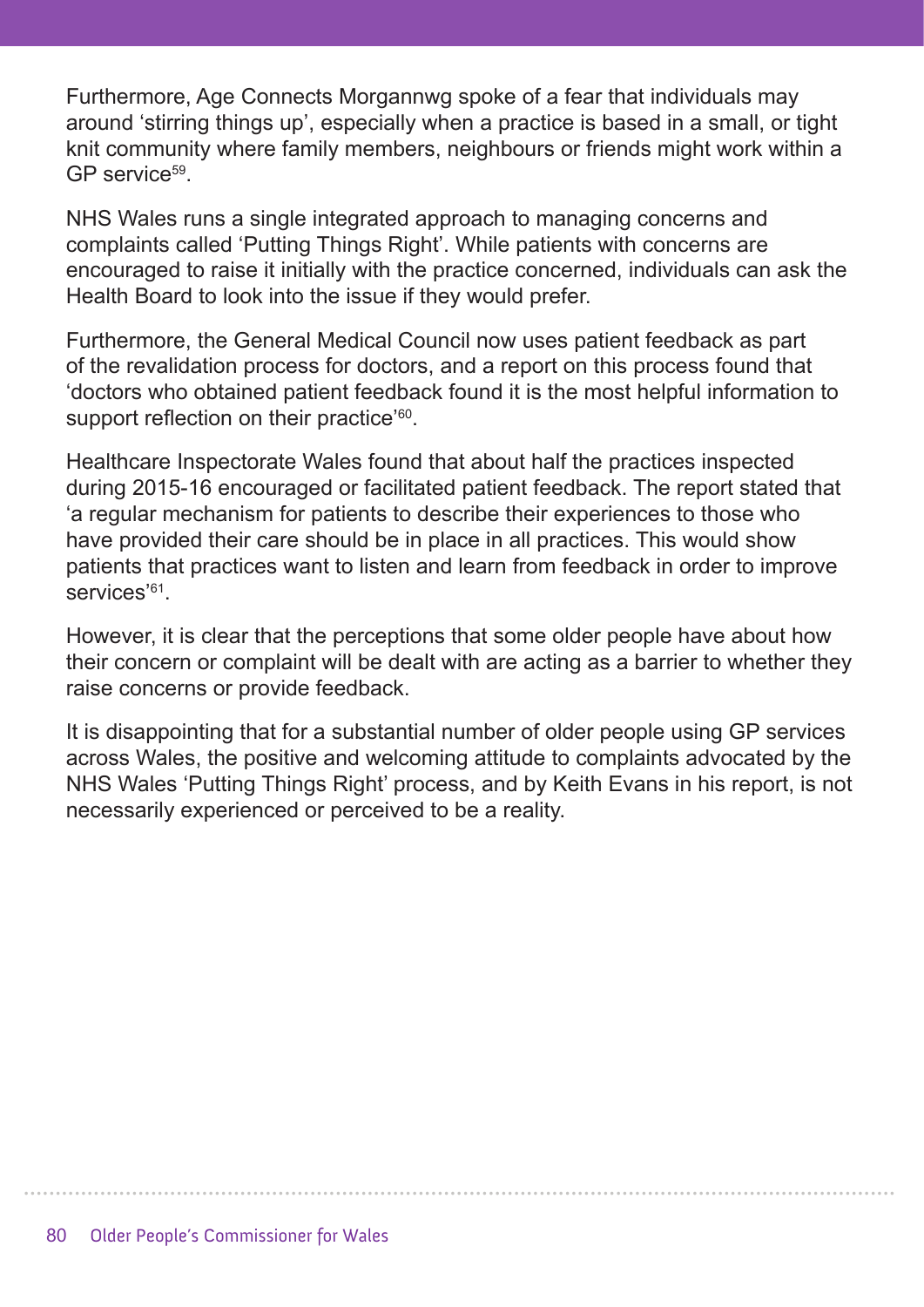### **"Would like to see some further services at the surgery."**

## **Looking forward**

There are a number of factors that are resulting in continued pressures being felt by the primary care sector: an increase in individuals living with complex health needs and the need to co-ordinate care, for example, ongoing challenges across the GP workforce, and a desired shift from health care being provided within a secondary setting to closer to home are to name a few.

Of course, it is not only the GP themselves, but a whole range of health professionals who are able to see patients within GP services and in wider settings across the community. This may not only be a quicker and more convenient way for an individual to see a health professional within their community, but could also result in them seeing a health professional who is more specialised and better placed to assess and treat specific issues.

While this has been the case for some time for some professions or areas, there are new and innovative models of primary care being introduced across Wales that are designed to make it easier for individuals to use a whole range of primary care services, such as the increasing use of Advanced Nurse Practitioners<sup>62</sup>, opportunities to introduce paramedics into multi-disciplinary community teams<sup>63</sup> or the use of oral health hygienists<sup>64</sup>.

## **Primary care health professionals & services**

60% of questionnaire respondents stated that they knew that pharmacists, optometrists or other health professionals could be accessed in their community as an alternative to their GP service.

A number of older people spoke very positively about accessing a range of primary health services through such professionals, rather than relying solely on their GP. For example, using a pharmacist to answer questions swiftly was regularly welcomed, particularly where such a service was co-located within the same building.

"Pharmacists very helpful. Boots eye exam excellent with good links to NHS specialist services."

.........................................................................................................................................

**Hard copy questionnaire, Cardiff & Vale University Health Board**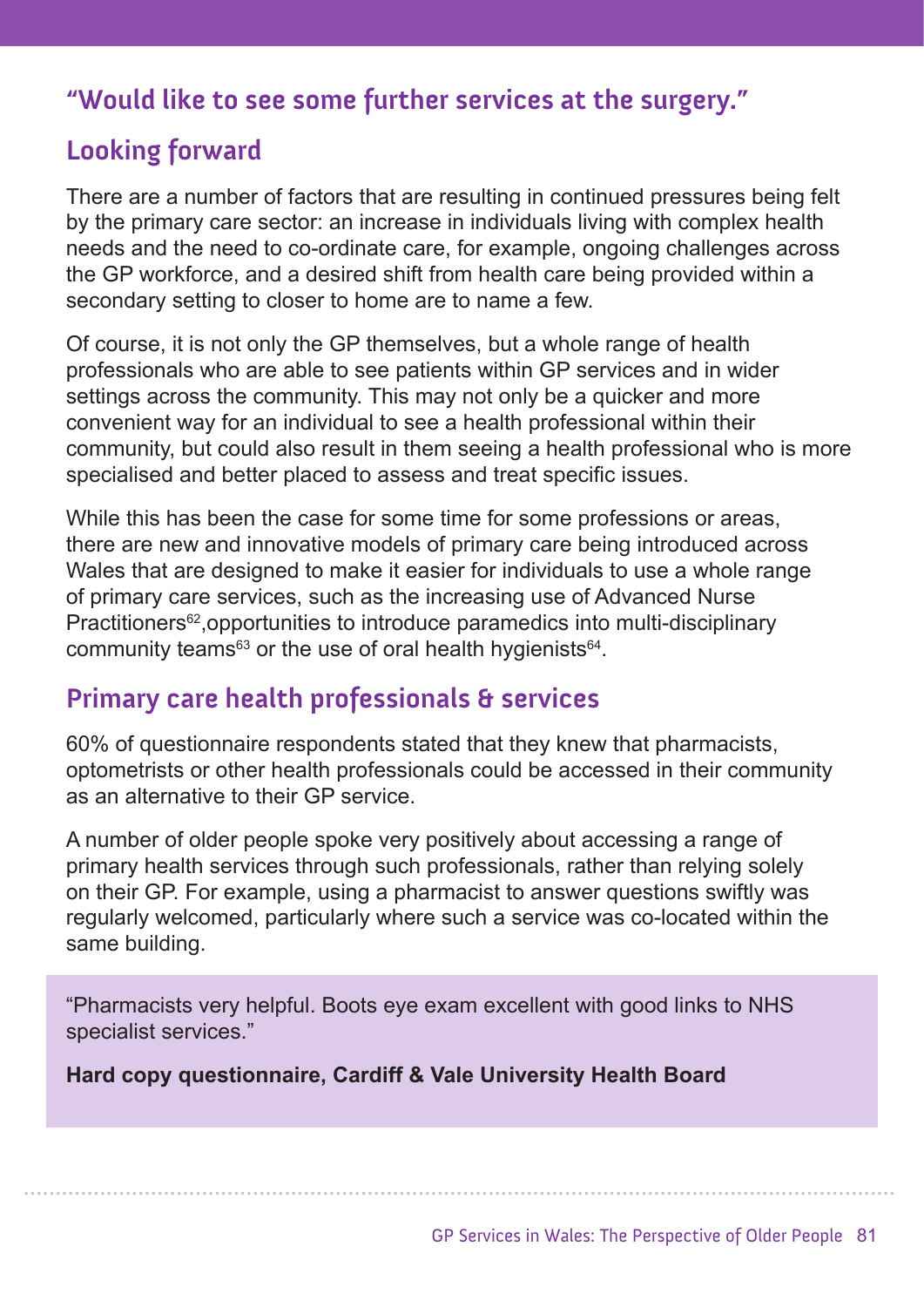"You use a pharmacy for all sorts of things - not just prescriptions!"

#### **Engagement, Betsi Cadwaladr University Health Board**

"Yes, I go to see the nurse of the pharmacist instead of the doctor, they can answer most questions and are quicker to access. They can also tell me if I need to see the doctor instead."

#### **Engagement, Betsi Cadwaladr University Health Board**

"The chemists are brilliant. They check I'm ok for groceries and bring them with my prescription."

#### **Engagement, Betsi Cadwaladr University Health Board**

"Pharmacy is under same roof which is excellent. They even deliver my medication to the house."

#### **Engagement, Aneurin Bevan University Health Board**

Options for using pharmacy within primary care clusters<sup>65</sup> and on the high street are being explored across Wales. For example, the 'Choose Pharmacy'<sup>66</sup> project is enabling pharmacists to access relevant information from patient records to treat a number of minor or common ailments instead of a GP. Furthermore, the 'Common Ailment Scheme', which has previously been piloted in two Health Boards, is being rolled out across all pharmacists in the Betsi Cadwaldr University Health Board<sup>67</sup>

Clusters within the Cwm Taf University Health Board area have focused on the concept of 'Cluster Hubs', which not only provide the interface between primary and secondary care, but have also been strengthening engagement and relationships between other professionals such as pharmacy and optometry<sup>68</sup>.

Furthermore, it is not just pharmacy where positive innovation is taking place. For example, the Chartered Society of Physiotherapists highlighted a pilot in Betsi Cadwaladr University Health Board where two physiotherapists worked across four GP practices. Musculoskeletal (MSK) conditions make up 30% of a GP's caseload. This rises to 50% of a GP's caseload for patients over 75. However, 85% of those people do not need to see a  $GP<sup>69</sup>$ . In the first six months they had seen 1,525 patients who would normally have been seen by the GP. Only 23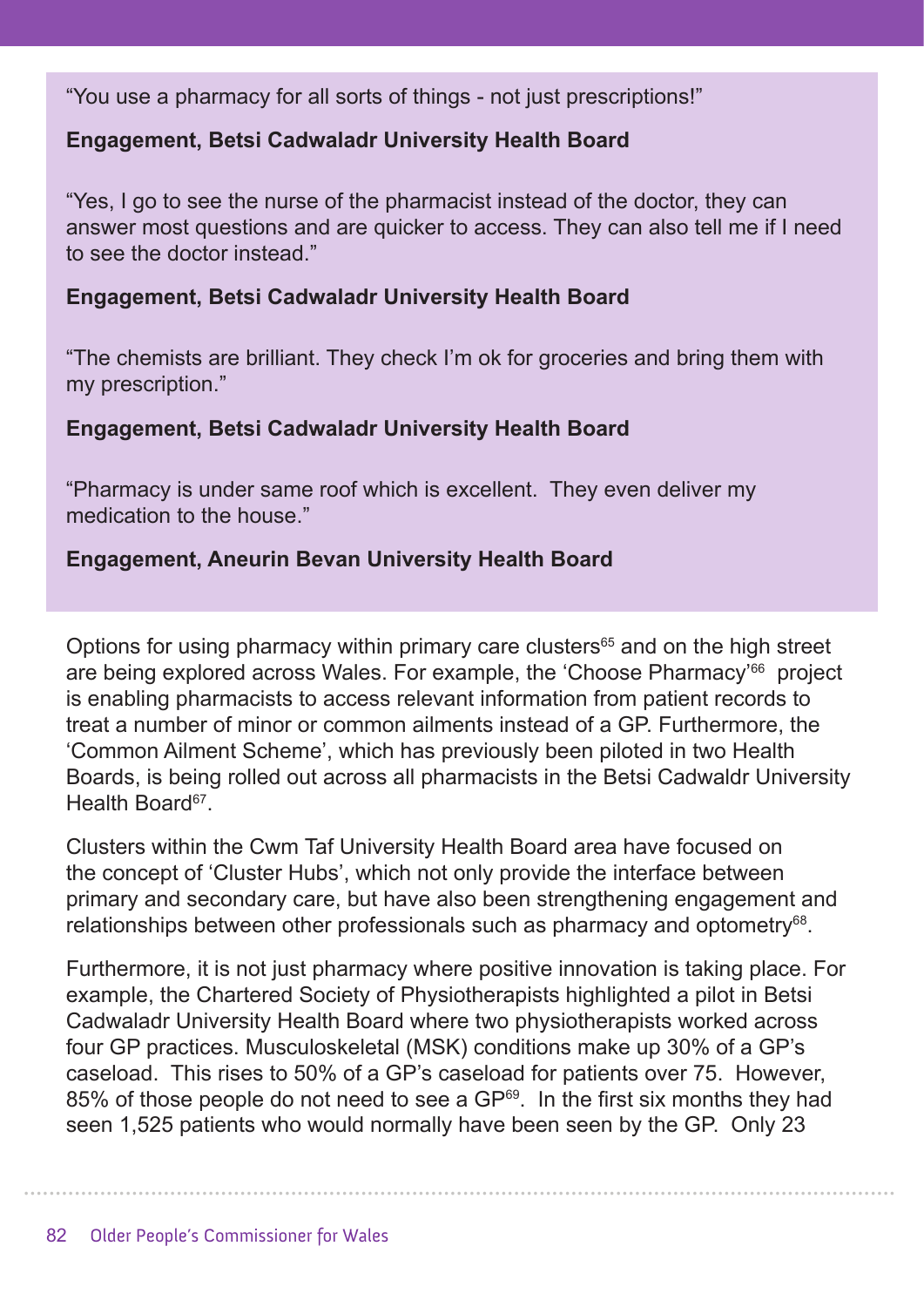of these needed any input from the GP and over the pilot time there was a 12% reduction in referrals to secondary care<sup>70</sup>.

Within Hywel Dda University Health Board, Occupational Therapists have been utilised as part of the core GMS team within practice. Out of the initial 24 patients seen, the waiting time for an Occupational Therapist assessment dropped from 20 to two days, four hospital admissions were avoided and patients reported a 40% increase of their feeling of safety in their home<sup> $71$ </sup>.

Another example of using a range of health professionals is Healthy Prestatyn Iach, within Betsi Cadwaladr University Health Board, which brings together three GP practices that previously operated in the area. Healthy Prestatyn Iach draws upon the skills of many health professionals who can offer expert advice, such as nurse practitioners, pharmacists, physiotherapists, occupational therapists and community health workers. This means that patients will be seen directly by the most appropriate professional for their needs and frees up GPs to treat people with the most complex conditions<sup>72</sup>.

The Cardiff North GP Cluster, within Cardiff & Vale University Health Board has introduced 'Primary Care Nurses for Older People' who perform an assessment of an individual's needs and co-ordinate both health and social care services to create an individualised plan for future care and reduce hospital admissions<sup>73</sup>.

Additionally, individuals spoke positively about using visiting or regular clinics for conditions or services that traditionally require a trip to a GP or hospital, such as audiology.

"There is a drop in clinic every week (to obtain new tubes for hearing aids, etc) run by volunteers. This is very helpful because the Audiology Unit often has only one person to deal with everything."

#### **Hard copy questionnaire, Betsi Cadwaladr University Health Board**

Abertawe Bro Morgannwg University Health Board is piloting the introduction of a Primary Care Audiology Service. The appointments offered are longer, and only 9% of patients required a further GP opinion after seeing the audiologist<sup>74</sup>.

Where individuals did not have access to a range of services or professionals within their GP services, there was an expressed appetite for their GP service to act as a base, or hub, for multiple professions, such as occupational therapists, physiotherapists or audiology. It was recognised that services like these, closer to where people live, could save a lot of time and facilitate improved access.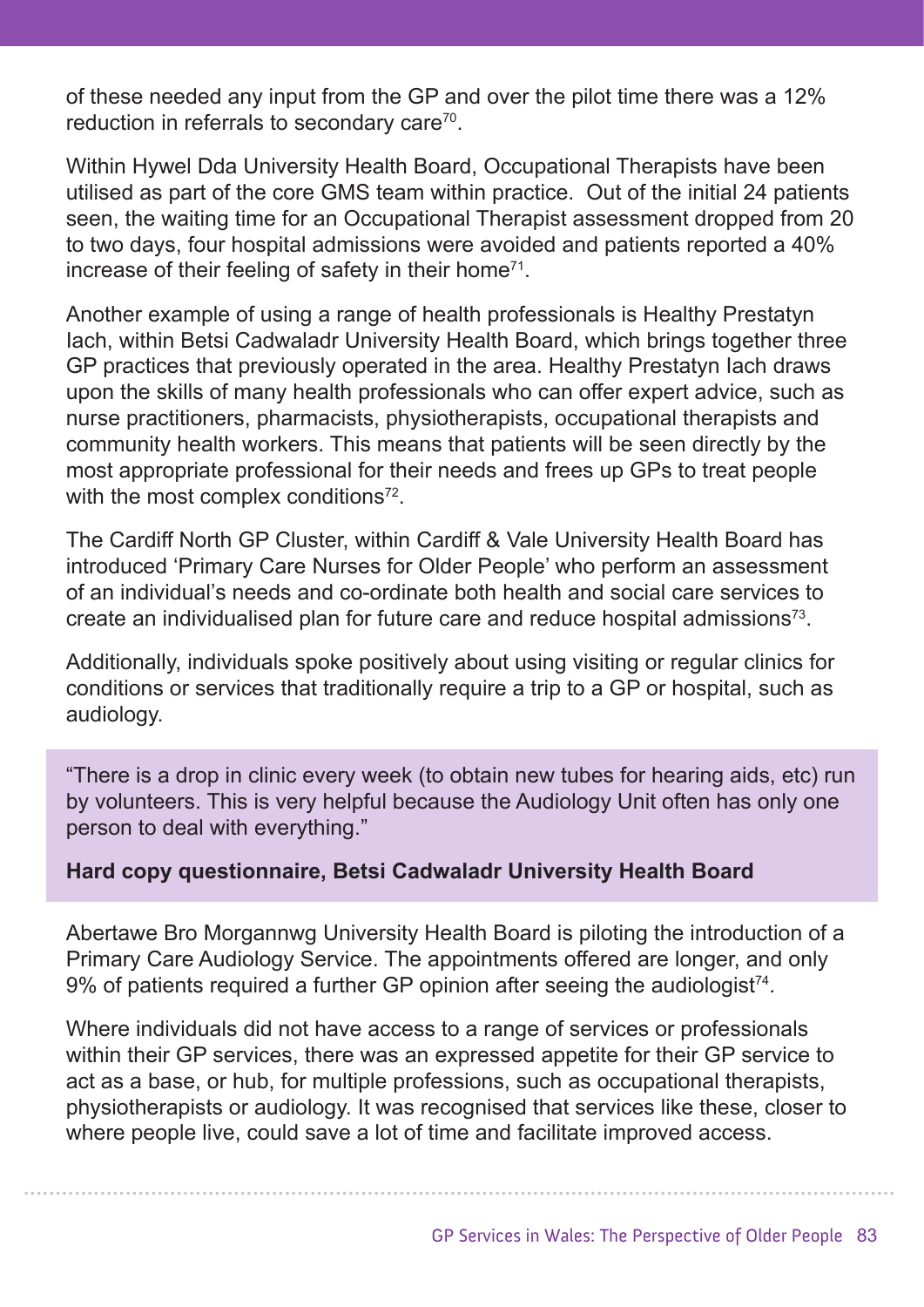"Would like to see some further services at the surgery."

#### **Engagement, Aneurin Bevan University Health Board**

"As a retired Occupational Therapist, they should be based in GP surgeries."

#### **Hard copy questionnaire, Aneurin Bevan University Health Board**

"Physiotherapist on site would save lots of time and money to both NHS and patients."

#### **Hard copy questionnaire, Betsi Cadwaladr University Health Board**

"A purpose built surgery with pharmacy in situ, and perhaps certain specialists would be great."

#### **Hard copy questionnaire, Abertawe Bro Morgannwg University Health Board**

"It would be good to have a blood service in the GP."

#### **Engagement, Hywel Dda University Health Board**

### **Social care and community links**

Although less commonly raised, a number of older people also spoke about how their health centre acts as a hub so that local information and advice could be provided. Individuals can be signposted to these services and, if appropriate, they can act as an alternative or complimentary action to a health intervention a practise that is often known as social prescribing. If this did not currently take place, some older people suggested that it would be a positive introduction to their GP service.

For example, an individual's health and wellbeing may benefit from conversation, company and friendship that could be offered through a scheme such as the newly established 'Ffrind i Mi / Friend of Mine' service, designed to tackle loneliness and isolation across the Aneurin Bevan University Health Board<sup>75</sup>.

In order to link a wealth of statutory and community services that are available alongside GP services, a number of 'community co-ordinator' or 'navigator' roles are being introduced across different communities in Wales. Furthermore,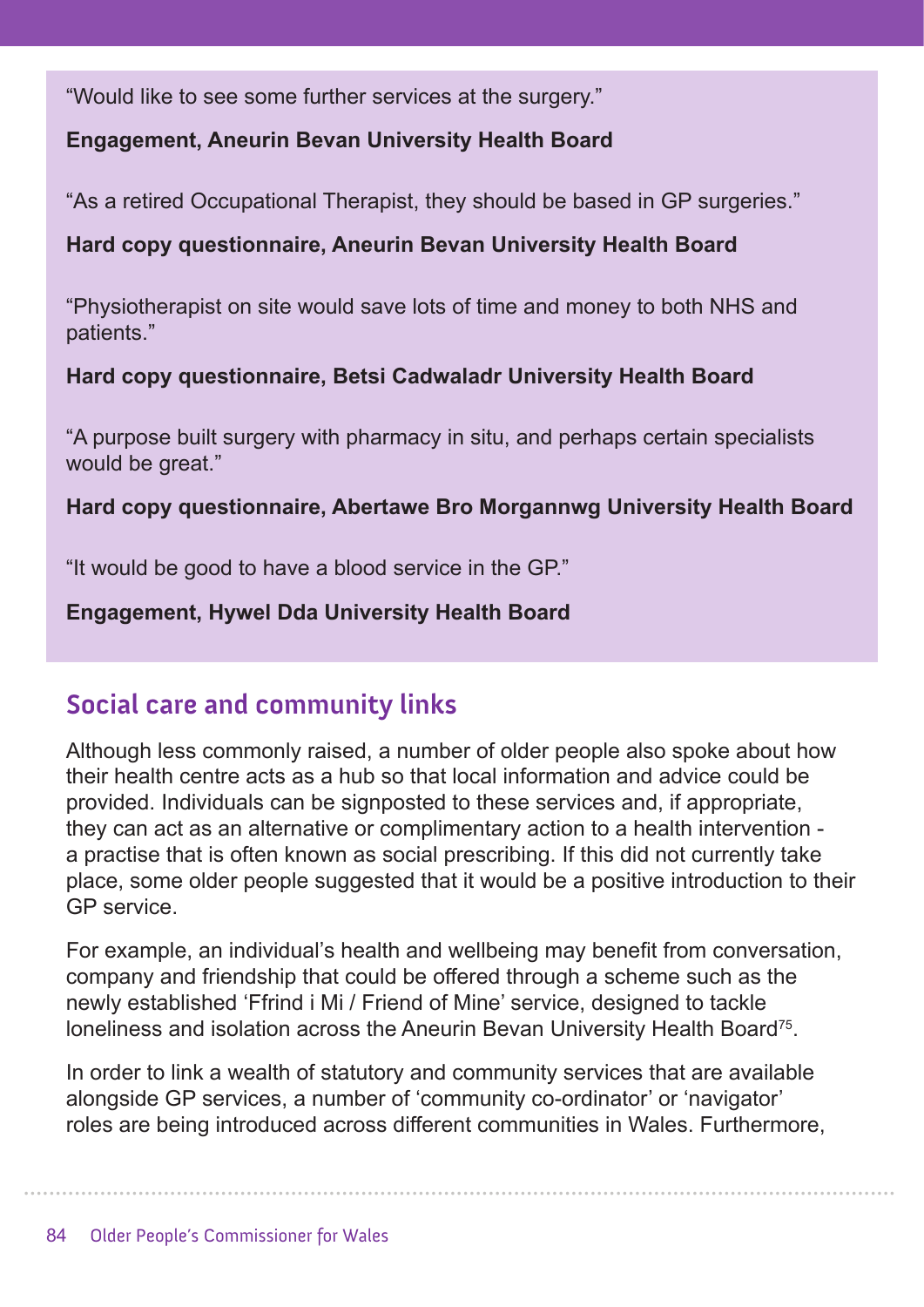the development of the DEWIS Cymru<sup>76</sup> database should provide a wealth of information on community activities, groups or resources, that staff or volunteers within a GP service could access and pass on to individuals.

"The Health Centre is a hub. They run advice surgeries that can link you in to local services."

#### **Engagement, Betsi Cadwaladr University Health Board**

"There are Care Coordinators to join up health and social care."

#### **Engagement, Betsi Cadwaladr University Health Board**

"Better joined-up work needed, GPs needed to be better at referring patients to third sector organisations who can help provide services."

#### **Engagement, Betsi Cadwaladr University Health Board**

"Make the community links, there may be solutions elsewhere so you don't have to go to the GP, e.g. phoning a 'One Stop Shop' which provides a single point of access for help and support. This information needs to be in the waiting rooms."

#### **Engagement, Betsi Cadwaladr University Health Board**

Interlink Rhondda Cynon Taff runs a project funded by the Intermediate Care Fund that places community co-ordinators in GP practices, health clinics and other locations. These community co-ordinators are able to provide up to date information, advice and signposting to local community groups, activities and services, as well as building relationships with staff within a GP service. In 2014, 90% of GPs surveyed never made a referral to the community co-ordinators, but by Summer 2016 almost 80% were actively engaged with co-ordinators<sup>77</sup>.

Abertawe Bro Morgannwg University Health Board has introduced the role of Care Navigator into Community Network Teams to work within primary care. These Care Navigators support vulnerable people in the community to maintain their independence and put plans in place to minimise the risk of hospital admission. The scheme is initially being piloted in three of the 11 Cluster Networks across the Health Board<sup>78</sup>.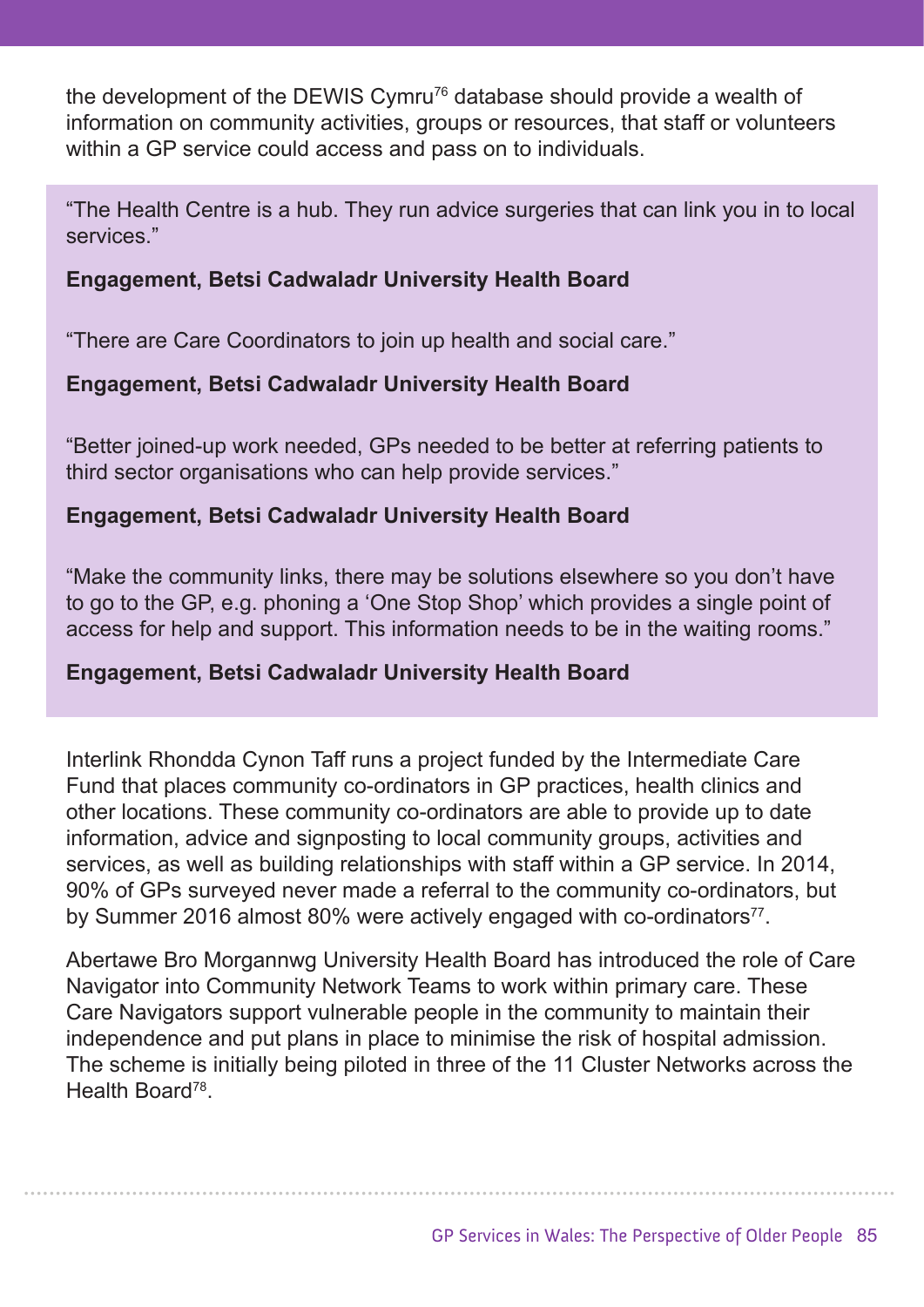In Newport, Aneurin Bevan University Health Board is piloting the 'Newport Older Person Pathway', which uses a risk stratification tool to identify patients who are at risk of hospital admission or needing social services support. A Care Co-Ordinator, employed by the third sector, and based within a GP service, then works to proactively put a multi-agency 'Stay Well' plan in place<sup>79</sup>.

The presence of community co-ordinators or other appropriate roles, and the local knowledge that they hold could, enable health professionals, where appropriate, to confidently refer older people to a wider range of non-medical routes of action and even identify the root cause of a health professional contact.

There are also a number of service partnerships that provide services in a community setting or aim to deliver preventative measures, but do not use a GP service itself as a hub.

For example, the Lindsay Leg Cub in Llanidloes, Powys is based in a community, non-medical setting and is run by a partnership between Health Board staff and volunteers. This clubs offer drop in treatment and care for 'well legs', removing the need for treatment in a clinical environment for many individuals. However, there is also the opportunity to spend time in a social environment before and after an individual has received care, with the possibility of transport being arranged as  $well<sup>80</sup>$ .

Similarly, the Managing Better service is delivered in partnership by Care & Repair Cymru, RNIB Cymru and Action on Hearing Loss Cymru. It uses Critical Prevention Caseworkers to identify vulnerable older people living in poor housing, and designs bespoke solutions to their housing problems. The service works with primary healthcare practitioners, GPs, social care, hospitals and the third sector to do this, and aims to prevent presentation at primary or secondary care services because of a fall, or a cold or unsafe home<sup>81</sup>.

### **Access and awareness**

However, despite 60% of questionnaire respondents being aware of alternative services, only 37% actually used them.

Unfortunately, for those older people who had not used a variety of primary care services, 48% of questionnaire respondents stated that this was because they were not aware of them.

In order for individuals to successfully access a range of health services as an appropriate alternative to visiting their GP, and identifying their desire for new models of provision, awareness of such services, the roles of professionals who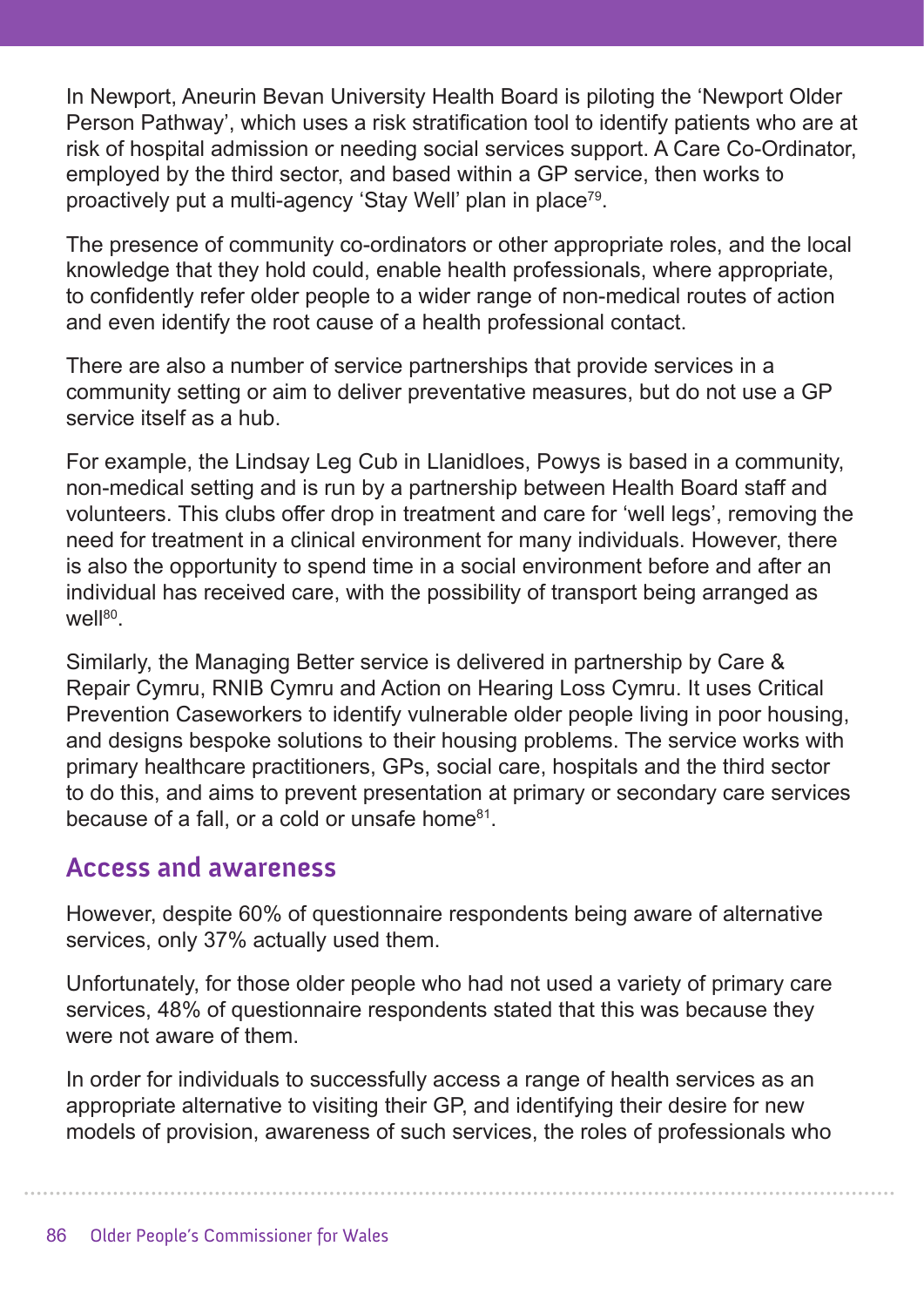work within them and ease of access is key.

Material provided by the 'Choose Well' website, leaflets and posters is designed to enable individuals to make a decision about which health service may be most appropriate for them<sup>82</sup>.

The Royal College of Nursing Wales emphasised the need for individuals to be made aware of the different health professional roles that exist within GP services and wider healthcare services, and what they are able to deliver for patients<sup>83</sup>.

An example of this can be seen within Hywel Dda University Health Board, which has produced a leaflet that explains the different roles across the whole team at a GP service managed directly by the Health Board<sup>84</sup>.

However, it was common for older people to state that they simply had never heard of, seen, or been given information about services or health professionals other than their traditional GP.

"I have not, for example, seen anything advertised in the waiting room of my GP's surgery about these services."

#### **Online questionnaire, Abertawe Bro Morgannwg University Health Board**

"Have these additional services been widely advertised, if so, why hasn't it reached me?"

#### **Online questionnaire, Hywel Dda University Health Board**

"I have used a pharmacist but wasn't aware I could use the other community services."

#### **Online questionnaire, Cardiff & Vale University Health Board**

"Would not know how to 'find' these services."

#### **Hard copy questionnaire, Cardiff & Vale University Health Board**

"Poor, sporadic, uncoordinated information of what/where/when are the services available."

.........................................................................................................................................

#### **Hard copy questionnaire, Cwm Taf University Health Board**

GP Services in Wales: The Perspective of Older People 87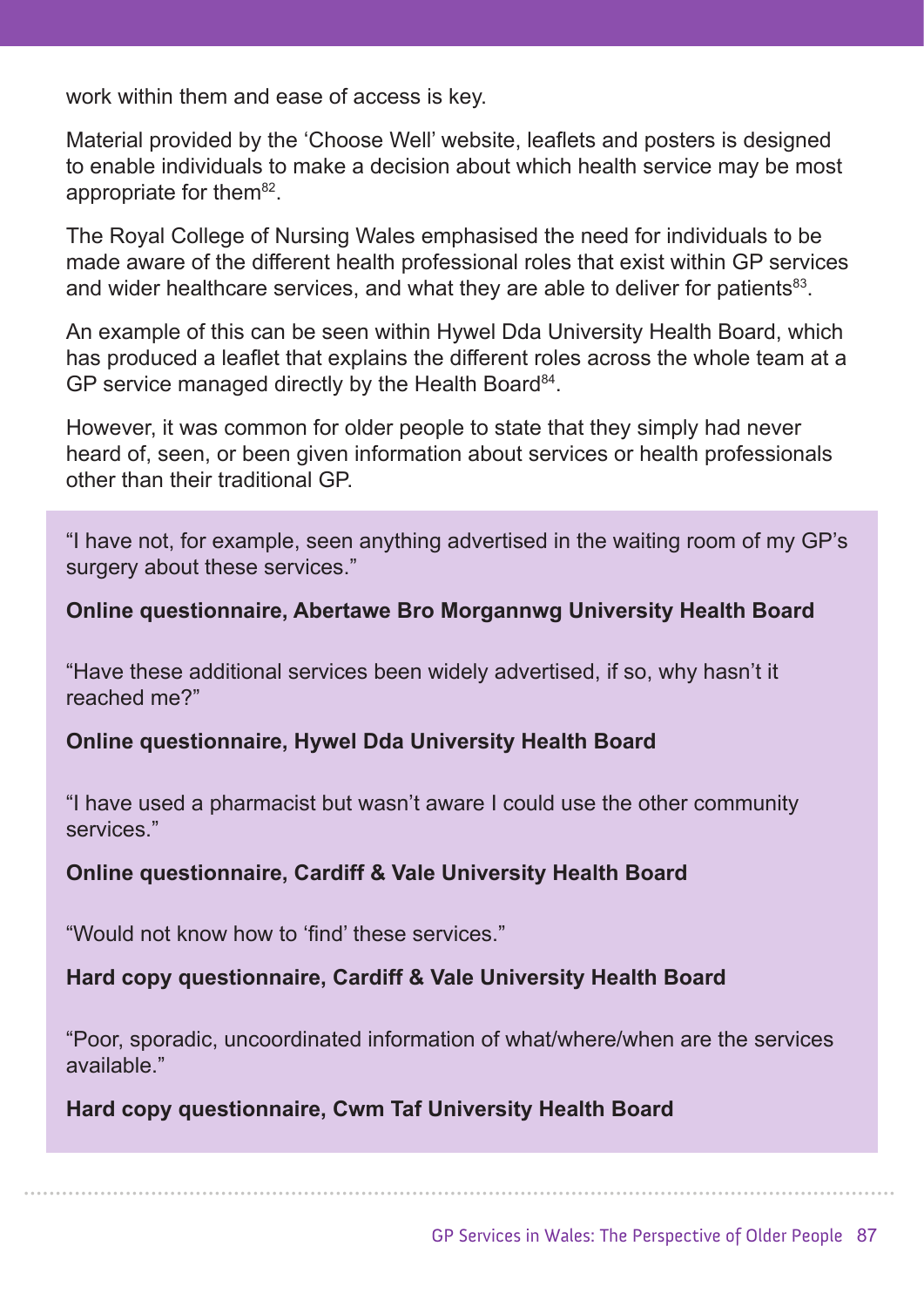"Greater engagement with service users to help develop services. Wider communication of services (alternatives) available - including eligibility."

#### **Hard copy questionnaire, Abertawe Bro Morgannwg University Health Board**

"You can't get blood tests done in every surgery. I was getting mine done in Morriston Hospital which is a pain to get to and you can't park. I found out by chance they do them locally. Why didn't anyone tell me?"

#### **Engagement, Abertawe Bro Morgannwg University Health Board**

"Not always good at sign posting to other services - eg- support groups"

#### **Engagement, Cardiff & Vale University Health Board**

Cwm Taf Community Health Council identified positive practice from one GP service within its region, which had proactively written out to all patients to inform and explain all primary healthcare options that were available to patients, such as the pharmacist and optician<sup>85</sup>.

Furthermore, a Wales-wide sticker campaign has been launched to raise awareness of NHS services available on the high street – and will appear in the windows of optometrists, dentists and community pharmacists<sup>86</sup>.

Unfortunately, even when some individuals were aware that it was not only a GP who could provide health services within their GP service or the wider community, there were a number of barriers that were identified to actually using them.

Some older people explained that they thought all health services needed to be accessed via a GP or social care referral and were not aware of any direct access to services such as physiotherapy that may exist in their area.

For example, the College of Occupational Therapists explained that in most cases, accessing an occupational therapist through social services would focus on aids or adaptations for the home, and a referral through primary care is still commonly needed for wider occupational therapy services<sup>87</sup>.

Alternatively, individuals stated that they were aware of a range of services such as optometry or dentistry but could not find them in their local area, or that the opening hours, accessibility or transport were not supporting their access to such services.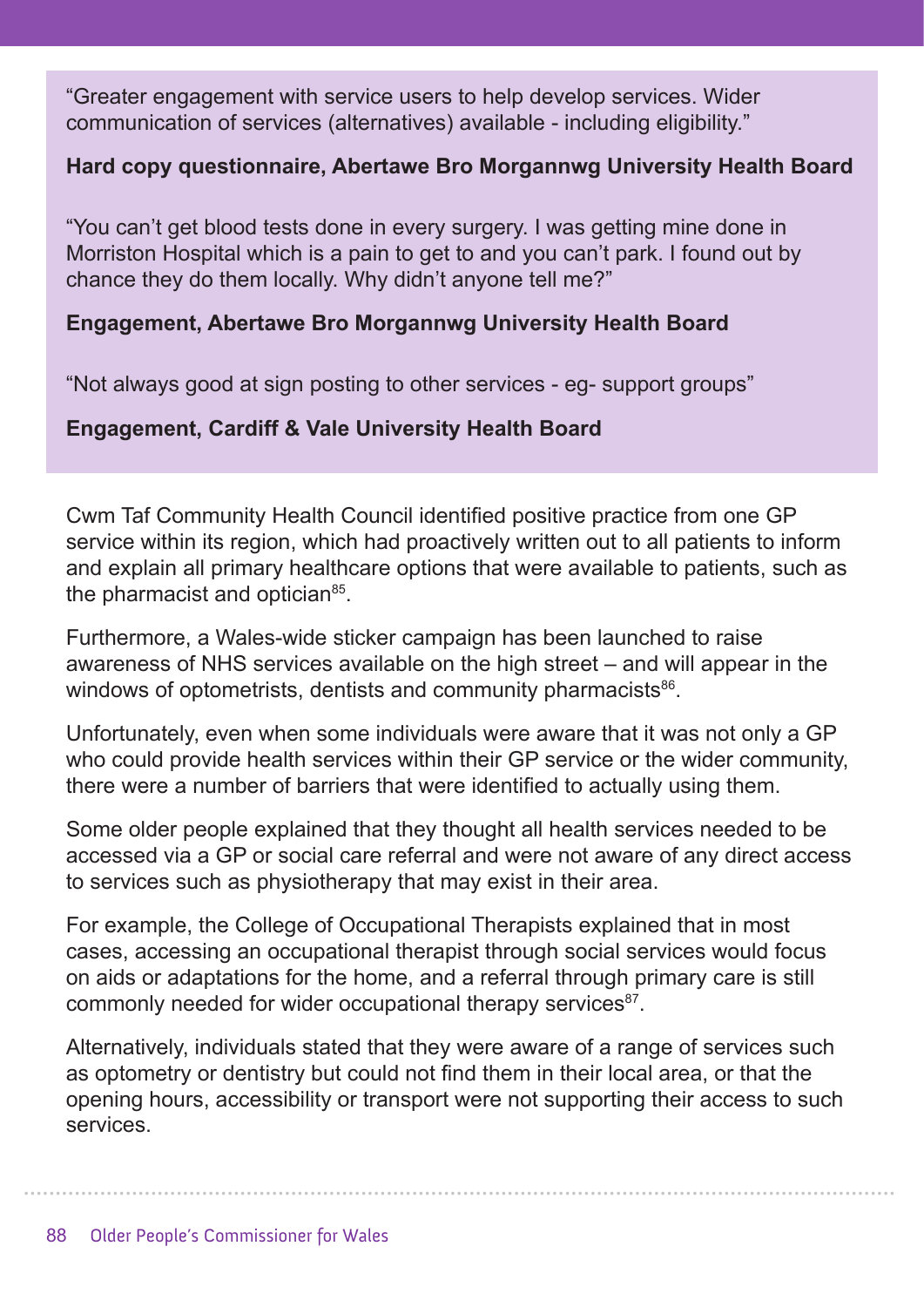"I was not aware that I could access community services. I thought you had to be referred by a doctor."

#### **Online questionnaire, Aneurin Bevan University Health Board**

"I thought you had to be referred by a G.P."

#### **Hard copy questionnaire, Hywel Dda University Health Board**

"I have always used the doctor as the point of entry into anything medical."

#### **Hard copy questionnaire, Cardiff & Vale University Health Board**

"You have to go through social care to get occupational therapy."

#### **Engagement, Betsi Cadwaladr University Health Board**

"Optometry and dental care are difficult to find in our area."

#### **Online questionnaire, Hywel Dda University Health Board**

"Access to podiatry closed -built new health centre but didn't supply staff and services."

#### **Engagement, Betsi Cadwaladr University Health Board**

Using GP services and other primary care services as a hub, or linking successfully into other services, could 'bridge the gaps' between health, social care, housing and community services, in turn supporting individuals' access. Not only could this support the achievement of the policy aspirations set out in the Welsh Government's Primary Care Plan, but there are also clear links to the prevention agenda and the achievement of individual outcomes and wellbeing outlined in both the Social Services and Well-being (Wales) Act 2014, and the Well-being of Future Generations (Wales) Act 2015.

However, it must be noted that although highly thought of when present, such innovation and new models may be at early stages, and were by no means the normal experience for the majority of older people.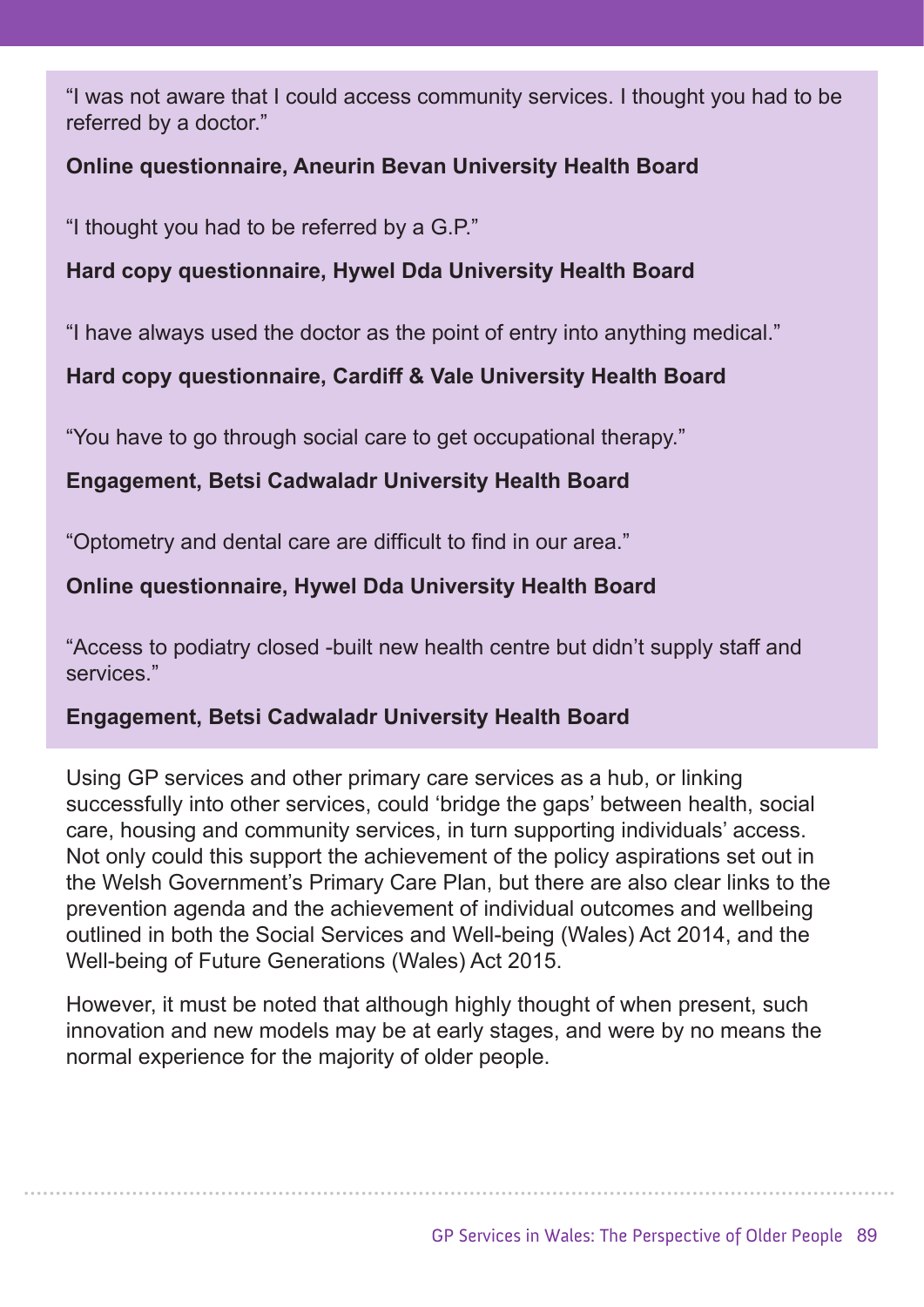# **Section 12 Guidance for Health Boards:**

**Expected outcomes for older people when accessing GP services, and suggested scrutiny questions**

#### **Section 12 Guidance**

This Guidance is issued under Section 12 of the Commissioner for Older People (Wales) Act 2006. Bodies subject to this Guidance issued under this section must have regard to the Guidance in discharging their functions. http://www.legislation. gov.uk/ukpga/2006/30/contents

**GP Services in Wales: The Perspective of Older People** illustrates the reality, both good and bad, of accessing GP services for older people in Wales. For some, this report may raise questions, such as 'Is this happening in my Health Board or GP service?'

This Guidance has been developed to provide support in addressing the issues and concerns shared by older people. It is designed as a developmental tool to support Health Boards, service directors or practice managers in answering some of those questions and navigating through any changes in design and delivery that may happen in a challenging environment.

Health Boards must have regard to this Guidance when discharging their functions. Other public bodies or organisations may also wish to consider the expected outcomes and explore the suggested scrutiny questions in the ongoing review or development of their own work.

While not exhaustive or prescriptive, Health Boards may wish to consider the expected outcomes and explore the suggested scrutiny questions in the following situations:

- To inform the Health Boards understanding of older people's access to, and experience of, GP services on both a regional and local basis, and any actions (or scrutiny) that take place as a result.
- To inform primary care, GP cluster or individual GP service performance reports (including patient access and experience) that are prepared for Board meetings on both a regular and ad hoc basis, and any scrutiny that takes place of those reports.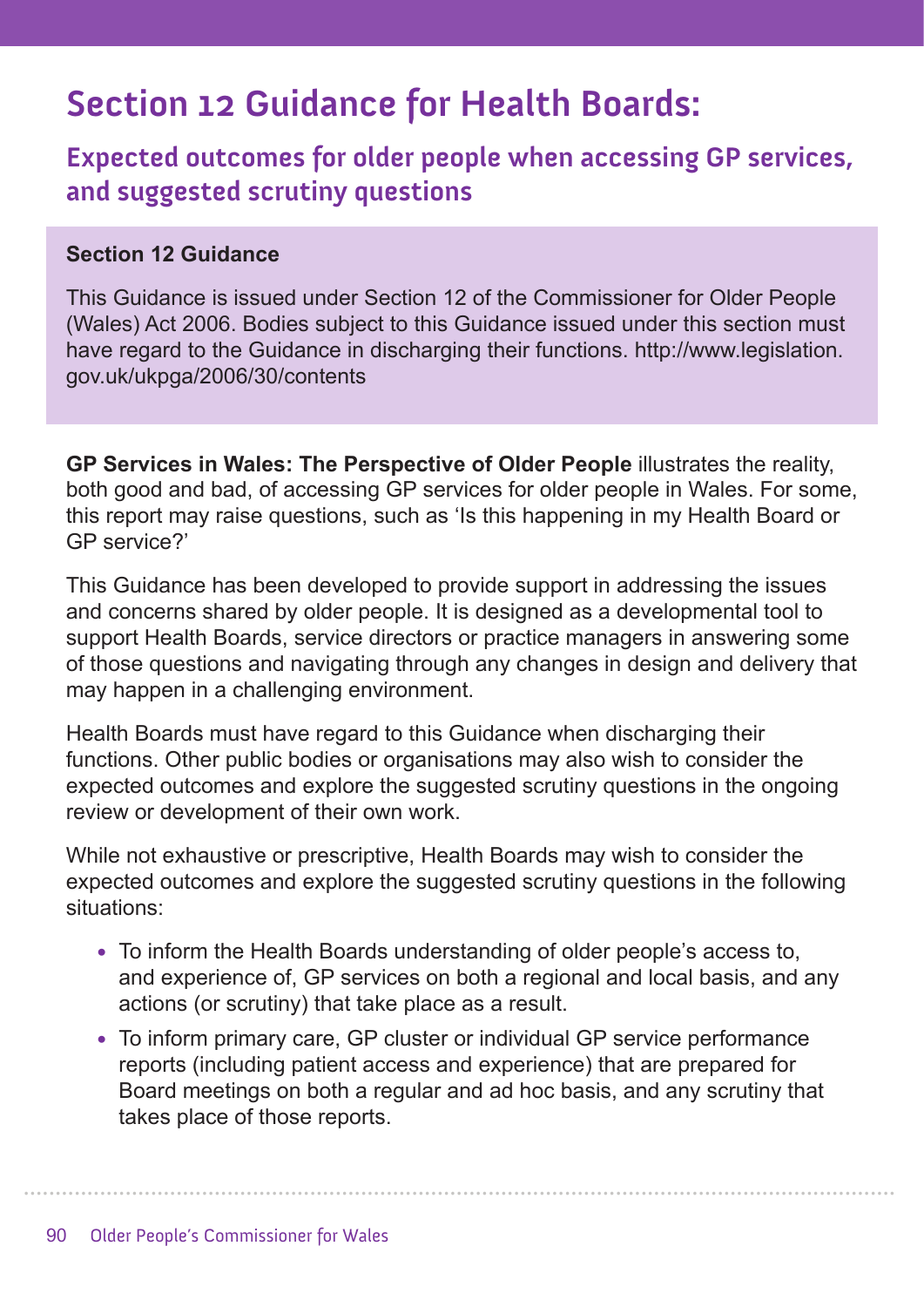- To inform the options that are considered, or decisions that are made, regarding the introduction of any new models of delivery or service changes on both a regional or local basis, and any scrutiny that takes place of those new models.
- To inform the development or revision of GP service 'practice development plans' and any scrutiny that takes places of those plans.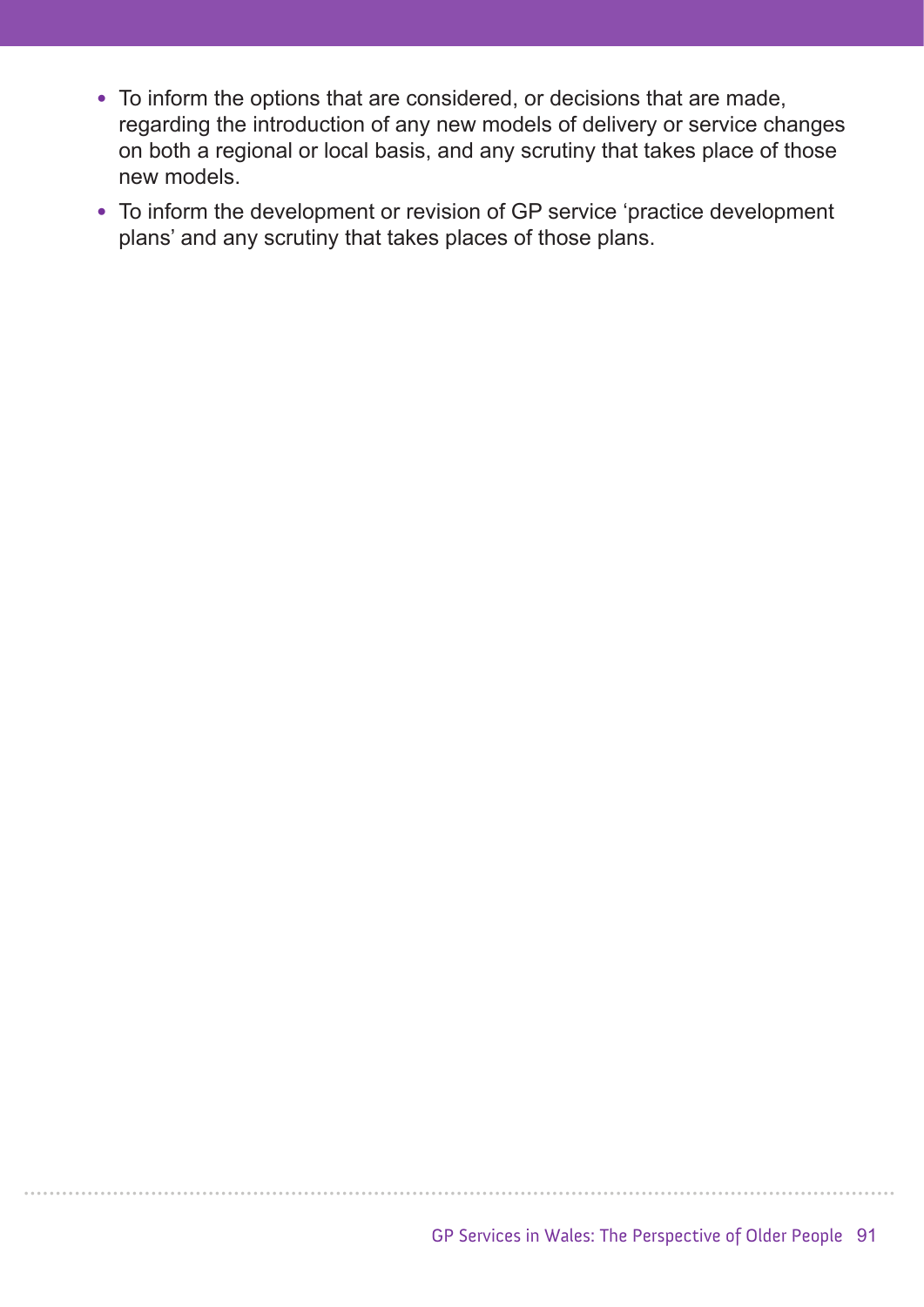# **Expected outcomes for older people when accessing GP services, and suggested scrutiny questions: Access**

| <b>Expected Outcomes</b>                                                                                                                                                                                                                                                                                                                                                                                            | Suggested scrutiny questions and examples of good practice                                                                                                                                                                                                                                                                                                                                                                                                                                                                                                                                                                                                                                         |
|---------------------------------------------------------------------------------------------------------------------------------------------------------------------------------------------------------------------------------------------------------------------------------------------------------------------------------------------------------------------------------------------------------------------|----------------------------------------------------------------------------------------------------------------------------------------------------------------------------------------------------------------------------------------------------------------------------------------------------------------------------------------------------------------------------------------------------------------------------------------------------------------------------------------------------------------------------------------------------------------------------------------------------------------------------------------------------------------------------------------------------|
| Older people are not deterred from<br>accessing health care within a GP<br>service because of the difficulty or delay,<br>either perceived or real, in making an<br>appointment.<br>Older people can make an appointment<br>with an appropriate health professional<br>through a method which suits their health<br>and sensory needs.<br>Older people do not experience<br>additional barriers or inflexibility to | How does the Health Board/GP service ensure that appointments offered by<br>GP services are accessible and appropriate for their patient population?<br>Examples of good practice:<br>• Appointment systems designed with patients<br>• A range of appointment methods, e.g. phone, text, face to face, online,<br>open surgery<br>• Recognition and appropriate response to an individual's specific sensory,<br>communication, language or other needs (e.g. system flagging with<br>consent)<br>• Removal of patients queueing outside and short term measures such as<br>providing adequate shelter and waiting areas<br>How does the Health Board/GP service ensure that the number of missed |
| making an appointment because of<br>their sensory loss, cognitive impairment/<br>dementia, or identification as a carer.                                                                                                                                                                                                                                                                                            | appointments is as low as possible, and that older people are supported to<br>attend?                                                                                                                                                                                                                                                                                                                                                                                                                                                                                                                                                                                                              |
|                                                                                                                                                                                                                                                                                                                                                                                                                     | Examples of good practice:<br>• Phone or text prompts<br>• Large print / accessible format information                                                                                                                                                                                                                                                                                                                                                                                                                                                                                                                                                                                             |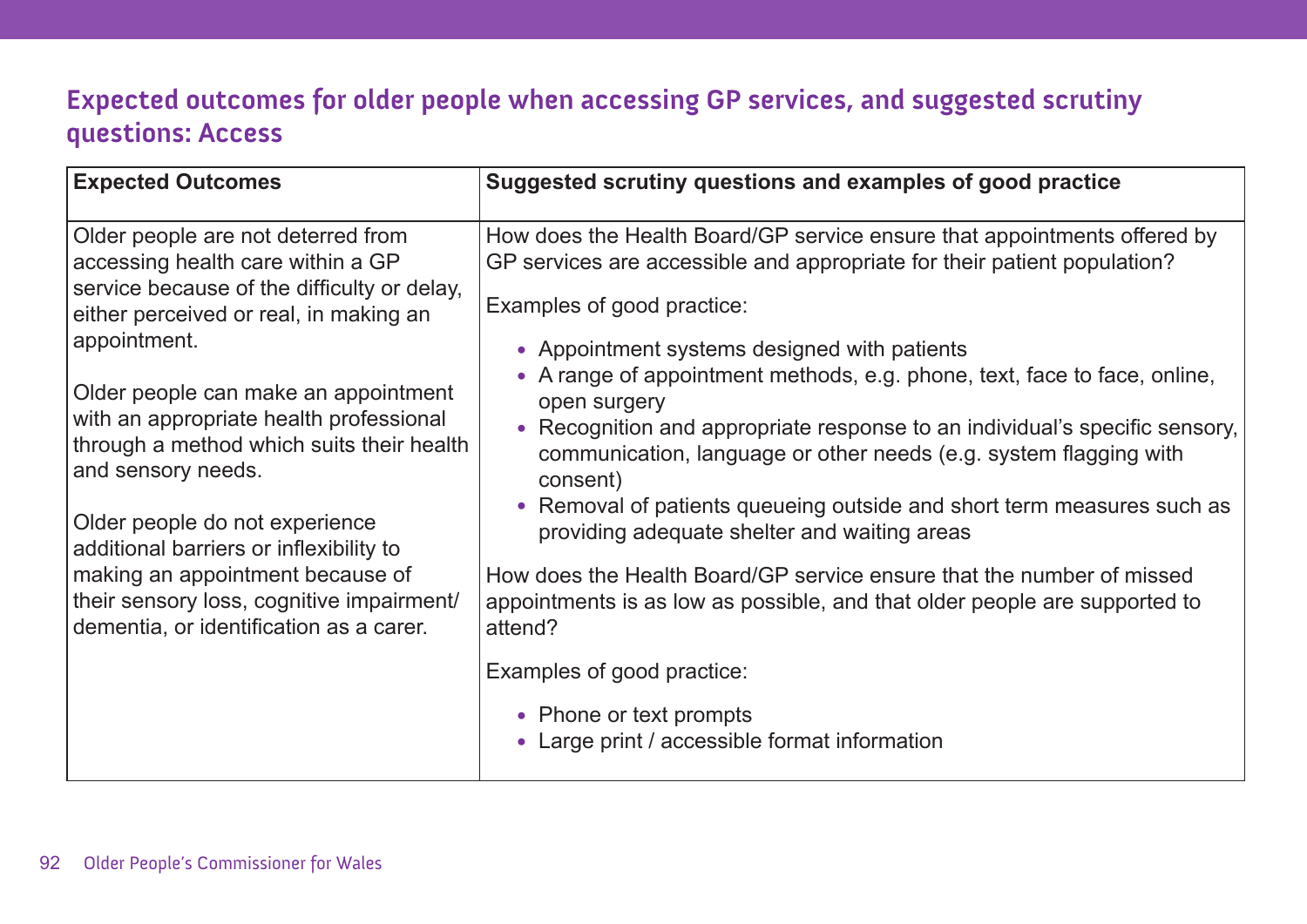| <b>Expected Outcomes</b>                                                                                                                                                                                          | Suggested scrutiny questions and examples of good practice                                                                                                                                                                                                                                                                                                                                                                                                                                                                                                                                                   |
|-------------------------------------------------------------------------------------------------------------------------------------------------------------------------------------------------------------------|--------------------------------------------------------------------------------------------------------------------------------------------------------------------------------------------------------------------------------------------------------------------------------------------------------------------------------------------------------------------------------------------------------------------------------------------------------------------------------------------------------------------------------------------------------------------------------------------------------------|
| Older people have the confidence<br>that if they cannot see the same<br>health professional, patient notes<br>and other relevant information will be<br>communicated effectively to ensure<br>continuity of care. | How does the Health Board/GP service ensure that information is being<br>effectively recorded and shared across health professionals within primary<br>care, and across wider health services, to ensure that patients are<br>experiencing continuity of care?<br>Examples of good practice:                                                                                                                                                                                                                                                                                                                 |
|                                                                                                                                                                                                                   | • A named, consistent, point of contact for individuals with long term<br>conditions<br>• Appropriate use of health records, including the continued development<br>of electronic record sharing, to remove the need for the repetition of an<br>individual's circumstances                                                                                                                                                                                                                                                                                                                                  |
| Older people are able to use public<br>and community transport in a way that<br>appropriately supports and facilitates<br>their access to GP services, and are not<br>deterred because of transport challenges.   | How does the Health Board/GP service establish the sufficiency of public and<br>community transport to serve GP services, and act on any identified gaps?<br>Examples of good practice:<br>• Working with public and community transport providers at an early stage<br>when planning new primary care developments<br>Establish the sufficiency of public and community transport to serve<br>$\bullet$<br>existing GP services through direct engagement with older people and<br>service providers.<br>Engage with older people and service providers to establish ways to act<br>on any identified gaps. |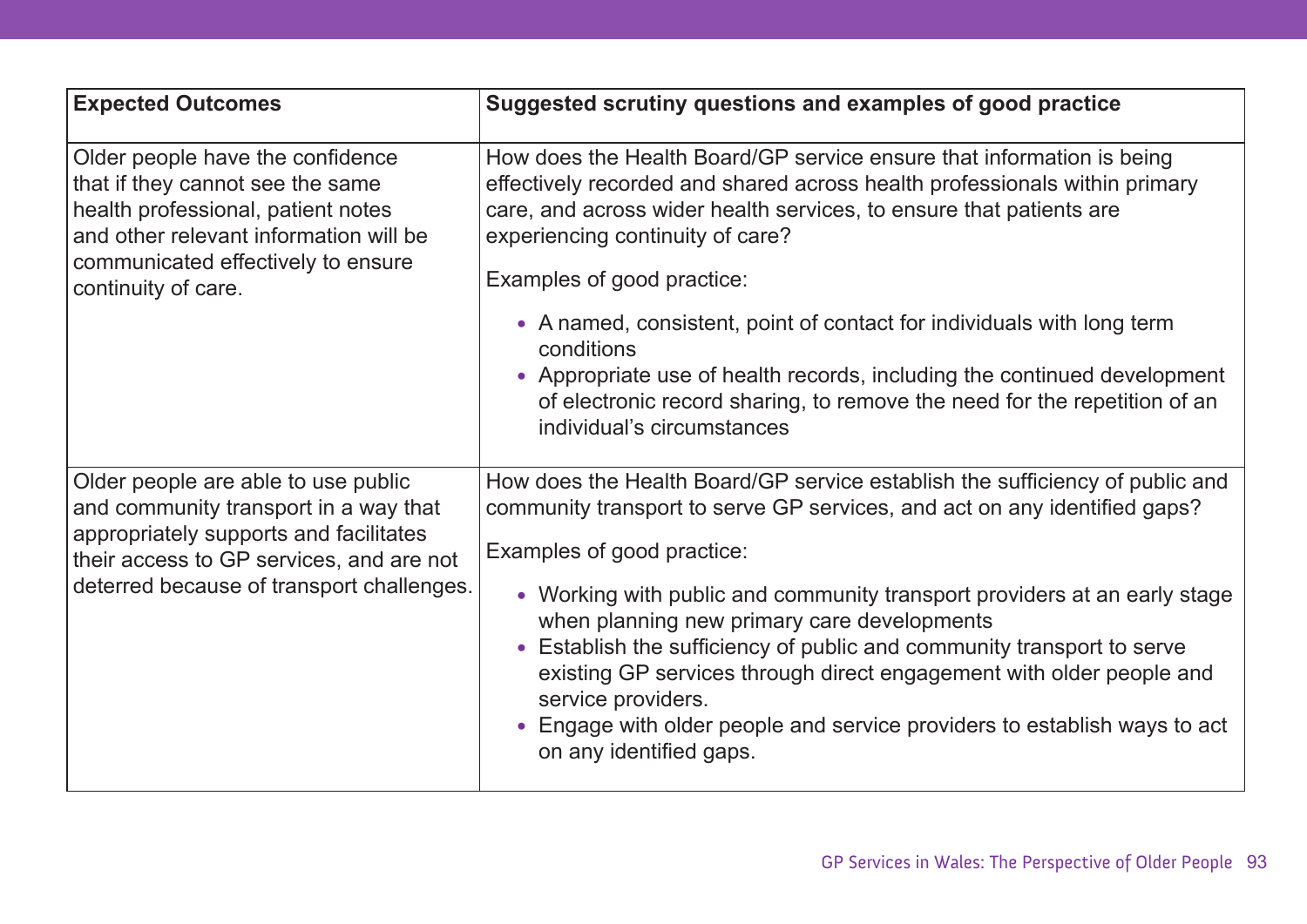| <b>Expected Outcomes</b>                                                                                                                                                                                                                                                                                                                                                                                                             | Suggested scrutiny questions and examples of good practice                                                                                                                                                                                                                                                                                                                                                                                                                                                                                                                                                                                                                                                                                                                                                                                                              |
|--------------------------------------------------------------------------------------------------------------------------------------------------------------------------------------------------------------------------------------------------------------------------------------------------------------------------------------------------------------------------------------------------------------------------------------|-------------------------------------------------------------------------------------------------------------------------------------------------------------------------------------------------------------------------------------------------------------------------------------------------------------------------------------------------------------------------------------------------------------------------------------------------------------------------------------------------------------------------------------------------------------------------------------------------------------------------------------------------------------------------------------------------------------------------------------------------------------------------------------------------------------------------------------------------------------------------|
| Older people, their carers and/or<br>advocates have the information they<br>need to confidently request a home<br>visit, and feel supported to discuss their<br>circumstances and options with staff.<br>Older people have an awareness of,<br>and access to, community, third sector<br>and local authority support and services<br>to facilitate their access to GP services<br>when social care or transport may inhibit<br>this. | How does the Health Board/GP service ensure that older people, their carers<br>and/or advocates feel supported to discuss a home visit with staff in relation to<br>their circumstances?<br>How does the Health Board/GP service ensure that older people can access<br>GP and other primary care services if social care or transport challenges<br>prohibit travel to a surgery?<br>Examples of good practice:<br>• Clear and accessible information provided regarding home visits<br>• Discussions encouraged between health professionals and individuals to<br>determine individual needs and circumstances<br>• Recognition and appropriate response to an individual's specific needs<br>regarding home visits (e.g system flagging with consent)<br>• Integrated working with the community, third sector and Local Authority<br>services to facilitate access |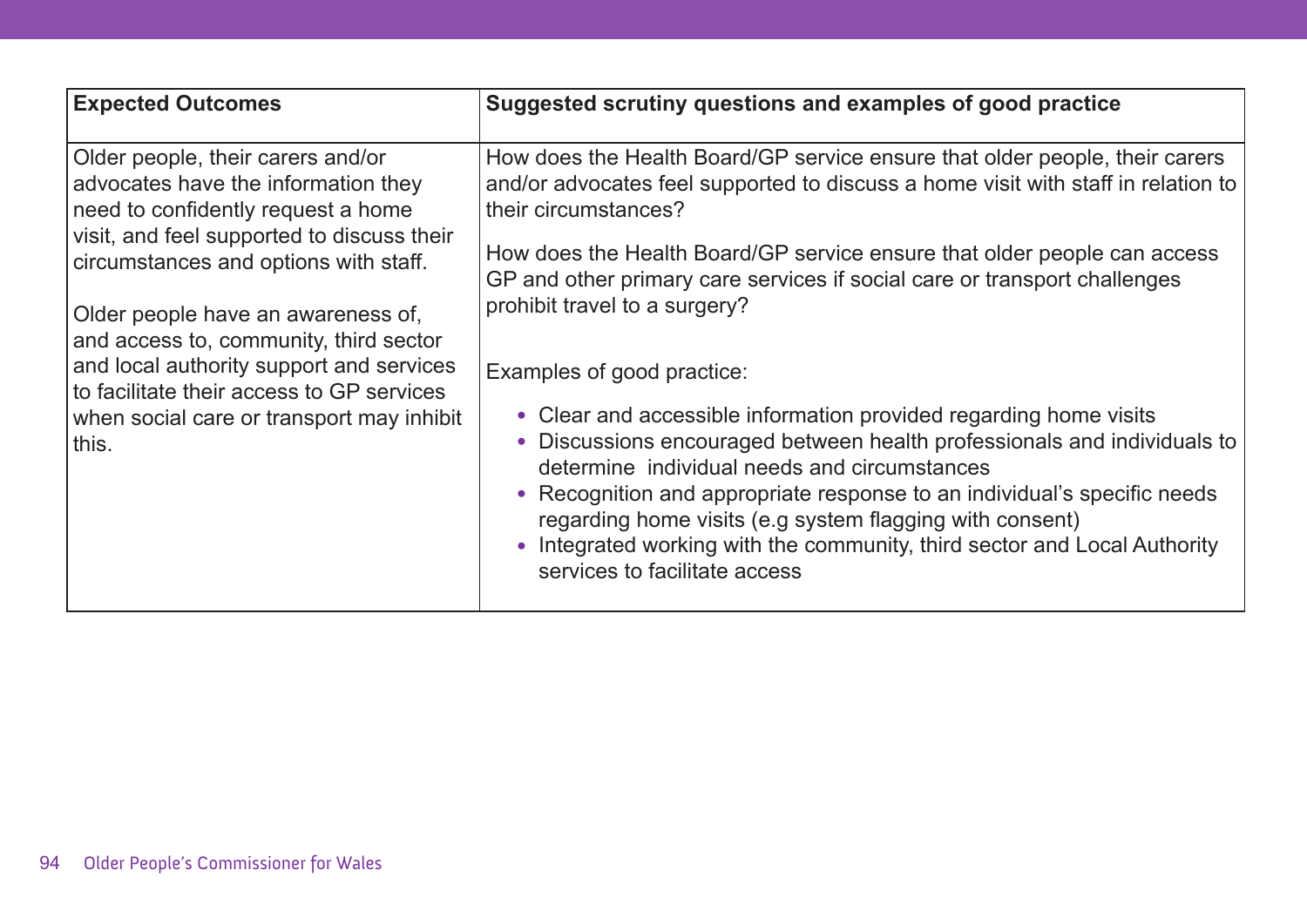| <b>Expected Outcomes</b>                                                                                                                                                                                                                                                           | Suggested scrutiny questions and examples of good practice                                                                                                                                                                                                                                                                                                                                                                                                                                                                                                      |
|------------------------------------------------------------------------------------------------------------------------------------------------------------------------------------------------------------------------------------------------------------------------------------|-----------------------------------------------------------------------------------------------------------------------------------------------------------------------------------------------------------------------------------------------------------------------------------------------------------------------------------------------------------------------------------------------------------------------------------------------------------------------------------------------------------------------------------------------------------------|
| Older people are supported and<br>empowered to access health<br>professionals by the communication skills<br>of staff and the physical environment of a<br>GP service.<br>Older people's privacy and dignity is not<br>at risk because of the layout or use of the<br>environment. | How does the Health Board/GP service ensure that GP services are<br>accessible, enabling and empowering environments for older people?<br>Examples of good practice:<br>• Compliance with current accessibility duties<br>• Use of system flagging (with consent) to record specific communication<br>or accessibility needs<br>• Staff training and awareness in dementia, communication skills and<br>accessibility needs<br>• Range of seat heights and types<br>• Functioning hearing loop system<br>• Privacy measures at reception designed with patients |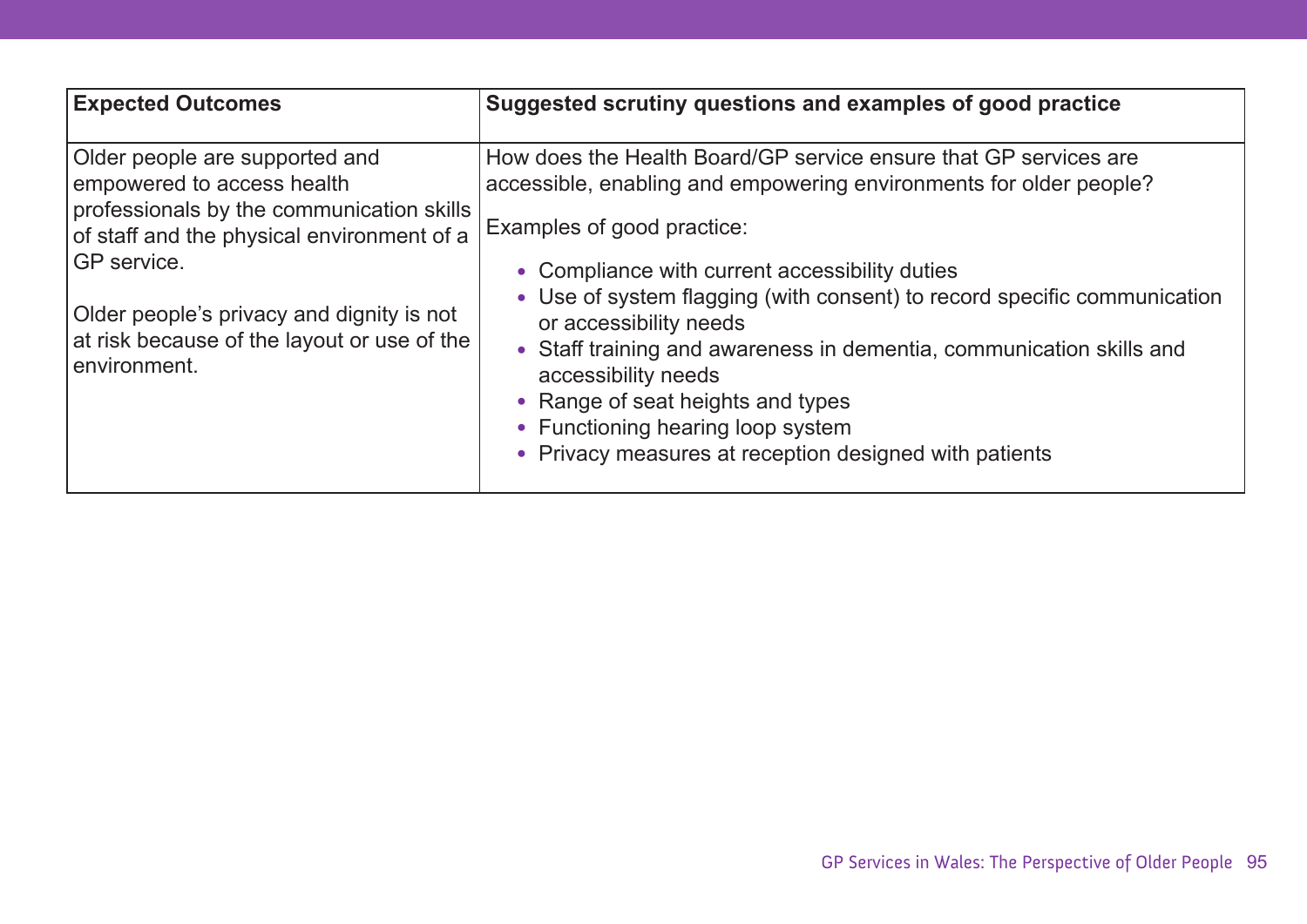| <b>Expected Outcomes</b>                                                                                                                                                                        | Suggested scrutiny questions and examples of good practice                                                                                                                                                                                                 |
|-------------------------------------------------------------------------------------------------------------------------------------------------------------------------------------------------|------------------------------------------------------------------------------------------------------------------------------------------------------------------------------------------------------------------------------------------------------------|
| Older people are able to access the Out<br>of Hours service appropriately and do<br>not feel the need to access unscheduled<br>care options due to a lack of accessible<br>planned health care. | How does the Health Board/GP service ensure that older people do not<br>feel they need to access Out of Hours services, or other unscheduled care<br>options, because of a lack of accessible primary health care provision?<br>Examples of good practice: |
| Older people have confidence that health<br>professionals at Out of Hours services<br>will have the information needed to make<br>Informed decisions.                                           | • Provision of accessible information regarding the location, hours and<br>services provided at Out of Hours services<br>• Appropriate use, and sharing of, health records, including the continued<br>development of electronic record sharing            |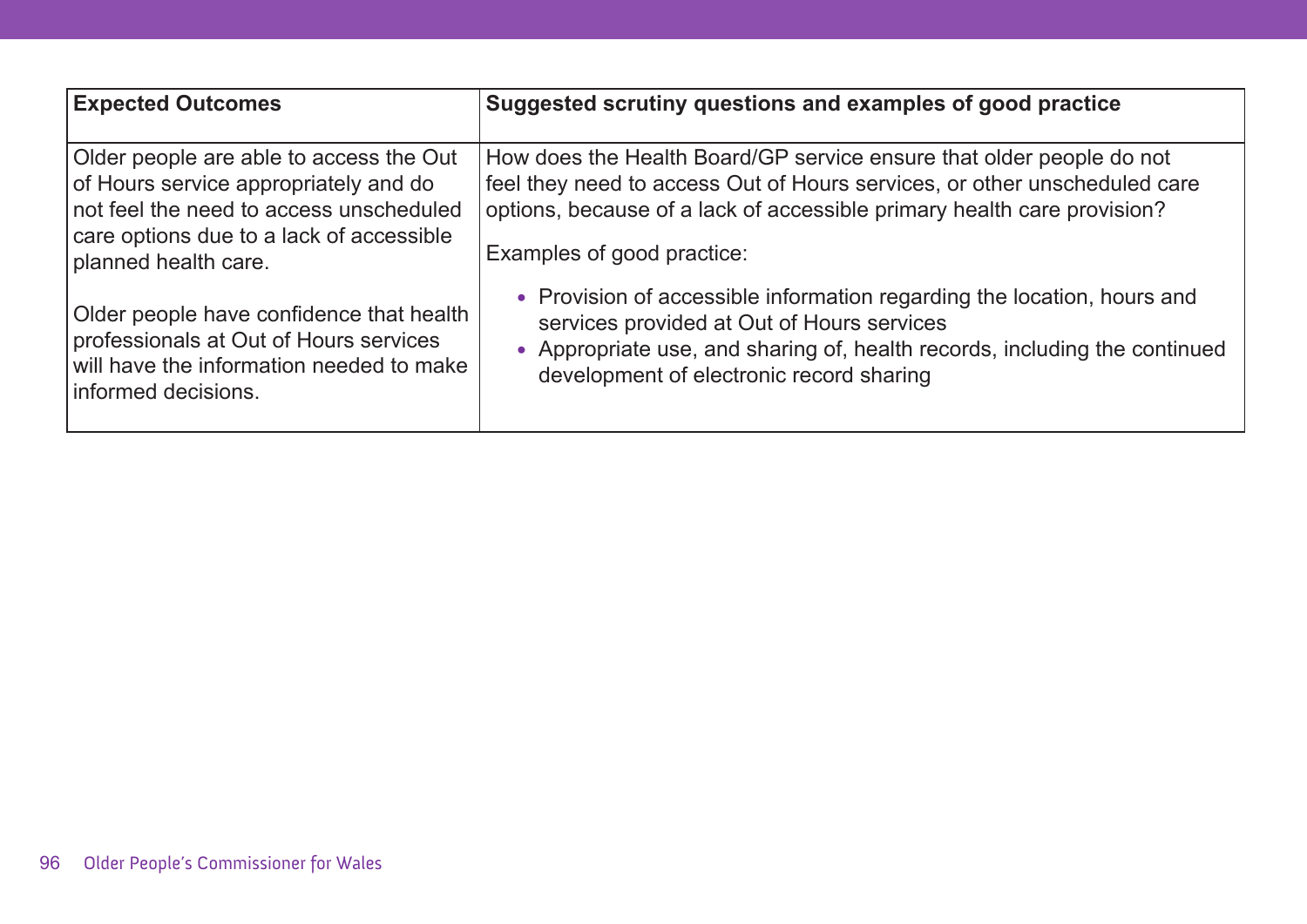# **Expected outcomes for older people when accessing GP services, and suggested scrutiny questions: Experience**

| <b>Expected Outcomes</b>                                                                                                                                                                                                                                                                                             | Suggested scrutiny questions and examples of good practice                                                                                                                                                                                                                                                                                                                                                                                                                                                                                                                              |
|----------------------------------------------------------------------------------------------------------------------------------------------------------------------------------------------------------------------------------------------------------------------------------------------------------------------|-----------------------------------------------------------------------------------------------------------------------------------------------------------------------------------------------------------------------------------------------------------------------------------------------------------------------------------------------------------------------------------------------------------------------------------------------------------------------------------------------------------------------------------------------------------------------------------------|
| Older people feel listened to, understood,<br>believe they have sufficient time and<br>a say in decision making with health<br>professionals about their care and<br>treatment.                                                                                                                                      | How does the Health Board/GP service ensure that older people feel<br>welcomed and respected by all staff?<br>How does the Health Board/GP service ensure that older people feel listened<br>to, understood and believe they have sufficient time and a say in decision<br>making?                                                                                                                                                                                                                                                                                                      |
| Older people feel welcomed and<br>respected by all staff in a GP service.                                                                                                                                                                                                                                            | Examples of good practice:                                                                                                                                                                                                                                                                                                                                                                                                                                                                                                                                                              |
| Older people do not experience<br>additional barriers when interacting<br>with all staff because of their sensory<br>loss, cognitive impairment/dementia, or<br>identification as a carer.<br>Older people are supported to<br>understand why information about<br>the detail of an appointment may be<br>requested. | • Staff training in communication skills and awareness of specific<br>communication needs, e.g. sensory loss, dementia<br>• Staff training and action underway to become a dementia supportive GP<br>service<br>• Staff training in ageism awareness<br>• Implementation of Welsh Government/NHS Wales 'All Wales Standards<br>for communication and information for people with sensory loss'<br>• Provision of accessible information regarding double appointments<br>• Removal of one issue per appointment<br>• Provision of accessible information regarding why the detail of an |
| Older people are confident that their age<br>is not an inappropriate consideration<br>when a health professional is discussing<br>care and treatment options.<br>Older people are confident that, if<br>necessary, they will be able to access an<br>interpreter for their GP appointment.                           | appointment is requested<br>• Use of system flagging (with consent) to identify individuals who are<br>carers, living with dementia, or specific communication needs<br>• Use of the Carers Champion role<br>• Accessible information regarding accessing interpreters/interpretation<br>services                                                                                                                                                                                                                                                                                       |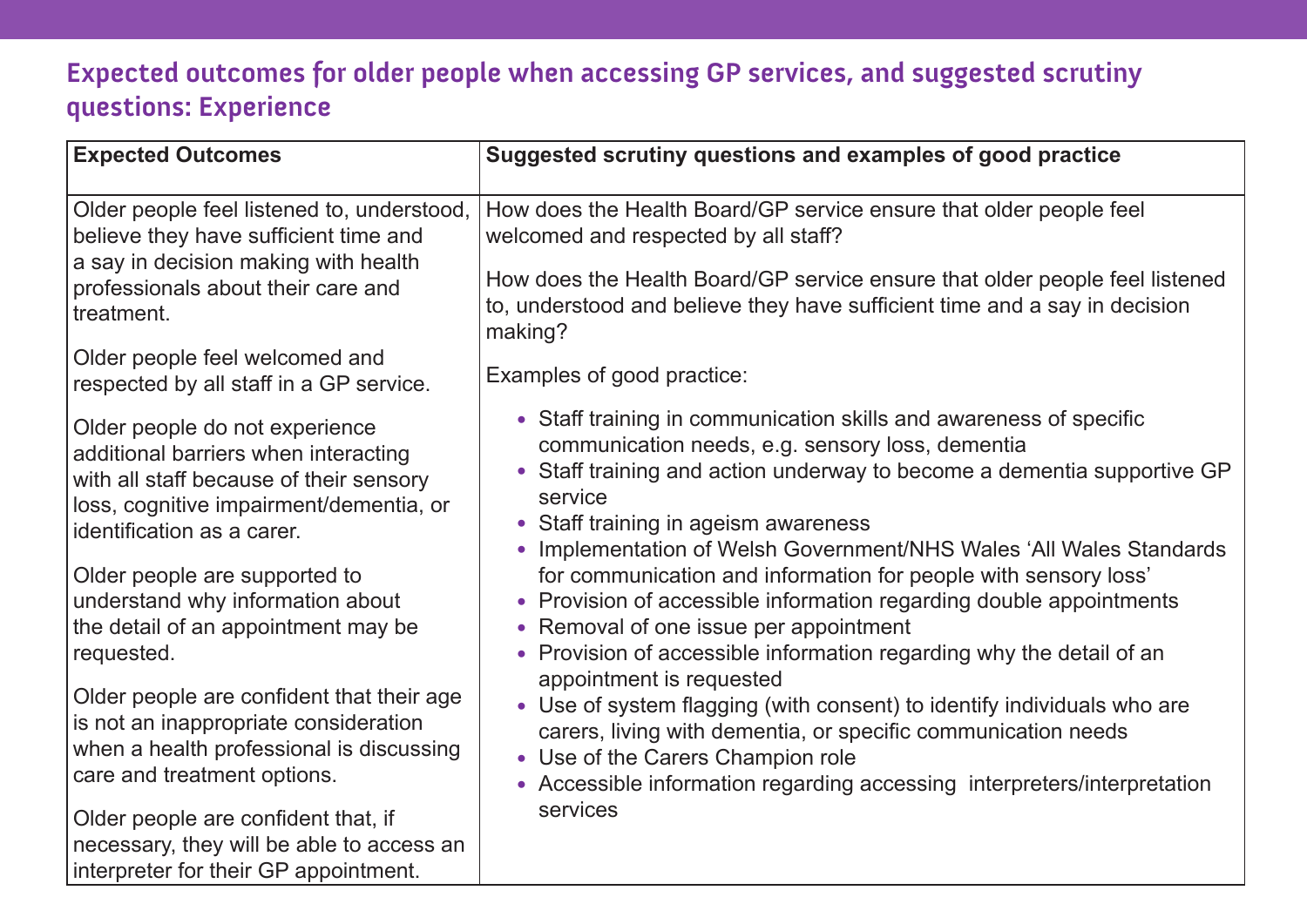| <b>Expected Outcomes</b>                                                                                                                                                      | Suggested scrutiny questions and examples of good practice                                                                                                                                                                                                                                                                                                                                                                                                                                                                                                                                                                     |
|-------------------------------------------------------------------------------------------------------------------------------------------------------------------------------|--------------------------------------------------------------------------------------------------------------------------------------------------------------------------------------------------------------------------------------------------------------------------------------------------------------------------------------------------------------------------------------------------------------------------------------------------------------------------------------------------------------------------------------------------------------------------------------------------------------------------------|
| Older people are able to access GP<br>services through the Welsh language.                                                                                                    | How is the Health Board/GP service ensuring that older people can access<br>their GP services through the Welsh language?                                                                                                                                                                                                                                                                                                                                                                                                                                                                                                      |
| Older people feel at ease and more<br>confident because they have been able<br>to access GP services through their<br>language of choice.                                     | Examples of good practice:<br>• Implementation of the Welsh Language Standards Regulations (2016)<br>and Welsh Government's 'More than just words' Follow-on Strategic<br>Framework for Welsh Language Services<br>Progress against the Welsh Language Commissioner's Inquiry into the<br>$\bullet$<br>Welsh Language in Primary Care, 'My Language, My Health'                                                                                                                                                                                                                                                                |
| Older people feel confident that if<br>they raise a concern or complaint it<br>will be taken seriously, used to drive<br>improvement and appropriate action will<br>be taken. | How does the Health Board listen to and learn from patient experiences within<br>GP services?<br>Examples of good practice:<br>• Accessible information regarding raising a concern or complaint,<br>including using the NHS Wales Putting Things Right process.<br>• Confirmation that raising a concern or complaint will not impact the<br>provision of health care.<br>• Provision of feedback to individuals who have raised a concern or<br>complaint within a GP service.<br>• Mechanisms are in place to gather feedback, concerns and complaints<br>from older people, and use this to continually drive improvement. |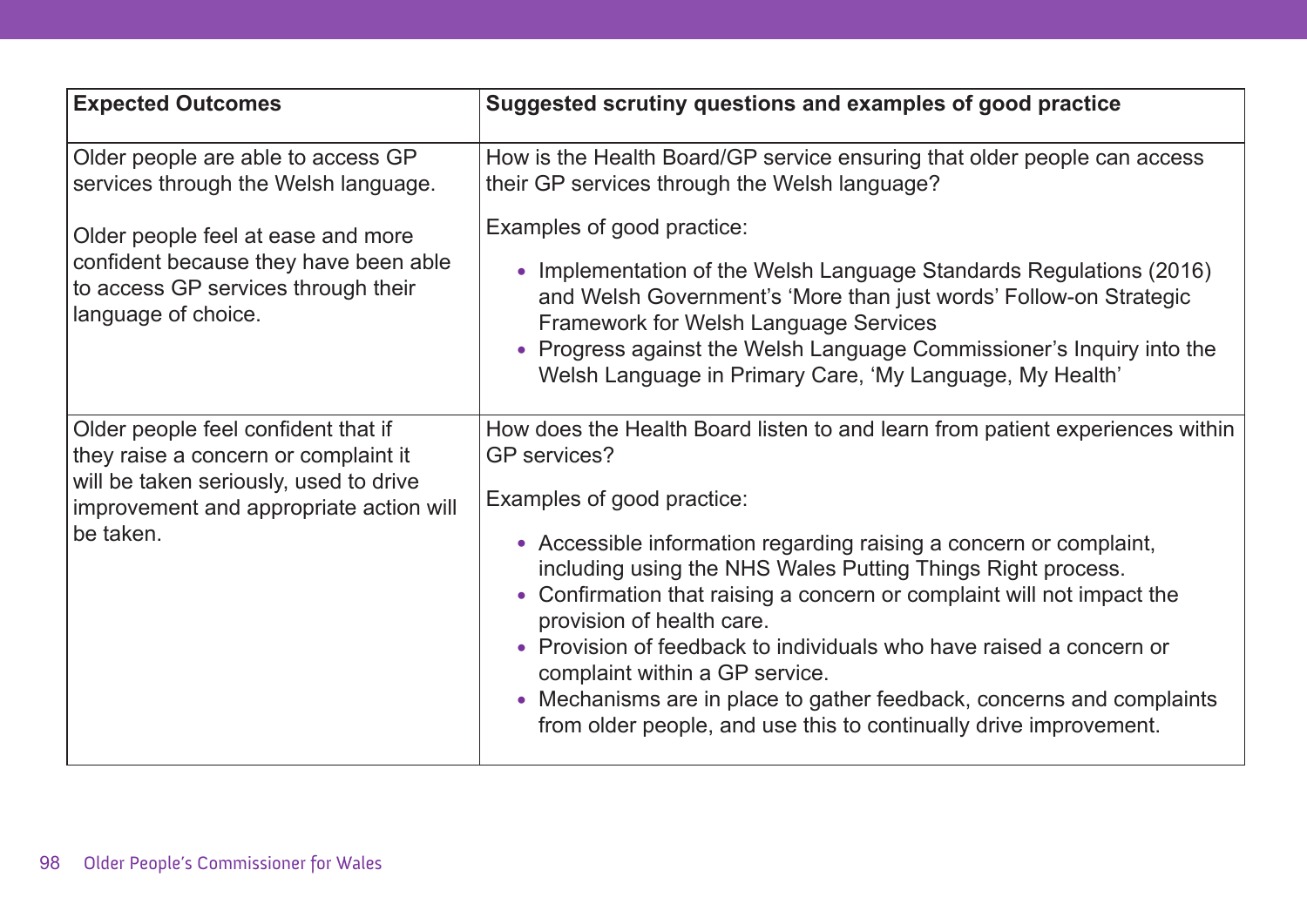## **Expected outcomes for older people when accessing GP services, and suggested scrutiny questions: Looking Forward**

| <b>Expected Outcomes</b>                                                                                                                                    | Suggested scrutiny questions and examples of good practice                                                                                                                                                                                                                                                                                                                                                                                                                                                                                                                              |
|-------------------------------------------------------------------------------------------------------------------------------------------------------------|-----------------------------------------------------------------------------------------------------------------------------------------------------------------------------------------------------------------------------------------------------------------------------------------------------------------------------------------------------------------------------------------------------------------------------------------------------------------------------------------------------------------------------------------------------------------------------------------|
| Older people have the information and<br>support they need to confidently access<br>a range of health professionals and<br>services within their community. | How is the Health Board ensuring that older people are aware of all health<br>care options close to home, and how are they supported to access them?<br>Examples of good practice:<br>• Consistent and accessible information regarding all services and roles<br>within primary care e.g. leaflets, posters, communication campaigns, use<br>of identifiable uniforms.<br>• Consistent and accessible information regarding 'social prescribing' and<br>the use of 'community co-ordinator roles'.<br>• The effectiveness of these measures on a local, regional or national<br>basis. |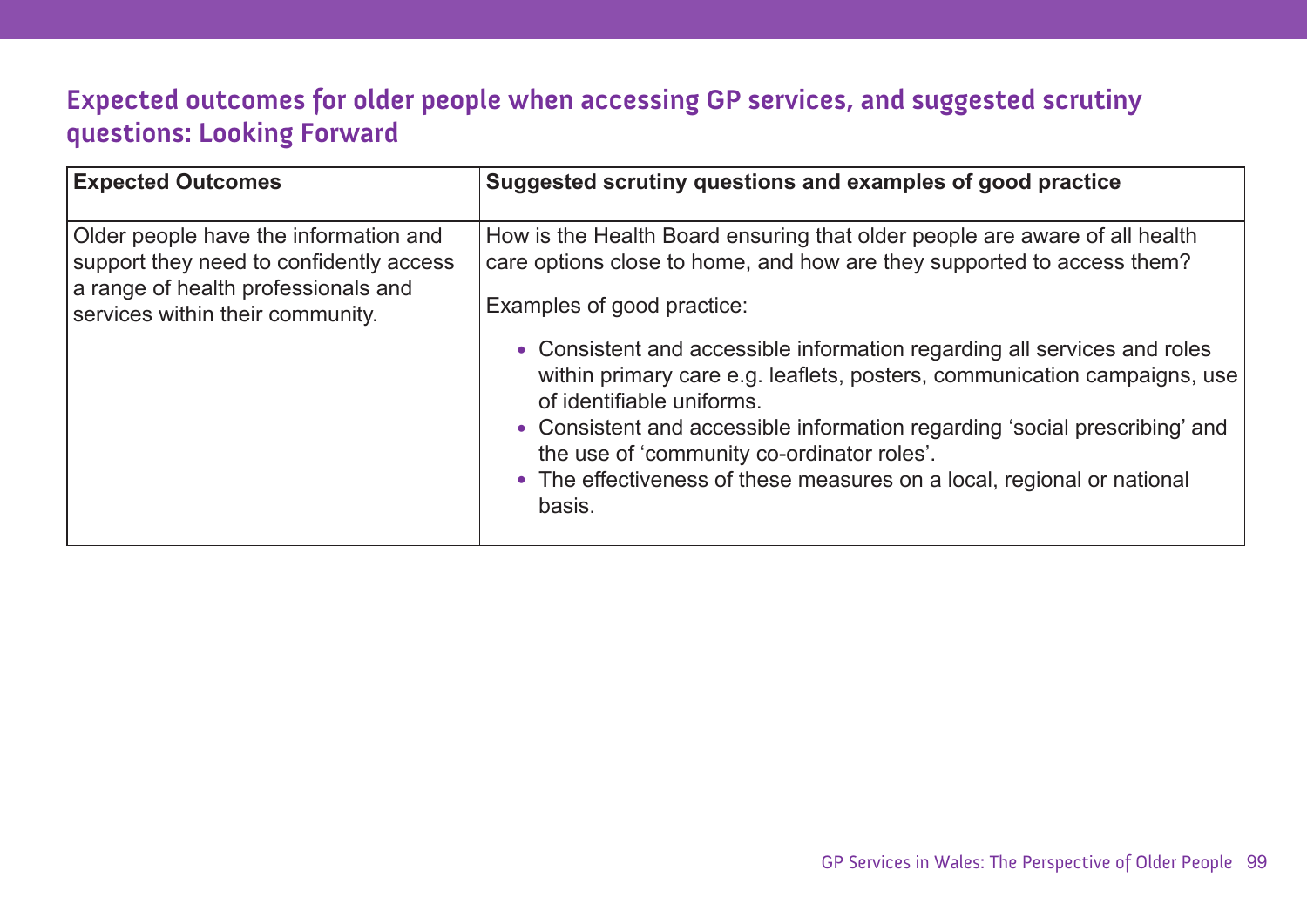# **Appendix 1: Methodology**

The voices and experiences of older people captured in this report were gathered across the whole of Wales through a combination of methods:

- Direct engagement at 41 older people's groups & public stands (648 older people)
- Data collated from 1017 questionnaire responses
- Engagement at 5 Older People's Commissioner for Wales' Impact and Reach report' launch events (326 people)
- Individual case studies and case support provided by the Older People's Commissioner

This information was supplemented by meetings with, and information gathered from, 47 stakeholders such as (but not limited to) Health Boards, Community Health Councils, professional bodies and third sector organisations.

## **April – August 2016**

- Development of a questionnaire for older people regarding 'Access to and experiences of GP services' and distribution to older peoples groups, third sector organisations, advocacy organisations, 50+ forums.
- Receipt of over 1000 questionnaire responses and data gathering and analysis undertaken.
- Engagement with older people at groups and public spaces undertaken.
- Meetings with stakeholders to gather information undertaken.

### **September 2016**

- Meetings with stakeholders to gather information complete.
- Data gathering from questionnaire responses complete.
- Review and analysis of information from older people and stakeholders undertaken to determine findings undertaken.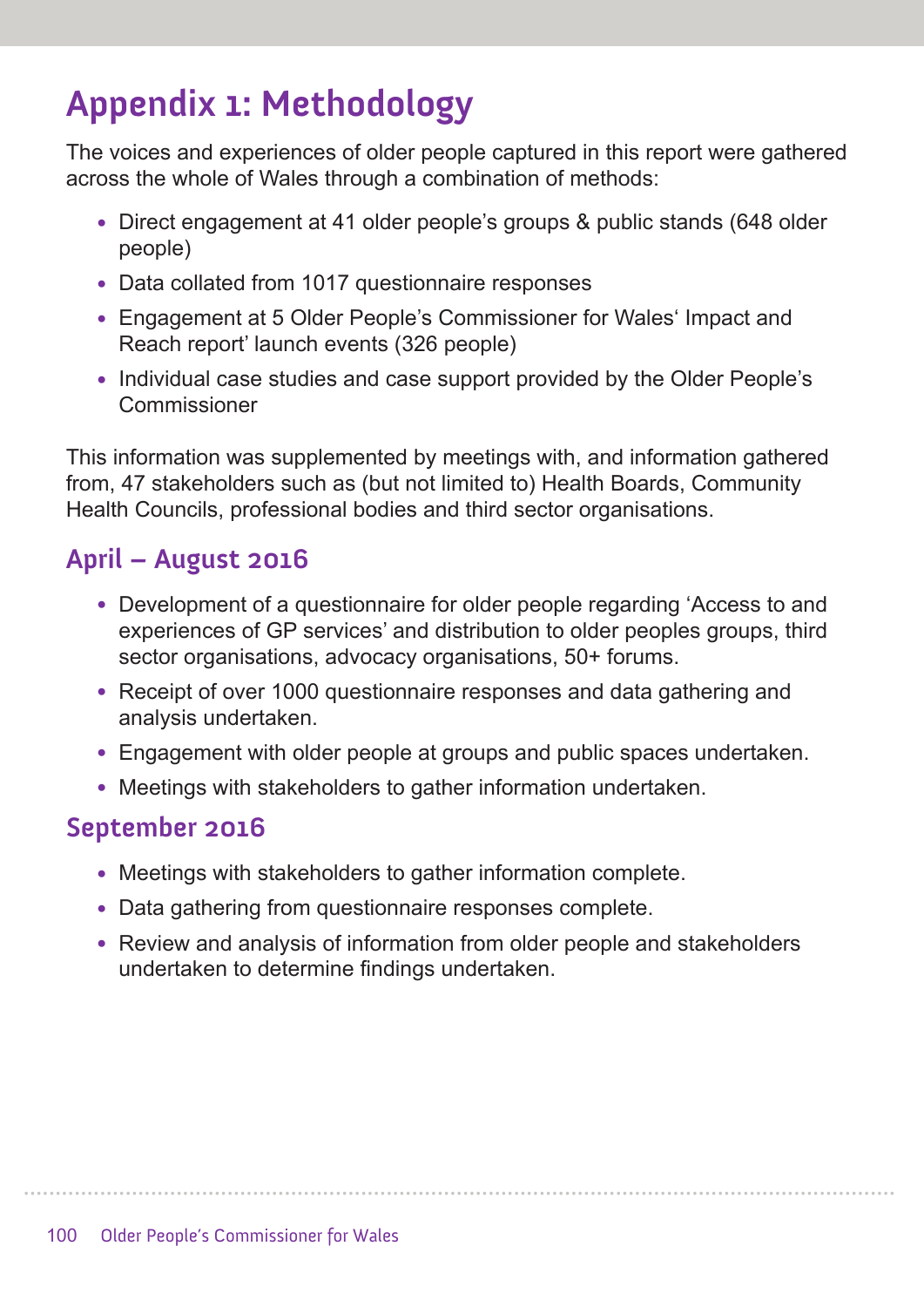## **October – December 2016**

- Review and analysis of information from older people and stakeholders to determine findings complete.
- Writing of report commences.
- Meetings with stakeholders to discuss early findings commence.

### **February 2017**

• Publication of report.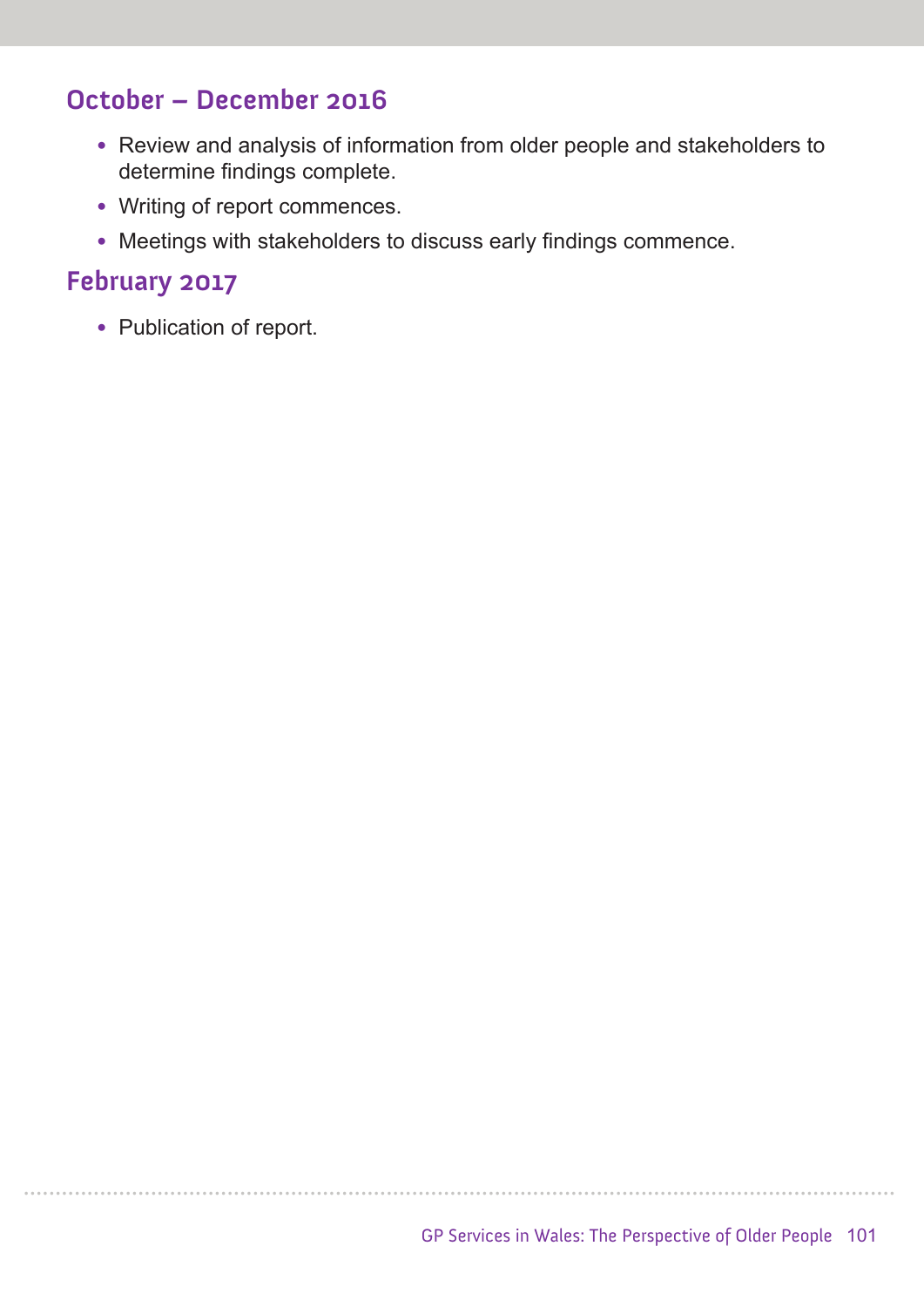# **Appendix 2: Engagement with Older people**

# **Engagement groups - 648 older people**

- 50+ Action Group in Flintshire, Connah's Quay
- Aberdare Library lobby stand, Aberdare
- Age Cymru Gwynedd & Anglesey Community Voice Group, Rhostrehwfa
- Alzheimer's UK, Brecon
- Asda Friendship Group, Llanelli
- Bargoed Talkers & Listeners, Bargoed
- Cardiff East Golden Oldies, Cardiff
- Cardiff West Golden Oldies, Cardiff
- CISWO Pontyates, Pontyates
- CISWO Seven Sisters, Onllwyn
- Clwb yr Efail, Conwy
- Cyfle I Bawb, Tumble
- Deafblind Cymru, Neath
- Diverse Cymru Combined Forum, Cardiff
- EngAGE Forum, Builth Wells
- Golden Years Project, Women Connect First, Cardiff
- Hear to Meet, Monmouth
- Hear to Meet, Penrhyn Bay
- Hear to Meet, Swansea
- Hear to Meet, Usk
- HUBBUB Forum, Langollen
- HUBBUB Forum, Prestatyn
- HUBBUB Forum, St Asaph
- Indian Gujarati Group, Cardiff
- Ladies Circle in the Parish of Roath, Cardiff
- Ladies Probus Club, Penarth
- Lindsay Foundation Leg Club, Llanidloes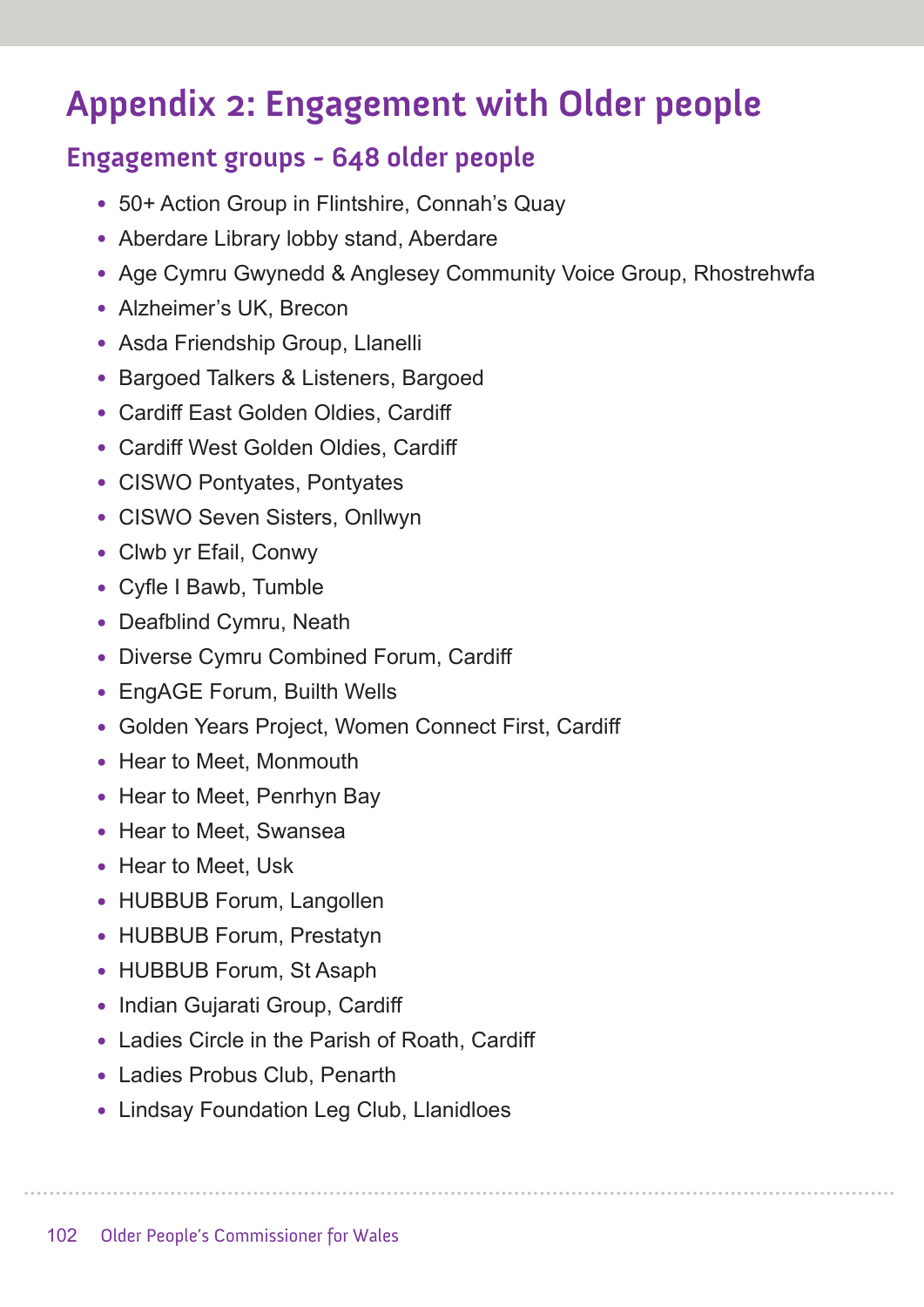- Llanidloes Day Hospital, Llanidloes
- Neath Port Talbot Older Person's Council, Port Talbot
- Newport Golden Oldies, Newport
- Newtown Library lobby stand, Newtown
- Parkinsons UK, Caerphilly
- Parkinsons UK, Cardiff
- Parkinsons UK, Chepstow, Monmouthshire
- Parkinsons UK, Wrexham
- Pembrokeshire 50+ Forum, Crundale
- Pontypool 50+ Forum, Pontypool
- Sight Life Group, Newport
- St Albans Ladies, Ton Yr Efail
- Swansea Maritime Quarter Residents Association, Swansea
- Tivyside Over 50s Friendship Club, Newcastle Emlyn

## **OPCW Impact & Reach Report Launch events - 326 people**

- Arts Centre, Haverfordwest
- The HUB, RCT Homes, Pontypridd
- The Grand Pavillion, Porthcawl
- The Gallery @ Theatr, Brycheiniog
- Llandudno Town Hall, Llandudno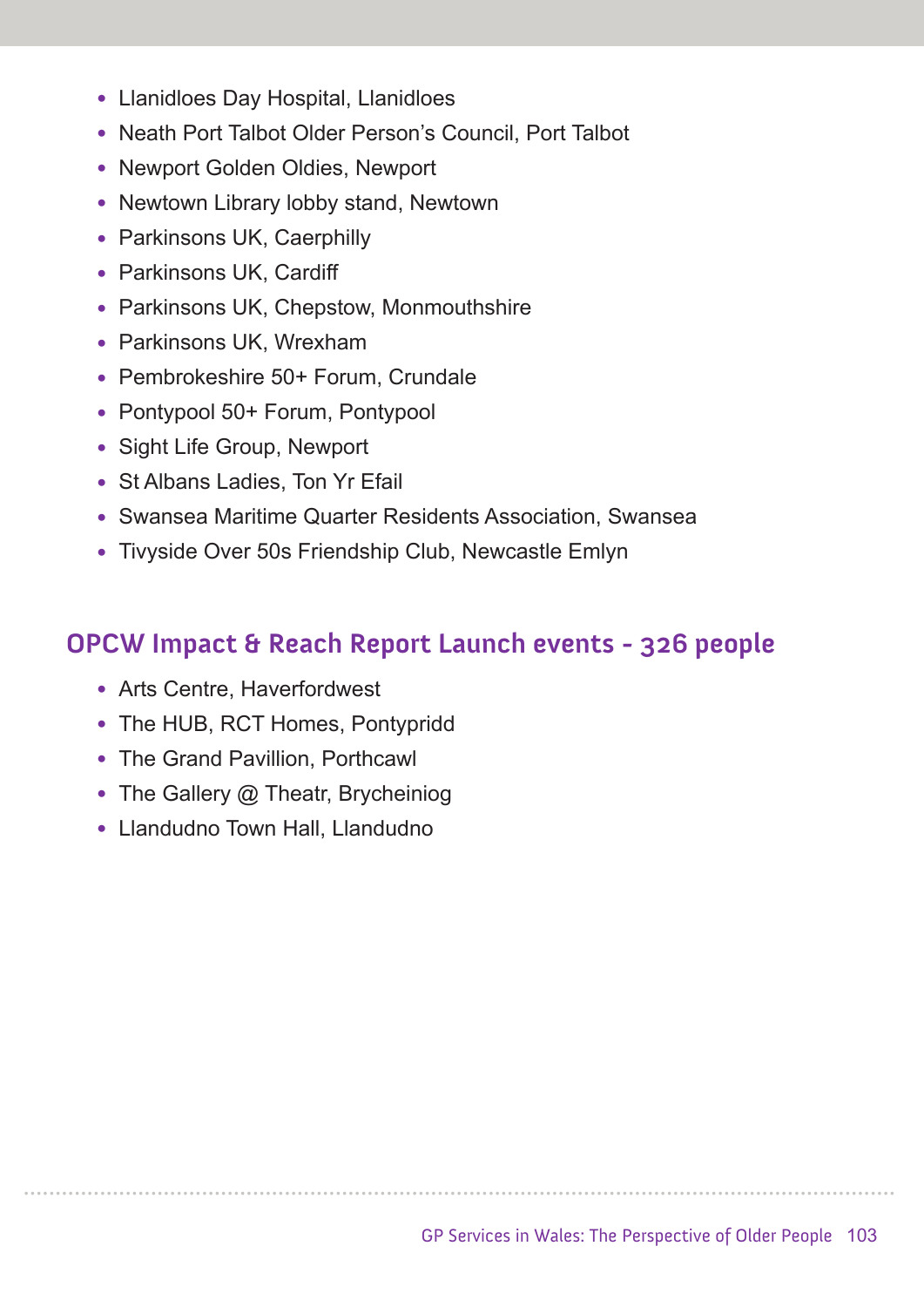# **Appendix 3: Engagement with Stakeholder Organisations**

- Abertawe Bro Morgannwg University Health Board
- Action on Hearing Loss
- Age Connects Morgannwg
- Age Cymru
- Alzheimer's Society
- Aneurin Bevan Community Health Council
- Aneurin Bevan University Health Board
- Betsi Cadwaladr University Health Board
- British Dental Association
- British Medical Association
- Cardiff & Vale Community Health Council
- Cardiff & Vale University Health Board
- Care & Repair Cymru
- Carers Trust
- Carers Wales
- Chartered Society of Physiotherapists
- College of Occupational Therapists
- Community Pharmacy Wales
- Cwm Taf Community Health Council
- Cwm Taf University Health Board
- Equalities and Human Rights Commission

- General Medical Council
- Hafal
- Healthcare Inspectorate Wales
- Hywel Dda University Health Board
- Institute of Welsh Affairs
- Interlink Rhondda Cynon Taf
- Macmillan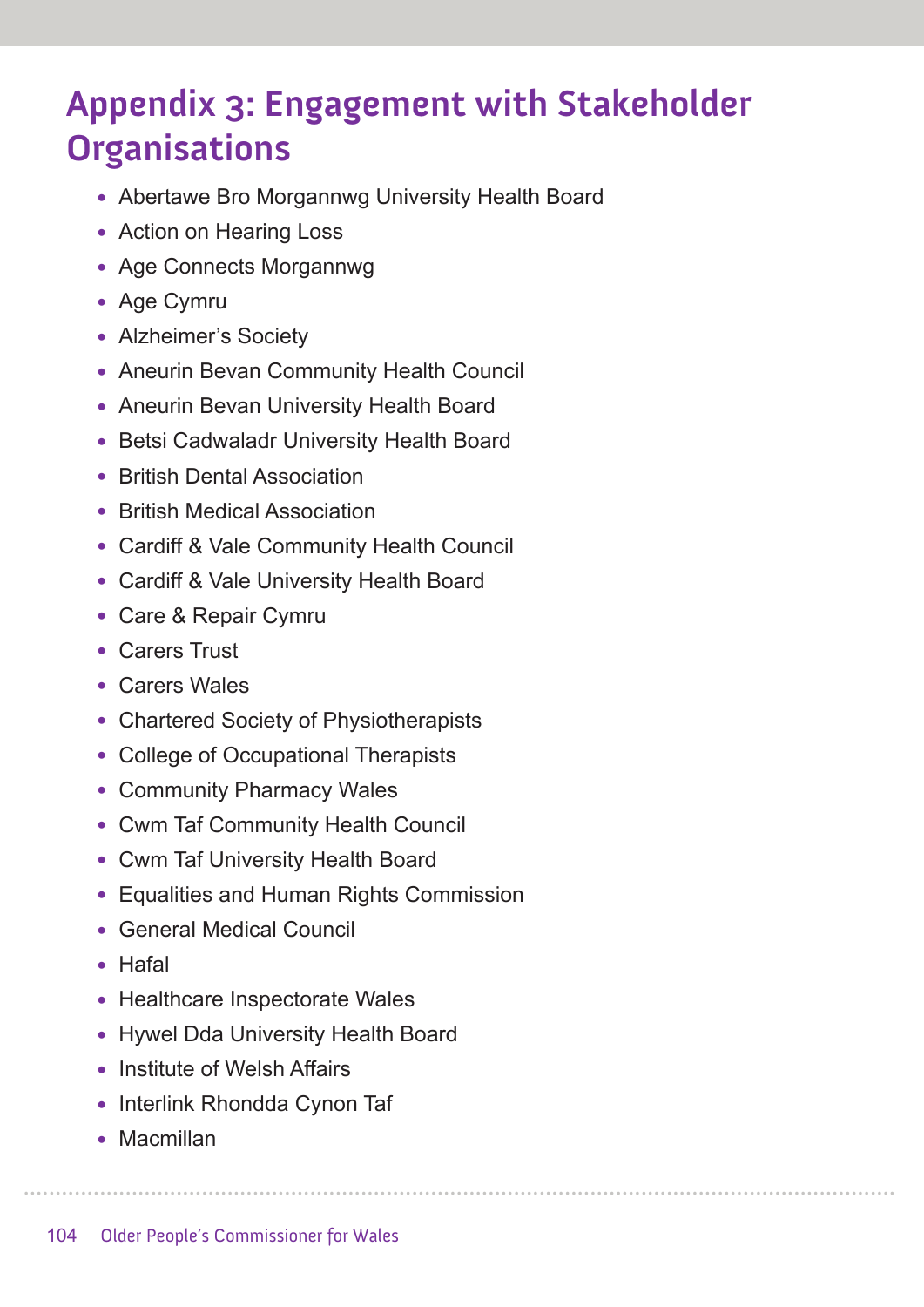- NHS Centre for Equality and Human Rights
- NHS Wales Directors for Primary Care and Mental Health
- NHS Wales Confederation
- NHS Welsh Ambulance Services Trust
- North Wales Community Health Council
- Powys Teaching Health Board
- Public Health Wales / 1000 Lives
- Public Services Ombudsmen for Wales
- Royal College of General Practitioners
- Royal College of Nursing
- Royal College of Physicians
- Royal College of Speech and Language Therapists
- Royal National Institute for the Blind
- Royal Pharmaceutical Society
- Sense
- Social Services Improvement Agency
- Wales Audit Office
- Welsh Government
- Welsh Language Commissioner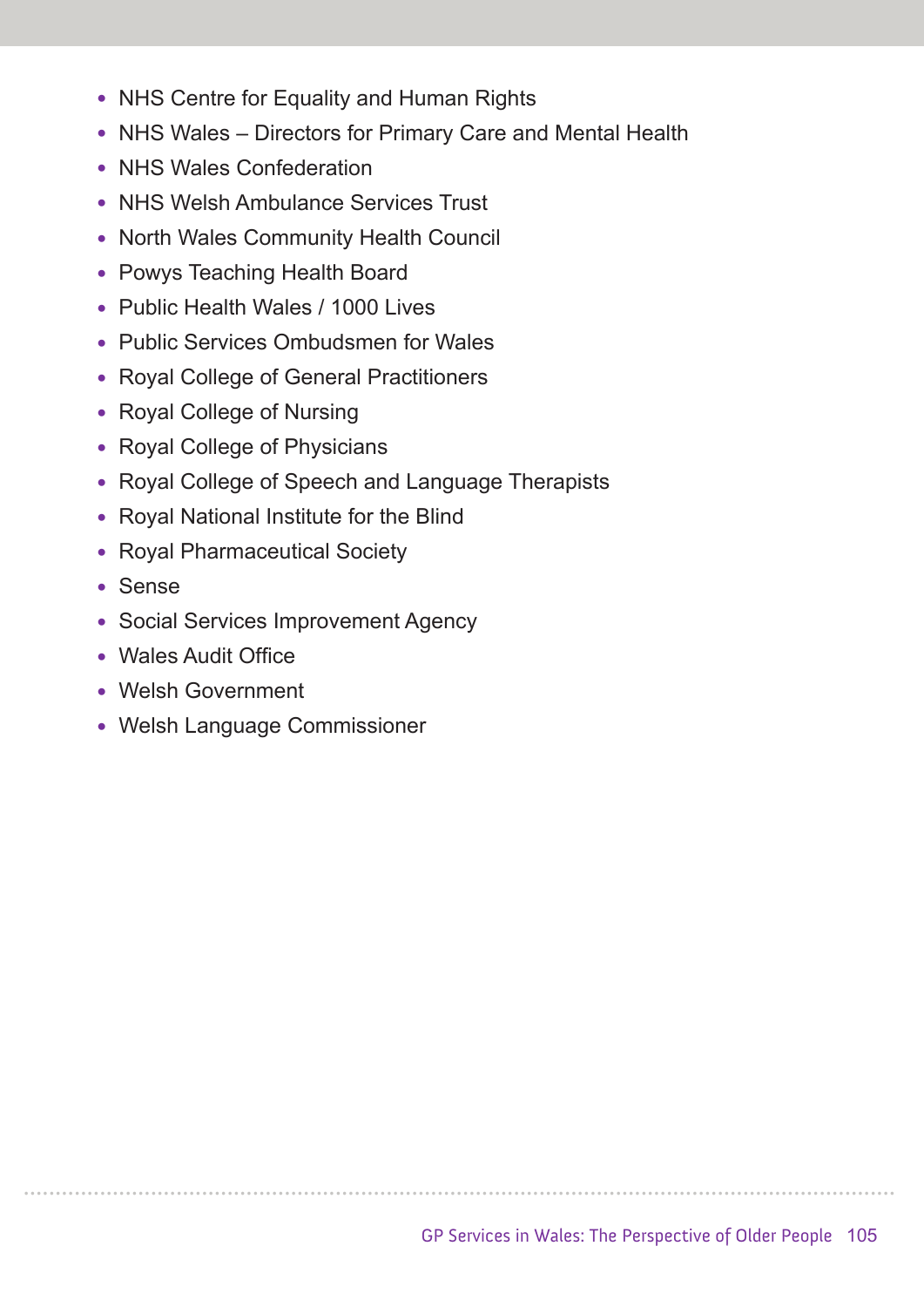# **Appendix 4: References**

- 1. Welsh Government / NHS Wales, Our Plan for a primary care service for Wales up to March 2018, February 2015
- 2. Welsh Government / NHS Wales, Our Plan for a primary care service for Wales up to March 2018, February 2015
- 3. Welsh Government / Stats Wales, National Survey for Wales: Headline results, April 2014 – March 2015, September 2015
- 4. Royal College of Physicians, Briefing: Access to and experiences of GP services, June 2016
- 5. Welsh Government / NHS Wales, Our Plan for a primary care service for Wales up to March 2018, February 2015; Welsh Government / NHS Wales, A planned primary care workforce for Wales, Approach and development actions to be take in support of the plan for a primary care service in Wales up to 2018, 2015
- 6. The Welsh NHS Confederation response to the Older People's Commissioner Access to and Experiences of GP Services Report, July 2016
- 7. Welsh NHS Confederation, The 2016 Challenge: A vision for NHS Wales, 2015
- 8. Welsh Government, £43m to improve Wales' primary care services, 5 April 2016
- 9. Welsh Government, Prudent Healthcare, accessed 15 November 2016
- 10. Ibid
- 11. Making Prudent Healthcare Happen, Focussing primary care services on people by applying prudent healthcare, accessed 15 November 2016
- 12. The Kings Fund, Co-ordinated care for people with complex chronic conditions, 2013; The Kings Fund, Providing integrated care for older people with complex needs, 2014
- 13. National Assembly for Wales, Statement: Update on Plans to Recruit and Train Additional GPs and Other Primary Care Professionals, Cabinet Secretary for Health, Well Being and Sport, 20 September 2016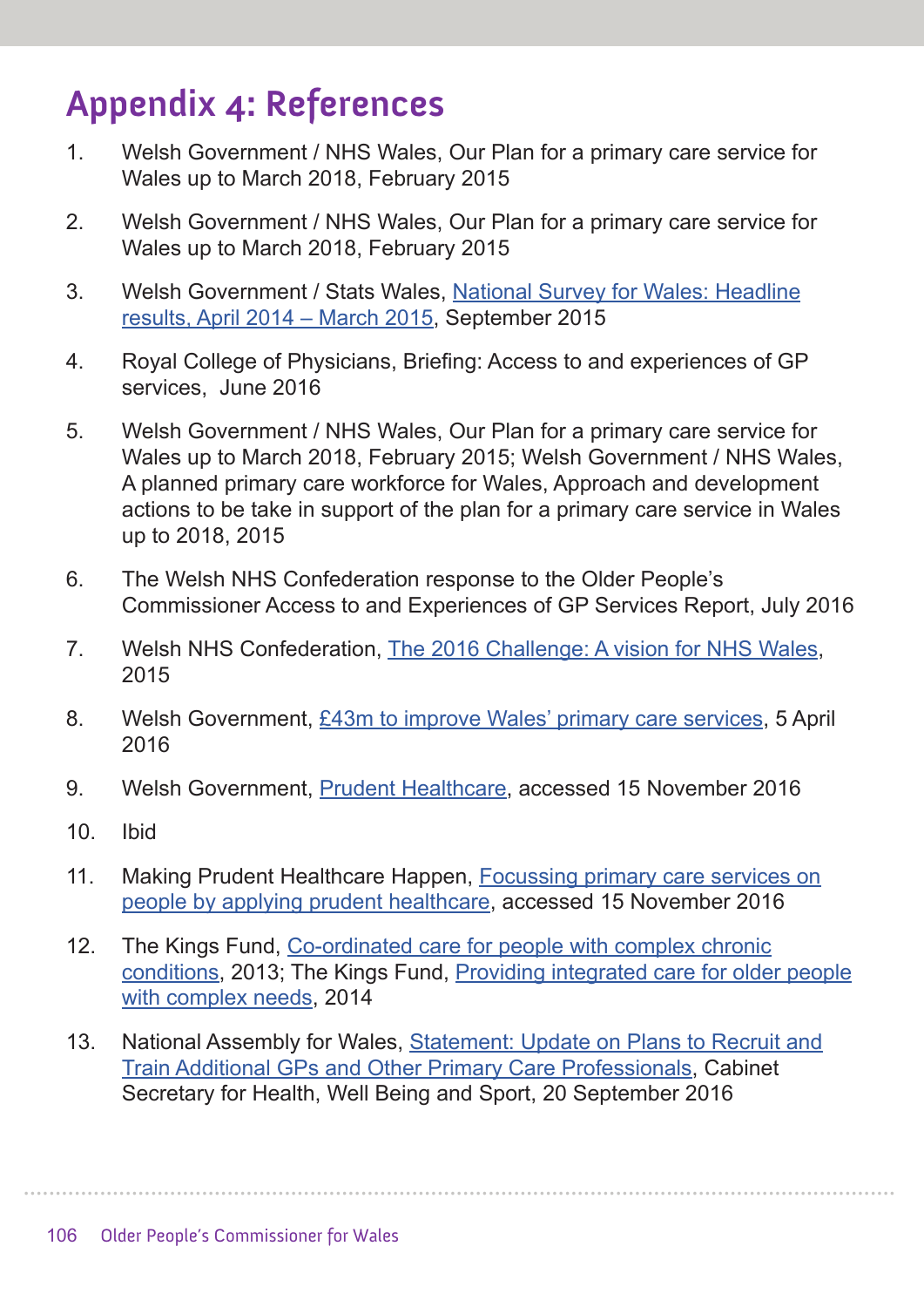- 14. Welsh Government / NHS Wales, Our Plan for a primary care service for Wales up to March 2018, February 2015
- 15. Aneurin Bevan University Health Board, Briefing for the Older People's Commissioner, July 2016
- 16. BBC News, Another north Wales GP surgery ends NHS contract, 4 November 2016; WalesOnline, Local surgery to close meaning more than 3,000 patients will have to find a new doctor, 15 June 2016, WalesOnline, GP practice serving 8,000 patients terminates contract with its health board, 29 February 2016
- 17. BBC Wales, BMA in Wales wants faster action on GP 'crisis', 8 September 2016
- 18. Royal College of General Practitioners, RCGP Wales 2016 Election Manifesto, 2015
- 19. National Assembly for Wales, Statement: Update on Plans to Recruit and Train Additional GPs and Other Primary Care Professionals, Cabinet Secretary for Health, Well Being and Sport, 20 September 2016; Train Work Live website portal, accessed 15 November 2016
- 20. BBC Wales, £20,000 trainee GP offer to boost doctor recruitment, 20 October 2016
- 21. Welsh Government, Written Statement: Establishment of Health Education Wales, 10 November 2016
- 22. Welsh Government, A framework for delivering integrated health and social care for older people with complex needs, 2014; Older People's Commissioner for Wales, Scrutiny of Statements of Intent for Integration of Health and Social Care, 2015
- 23. Social Services and Wellbeing (Wales) Act 2014; Wellbeing of Future Generations (Wales) Act 2015
- 24. Healthcare Inspectorate Wales, General Medical Practice (GP) Inspections, Annual Report, 2015-16
- 25. Abertawe Bro Morgannwg University Health Board & Primary Care Foundation, 'Access and Urgent Care in General Practice' leaflet
- 26. Aneurin Bevan University Health Board, Briefing for the Older People's Commissioner, July 2016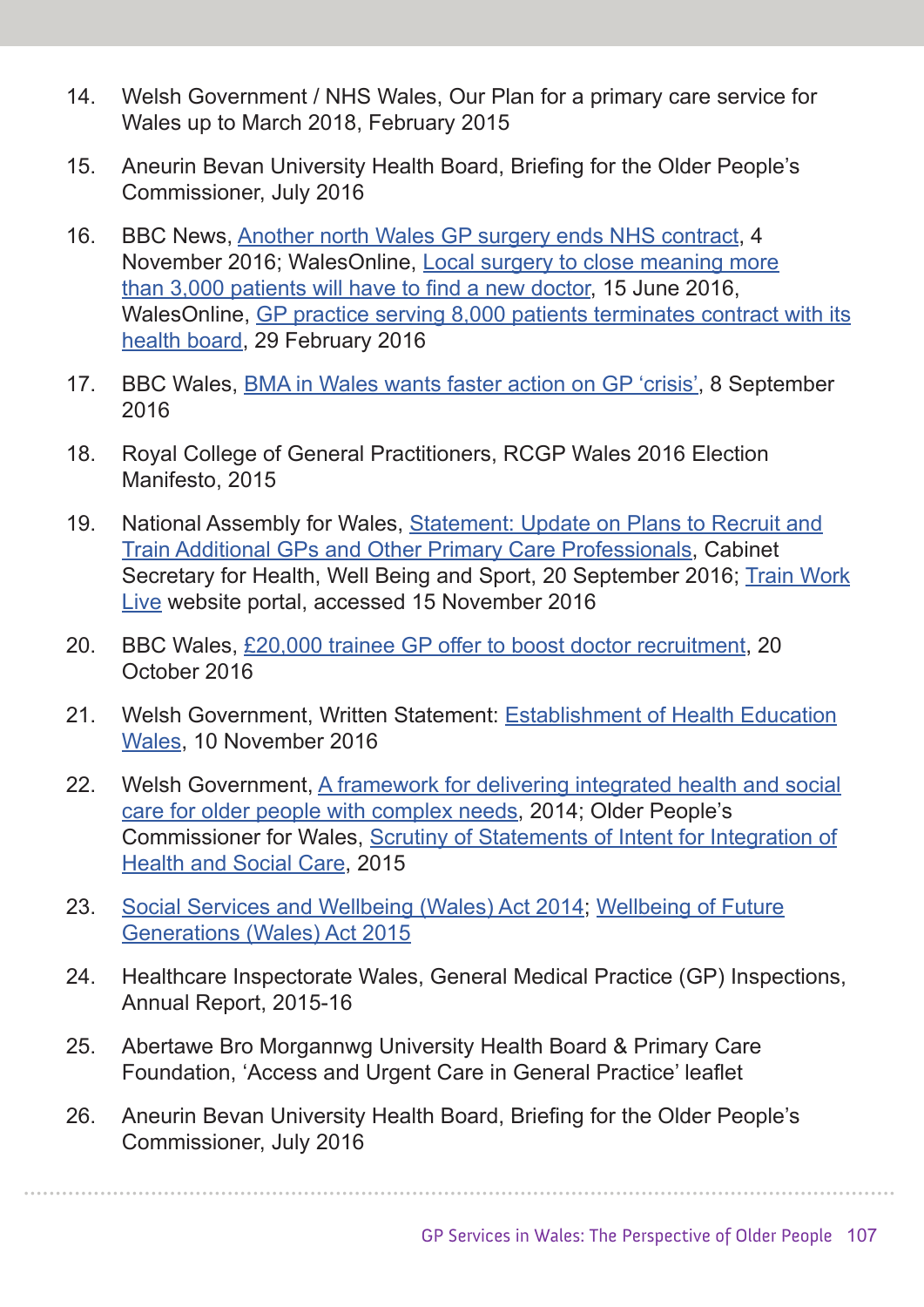- 27. Cardiff & Vale University Health Board, Briefing for the Older People's Commissioner, June 2016
- 28. Cardiff & Vale University Health Board, Briefing for the Older People's Commissioner, June 2016
- 29. Cardiff and Vale Community Health Council, meeting with Older People's Commissioner for Wales, 16th June 2016
- 30. Older People's Commissioner for Wales, Dementia: More than just memory loss, The experiences of people living with dementia and those who care for them, March 2016
- 31. Ibid
- 32. Cardiff & Vale University Health Board, Briefing for the Older People's Commissioner, June 2016
- 33. Age Connects Morgannwg, meeting with Older People's Commissioner for Wales, 22nd June 2016
- 34. Carers Trust Wales, meeting with Older People's Commissioner for Wales, 16th June 2016
- 35. Comparison with Census 2011 data: 23% of those over the age of 50 are unpaid carers, accessed 8th November 2016
- 36. Carers Wales, meeting with the Older People's Commissioner for Wales, 15th December 2016
- 37. Age Connects Morgannwg, meeting with Older People's Commissioner for Wales, 22nd June 2016
- 38. British Medical Association, meeting with Older People's Commissioner for Wales, 29th June 2016; Royal College of General Practitioners, meeting with Older People's Commissioner for Wales, 22nd June 2016
- 39. Healthcare Inspectorate Wales, General Medical Practice (GP) Inspections, Annual Report, 2015-16
- 40. NHS Wales, GP record sharing to improve care in Wales, 21st November 2016
- 41. Royal College of Speech and Language Therapists, meeting with Older People's Commissioner for Wales, 4th July 2016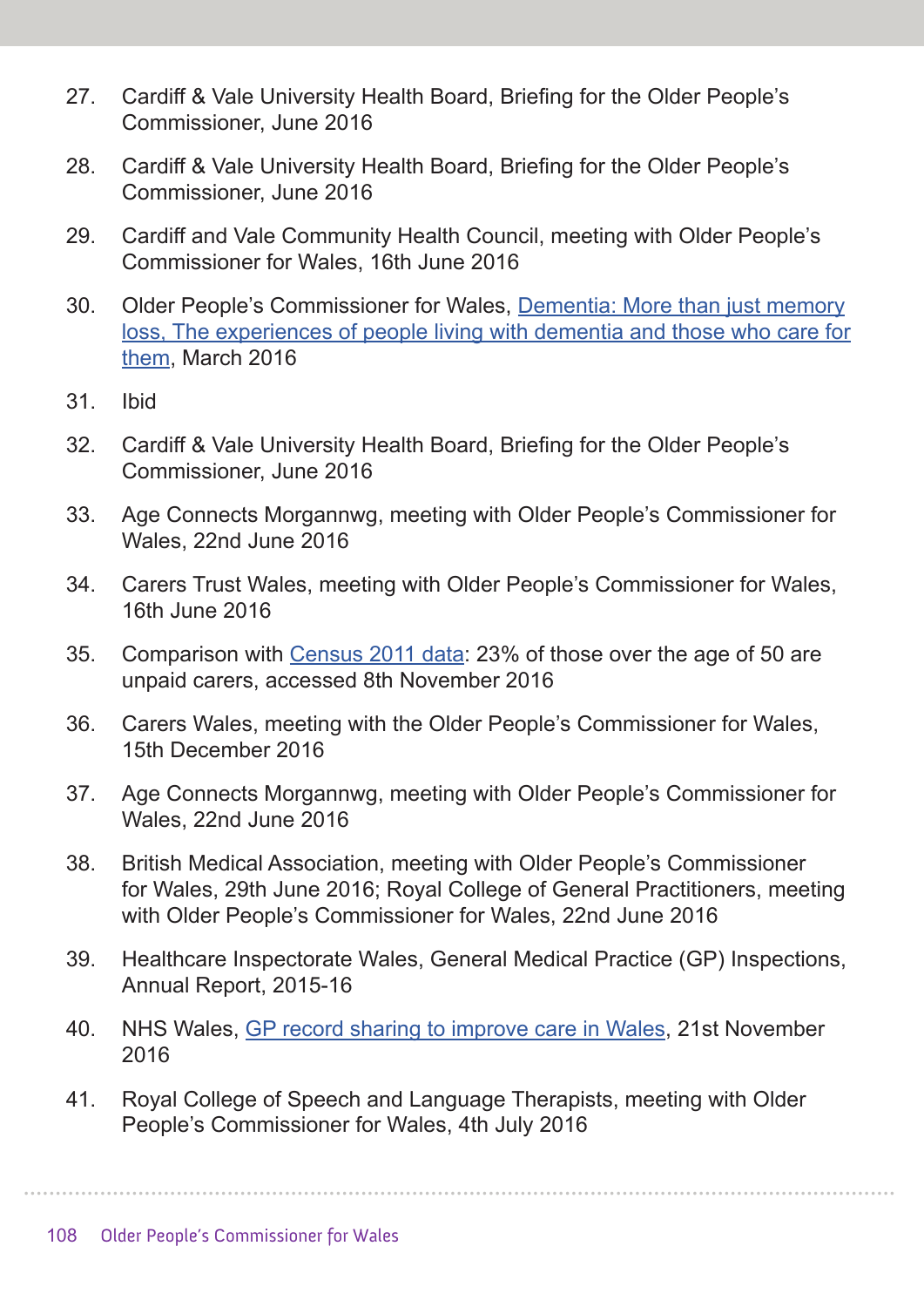- 42. Older People's Commissioner for Wales, Dementia: More than just memory loss, The experiences of people living with dementia and those who care for them, March 2016
- 43. Aneurin Bevan Community Health Council, meeting with Older People's Commissioner for Wales, 14th June 2016
- 44. Royal College of General Practitioners, 8 out of 10 GPs worry they may miss something serious due to workload, warns RCGP Wales, 28th April 2016
- 45. Hywel Dda University Health Board, written information to Older People's Commissioner for Wales, July 2016
- 46. Action on Hearing Loss Cymru, RNIB Cymru and Sense Cymru, One year on: the All Wales Standards for communication and information for people with sensory loss, December 2014; NHS Wales, The All Wales Standards for communication and information for people with sensory loss, 2013
- 47. RNIB Cymru, meeting with Older People's Commissioner for Wales, 9th August 2016
- 48. Action on Hearing Loss, meeting with Older People's Commissioner for Wales, 1st November 2016
- 49. Cardiff & Vale Community Health Council, meeting with Older People's Commissioner for Wales, 16th June 2016
- 50. Choosing Wisely Wales, accessed 7th November 2016
- 51. Carers Wales, meeting with the Older People's Commissioner for Wales, 15th December 2016; Carers Strategies (Wales) Measure 2010
- 52. Age Connects Morgannwg, meeting with Older People's Commissioner for Wales, 22nd June 2016
- 53. Carers Wales, meeting with the Older People's Commissioner for Wales, 15th December 2016; Hywel Dda University Health Board, Investors in Carers, accessed 15 December 2016
- 54. Welsh Language Commissioner's Inquiry into the Welsh Language in Primary Care, My Language, My Health, 2014

.........................................................................................................................................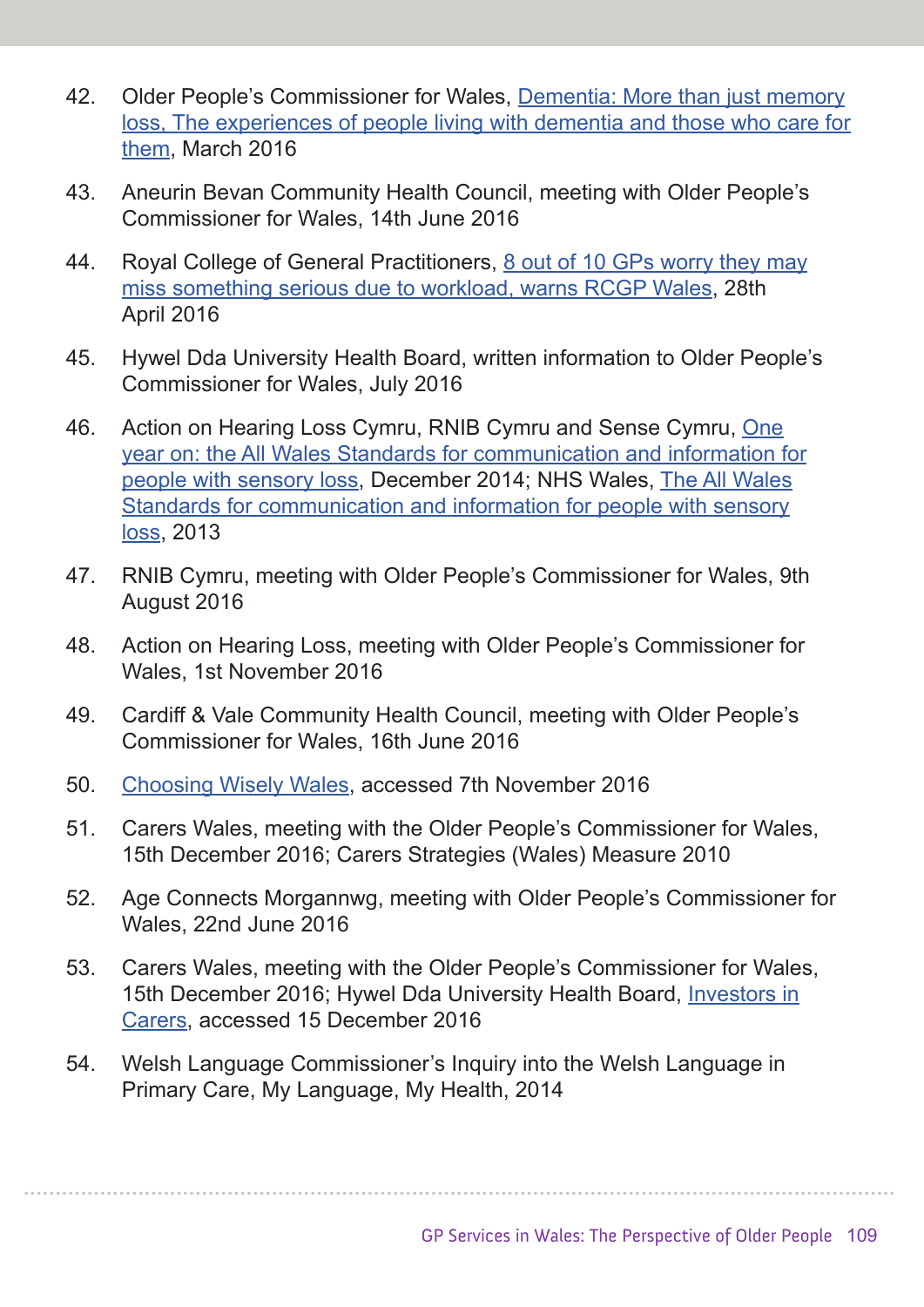- 55. Welsh Government / Stats Wales, National Survey for Wales: Headline results, April 2014 – March 2015, September 2015
- 56. "Using the Gift of Complaints", A Review of Concerns (Complaints) Handling in NHS Wales, Keith Evans, 2014
- 57. Cardiff & Vale University Health Board, Briefing for the Older People's Commissioner, June 2016
- 58. Abertawe Bro Morgannwg University Health Board, Patient and Carer Participation in Swansea leaflet, Amy Meredith-Davies, Swansea Council for Voluntary Service
- 59. Age Connects Morgannwg, meeting with Older People's Commissioner for Wales, 22nd June 2016
- 60. General Medical Council, "Report shows revalidation is starting to have a positive impact but improvements can be made", Press Release, 22 April 2016, http://www.gmc-uk.org/news/28650.asp accessed 18 October 2016; Umbrella, Shaping the Future of Medical Revalidation Interim Report, January 2016
- 61. Healthcare Inspectorate Wales, General Medical Practice (GP) Inspections, Annual Report, 2015-16
- 62. Royal College of Nursing Wales, meeting with the Older People's Commissioner for Wales, 15th June 2016
- 63. NHS Welsh Ambulance Services Trust, meeting with the Older People's Commissioner for Wales, 19th July 2016
- 64. British Dental Association Cymru, meeting with Older People's Commissioner for Wales, 13th December 2016
- 65. Royal Pharmaceutical Society Wales, Models of Care for Pharmacy within Primary Care Clusters, December 2015
- 66. Choose Pharmacy, http://www.wales.nhs.uk/nwis/news/40665, accessed 10th October 2016
- 67. Common Ailment Scheme to be rolled out across North Wales, http://www. wales.nhs.uk/sitesplus/861/news/42857 , access 10th October 2016
- 68. Cwm Taf University Health Board, The Welsh NHS Confederation response to the Older People's Commissioner Access to and Experiences of GP

.........................................................................................................................................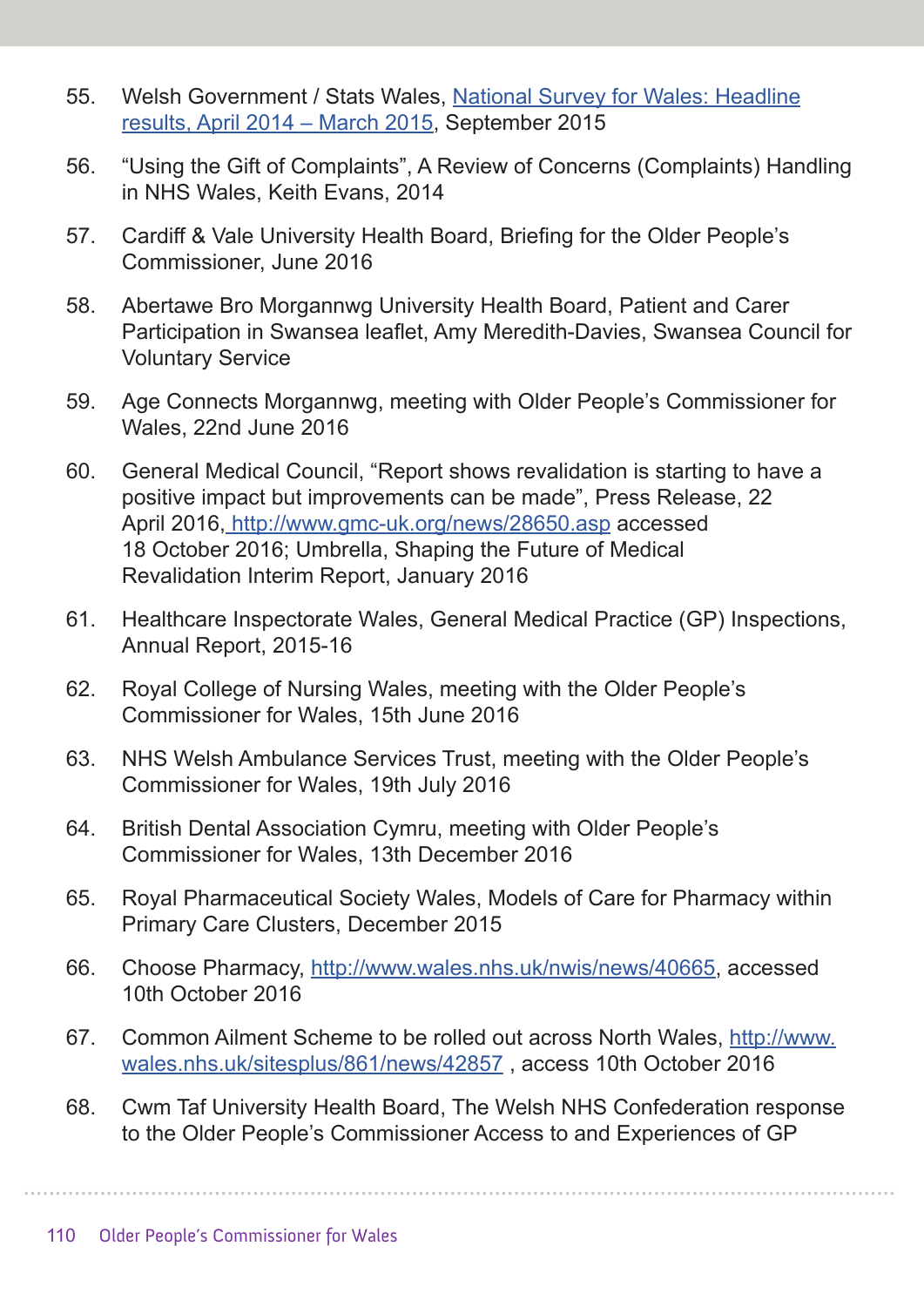Services Report, July 2016

- 69. Briggs TWR. Getting is right first time (GIRFT): improving the quality of orthopaedic care within the National Health Service in England. London: British Orthopaedic Association; 2015
- 70. Chartered Society of Physiotherapy, Physiotherapy Works for Primary Care, 2015
- 71. Hywel Dda University Health Board, The Welsh NHS Confederation response to the Older People's Commissioner Access to and Experiences of GP Services Report, July 2016
- 72. Betsi Cadwaladr University Health Board, The Welsh NHS Confederation response to the Older People's Commissioner Access to and Experiences of GP Services Report, July 2016
- 73. Cardiff & Vale University Health Board, Patient & Carer Leaflet 'Primary Care Nurse for Older People (North Cardiff GP Cluster)
- 74. Abertawe Bro Morgannwg University Health Board, Primary Care Audiology Service leaflet, Rhys Meredith, Natalie Phillips, Nicola Phillips & Patricia Pugh
- 75. 'Loneliness is Everyone's Business', Ffrind I Mi/Friend of Mine service, Aneurin Bevan University Health Board, http://www.wales.nhs.uk/ sitesplus/866/news/41553, accessed 10th October 2016
- 76. DEWIS Cymru, https://www.dewis.wales/, accessed 22nd November 2016
- 77. Interlink RCT, meeting with Older People's Commissioner, 28th July 2016
- 78. Abertawe Bro Morgannwg University Health Board, The Welsh NHS Confederation response to the Older People's Commissioner Access to and Experiences of GP Services Report, July 2016
- 79. Aneurin Bevan University Health Board, Briefing for the Older People's Commissioner, July 2016
- 80. Powys Teaching Health Board, Leg Clubs, accessed 4th November 2016

.........................................................................................................................................

- 81. Managing Better, http://www.careandrepair.org.uk/news/2016/03/31/ managing-better/ , accessed 18th October 2016
- 82. Choose Well Wales, accessed 4th November 2016

GP Services in Wales: The Perspective of Older People 111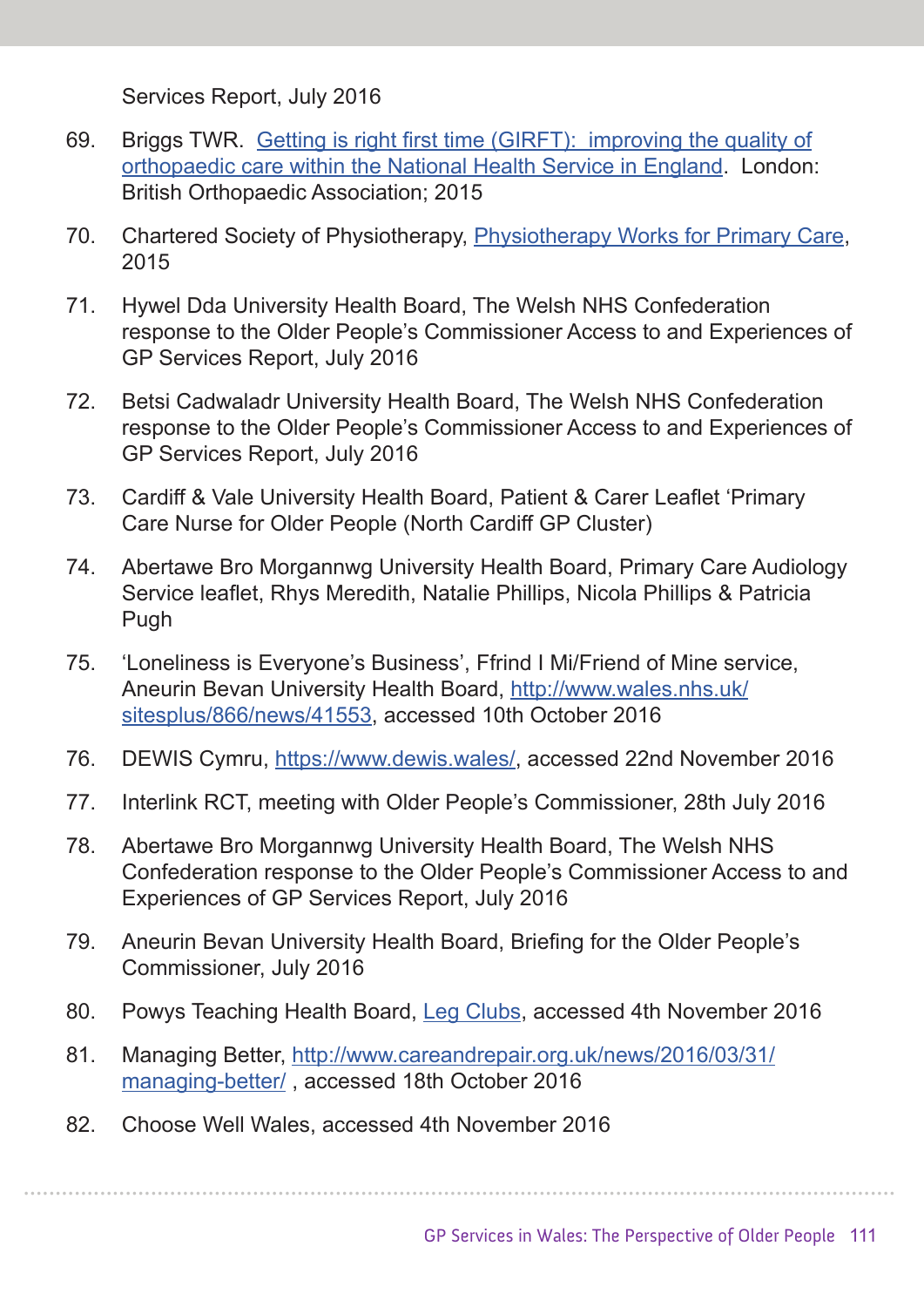- 83. Royal College of Nursing Wales, meeting with the Older People's Commissioner for Wales, 15th June 2016
- 84. Hywel Dda University Health Board, 'The Healthcare team within your Practice', Meddygfa Minafon, leaflet
- 85. Cwm Taf Community Health Council, meeting with Older People's Commissioner for Wales, 27th June 2016
- 86. Welsh Government, Wales-wide sticker campaign to raise awareness of the NHS services available on the high street, 14th July 2016, accessed 28th October 2016

.........................................................................................................................................

87. College of Occupational Therapists, meeting with Older People's Commissioner for Wales, 27th June 2016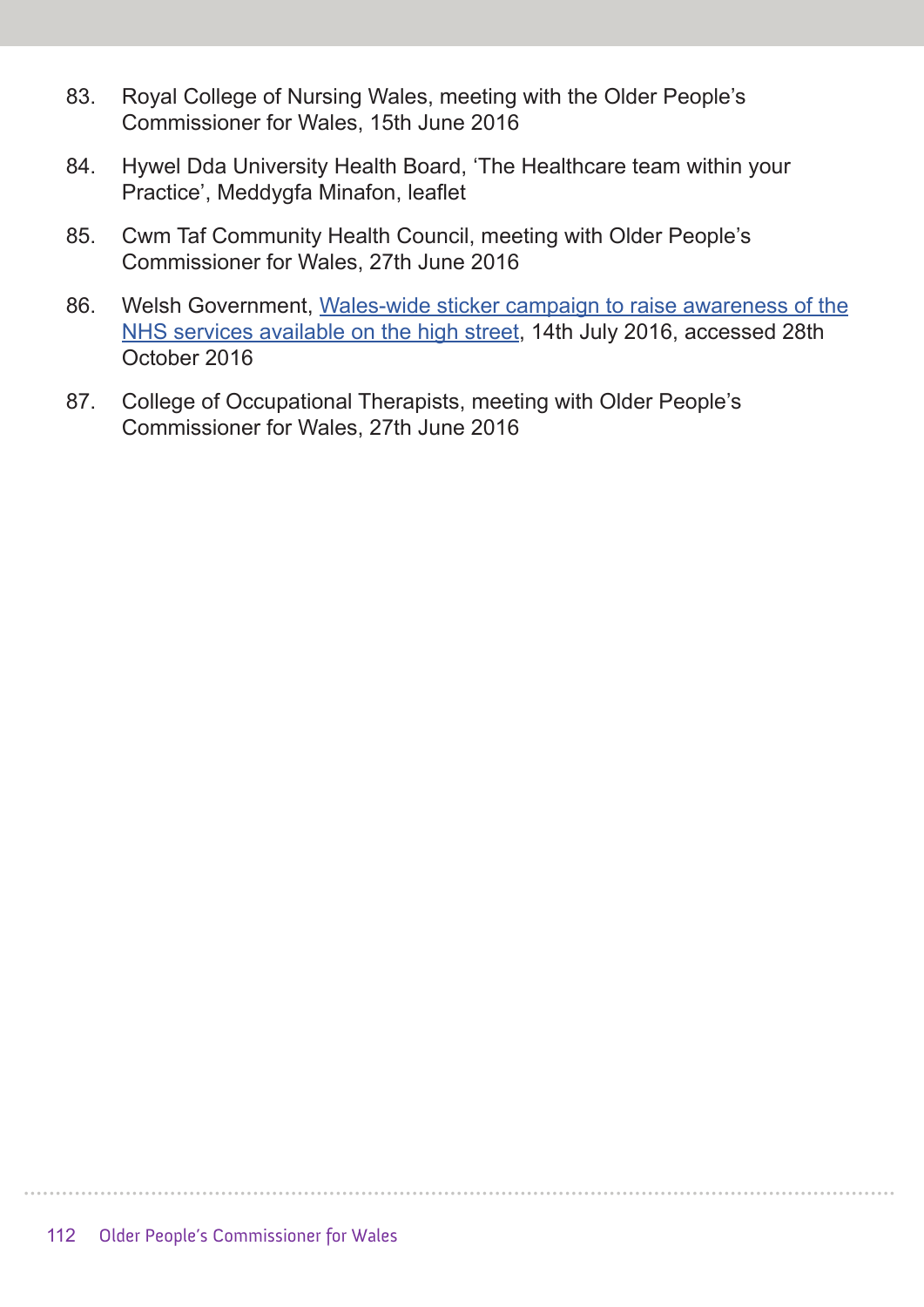GP Services in Wales: The Perspective of Older People 113